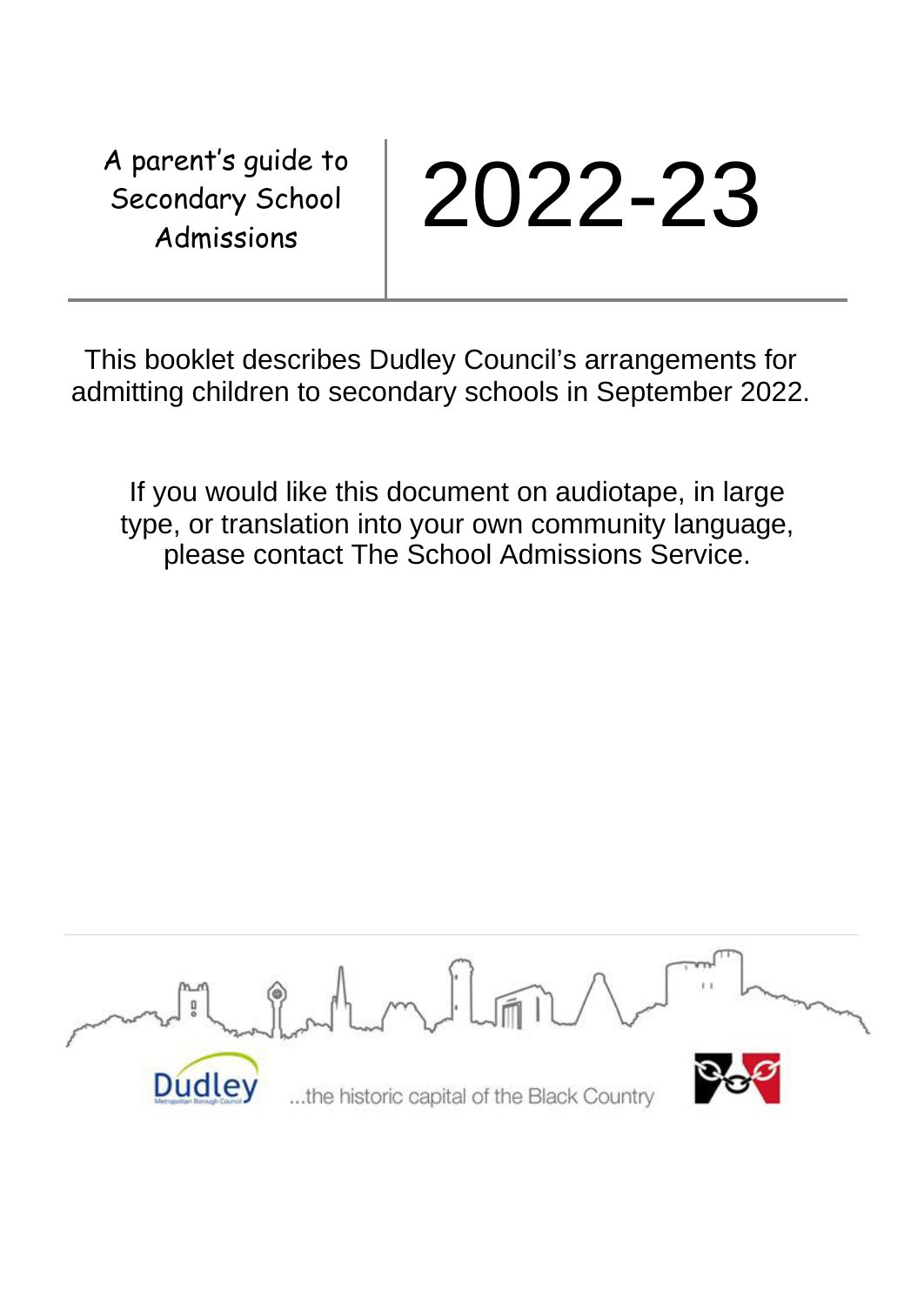A guide for parents

This booklet provides details of the admission arrangements that will operate at secondary schools in the Dudley borough for admissions in September 2022.

We have also included general information which you may find useful.

If you would like further information about a particular school, a more detailed booklet ('the School Prospectus') may be obtained direct from the individual secondary school concerned. Other documents available direct from the school or online include the School Profile and inspection reports by the Office for Standards in Education (Ofsted). The Dudley Secondary School Performance Tables relating to the 2020 examination and test results are currently available from the Council and in public libraries. The results for 2021 will not be available until December 2021.

Please pay particular attention to the timetable set out on Page [6,](#page-5-0) especially the closing date for applications, and the specific detail given about each school's admission arrangements that are set out from Page 20 onwards.

Local authorities (LAs) are required to liaise with each other in relation to the transfer of children from primary to secondary school for all schools, whether the schools are in Dudley or in other boroughs. This means that each child will only receive one offer of a school place, which will be sent to them by the LA where they live.

We do our very best to find places for all children at their first preference secondary school, but we cannot always do this. Overall, for admissions in September 2022 we were able to meet 96**%** of one of the preferences expressed. Most disappointments generally are caused when parents select popular schools at some distance from their home address. However, whichever school your child attends in Dudley, you may be confident that the LA and the school work closely to ensure your child will be educated to the highest standard.

Carrenabiscul

Catherine Driscoll Director of Children's Services – Children's Directorate The Council House, Priory Road, Dudley, West Midlands DY1 1HF

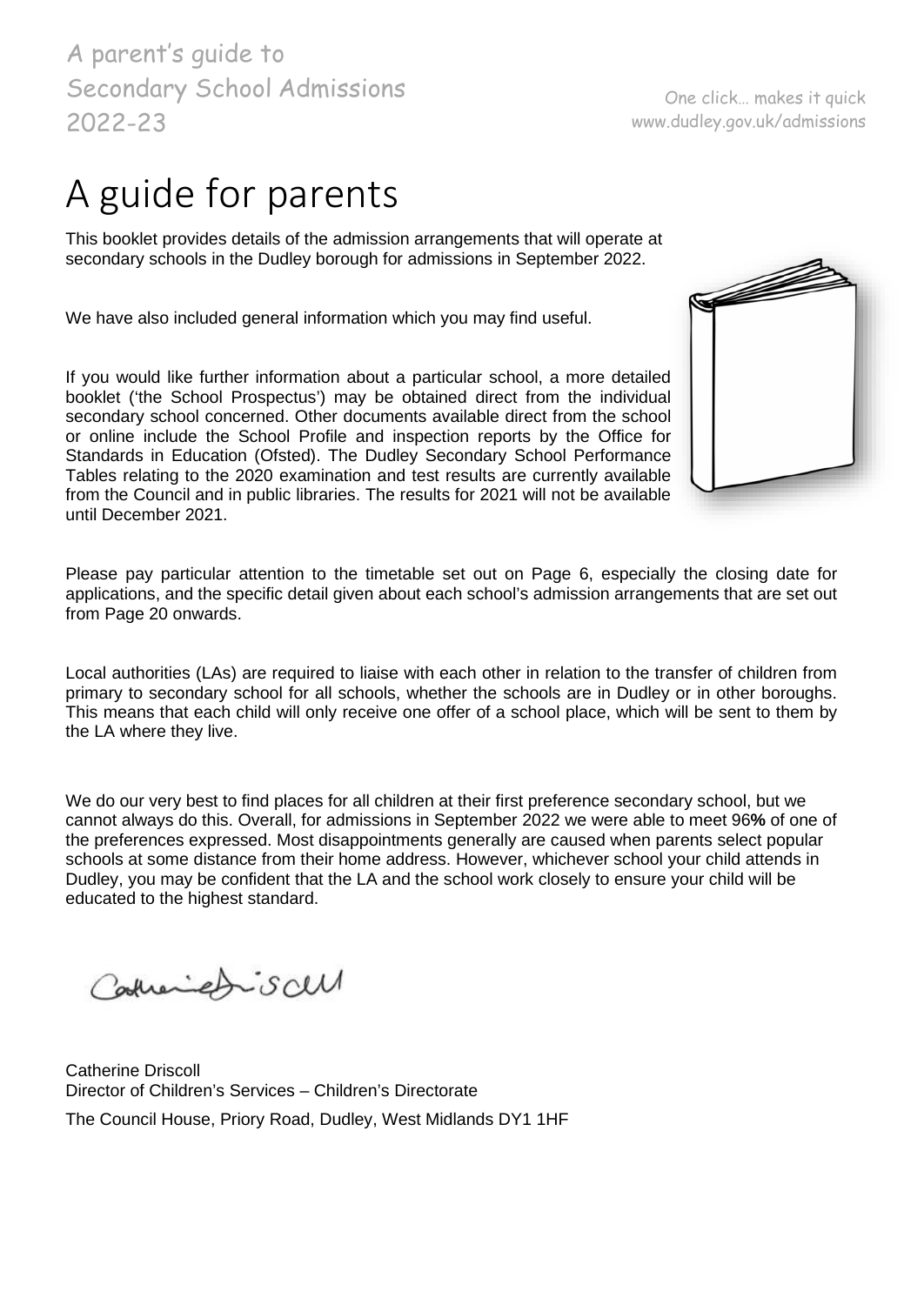# **CONTENTS**

| Supplementary guidance for parents of pupils with special educational needs: |  |
|------------------------------------------------------------------------------|--|
|                                                                              |  |
|                                                                              |  |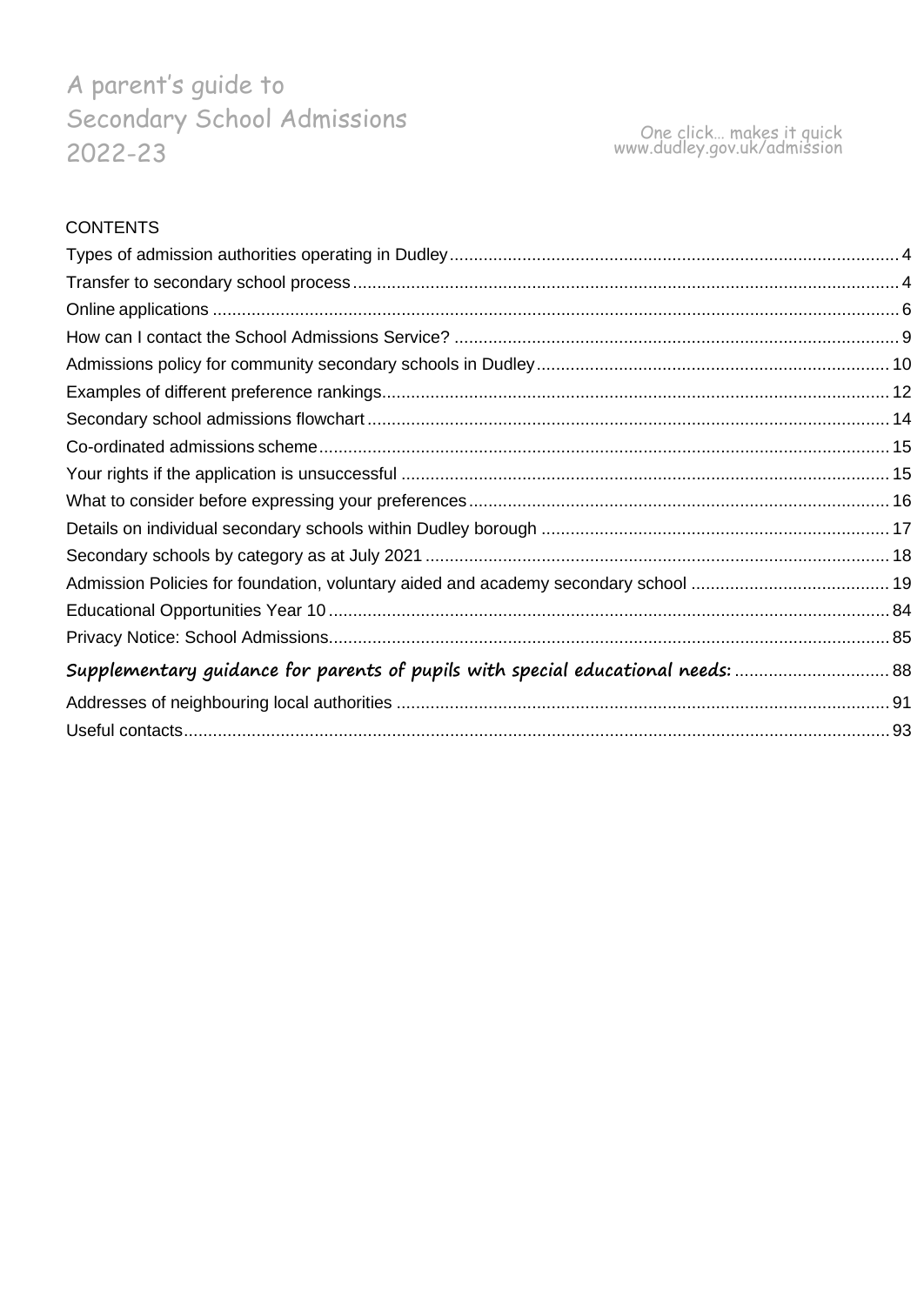# <span id="page-3-0"></span>**Types of admission authorities operating in Dudley**

# **Community schools**

Dudley Local Authority (LA) is the admissions authority i.e. it has responsibility for deciding the arrangements for admitting pupils to community schools including the admissions criteria.

The admissions policy for community schools has been confirmed following consultation with the governing bodies and Headteachers of all schools in the borough, as well as a number of other agencies.

**Catchment areas** do not exist in Dudley borough. See Page 10 for full details of the admissions policy adopted for community secondary schools. See Page 18 for a list of community schools.

# **Voluntary aided schools**

The governing body is the admissions authority i.e. it has responsibility for deciding the arrangements for admitting pupils including their own admissions criteria.

The individual school governing body is responsible for determining admission and appeal arrangements for foundation and voluntary aided schools. You will find details of the various admissions policies adopted on Page 19 onwards.

See Page 18 for the list of voluntary aided schools.

# **Academy schools**

Academies are public funded independent schools free from local authority and national government control. They have the responsibility of setting their own admission arrangements and criteria. The school's governing body is responsible for determining the admission and appeal arrangements for the academy.

See Page 18 for the list of academy schools.

**All schools** in Dudley will consider applicants on an equal basis and will not give priority to first preferred applicants. If a child meets the admissions criteria for two or more schools included on the application form, the School Admissions Service will allocate the school that the parent ranked highest on their form.

**Please note that academies, and voluntary aided schools in Dudley borough have separate admission policies.**

# <span id="page-3-1"></span>**Transfer to secondary school process**

# **General information**

It is important that you thoroughly read and understand the parents' guide to secondary school admissions before completing any application form. Please note if there are persons with parental responsibility for the child, who are not living at your home address, you have a duty to ensure that you notify/consult those persons regarding this application.

### **Number of preferences**

You are able to state up to six preferences on your application and these should include all your preferred schools either in the Dudley borough or a school in a neighbouring Local Authority. You are strongly advised not to make only one school preference since it will not give you any advantage in the schools' admission process. The Admissions Service will allow an additional late preference after offer day if you have been unsuccessful in being allocated a place at one of your original preferences. If you wish to add more than one late preference and already put six preferences, then you will have to remove one of these.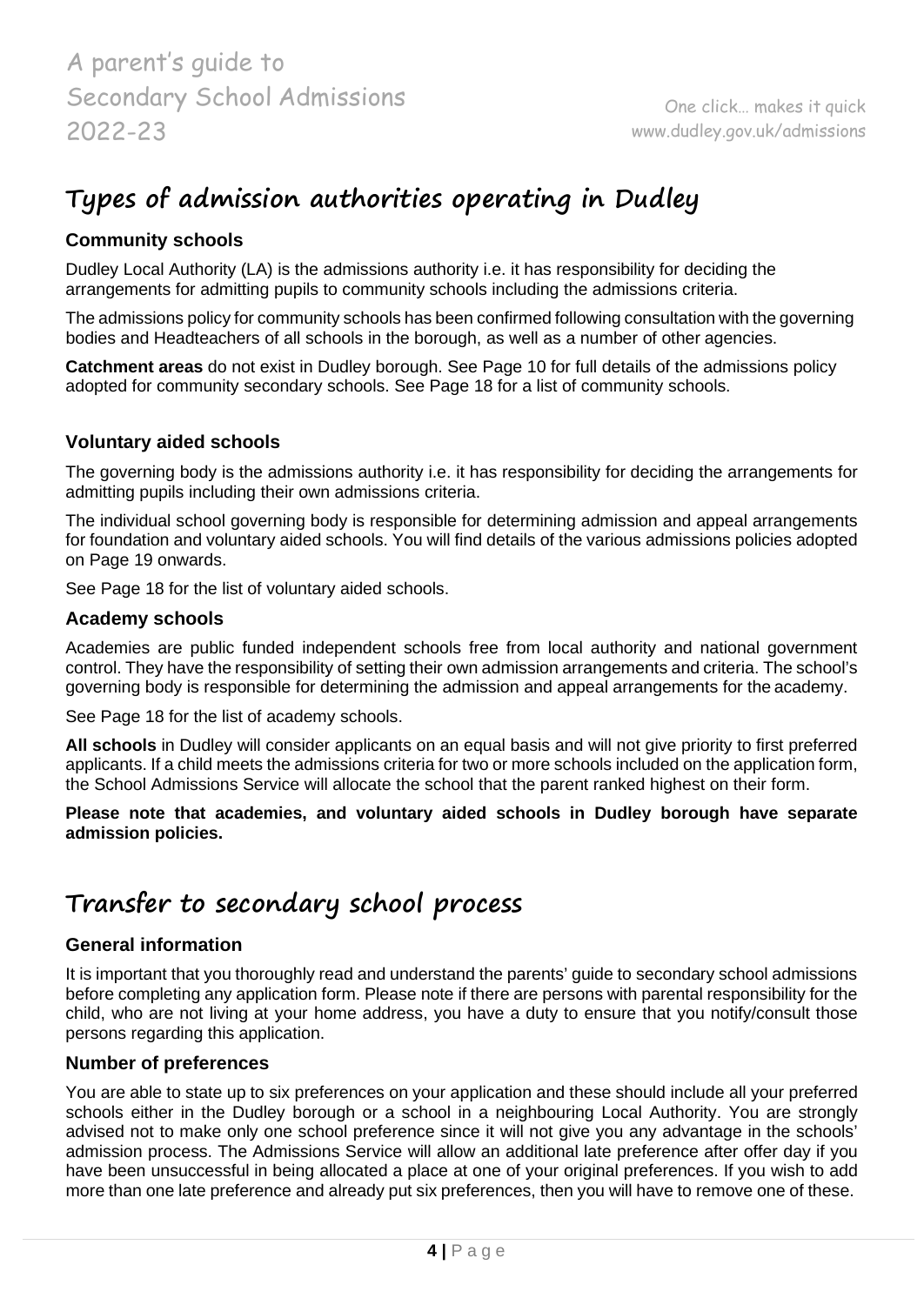Please note that places are not allocated on a first come, first served basis. You are therefore advised to attend open days and evenings at schools as well as assessing the likelihood of your preferences being agreed under the school's admissions policy before stating your preferences. You should not assume that your child will get a place at a new school without you having to apply (even if you have an older child attending the school already). Also, if a school is very popular there is no guarantee that your child will be allocated a place.

# **Will I get priority for my first preferred school?**

All schools will consider applicants on an equal basis and will not give priority to first preference applicants. If a child meets the criteria for two or more schools included on the application form, the School Admissions Service will allocate the school that the parent ranked highest.

# **Will I get priority for a school within my home LA?**

Under current legislation we are unable to give priority to pupils who live within Dudley borough. All applications will be considered against the admissions policy of the school concerned, regardless of which borough the child resides in.

# **I don't live in Dudley borough. How do I apply for a Dudley secondary school?**

You must include the school on the form provided by your own LA. Please note there may be different closing dates and admissions policies in operation (see list on Page 93 for contact numbers of neighbouring LAs).

### **I live in Dudley. How do I apply for a secondary school outside of Dudley borough?**

You must include the school on the form provided by Dudley LA where you will be able to express up to six preferences for schools inside or outside of the Dudley borough. If you want to apply for a school outside the borough you must obtain the information booklet from the relevant LA, (see list on Page 93 for contact numbers of neighbouring LAs) to ensure that you understand the admissions policy for the school concerned. If you are successful in gaining a place at a school which is not maintained by Dudley LA, the council will not assist you financially to enable your child to attend the school concerned.

### **What happens if I do not return my application on time?**

If you do not complete and return an application, your child will not be allocated a school place until all those who did have been offered places. It is then possible that your preferred schools will be too full to admit your child.

### **How can I get information about schools online?**

The School Admissions Service web page gives links to school web sites and other web pages giving information about schools (such as the Ofsted site www.ofsted.gov.uk). It will also include a copy of this information booklet.

#### **How to apply**

From 1 September 2021, if you live in the Dudley borough, you should either apply online at [www.dudley.gov.uk/admissions o](http://www.dudley.gov.uk/admissions)r complete a paper application, which is available on request from the School Admissions Service. You should state all of your school preferences up to a maximum of six in rank order.

### **Can I choose which school I send my child to?**

You do not have the right to choose which school your child attends. Under current legislation you have the right to express a preference. This preference must be met unless to do so would be prejudicial to effective education and/or prejudicial to the efficient use of resources at the preferred school. i.e. the admission of further pupils will be detrimental to the teaching and learning experiences of other students.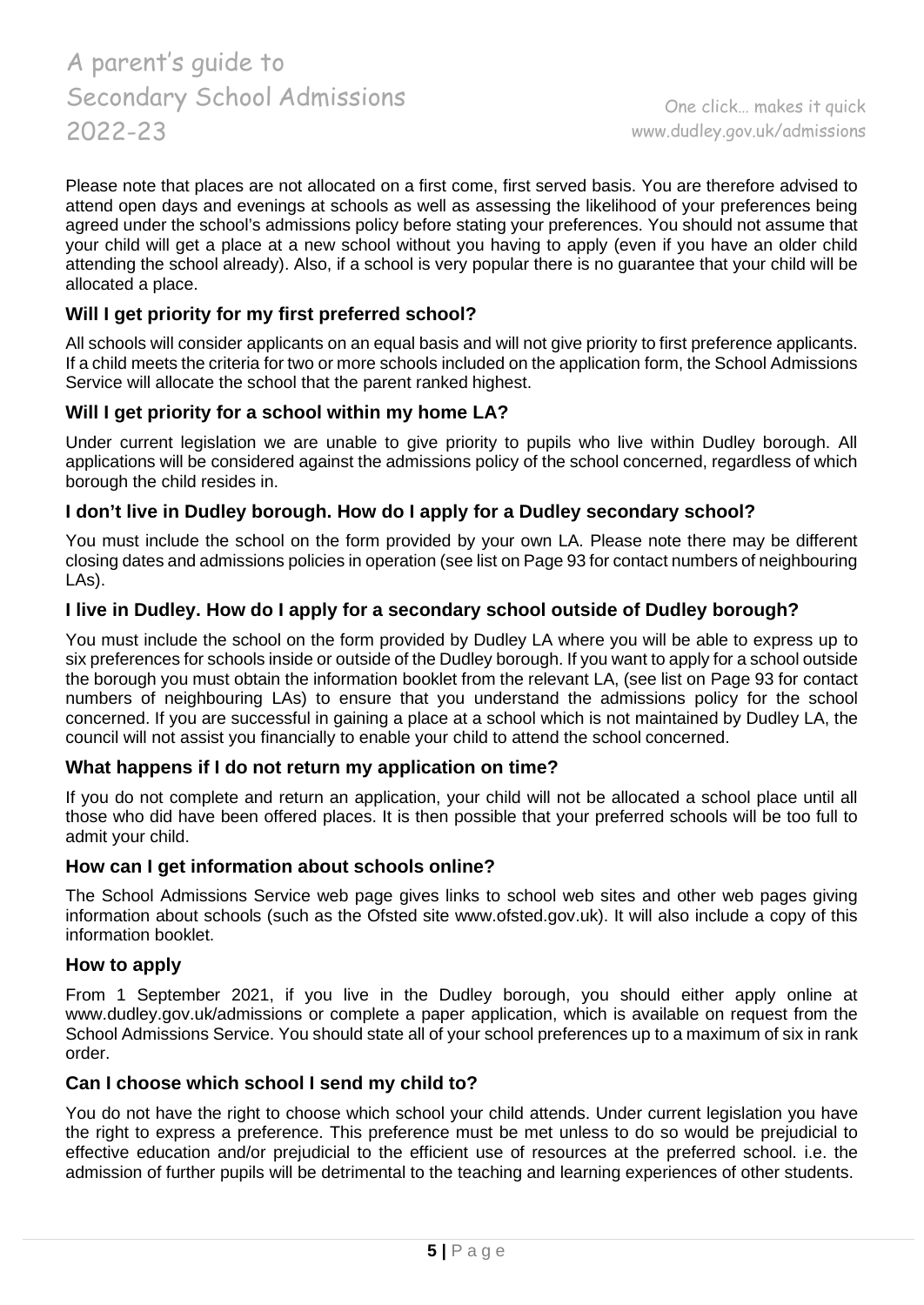One click… makes it quick [www.dudley.gov.uk/admissions](http://www.dudley.gov.uk/admissions)

### **How can I assess the likelihood of being allocated my preferred school?**

Statistical and historical information, relating to admission at each school can be found on individual school pages.

#### **Important dates – Please note these dates may vary in other LAs**

<span id="page-5-0"></span>

**\* Failure to return your form by this date may affect the outcome of your application.**

### **What is the co-ordinated admissions scheme?**

Local authorities (LAs) are required to co-ordinate secondary transfer admissions for all maintained (non fee paying) schools.

Birmingham, Dudley, Sandwell, Staffordshire, Walsall, Wolverhampton and Worcestershire LAs have agreed to co-ordinate the admissions process for admission to secondary schools.

For details of Dudley's scheme please contact the School Admissions Service on 0300 555 2345 or go to [www.dudley.gov.uk/admissions](http://www.dudley.gov.uk/admissions)

# <span id="page-5-1"></span>**Online applications**

### **Why should I apply online?**

Some of the benefits of applying online are:

- It is quick and easy to use
- You can apply 24 hours a day, 7 days a week
- There is no risk that your application will be lost in the post
- You will receive an email confirmation that your application has been received
- You can change your application up to the closing date by contacting the School AdmissionsService
- It is safe and secure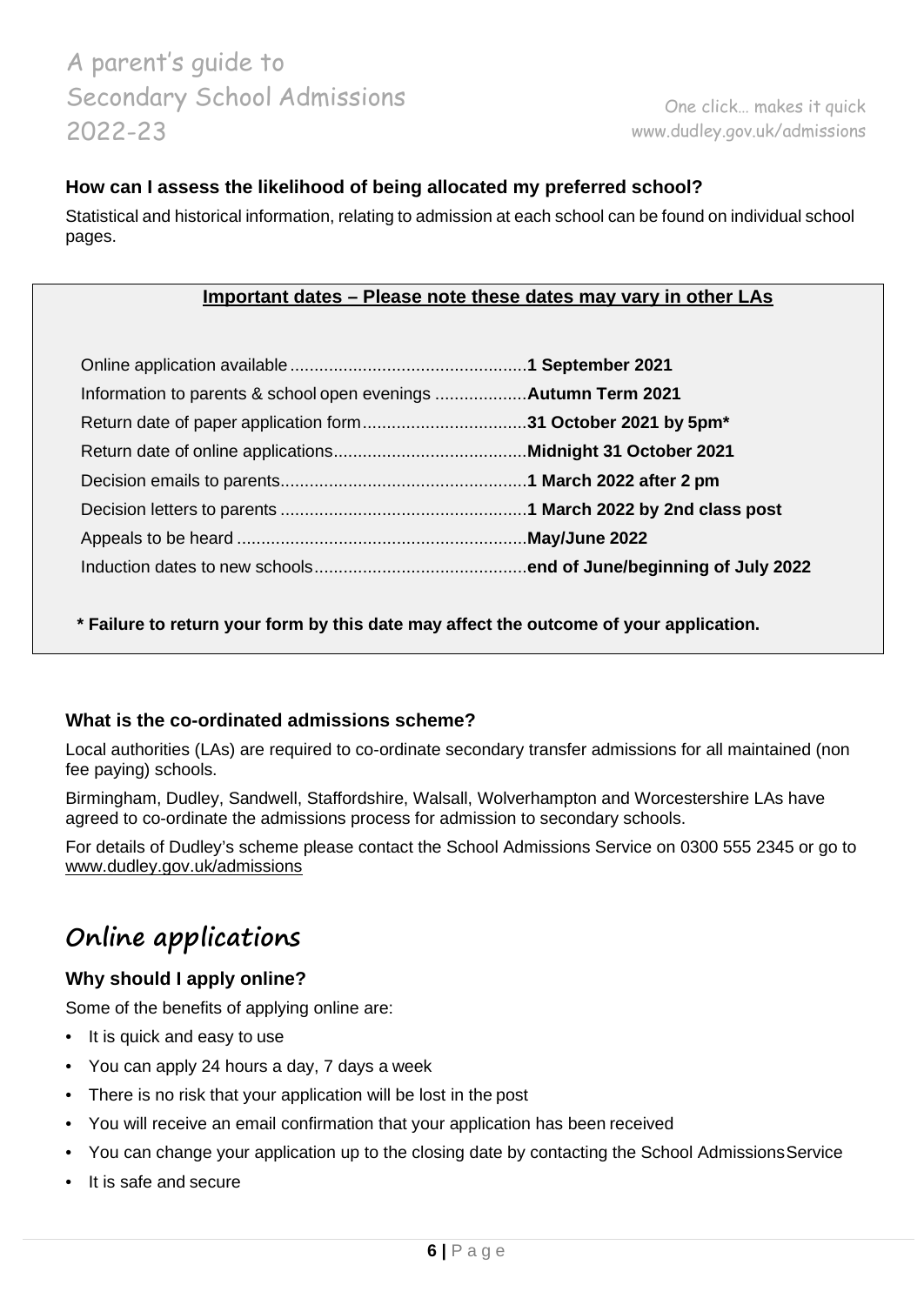• You will be notified of the outcome of your online application after 2pm on 1 March 2022

### **When can I use the online system?**

The online system will be available 24 hours a day, 7 days a week from 1 September 2021 until the closing date 31 October 2021.

### **Will my application be secure?**

Yes. The system has a series of security features that prevents others from seeing your details.

#### **Who makes the application?**

The person who has parental responsibility should submit the application for the child's school place. If you need further advice about who should apply for your child's school place, please contact the School Admissions Service at [admissions.cs@dudley.gov.uk.](mailto:admissions.cs@dudley.gov.uk) If there are persons with parental responsibility not residing at your child's address, it is your responsibility to notify and/or consult with those other persons before expressing a preference for a secondary school. Please note the School Admissions Service will only accept changes from the person who made the original request.

#### **What details will be requested?**

You will not be asked to give any more information than you would need to if you were making a paper application.

#### **How can I get information about schools online?**

The admissions arrangements for schools are included in this guide for advice. For further information on a school please either phone the school or go to the school's own website.

#### **If I can't finish the application, may I go back to it later?**

Yes. You have until the closing date to complete yourapplication.

#### **Having made an electronic application, can I change my preferences or submit other information?**

You can make changes to your application right up to the closing date. In order to do this you wouldneed to contact the School Admissions Service at [admissions.cs@dudley.gov.uk](mailto:admissions.cs@dudley.gov.uk) .

#### **How will I know that the changes have been logged?**

Every time you make or change your online application you will receive an email confirming the status of your application. You can also check the status of your application when you log in to the system and select your existing record.

#### **Should I send a paper copy as well?**

No. If you do submit an online application and a paper form the last one received will supersede the first one and the school allocation will be made using the data on the last received form.

### **Will I be told the result of my application electronically?**

Yes. After 2pm on 1 March 2022.

#### **What do I need to do to apply online?**

All you need to apply online is access to a computer. The council offers free computer access at its libraries and Dudley Council Plus offices in Castle Street, Dudley.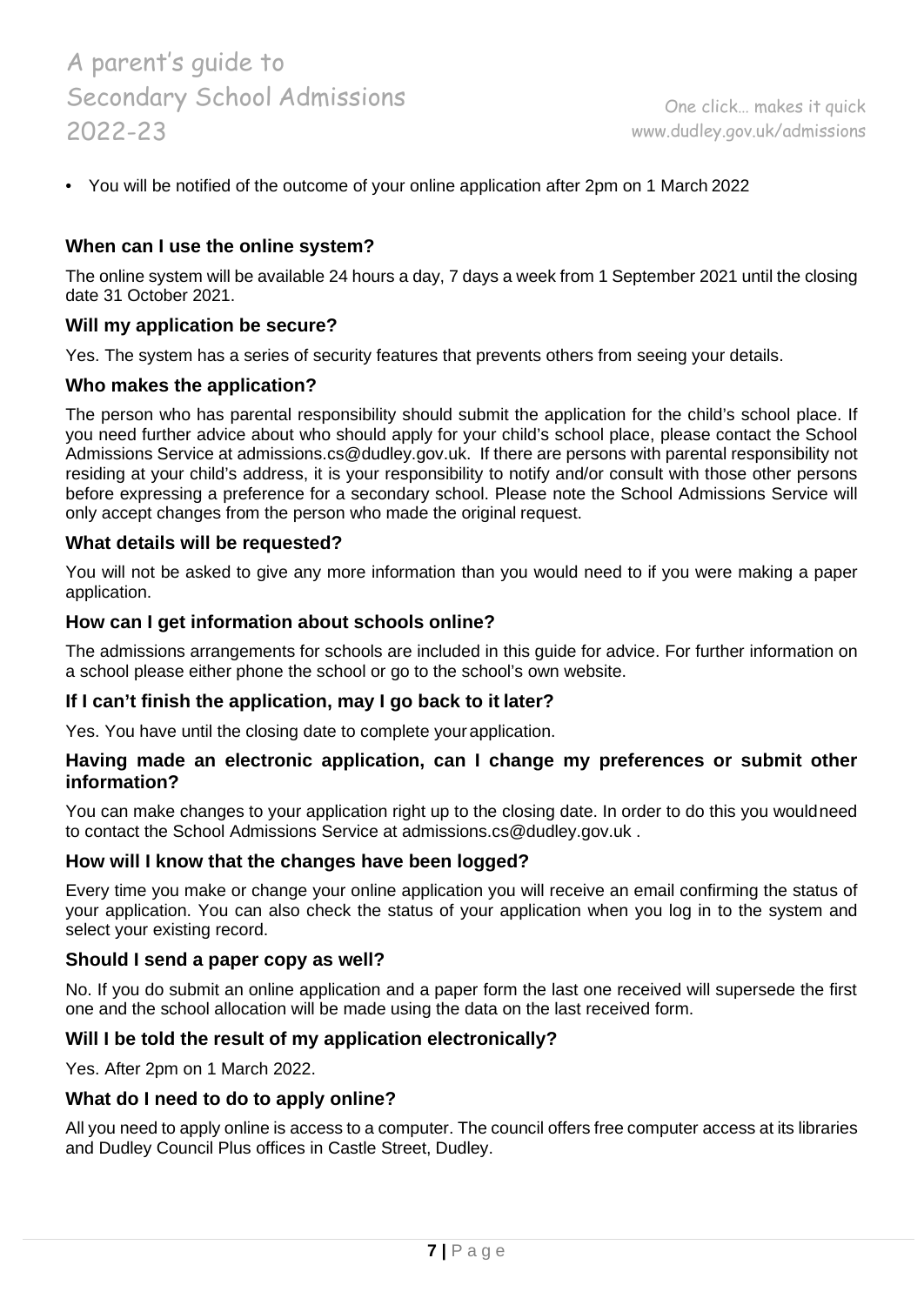Some schools will also provide computer access. You should check with your local school to find out whether they provide this service.

#### **Paper applications**

Even though it may be quicker and easier to apply online, paper applications can still be made available. Please phone the School Admissions Service on 0300 555 2345 to request a paper application form.

It is advisable that parents check with the School Admissions Service to ensure that their application form has been received before the closing date. You are advised to return your form either by hand to Dudley Council Plus, 259 Castle Street, Dudley, DY1 1LQ asking for a receipt, or return it by recorded delivery. The council will not accept responsibility for lost forms unless it has been sent by recorded delivery or you have a valid receipt.

#### **What additional information should I provide to support my application?**

It is very important that you check if supportive information is required for each school you are interested in by reading the information published by the relevant LA.

You must complete a supplementary form for Old Swinford Hospital School, Bishop Milner Catholic College (if applying as a Baptised Catholic), Ellowes Hall Sports College (if applying under the sporting aptitude or performing arts criteria) and Crestwood School (if applying under the sporting aptitude or performing arts criterion) which are available direct from the schools concerned**. Please note there may be an earlier date for the supplementary form to be completed and returned to the school than the 31 October 2021.** You must also ensure that you list the schools on your LA application form or your preference will not be valid.

#### **Late applications**

Preferences that are received after the closing date (31 October 2021) will only be considered after the applications that were received within the deadline have been dealt with.

There will, however, be exceptional circumstances in which a late application will be considered alongside those applications that were made within the deadline. Where the exceptional circumstances are such that the parent could not have reasonably submitted the application within the deadline the applicant will be considered alongside all other applicants.

In each circumstance supportive evidence must be provided by the parent/carer at the time of application.

Please note that some schools may have a different policy for dealing with late applications and you should check with the relevant LA or school in each case.

#### **Can I change my preferences and/or the order of my preferences after the closing date has passed?**

There will be exceptional circumstances in which this will be allowed to take place. e.g. where a child moves house within Dudley Borough and as a result needs to make new preferences for schools within the new area. If there are no exceptional circumstances and you change your preferences, your application will be considered late.

#### **When will I know the outcome of my application?**

Dudley parents/carers will be informed of the decisions relating to their application in writing, posted 2nd class on 1 March 2022. If you apply online you will be notified by email after 2pm on 1 March 2022.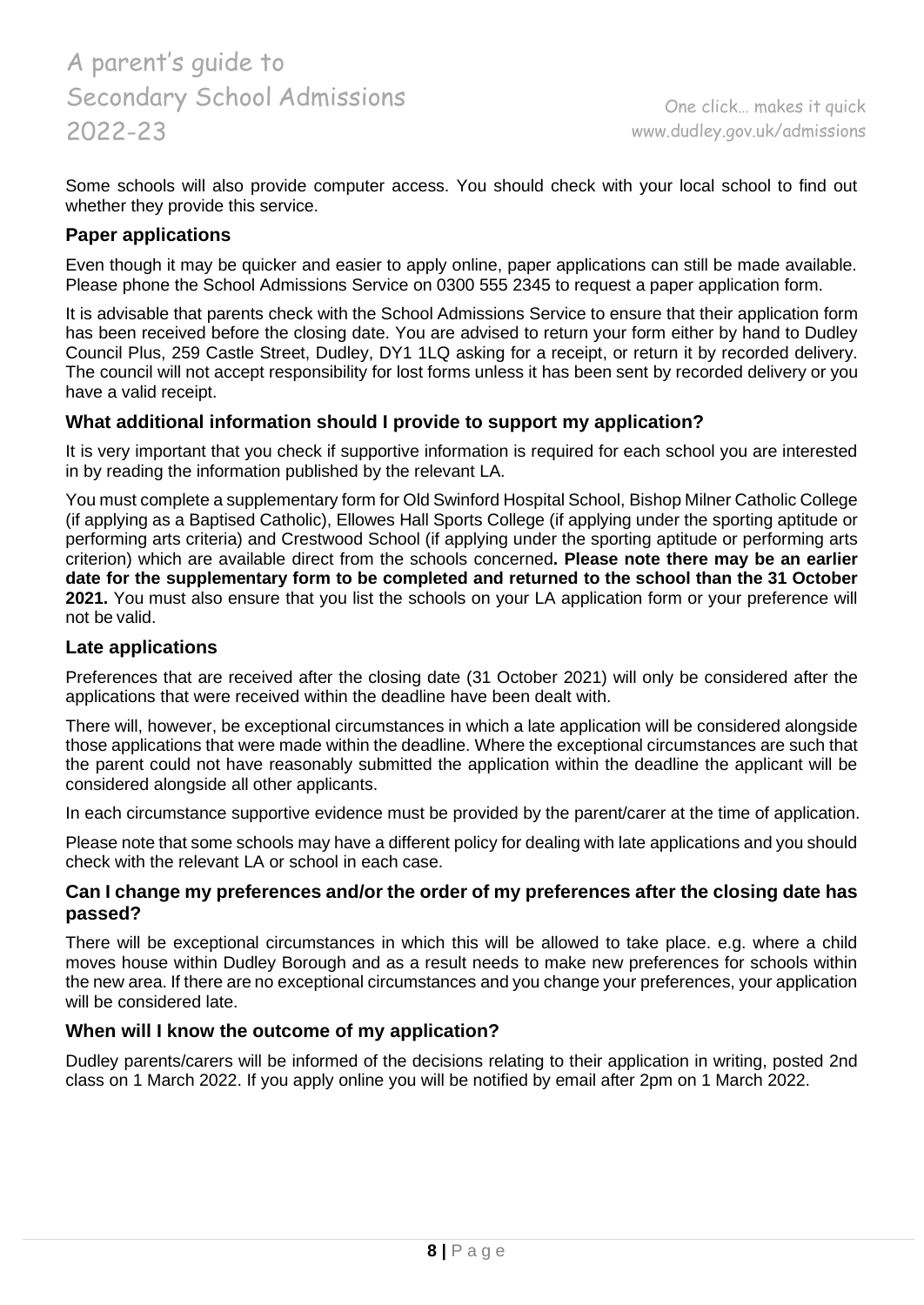### **Can the admissions authority withdraw the offer of a school place once it has been made?**

An admissions authority can withdraw the offer of a school place where a parent has obtained the place by providing either their primary school or the admissions authority with fraudulent or intentionally misleading information. (See also Page [16 o](#page-15-1)f this booklet.)

This power has been used several times in previous years in Dudley where parents have provided false information.

# <span id="page-8-0"></span>**How can I contact the School Admissions Service?**

Telephone 0300 555 2345 [admissions.cs@dudley.gov.uk](mailto:admissions.cs@dudley.gov.uk)

[www.dudley.gov.uk/admissions](http://www.dudley.gov.uk/admissions)

Information is also available at the above website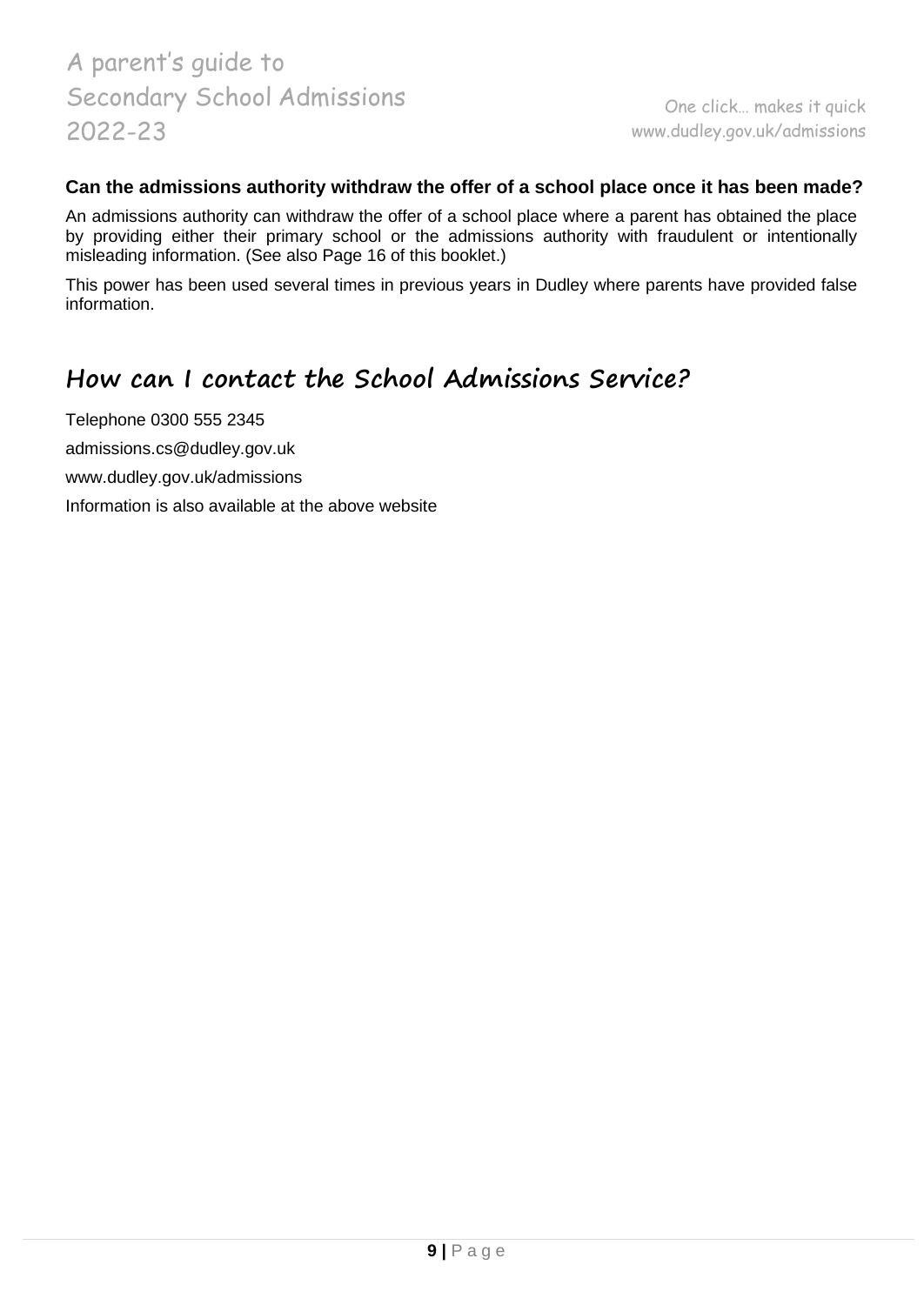# <span id="page-9-0"></span>**Admissions policy for community secondary schools in**

# **Dudley**

Please note that this section refers to community schools only. See Page 18 for alist of community schools. Dudley Council has an Inclusive Education Policy which aims to maximise the opportunity to meet parental preference. The Council does not support the use of selective admissions policies based on aptitude or academic achievement. The admission arrangements set by the Council ensure that the process is fair and equitable for all.

# **Legal Context:**

- School Standards and Framework Act 1998 as amended by the Education Act 2002
- The Education (Co-ordination of Admission Arrangements) (Primary Schools)(England)(Amendment) Regulations 2012
- The Education (Admission of Looked After Children)(England)Regulations 2005

• School Admissions Code 2014

# **Desired Outcomes of Dudley Admission Policy & Scheme**:

• To maximise the opportunity for parents' preferences to be met and for Dudley children to be able to attend their preferred community secondary school wherever requested.

• To enable parents to make informed preferences and to ensure that the Council implements a fair and transparent admissions policy across the Borough for the benefit of all parents who wish to express preferences for Dudley secondary schools.

• To keep to the minimum the number of parents who are not allocated a place at any of their preferred secondary schools.

• To ensure that all parents receive only one offer of a school place at the same time, irrespective of the schools or Council for which they are applying, through coordination of the process.

Community Secondary School Admissions Policy for Normal Age of Entry in Academic Year 2022/2023

Children will not be discriminated against as laid down by the Sex Discrimination Act 1975, The Race Relations Act 1976 as amended by the Race Relations (Amendment) Act 2000, The Human Rights Act 1998 and The Special Educational Needs and Disability Discrimination Act 2005 and The Equality Act 2010.

All preferences, regardless of ranking, will be assessed against the following criteria to allocate the available places at those community secondary schools that are oversubscribed i.e. receive more applications than can be accommodated.

a) First priority for admission shall be given to relevant looked after children or children who were previously looked after but immediately after being looked after became subject to an adoption, child arrangement order, or special guardianship order.

b) Second priority for admission shall be given to children with a "serious and ongoing medical condition" where the preferred community school is the most appropriate school to meet the condition.

c) Third priority for admission shall be given to children who have a brother/sister, half-brother/sister (where the children share one common parent), or step-brother / step-sister, living at the same address and who will still be attending the preferred school in the academic year 2022/23.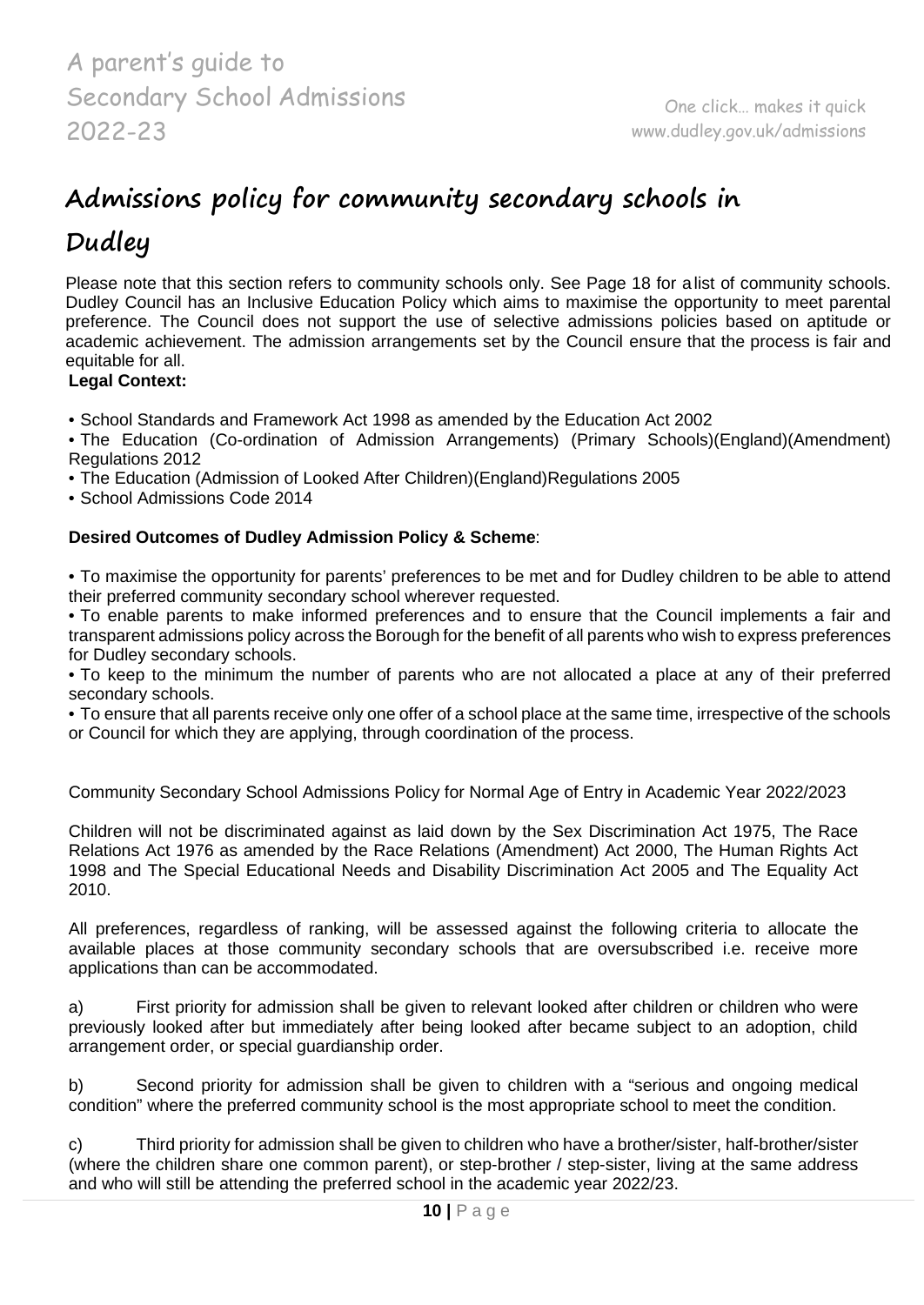# 2022-23<br>d) Any

#### One click… makes it quick [www.dudley.gov.uk/admissions](http://www.dudley.gov.uk/admissions)

Any places that remain available once the above applicants have been admitted will be filled according to those children who live closest to the school, determined by a straight-line measurement in metres, from the home address to the main entrance of the preferred school.

#### **Notes**

• Relevant looked after children means children who are looked after by a Council in accordance with section 22 (1) of the Children Act 1989 and who is (a) in care of a Council, or (b) being provided with accommodation by a Council in the exercise of their social services functions.

• A child is regarded as having been in state care outside of England if they were in the care of or were accommodated by a public authority, a religious organisation, or any other provider of care whose sole or main purpose is to benefit society.

• An adoption order is an order under section 46 of the Adoptions and Children Act 2002. A Child Arrangement Order is an order settling the arrangements to be made as to the person with whom the child is to live under section 8 of the Children Act 1989. Section 14A of the Children Act 1989 defines a special guardianship order as an order appointing one or more individuals to be a child's special guardian (or special guardians).

• In accordance with legislation, a child with a Education Health Care Plan (EHCP) will be offered a place at the school named in the EHCP as the most appropriate to meet the child's individual needs, this may reduce the number of places available for children who do not have an EHCP.

• If applying under the medical criterion, parents must provide supportive information from their child's Medical Consultant at the time of application in order to be considered under this criteria. This supportive information should include information about the needs of the child and should detail the difficulties the child would experience if they attended another school. Parents should also indicate why the preferred school is the most appropriate to meet their child's medical condition rather than any other school. The Council will not seek to obtain medical evidence on behalf of parents.

• Any Dudley child not obtaining a school at any of their preferred secondary schools will be allocated a place at the next nearest school with a place available and will be advised about the independent appeals process.

• Definition of brother or sister also relates to adopted or fostered children living at the same home address. • The home address is considered to be the child's (along with their parents') genuine principal place of residence at the time of the allocation of places i.e. where they are normally and regularly living. If a child is resident with friends or relatives (for reasons other than guardianship), the friend's or relative's address will not be considered for allocation purposes.

• Where parents have shared responsibility for a child, and the child lives with both parents for part of the school week, then the home address will be determined as the address where the child lives for the majority of the school week. Parents will be required to provide documentary evidence to support the address they wish to be considered for allocation purposes. At least one item of proof must demonstrate where the child lives. It is expected that parents will agree on school places before an application is made, and it may be necessary to request evidence from the parents to confirm that this is the case. The Council is not in a position to intervene in disputes between parents over school applications and will request that these are resolved privately.

• Special conditions will apply in the event that one child from a set of twins or triplets does not gain admission to the preferred school through the admissions criteria. The Council will exceed the admission number for the school concerned to prevent separation of twins / triplets.

• Random allocation will be used as a tie-break in category (d) above to decide who has the highest priority for admission if the distance between two children's homes and the school is the same.

### **Admission of children outside of their normal age group.**

Please also see the admission outside the chronological age range policy. www.dudley.gov.uk/admissions

Parents may seek a place for their child outside of their normal age group, for example, if the child is gifted and talented or has experienced problems such as ill health. Parents should make their application to the Council setting out the reasons why they believe their child should be taught outside their chronological age group.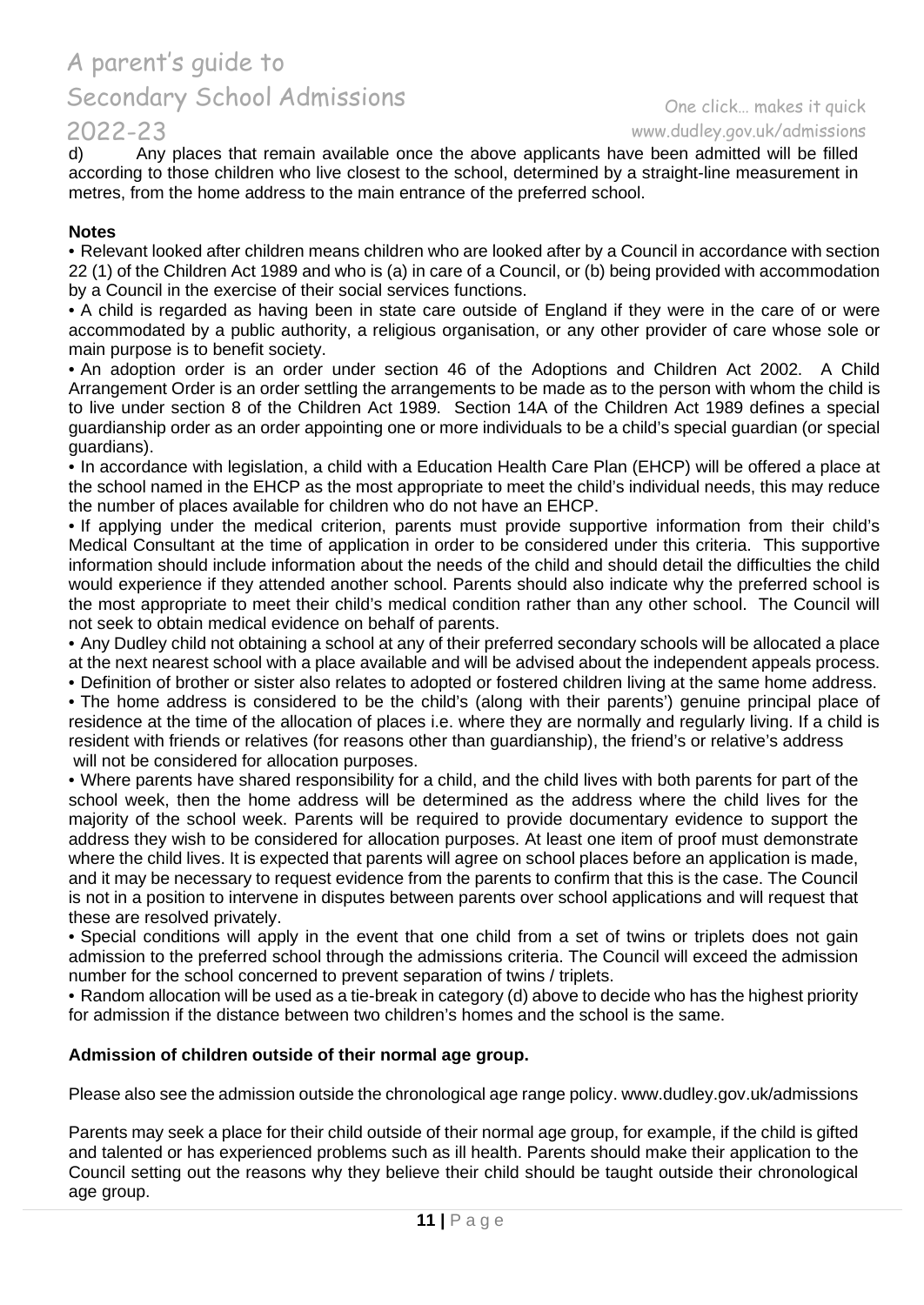# 2022-23

Parents do not have the right to insist that their child is admitted to a particular year group.

# **Late Applications**

Preferences that are received after the closing date for receipt of applications will only be considered after applications that were received within the deadline have been dealt with.

Only in exceptional circumstances will a late application be considered alongside those applications that were made within the deadline. Supportive documentary evidence must be provided by the parent / carer at the time of application.

#### **Waiting Lists**

If a school is oversubscribed and children have been refused admission because other children have a higher priority for admission under the published admissions criteria, then those applicants who are unsuccessful will be asked if they wish to be placed on a waiting list.

Children on the waiting list will be ranked in accordance with the published admissions criteria and the list will operate from the point of allocation until the 31 August 2023. After this point the waiting list will no longer be in operation and places that become available will be allocated on a first come first served basis.

# <span id="page-11-0"></span>**Examples of different preference rankings**

### **Katie**

Katie lives near School D which is a community school. Her parents would like her to go to School B, a foundation school slightly further away or School C a Catholic School voluntary aided. They also want her to sit tests for grammar schools. Their preferences are:

- 1 School A (grammar)
- 2 School B (foundation)
- 3 School C (Catholic voluntary aided)
- 4 School D (community)
- 5 School E (grammar)
- 6 School F (community)

Katie did not pass school A test. She could not be offered school B as she lived too far away. She did not meet school C's criteria because she is not a Catholic. She met the admission criteria for school D and school F because she lives nearer to both. She also passed the test for school E. She was allocated school D because it was a higher ranked preference than schools E and F.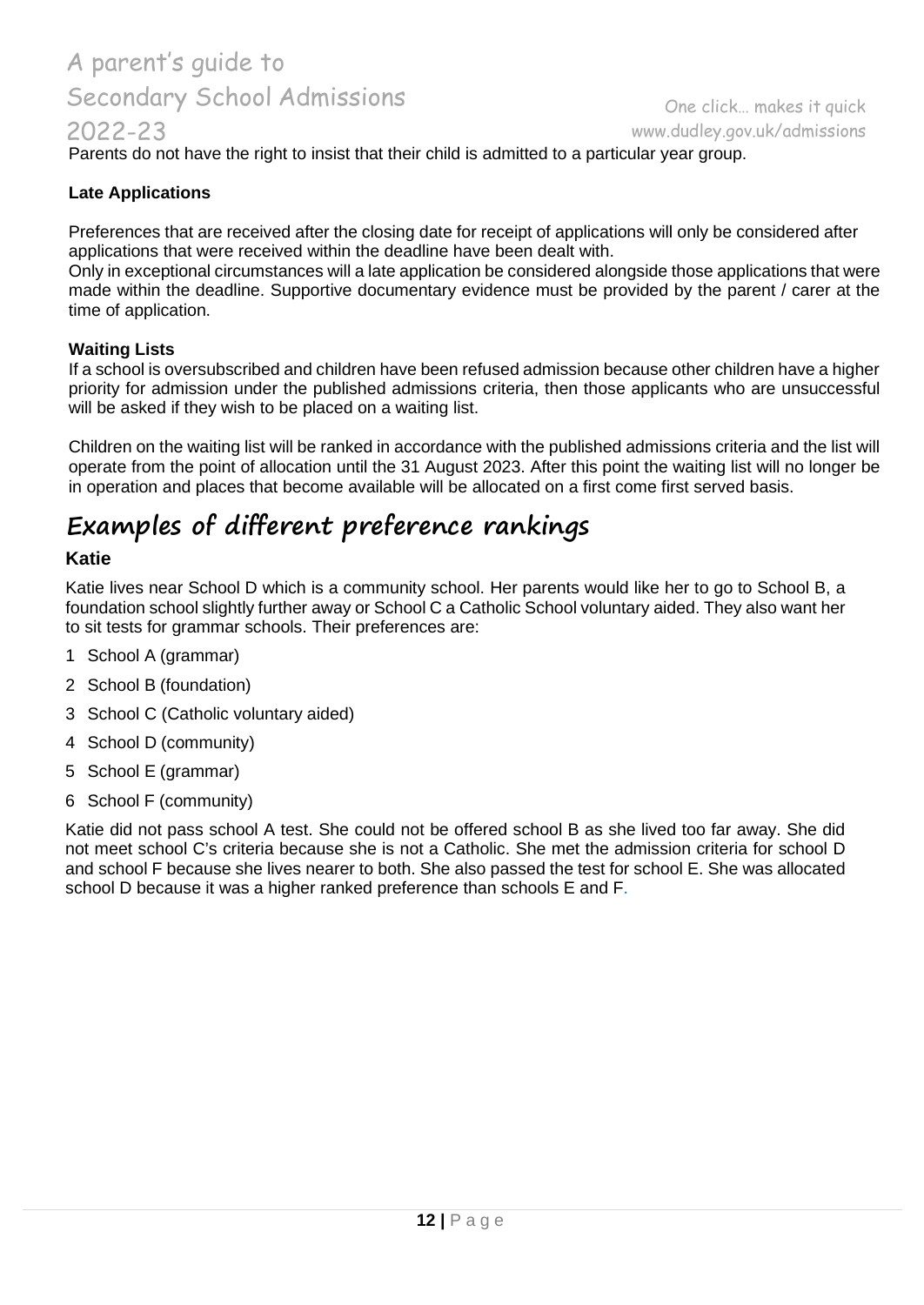# **James**

James lives 500 metres from a school and is his local school. His parents do not want him to go there. They want their son to sit the grammar school tests. The other schools they have expressedpreferences for, with the exception of school B, are a considerable distance from the home address. Their preferences are:

- 1 School A (grammar)
- 2 School B (Catholic voluntary aided)
- 3 School C (grammar)
- 4 School D (voluntary aided)
- 5 School E (foundation)
- 6 School F (community)

James lives close to school B but is not a Catholic so does not qualify for a place. He has failed all the grammar school tests. He lives too far from his parents' other preferences to qualify for a place.

As none of his parents' preferences could be met, he was offered a place at the nearest school with available places. The school nearest to his home address had filled its places with children whose parents ranked it as one of their preferences so could not be offered.

### **Alice**

Alice lives in Stourbridge, close to the border with a neighbouring LA. Her parents want her to go to school A outside Dudley LA. They have obtained the admissions information booklet from the neighbouring LA and feel that Alice will meet the admission criteria because she is Catholic. Their preferences are:

- 1 School A (Catholic voluntary aided)
- 2 School B (community)
- 3 3 School C (community)

Alice met the admission criteria for all schools but was offered school A as this was ranked highest.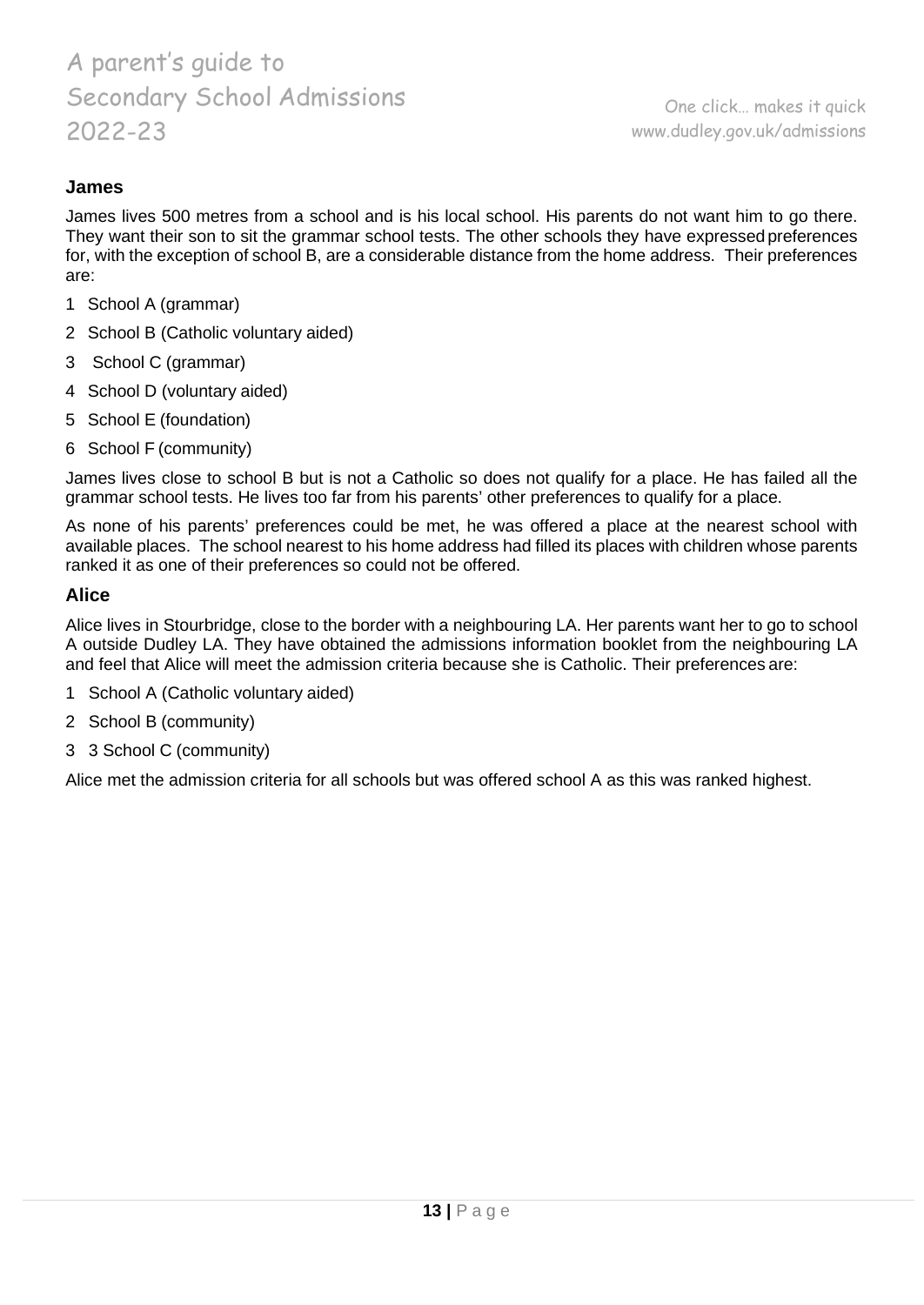One click… makes it quick [www.dudley.gov.uk/admissions](http://www.dudley.gov.uk/admissions)

# <span id="page-13-0"></span>**Secondary school**

# **admissions flowchart**

# **September 2022**

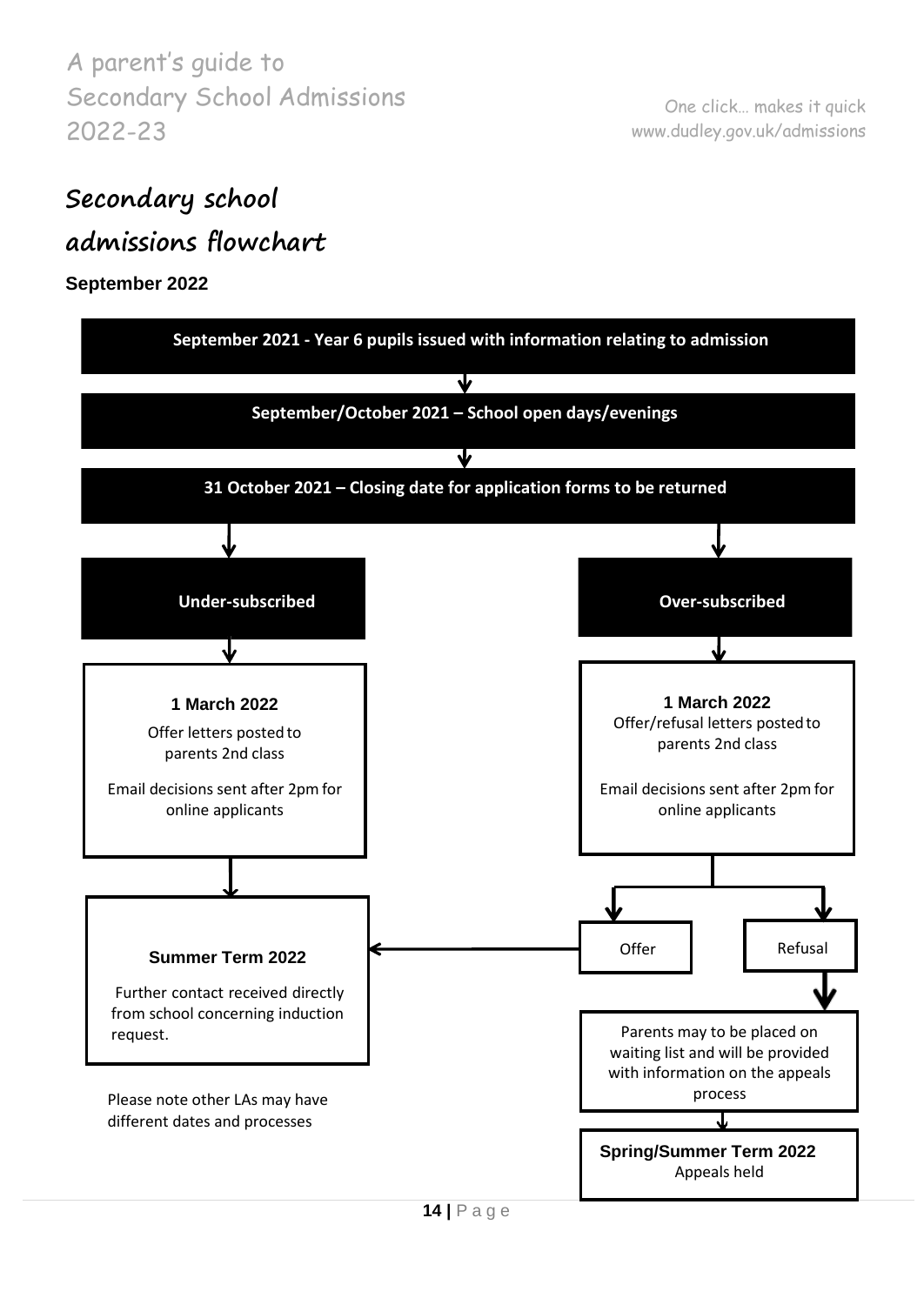# <span id="page-14-0"></span>**Co-ordinated admissions scheme**

The Local Authority is required to co-ordinate admissions to secondary schools for all maintained (non fee paying) secondary schools within the Dudley Borough.

Birmingham, Dudley, Sandwell, Staffordshire, Walsall, Wolverhampton and Worcestershire local authorities have also agreed to co-ordinate the admissions process for schools in these areas.

Parents/carers are able to express up to six school preferences in ranked order via the home local authority of the child. This includes preferences for schools outside of the home localauthority.

A scheme has been agreed with schools and the other local authorities that sets out the process and timetable for the exchange of information. For a full copy of the scheme please contact the School Admissions Service on 0300 555 2345 or visit [www.dudley.gov.uk/admissions](http://www.dudley.gov.uk/admissions)

# <span id="page-14-1"></span>**Your rights if the application is unsuccessful**

# **General**

If your child is refused admission to any school you have a right of appeal to an independent appeals panel. Please note that you may lodge appeals for admission to as many schools as you originally requested.

Being offered or accepting a place at an alternative school will not affect the outcome of your appeal.

#### **What happens if places become available between the point of allocation and the start of term?**

Places will be allocated from the waiting list. Please see further details below.

### **Appeals for Dudley community schools**

If you choose to exercise your right of appeal, arrangements will be made for you to attend the appeal hearing.

Please note that the independent appeal panel's decision is binding on both parents and the local authority. It is not the council's policy to consider repeat appeals in the same academic year unless there has been a significant material change in circumstances.

### **Waiting lists for Dudley community schools**

If a school is oversubscribed and children have been refused admission because other children have a higher priority for admission under the published admissions criteria, then those applicants who are unsuccessful will be asked if they wish to be placed on a waiting list.

Children on the waiting list will be ranked in accordance with the published admissions criteria and the list will operate from the point of allocation until the 31st August 2023. After this point the waiting list will no longer be in operation and places that become available will be allocated on a first come first served basis. If more than one application is received at the same time, the oversubscription criteria, as detailed on Page 10 will be used to determine which applicant will have the place.

Inclusion on a school's waiting list does not mean that a place will eventually become available there.

A child's position on a waiting list is not fixed and is subject to change during the year i.e. they can go up or down the list.

Places that become available between the point of allocation and 31 August 2023 will be offered to children according to their ranking on this list i.e. those ranked highest will be offered first.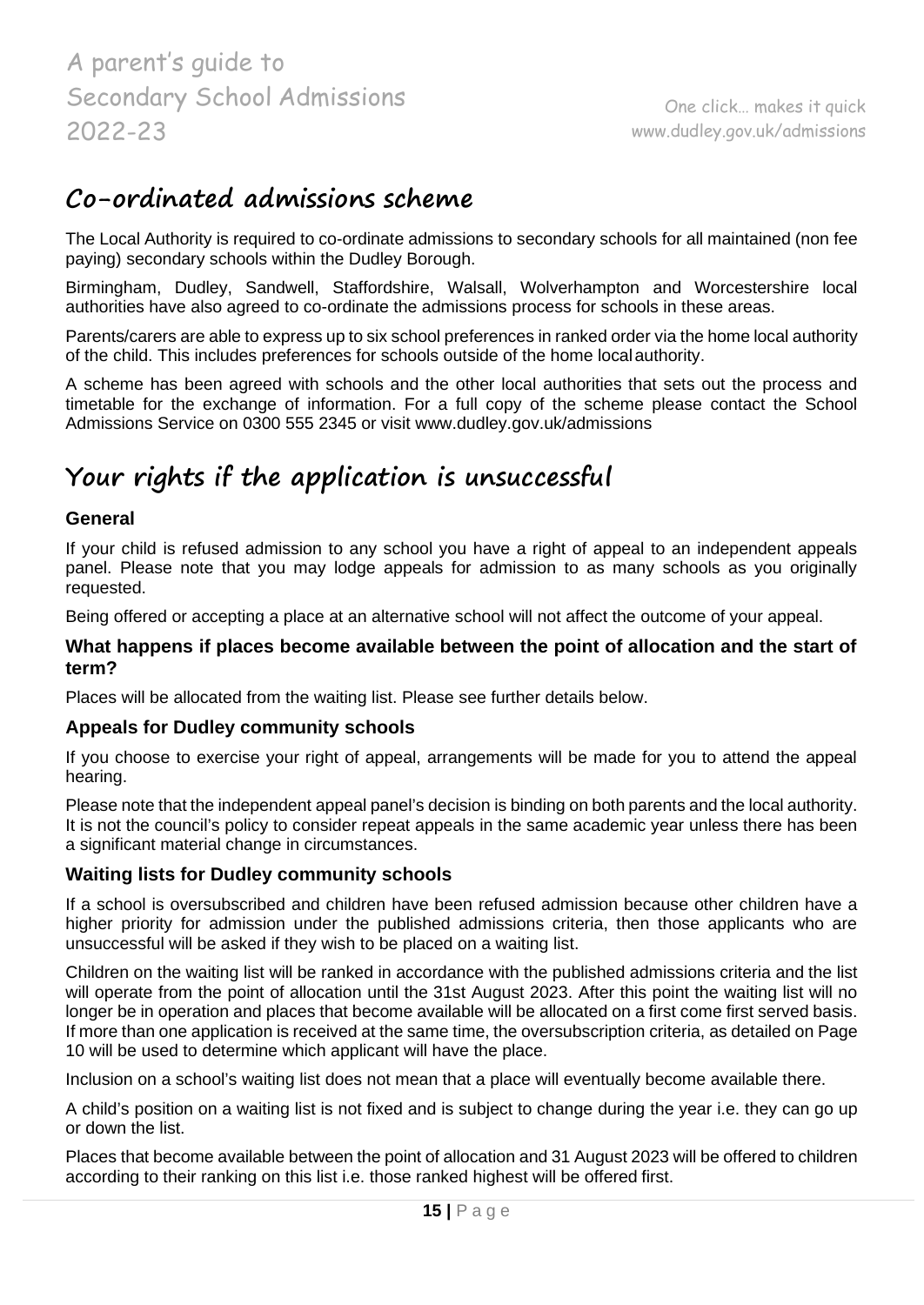# **Repeat applications**

It is not the Local Authority's Policy to consider repeat applications in the same academic year unless there have been significant and material changes in the circumstances of the applicant.

# <span id="page-15-0"></span>**What to consider before expressing your preferences**

Please think very carefully before making your preferences and assess the likelihood of your application being agreed.

You will be able to assess whether a school is usually oversubscribed by the number of applications received for a school against the published admission number or the number of appeals held in previous years. This information is given from Page 19 onwards. Other local authorities can provide you with similar information.

Parents can also obtain information, advice and guidance from the School Admissions Service regarding the admissions process. You can contact any member of the team by phone on 0300 555 2345 between 9am and 5pm or the team will be present at the open evenings of some of the secondary schools as detailed on Page 81.

Please remember that you do not have the right to choose which school your child attends. Under current legislation you have the right to express a preference.

#### **Medical applications**

Only applications that are supported by the child's hospital consultant will be considered. Please see oversubscription criteria for more information. After the closing date for applications, a panel will be convened to consider the request and supportive information. The panel will consist of a number of professionals from services within Children's Services Directorate.

#### <span id="page-15-1"></span>**Whose address may I use on the application?**

The child's address is considered to be the child's (along with their parents') genuine principal place of residence at the time of the allocation of places (1 March 2022) i.e. where they are normally and regularly living. **If a child is resident with friends or relatives for reasons other than guardianship the friend's or relatives' address will not be considered.**

Due to problems in previous years it may be necessary for the School Admissions Service to carry out checks to confirm that information given in relation to a child's home address is genuine. Parents may be asked to produce documentary evidence of the address given within 48 hours. This evidence would need to demonstrate where the child lives as well as the parent.

You will be asked to provide your council tax statement, your child benefit book/tax credit statement, and at least one utility bill together with a driving licence and bank statement clearly showing names and addresses.

Any permanent change of address should be notified to your child's primary school and the School Admissions Service immediately.

Please note if your child's permanent residence changes at any point from 1 September 2021 to 31 August 2022 it is the parent's responsibility to notify the local authority. You must do this even if you have notified your child's school.

If you fail to do so, this may result in any offer of a school place being withdrawn. This has occurred previously.

The School Admissions Service checks the information provided on the form is correct. Please also see Page 11.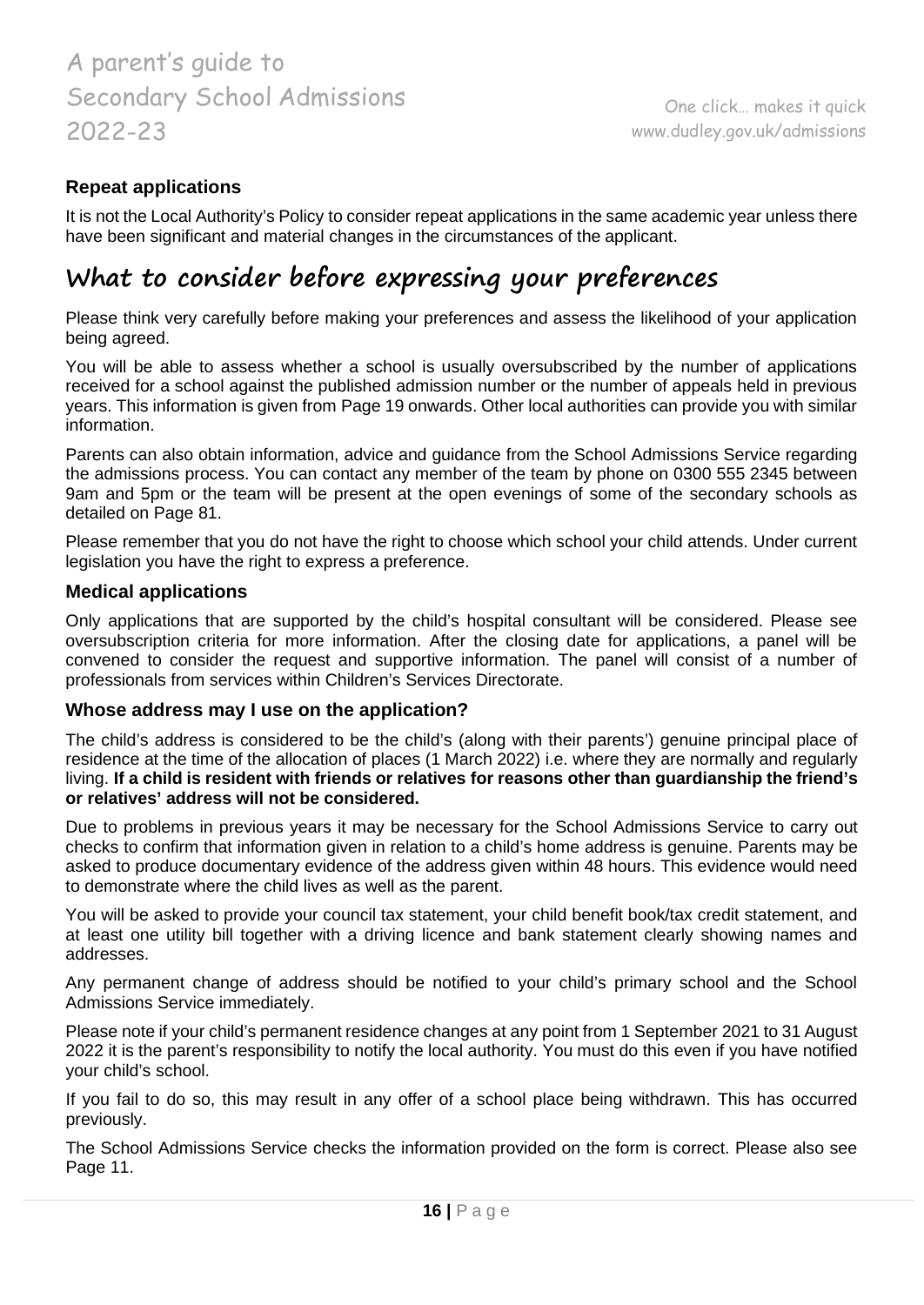# **What happens if I move house after I have completed an application form?**

You will need to provide documentary evidence to confirm this. A change of address will be considered up to the 19 February 2022. After that date it may not be possible for the new address to be considered for allocation purposes. Please see previous page regarding address.

Failure to notify the School Admissions Service of a change of address after the submission of your application form may result in the offer of a school place being withdrawn.

# **What do I need to do before I return the completed application form?**

- Ensure you have read and understood this guide and any relevant guides for other LAs for schools you have listed.
- Check that you have completed all relevant sections of the form.
- Ensure you have provided any supportive evidence required.
- Check that you have completed any additional forms where necessary (please check the admissions arrangements to each school to which you are applying).

# <span id="page-16-0"></span>**Details on individual secondary schools within Dudley borough**

This section contains important admissions details about each secondary school in the Dudley borough.

If you would like further information about a particular school, a more detailed booklet (the school prospectus) may be obtained direct from the individual secondary school concerned. Other documents available direct from the school or the internet include the School Profile, and inspection reports by the Office for Standards in Education (Ofsted) [www.ofsted.gov.uk.](http://www.ofsted.gov.uk/) The exam results for 2021 will not be available until December 2021.

The information relating to admissions in September 2018 2019 2020 and 2021 has been included in order to help you make a meaningful preference. (There is no guarantee that a similar situation will occur for admissions in September 2022.)

The table of information, on each school page, gives a breakdown of the number of places allocated in each category in accordance with the admission criteria.

**Number on Roll (NOR)**: Total number of pupils on roll at the school

**Published Admissions Number (PAN):** i.e. maximum number of pupils being admitted in September 2022.

### **Distance - Home to school measurement**

Distances are calculated on the basis of a straight-line measurement between the applicants' home address and the school's main entrance. The LA uses a computerised system from Servelec Synergy which calculates all distances in metres. The co-ordinates of the applicant's home address are taken from the Ordnance Survey's Address Base™ digital data product.

The co-ordinates of the school are those of the 'main entrance point' nominated by a senior member of school staff, marked and digitised with reference to Ordnance Survey MasterMap™ digital data product. If you would like further information in respect of this please contact the School Admissions Service on 0300 555 2345.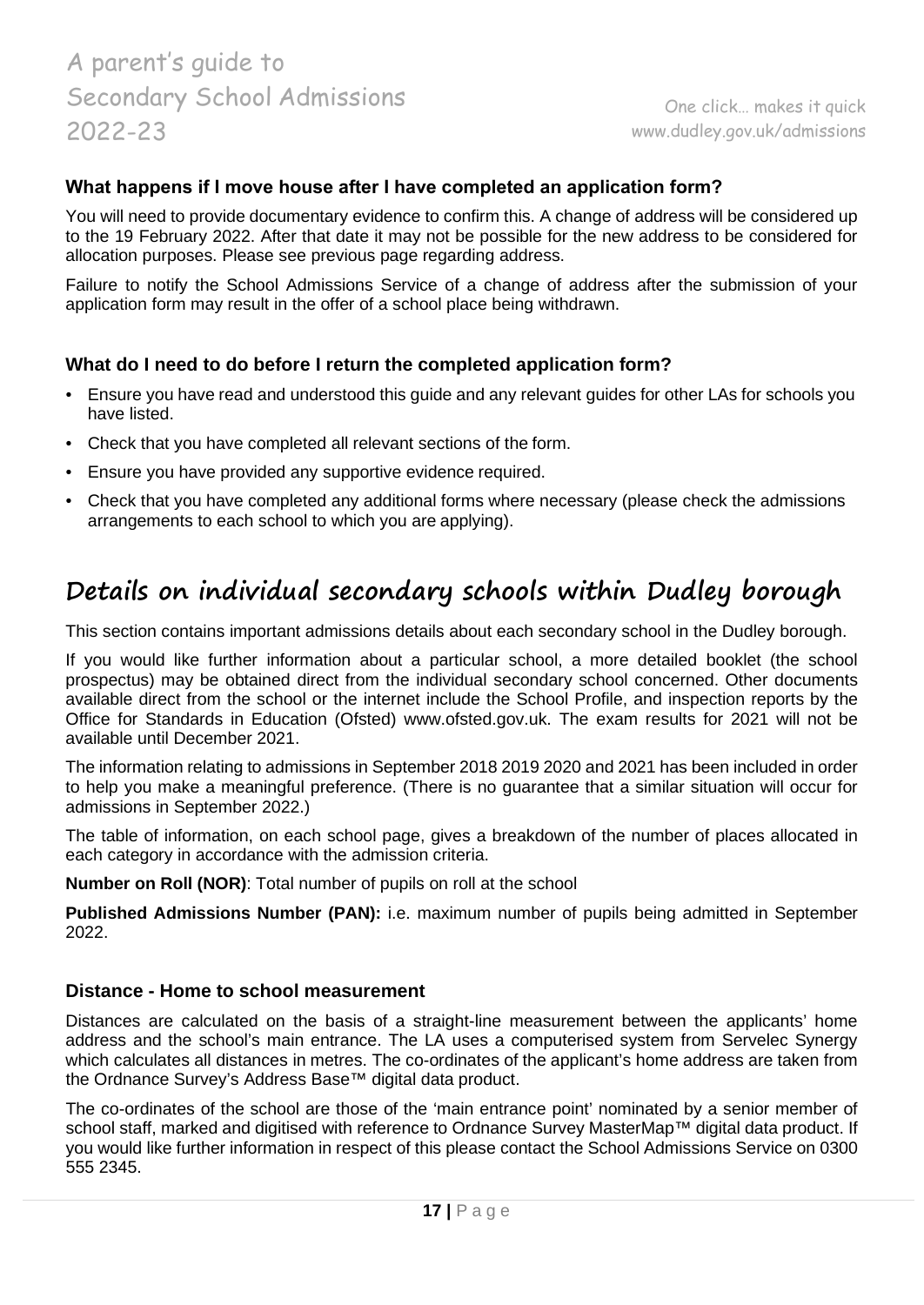One click… makes it quick [www.dudley.gov.uk/admissions](http://www.dudley.gov.uk/admissions)

### **Last measurement**

The distance measured in metres of the last applicant admitted under the distance criteria. Please note that this measurement will vary from year to year dependent on the addresses of the applicants and the number of brothers and sisters applying for places.

On request, the School Admissions Service will undertake individual measurements for parents before places are allocated.

Where the distance column indicates '-' all pupils requesting admission were admitted regardless of where they lived.

# <span id="page-17-0"></span>**Secondary schools by category as at July 2021**

| <b>Academy Schools</b>                   | <b>Community Schools</b>            |                                     |
|------------------------------------------|-------------------------------------|-------------------------------------|
| Beacon Hill Academy                      | Pedmore High School                 | The Dormston School                 |
| <b>Bishop Milner Catholic</b><br>College | Pegasus Academy                     | <b>The Summerhill School</b>        |
| Crestwood School                         | <b>Redhill School</b>               | The Wordsley School                 |
| Earls High School                        | Ridgewood High School               |                                     |
| Ellowes Hall Sports College              | St James Academy                    | <b>Voluntary Aided Schools</b>      |
| Kingswinford Academy                     | Thorns Collegiate Academy           | <b>Old Swinford Hospital School</b> |
| Leasowes High School                     | Windsor High School & Sixth<br>Form |                                     |
| The Link Academy                         |                                     |                                     |

All schools will consider applications against their admissions criteria regardless of ranking. Priority will not be given to first preference applicants.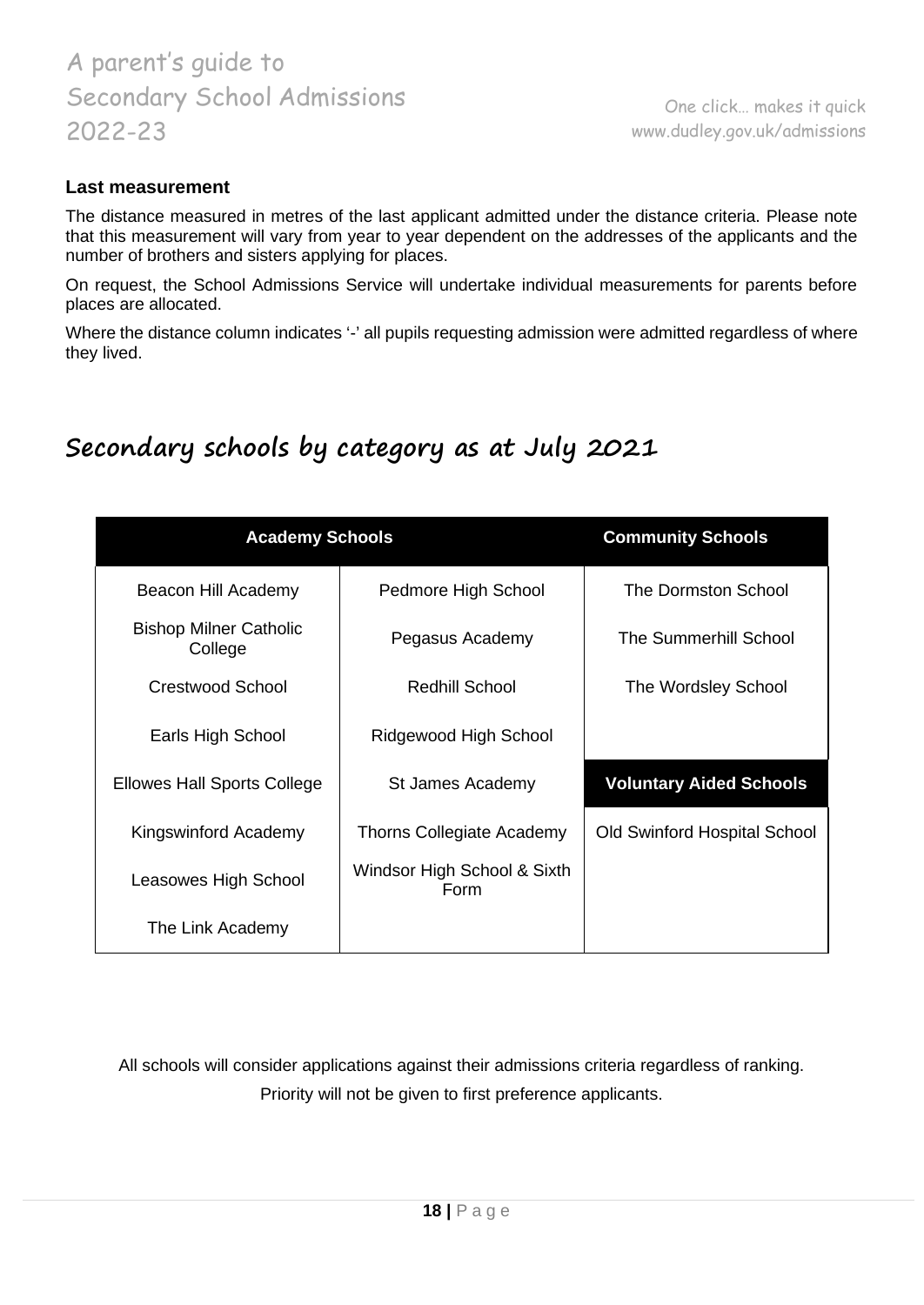# <span id="page-18-0"></span>**Admission Policies for foundation, voluntary aided and**

**academy secondary school**

# **The Beacon Hill Academy**

A Converter Academy

A member of the Dudley Academy Trust

Principal: Mr S Dhami

Type of school: Academy Age

range: 11 – 16 Number on

Roll: 1101

Published Admission Number 2022: 242

Admissions authority: Advisory Committee DfE

No: 332 5403

The Beacon Hill Academy, High Arcal Drive, Sedgley, Dudley, DY3 1BP

Tel: 01902 677754

Email[:helpline@beaconhillacademy.org.uk](mailto:helpline@beaconhillacademy.org.uk)

Website: [www.beaconhillacademy.org.uk](http://www.beaconhillacademy.org.uk/)

### **Dates of open evenings/days**

TBC due to ongoing pandemic restrictions. Details will be published on school website and social media

#### **How to apply for a place in Year 7 for September 2022**

Beacon Hill Academy is a member of Dudley Academies Trust, which operates a number of academies in the West Midlands region. The admissions policy aims to make clear the admissions process, maximise the opportunity to meet parental preferences and to meet the individual needs of Learners wherever possible.

### **Aims**

This policy aims to:

Explain how to apply for a place at the academy (school).

Set out the academy's arrangements for allocating places to the Learners who apply.

Explain how to appeal against a decision not to offer your child a place.

# **Legislation and Statutory Requirements**

This policy is based on the following advice from the Department for Education (DfE):

School Admissions Code

School Admission Appeals Code

As an academy, we are required by our funding agreement to comply with these codes, and with the law relating to admissions as set out in the School Standards and Framework Act1998. This policy complies with our funding agreement and articles of association.

#### **Definitions**

The normal admissions round is the period during which parents/carers can apply for state-funded school places at the school's normal point of entry, using the common application form provided by their home local authority.

Looked after children are children who, at the time of making an application to a school, are: In the care of a local authority, or

Being provided with accommodation by a local authority in exercise of its social services functions.

A child is regarded as having been in state care outside of England if they were in the care of or were accommodated by a public authority, a religious organisation, or any other provider of care whose sole or main purpose is to benefit society.

Previously looked after children are children who were looked after, but ceased to be so because they:

Were adopted under the Adoption Act 1976 or the Adoption and Children Act 2002, or

Became subject to a child arrangements order, or

Became subject to a special guardianship order.

A child reaches compulsory school age on the prescribed day following his or her fifth birthday (or on his or her fifth birthday if it falls on a prescribed day). The prescribed days are 31 December, 31 March and 31 August.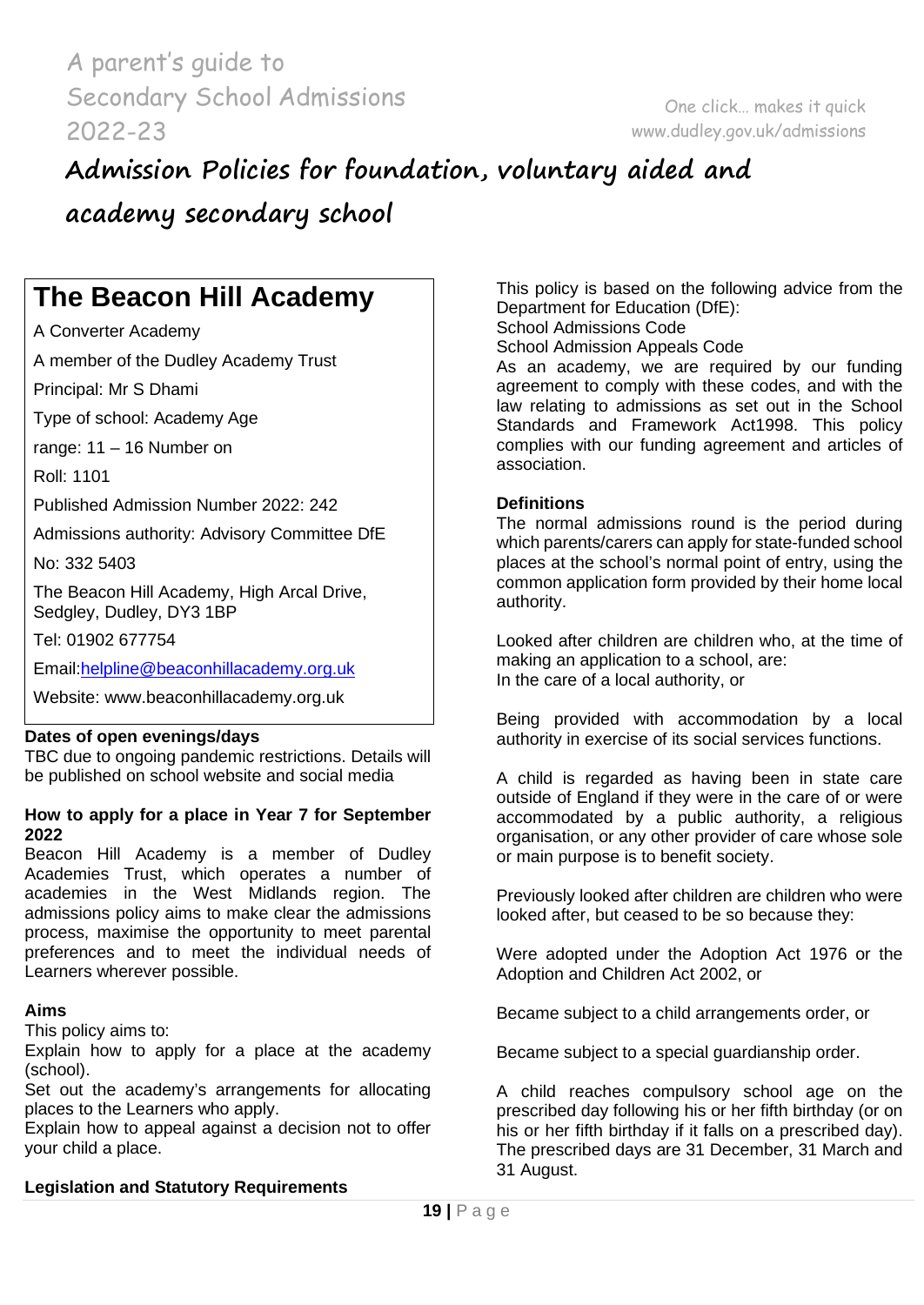#### **How to Apply**

All applications will be coordinated via the home local authority of the applicant. Further details and timescales are set out in the local authority's coordinated scheme, which is available from The School Admissions Service. You can use this form to express your preference, in rank order.

There is no charge or cost related to the admission of a child to a school.

Applications for places will be made in accordance with Dudley local authority's coordinated admission arrangements, and will be made on the Common Application Form (CAF) provided and administered by the local authority. The CAF can be found by visiting https://www.dudley.gov.uk/admissions

Alternatively, parents/carers can contact the academy who will provide them with a copy of the form.

Requests for Admission Outside the Normal Age Group Parents/carers are entitled to request a place for their child outside of their normal age group, for example, if the child is gifted and talented or has experienced problems such as ill health.

Decisions on requests for admission outside the normal age group will be made based on the circumstances of each case and in the best interests of the child concerned. In accordance with the School Admissions Code, this will include taking account of:

Parents/carers views.

Information about the child's academic, social and emotional development.

Where relevant, their medical history and the views of a medical professional.

Whether they have previously been educated out of their normal age group.

Whether they may naturally have fallen into a lower age group if it were not for being born prematurely.

#### **The Principal's views.**

Wherever possible, requests for admission outside a child's normal age group will be processed as part of the main admissions round. They will be considered based on the admission arrangements laid out in this policy, including the oversubscription criteria listed below. Applications will not be treated as a lower priority if parents/carers have made a request for a child to be admitted outside the normal age group.

Parents/carers will always be informed of the reasons for any decision on the year group a child should be admitted to. Parents/carers do not have a right to appeal

# One click… makes it quick [www.dudley.gov.uk/admissions](http://www.dudley.gov.uk/admissions)

if they are offered a place at the school but it is not in their preferred age group.

#### **Allocation of Places**

The academy has an agreed admission number of 242 learners per year group (1210 total across 5-year groups).

Learners with an Education Health and Care Plan Learners with an education, health and care (EHC) Plan are placed in schools through the arrangements set out in the SEND Code of Practice and not through these admission criteria. All admission authorities are required by Section 324 of the Education Act 1996 to admit to the school a child with a an EHC Plan that names the school. Schools must admit such Learners whether they have places or not. Any appeal concerning the statement of the admission is to the independent First-Tier Tribunal (Health, Education and Social Care Chamber). Parents/carers of Learners with an EHC Plan should contact their child's lead professional for any further information.

#### **Oversubscription Criteria**

All children whose education health and care (EHC) plan names the school, will be admitted before any other places are allocated.

If the school is not oversubscribed, all applicants will be offered a place.

In the event that the school receives more applications than the number of places it has available, places will be given to those children who meet any of the criteria set out below, against the following order of priority until all places are filled.

Learners who are currently Looked After or children who were previously Looked After but immediately after being Looked After became subject to an adoption, child arrangement, or special guardianship order. See notes below.

Learners with a "serious and ongoing medical condition" where Beacon Hill Academy is the most appropriate setting to meet the condition. Parents must provide supportive information from the child's Hospital Consultant at the time of application. Applicants should also indicate why Beacon Hill Academy is the most appropriate setting to meet their medical need. The academy will not seek to obtain medical evidence on behalf of parents.

Learners with a brother or sister, half-brother/sister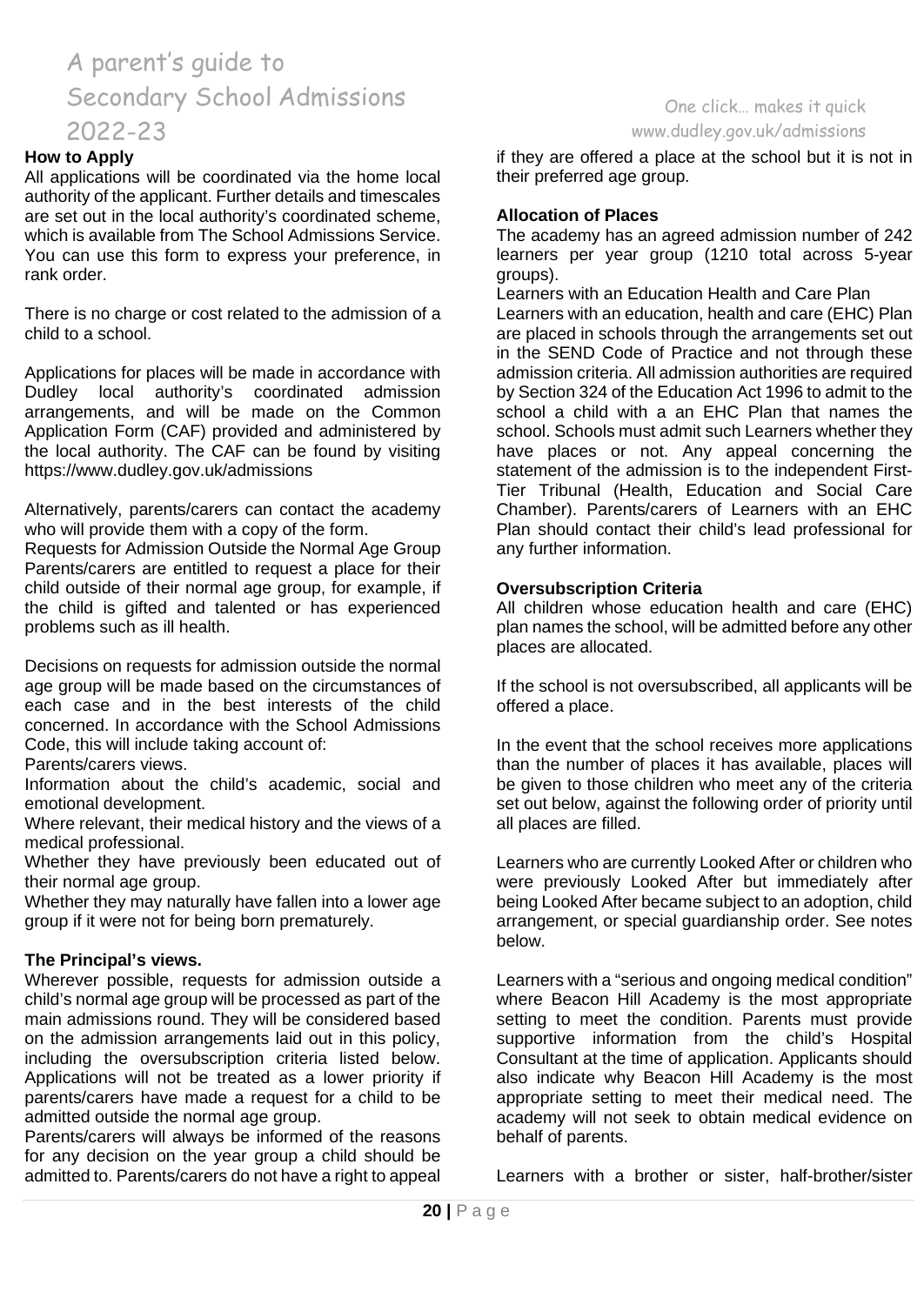(where the children share one common parent), or step brother/step sister living at the same home address and who will still be attending Beacon Hill Academy in September 2022. The definition of brother or sister also relates to adopted or fostered children living at the same home address

Proximity of the child's home to the Academy, with those living nearer being accorded the higher priority. The distance measured will be by straight line measurement in metres from the home address to the main entrance to the Academy.

Late applications will not be considered until offers have been made to on time applicants and in accordance with the dates set out in the Admission Scheme.

There will, however, be exceptional circumstances in which a late application will be considered alongside those applications that were made within the deadline. In each circumstance, the parent/carer must provide supportive documentary evidence at the time of application.

#### **Tie Break**

In the case of two or more applications that cannot be separated by the oversubscription

criteria outlined above, the academy will use the distance between the academy and a child's home as a tiebreaker to decide between applicants. Priority will be given to children who live closest to the academy. Distance will be measured in a straight line from the child's home address to the academy's front gates on [road name]. A child's home address will be considered to be where he/she is resident for the majority of nights in a normal school week.

Where the distance between 2 children's homes and the academy is the same, random allocation will be used to decide between them. This process will be independently verified.

#### **In-Year Admissions**

You can apply for a place for your child at any time outside the normal admissions round. As is the case in the normal admissions round, all children whose EHC plan names the school, will be admitted.

Likewise, if there are spaces available in the year group you are applying for, your child will always be offered a place.

If there are no spaces available at the time of your application, you can request that your child's name be

# One click… makes it quick [www.dudley.gov.uk/admissions](http://www.dudley.gov.uk/admissions)

added to a waiting list for the relevant year group. When a space becomes available it will be filled by one of the Learners on the waiting list in accordance with the oversubscription criteria listed above. Priority will not be given to children on the basis that they have been on the waiting list the longest.

Applications for school places from parents/carers must be made on the in year application form available from Dudley Local Authority School Admissions Service 0300 555 2345. The school will consider each application. If more than one application has been received and only one place is available, the criteria given in this admissions policy will be used to make a decision.

Parents/carers whose application is turned down are entitled to appeal.

#### **Waiting List**

Where the school has been oversubscribed in the normal admissions round and places have been refused to some applicants, unsuccessful applicants will have the opportunity to ask for their child's name to be added to a waiting list which will be compiled in accordance with the over subscription criteria. Any places which become available will be filled from the waiting list.

The waiting list will be prioritised according to the admission criteria and not by reference to the date of joining the waiting list. It should be noted that a child's position on the list can move up or down at any time, for example by Learners moving into the area who qualify for a higher criteria or by parents/carers deciding to remove their child's name from the waiting list.

Any waiting list will be maintained for the academic year. Inclusion on a school's waiting list does not mean that a place will eventually become available there. A child's position on a waiting list is not fixed and is subject to change during the year i.e. they can go up or down the list.

### **Repeat Applications**

It is not the Board of Trustee's policy to consider repeat applications in the same academic year unless there have been significant and material changes in the circumstances of the applicant.

### **Appeals**

If your child's application for a place at the academy is unsuccessful, you will be informed why admission was refused and given information about the process for hearing appeals. If you wish to appeal, you must set out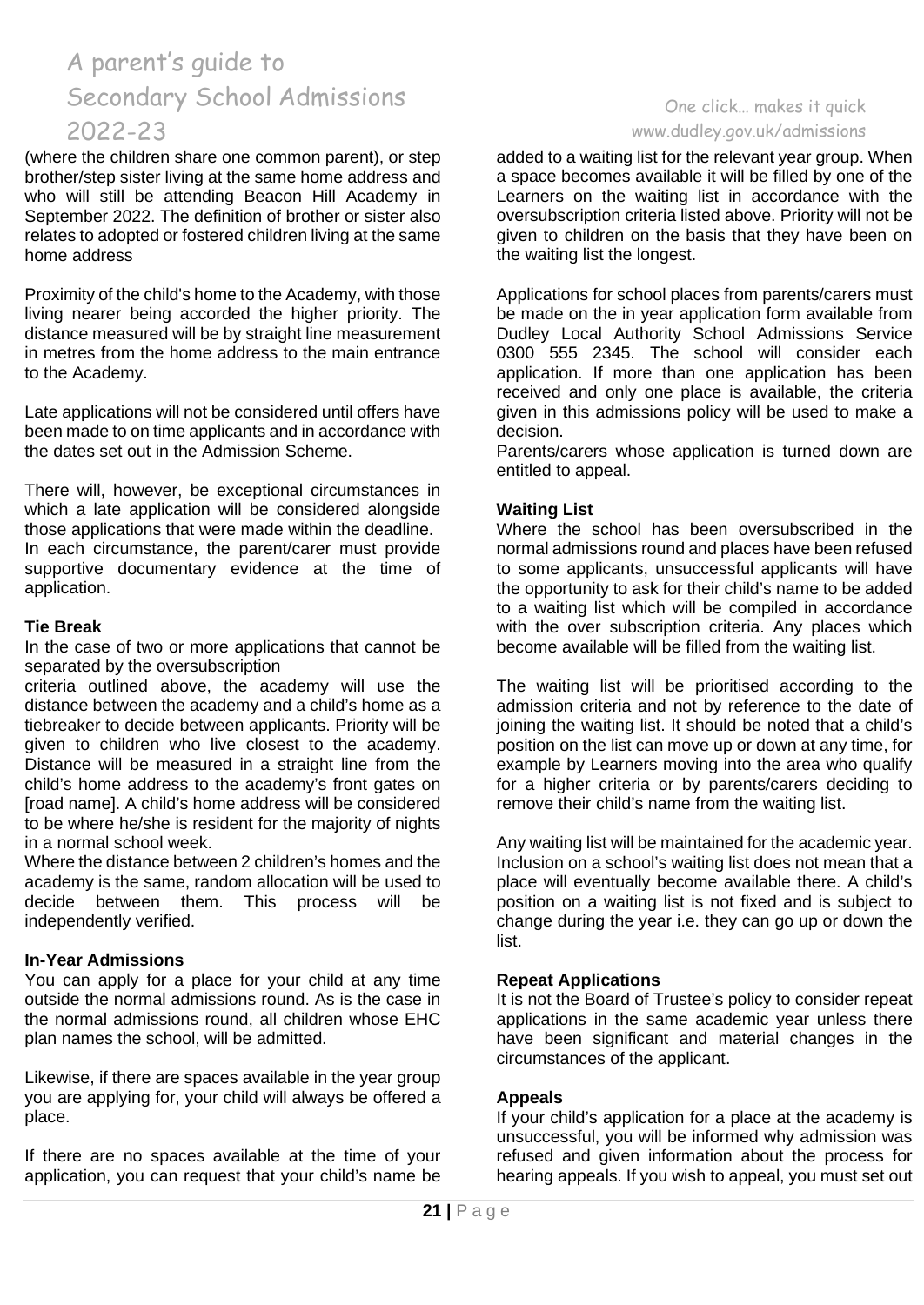the grounds for your appeal in writing and send it to the following address:

Democratic Services Council House Priory Road, Dudley DY1 1HF

The academy will establish an independent appeals panel to hear the appeal. The panel will decide whether to uphold or dismiss the appeal. Where a panel upholds the appeal the academy is required to admit the child.

The arrangements for appeals will be in line with the Code of Practice on School Admission Appeals.

Parents/carers who want to appeal will normally have 20 school days, after receiving notification of a place not being offered, to lodge an appeal.

Parents/carers wishing to appeal against an admission decision should send a completed appeal form to the address detailed on the offer letter. Other documents may be submitted in support of an appeal and should be lodged no less than 5 school days before the appeal hearing.

Parents/carers will be given at least 10 school days' notice of the appeal hearing, unless they agree to a shorter period of notice. Appeals must be heard within 40 school days of the deadline for making an appeal.

The decision of the Appeal Panel will be communicated in writing as soon as possible after the hearing has been concluded and within 5 school days. In the case of unsuccessful appeals, the Appeal Panel will give the parents/carers their reasons for not upholding the appeal.

| <b>Heard</b><br>Number<br>and<br>$\overline{\mathbf{a}}$<br>Allowed<br>Appeals |      |      |      |             |  |
|--------------------------------------------------------------------------------|------|------|------|-------------|--|
| admitted<br><b>Furthest</b><br>distance<br>(metres)                            |      |      |      |             |  |
| <b>Distance</b>                                                                | 139  | 158  | 174  | 129         |  |
| <b>Siblings</b>                                                                | 55   | 44   | 58   | 56          |  |
| <b>Medical</b>                                                                 | 0    | 0    | 0    | $\mathbf 0$ |  |
| Education,<br><b>Care</b><br>Plan<br><b>Health</b><br>ହ                        | 4    | 5    | 4    | 6           |  |
| <b>Children</b><br><b>Looked After</b>                                         | 3    | 5    | 2    | 0           |  |
| Total<br>⋗<br>dmitted<br><b>Number</b>                                         | 201  | 212  | 238  | 191         |  |
| Е<br>Applications<br><b>Stal</b><br>151<br>Preference                          | 133  | 109  | 135  | 107         |  |
| Total<br><b>Applications</b>                                                   | 409  | 403  | 438  | 415         |  |
| Published<br><b>Admission</b><br>Number                                        | 242  | 242  | 242  | 242         |  |
| Academic<br>year                                                               | 2021 | 2020 | 2019 | 2018        |  |

**There is no guarantee that a similar situation will occur for admissions in September 2022**

One click… makes it quick [www.dudley.gov.uk/admissions](http://www.dudley.gov.uk/admissions)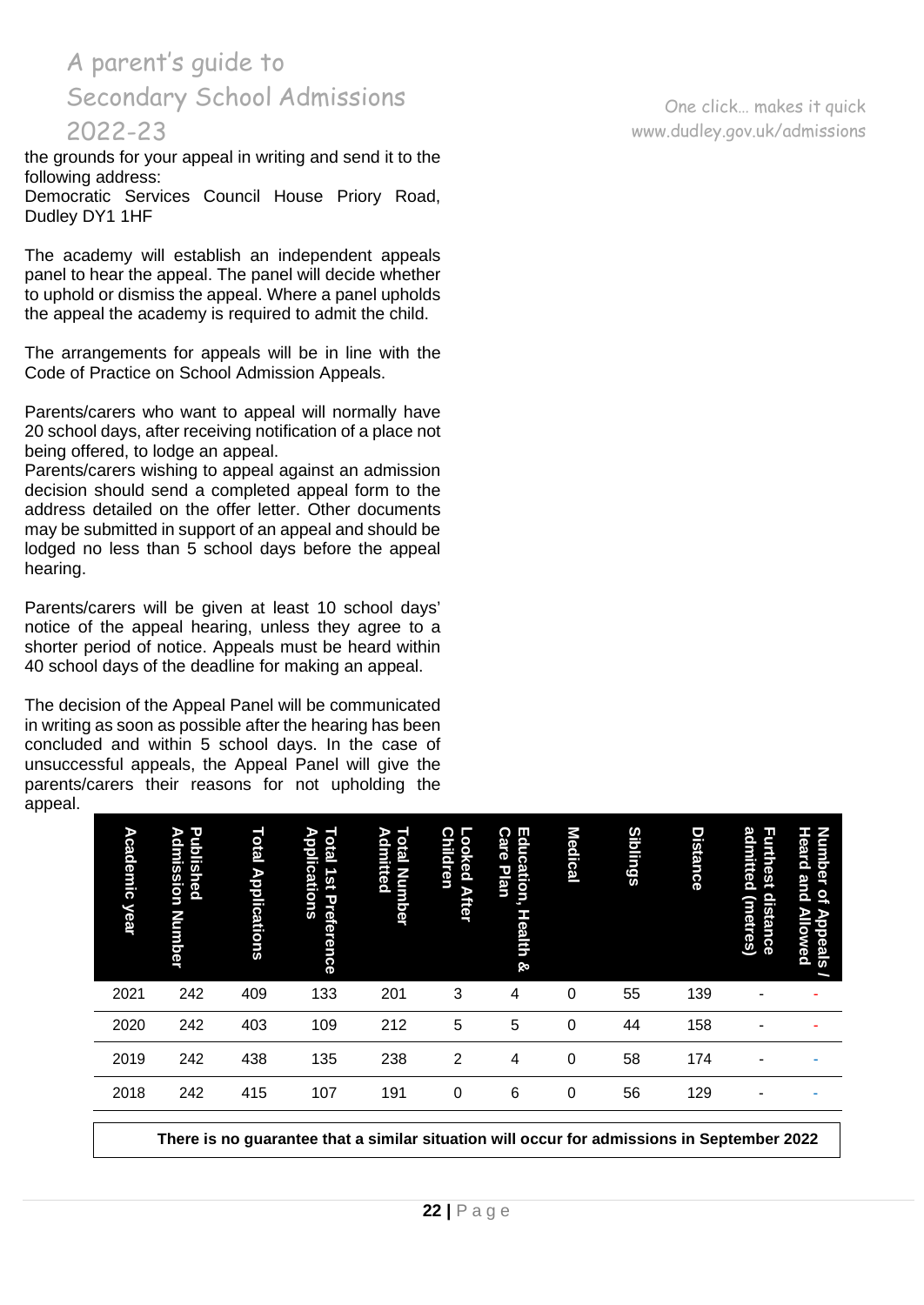# **Bishop Milner Catholic College**

Principal: Mr R May

Type of School: Academy

Age Range: 11-18

Number on Roll: 839

Published Admission Number 2022: 145

Admissions Authority: Board of Directors

DfE No: 332 4800

Bishop Milner Catholic College, Burton Road, Dudley, DY1 3BY

Tel: 01384 889422

Email: [info@bmilner.dudley.sch.uk](mailto:info@bmilner.dudley.sch.uk)

Website: [www.bmilner.dudley.sch.uk](http://www.bmilner.dudley.sch.uk/)

#### **Dates of open evenings/days**

Two open evenings for prospective parents and students are held on:

16 September 2021 from 6.00pm – 7.30pm 23 September 2021 from 6.00pm – 7.30pm for all parents and their children who wish to visit the college. \*There will be an electronic booking system in place and available on our website August/September 2021.\*

A Sixth Form open evening takes place on the 21 October 2021 from 6pm – 7.30pm

Bishop Milner Catholic College is part of the St John Bosco Catholic Academy. The admissions authority for the school is the Board of Directors of the St John Bosco Catholic Academy who has responsibility for admissions to this school. The Board of Directors has delegated responsibility for the administration of the admissions process to the Local Governing Body of Bishop Milner Catholic College.

The admissions process for Bishop Milner Catholic College is part of the Dudley Local Authority coordinated admissions scheme. To apply for a place at Bishop Milner Catholic College in the normal admissions round, an application must be made using the school admission application process of the local authority in which you live naming Bishop Milner Catholic College on the application form. Applications need to be made by 31st October 2021. A Supplementary Information

# One click… makes it quick [www.dudley.gov.uk/admissions](http://www.dudley.gov.uk/admissions)

Form (SIF) must also be completed and returned directly to the school by the same date (see Note 2). All applications which are submitted on time will be considered at the same time, after the closing date. No priority is given to preference ranking.

If the application is submitted using the online electronic system you will be advised of the outcome of your application on 1st March 2022, or the next working day, by the local authority on behalf of the school. If you do not apply on line, the local authority will post a letter advising you of the school that your child has been offered by second class post on 1st March 2022, or on the next working day.

Please note that throughout this policy, the term parent means all natural parents, any person who is not a parent but has parental responsibility for a child and any person who has care of a child.

The ethos of this school is Catholic. The school was founded by the Catholic Church to provide education for children of Catholic families. Whenever there are more applications than places available, priority will be given to Catholic children in accordance with the oversubscription criteria listed below. The school is conducted by its Board of Directors as part of the Catholic Church in accordance with its Articles of Association and seeks at all times to be a witness to Our Lord Jesus Christ.

As a Catholic school, we aim to provide a Catholic education for all our pupils. At a Catholic school, Catholic doctrine and practice permeate every aspect of the school's activity. It is essential that the Catholic character of the school's education be fully supported by all families in the school. We therefore hope that all parents will give their full, unreserved and positive support for the aims and ethos of the school. This does not affect the right of an applicant who is not Catholic to apply for and be admitted to a place at the school in accordance with the admission arrangements.

The Board of Directors has set its admission number at 145 (PAN) pupils to be admitted to Year 7 in the school year which begins in September 2022. (See Note 1 below)

Where there are more applications for places than the number of places available, places will be offered according to the following order of priority. If there is oversubscription within a category, the Board of Directors will give priority firstly to children who will have a brother or sister (see Note 4 below) attending Bishop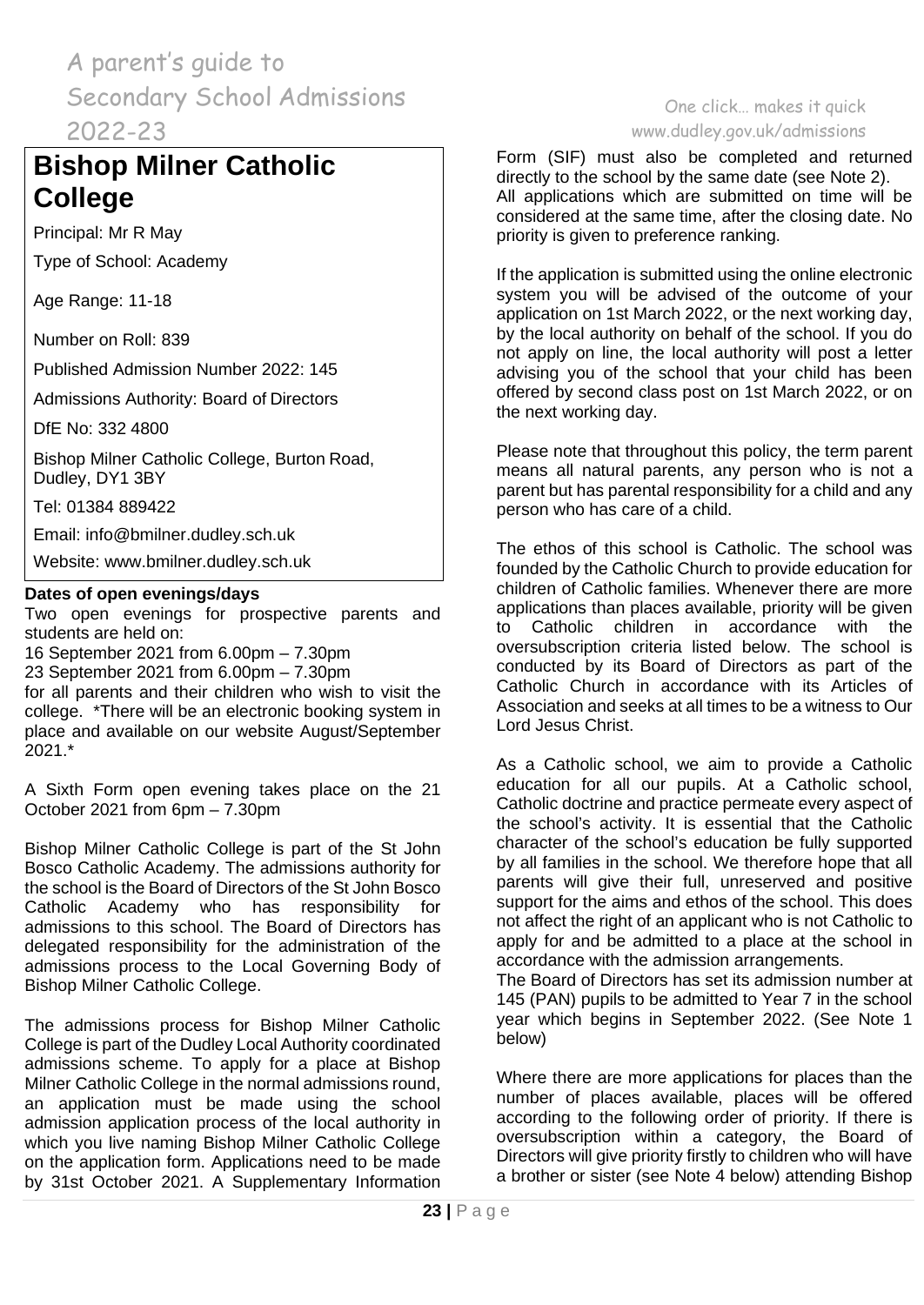Milner Catholic College at the time of admission and then secondly to children living closest to the school determined by the shortest distance (see Note 6 below)For the purposes of this policy, parish boundaries are as shown on the Archdiocese of Birmingham parish boundary map which can be accessed at https://www.birminghamdiocese.org.uk/boundary-map and will be applied to the admission arrangements for the academic year 2022/2023. Oversubscription Criteria 1. Baptised Catholic children (see Note 2 below) who are looked after or previously looked after (See Note 3 below)

2. Baptised Catholic children who have a brother or sister attending Bishop Milner Catholic College at the time of admission (see Note 2 and 4 below)

3. Baptised Catholic children who attend one of our recognised feeder primary schools. (see Note 5 below)

4. Other Baptised Catholic children (see Note 2 below) 5. Non-Catholic children who are looked after or previously looked after (See Note 3 below)

6. Non-Catholic children who have a brother or sister attending Bishop Milner Catholic College at the time of admission (see Note 4 below)

7. Non-Catholic children who attend one of our recognised feeder primary schools. (see Note 5 below) 8. Non-Catholic children

#### **Note 1**

Children with an Education, Health and Care (EHC) Plan that names the school MUST be admitted. This will reduce the number of places available to applicants. This is not an oversubscription criteria.

### **Note 2**

In all categories, for a child to be considered as Catholic, evidence of Catholic Baptism or Reception into the Church will be required. For a definition of a Baptised Catholic, see the Appendix. Those who face difficulties in producing written evidence of Catholic Baptism or Reception into the Church should contact their Parish Priest.

Parents making an application for a Catholic child should also complete a Supplementary Information Form (SIF) which should be returned directly to the school. If you do not provide the information required in the Supplementary Information Form and return it by the closing date, together with all supporting documentation, this is likely to affect the criteria that your child is placed into, which is likely to affect your child's chance of being offered a place at this school.

For the purposes of this policy, a looked after child living

# One click… makes it quick [www.dudley.gov.uk/admissions](http://www.dudley.gov.uk/admissions)

with a family where at least one of the carers is Catholic will be considered as Catholic. The carer must forward a copy of their own Catholic Baptismal or Reception certificate directly to the school in order for this priority to be given to the child as failure to do so will result in the looked after child being ranked as a non-Catholic.

### **Note 3**

A "looked after child" has the same meaning as in section 22(1) of the Children Act 1989, and means any child who is (a) in the care of the local authority or (b) being provided with accommodation by them in the exercise of their social services functions (eg children with foster parents) at the time of making the application to the school. A "previously looked after child" is a child who immediately moved on from that status after becoming subject to an adoption, child arrangement order or special guardianship order.

A child is regarded as having been in state care outside of England if they were in the care of or were accommodated by a public authority, a religious organisation, or any other provider of care whose sole or main purpose is to benefit society.

### **Note 4**

For all applicants the definition of a brother or sister is: • A brother or sister sharing the same parents • A halfbrother or half-sister, where two children share one common parent • A step-brother or step-sister, where two children are related by a parents' marriage or civil partnership, or where they are unrelated but their parents are living as partners. • Adopted or fostered children

### **Note 5**

The named feeder schools for Bishop Milner Catholic College are: St Chad's Catholic Primary School, Sedgley; St Joseph's Catholic Primary School, Dudley; St Mary's Catholic Primary School, Brierley Hill; Holy Trinity Catholic Primary School, Bilston; Our Lady of Fatima RC, Birmingham; St Francis Xavier Catholic Primary School, Oldbury; St Gregory's Catholic Primary School, Smethwick; St Hubert's Catholic Primary School, Oldbury; St Philip's, Smethwick.

### **Note 6**

Distances are calculated on the basis of a straight-line measurement between the child's home address and the main entrance of the school. The Local Authority uses a computerised system, which measures all distances in metres. Ordnance Survey supplies the coordinates that are used to plot a child's home address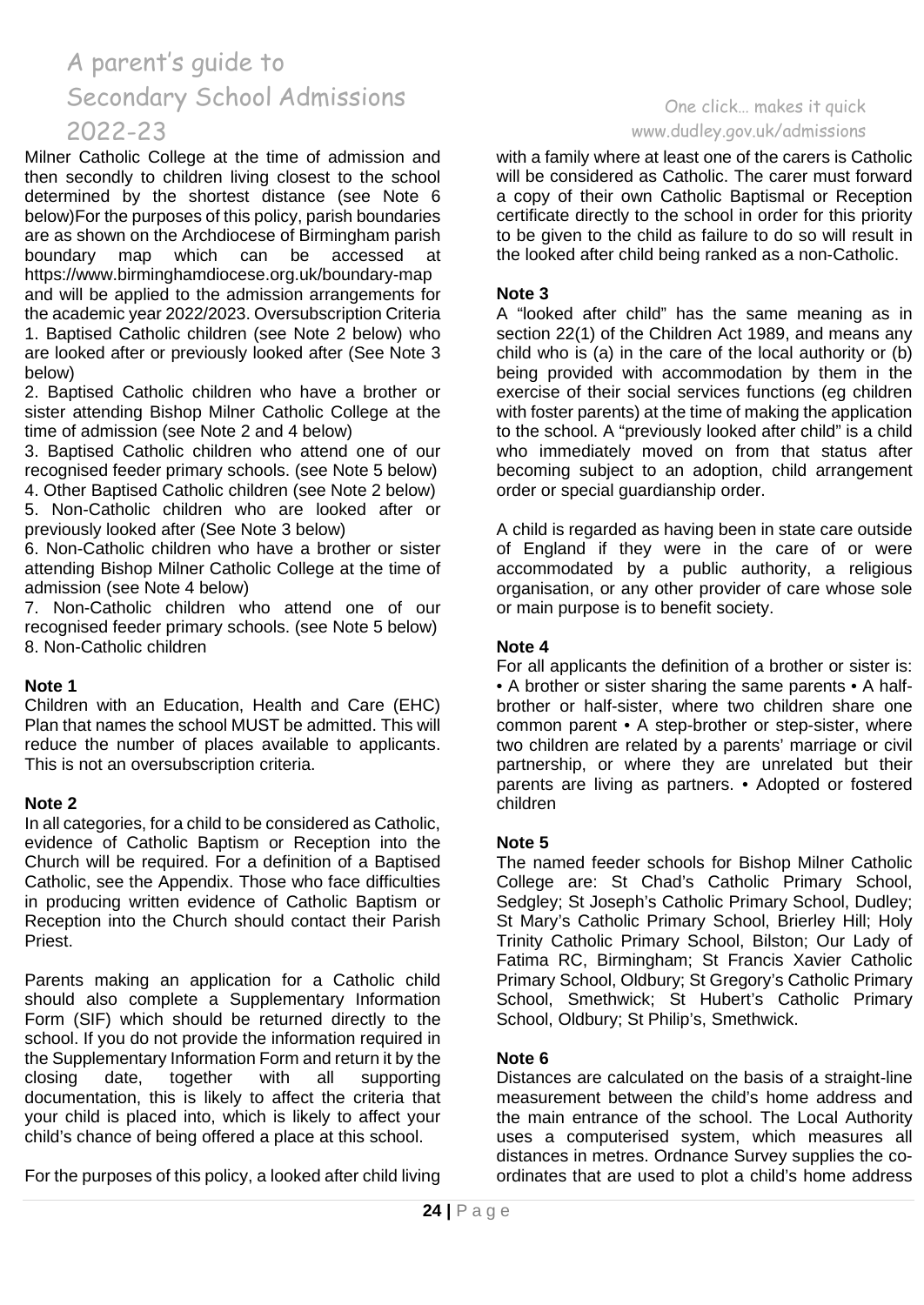and the address of the school.

In a very small number of cases, where the school is oversubscribed, it may not be possible to decide between the applications of those pupils who are the final qualifiers for a place when applying the published admission criteria.

For example, this may occur when children in the same year group live at the same address, or if the distance between the home and the school is exactly the same, for example, blocks of flats. If there is no other way of separating the application according to the admissions criteria and to admit both, or all, of the children would cause the Published Admission Number for the child's year group to be exceeded, the Local Authority, on behalf of the Board of Directors, will randomly select the child to be offered the final place.

The Board of Directors will, where possible, admit twins and all siblings from multiple births where one of the children is the last child ranked within the school's published admission number.

A child's home address refers to the address where the child usually lives with a parent or carer and will be the address provided in the Local Authority's Common

#### **Application Form**.

Where parents have shared responsibility for a child, and the child lives for part of the week with each parent, the home address will be the address provided in the Local Authority's Common Application Form, provided that the child resides at that address for any part of the school week.

Parents may be requested to supply documentary evidence to satisfy the Board of Directors that the child lives at the address put forward by the parents.

If a child moves house after an application has been submitted, then parents must provide documentary evidence to confirm this. A change of address will be considered up to 19th February 2022. After this date it may not be possible for the new address to be considered for allocation purposes.

If a place in the school is offered on the basis of an address that is subsequently found to be different from a child's normal and permanent home address, then that place is liable to be withdrawn.

#### **Applications for children to be admitted into a class**

#### One click… makes it quick [www.dudley.gov.uk/admissions](http://www.dudley.gov.uk/admissions)

#### **outside of their normal age group.**

Parents have the right to request, but not insist, that their child be considered for admission to a class outside of their normal age group. This could be the case, for example, if a child is gifted and talented, has experienced problems such as ill health, or is already being educated in a class outside of their normal age group at their current Primary school. Parents who wish for their child to be considered for admission to a class outside of their normal age group must make an application for the normal age group in the first instance. Parents must then submit a formal request to the Board of Directors for the child to be considered for a different age group class instead. This request should be in the form of a written letter of application outlining the reasons why they wish for their child to be considered to be admitted into a class outside of their normal age group and enclosing any supportive evidence and documentation that they wish to be taken into account as part of that request.

The Board of Directors will consider requests submitted for a child to be admitted into a class outside of their normal age group and advise parents of the outcome of that request before national offer day, having taken into account the information provided by the parents, the child's best interests and the views of the Head Teacher.

If the request is refused, the original application for the normal age group class will progress through the Local Authority co-ordinated admissions scheme, be considered by the Board of Directors and the parents advised of the outcome.

If the request is agreed and the year group for which the parents have requested a place is a current year group in the school, then the application will be considered by the Board of Directors and the parents advised of the outcome. If the request is agreed and the year group for which the parents have requested a place is for a future year group, ie Year 7 in September 2023, then the original application is withdrawn and the parents must submit a fresh application for Year 7 2023 when applications open in the autumn term of 2022. Please note that parents only have the right to re-apply for a place. Where the Board of Directors agrees to consider an application for Year 7 the following year, that application is considered alongside all other considered alongside applications received and parents will be advised of the outcome of that application on national offer day. No place is reserved or held for the child in advance.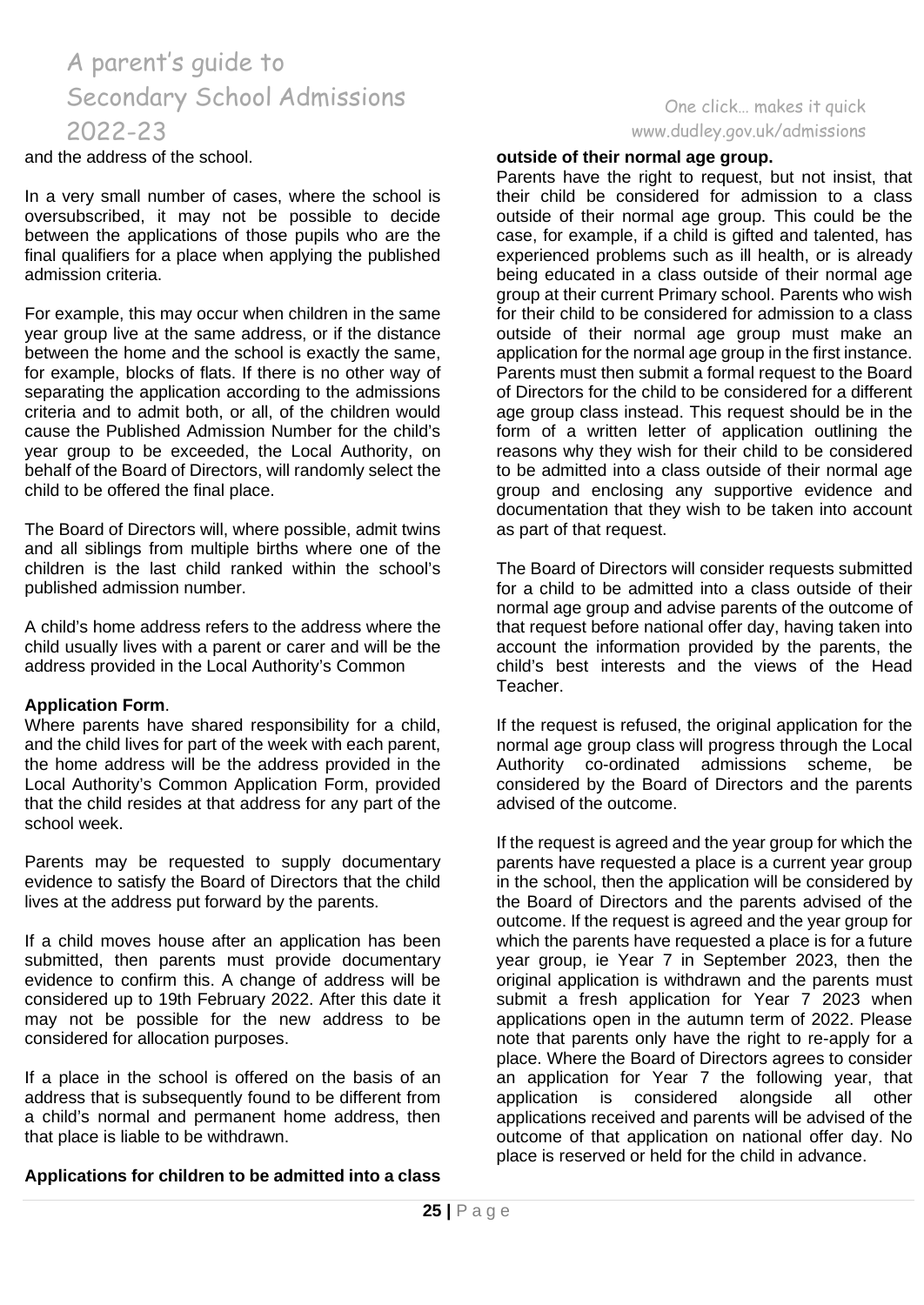If parents are considering submitting an application for their child to be admitted into a class outside of their normal age group, it is strongly recommended that they also read the DFE guidance which can be found at: https://www.gov.uk/government/publications/summerborn-children-school-admission

#### **Appeals**

Parents who wish to appeal against the decision of the Board of Directors to refuse their child a place in the school should make that appeal request in writing to the Board of Directors at the school address. Appeals will be heard by an independent appeal.

Please note that parents do not have the right to appeal if their request for their child to be admitted to a class outside of their normal year group has been refused, but the Board of Directors have offered a place in the normal age group instead.

#### **Repeat Applications**

Any parent can apply for a place for their child at any time outside of the normal admissions round. Parents do not have the right to a second appeal in respect of the same school for the same academic year unless, in exceptional circumstances, the Board of Directors has accepted a second application from the parent because of a significant and material change in the circumstances of the parent, child or school, but have still refused admission.

#### **Late Applications**

Late applications will be dealt with in accordance with the Local Authority's co-ordinated admissions scheme. This states that applications that are received after the closing date deadline of 31st October 2021 will only be considered after applications that were received within the deadline have been dealt with. There will, however, be exceptional circumstances in which a late application will be considered alongside those applications that were made within the deadline. Where the exceptional circumstances are such that the parent could not have reasonably submitted the application within the deadline, it will be considered along with all other applicants. In each circumstance, supporting documentary evidence must be provided by the parent at the time of application.

You are encouraged to ensure that your application is received on time.

#### **Change in preference after closing date**

Once parents have submitted their preference, after the closing date of 31st October 2021 they will not be

### One click… makes it quick [www.dudley.gov.uk/admissions](http://www.dudley.gov.uk/admissions)

allowed to change them without an exceptional change in their circumstances, for example, if the family has recently moved address or an older sibling has changed schools. All requests to change preferences should be made in writing to the Local Authority to whom the parents submitted the original application. Where a change of preference is submitted for an oversubscribed school, without an exceptional change in circumstances, then the application will be refused.

#### **Waiting List**

In addition to their right to appeal, children who have not been offered a place at Bishop Milner Catholic College can request that their name be added to a waiting list. The waiting list will be maintained until the last day of the summer term 2023 and will then be discarded.

A child's position on a waiting list is not fixed. When a new child joins the waiting list, all applicants on that waiting list will be re-ranked to ensure that the list is always maintained in oversubscription criteria order. This means that a child's position on the waiting list could go up or down during the time that it is on the list. Any late applications accepted will be added to the waiting list in accordance with the oversubscription criteria.

Inclusion on the waiting list does not mean that a place will eventually become available. It may be that those already offered places may accept them, thereby filling all available places. Children on the waiting list who attend a named feeder school (see Note 5 above) who have not been offered a place in the school by the beginning of the Autumn term 2022 will be re-ranked to take into account that they will no longer be attending that feeder school from 1st September 2022. This will affect the oversubscription criteria that your child is placed into on the waiting list from 1st September 2022.

Children who are the subject of a direction by the Local Authority to admit or who are allocated to a school in accordance with the Fair Access Protocol take precedence over those on a waiting list.

#### **In year fair access protocol**

The Board of Directors of Bishop Milner Catholic College is committed to taking its fair share of children who are vulnerable and/or hard to place, as set out in locally agreed protocols. Accordingly, outside the normal admission round the Board of Directors is empowered to give absolute priority to a child where admission is requested under any locally agreed protocol. The Board of Directors has this power, even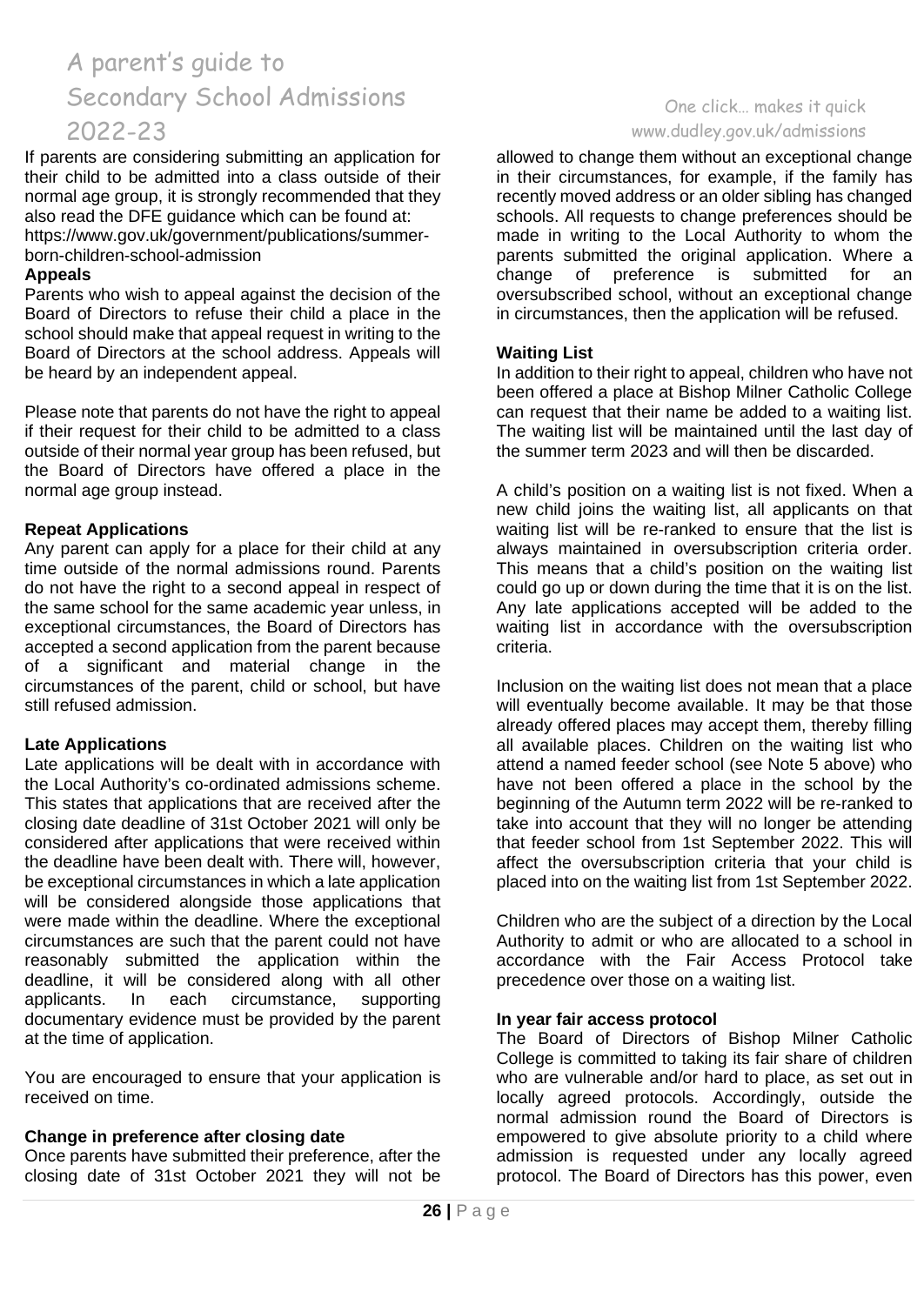when admitting the child would mean exceeding the published admission number.

#### **Applications other than the normal intake to year 7 (in year admissions)**

An application can be made for a place for a child at any time outside the normal admission round and the child will be admitted where there are places available. Applications should be made to the school by contacting Bishop Milner Catholic College, 01384 889422 and all families approaching the school will be given an application form. Where there are places available but more applications than places, the published oversubscription criteria, as set out for the normal round of admissions, will be applied.

If there are no places available, the child will be added to the waiting list (see above).

Parents will be advised of the outcome of their application in writing and, where the Board of Director's decision is to refuse their child a place, have the right to appeal to an independent appeal panel.

There is no charge or cost related to the admission of a child to this school.

#### **Admission in to sixth form**

The school operates a sixth form for a total of 160 pupils. 80 places overall will be available in Year 12. Whilst the admission number is 20, if fewer than 60 of the school's existing pupils transfer into Year 12, additional external pupils will be admitted until Year 12 meets its capacity of 80.

Applications for the Sixth Form should be made directly to the school using the application form available from the school

applications@bmilner.dudley.sch.uk or from the school's website. Completed application forms must be returned to the school by Friday 17 December 2021.

Both internal and external pupils wishing to enter the sixth form will be expected to have met the same minimum academic entry requirements for the sixth form. These are:

5 x grade 5 – 9 GCSE (or equivalent) subject passes with higher passes required for specific courses.

In addition to the sixth form's minimum academic entry requirements pupils will need to satisfy minimum entrance requirements to the courses for which they are

# One click… makes it quick [www.dudley.gov.uk/admissions](http://www.dudley.gov.uk/admissions)

applying. If either internal or external applicants fail to meet the minimum course requirements they will be given the opportunity of pursuing any alternative courses for which they do meet the minimum academic requirements. Course requirements are published annually in the school's prospectus and on its website.

When Year 12 is undersubscribed all applicants meeting the minimum academic entry requirements will be admitted or permitted to progress.

When there are more external applicants that satisfy any academic entry requirements priority will be given in accordance with the oversubscription criteria set out below.

Where there is space in Year 13, ie where there are few than 80 pupils in the year group, the school will admit additional pupils up to this number using the oversubscription criteria set out below.

Where there are more applications for places than the number of places available, places will be offered according to the following order of priority. If there is oversubscription within a category, the Board of Directors will give priority firstly to children who will have a brother or sister (see Note 4 above) attending Bishop Milner Catholic College at the time of admission and then secondly to children living closest to the school determined by the shortest distance (see Note 6 above)

Please note that Children with an Education, Health and Care (EHC) Plan that names the academy MUST be admitted. This will reduce the number of places available to applicants. This is not an oversubscription criteria.

#### **Over-subscription criteria for sixth form**

1. Baptised Catholic children (see Note 2 above) who are looked after or previously looked after (see Note 3 above)

2. Other Baptised Catholic children (see Note 2 above) 3. Non-Catholic children who are looked after or previously looked after (see Note 3 above) 4. Other Non-Catholic children .

### APPENDIX

#### DEFINITION OF A "BAPTISED CATHOLIC"

A "Baptised Catholic" is one who:

Has been baptised into full communion (Cf. Catechism of the Catholic Church, 837) with the Catholic Church by the Rites of Baptism of one of the various ritual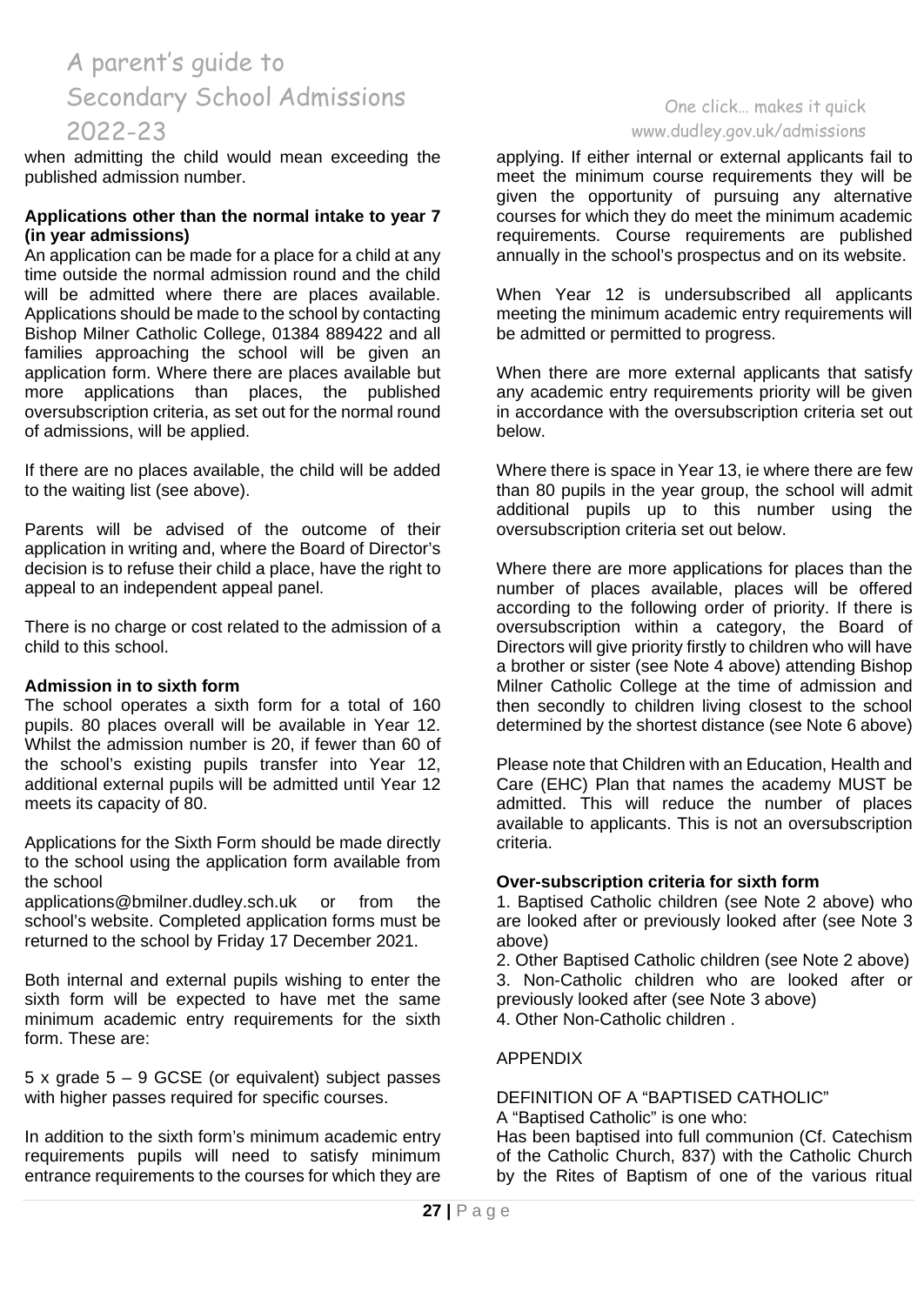Churches in communion with the See of Rome. Written evidence of this baptism can be obtained by recourse to the Baptismal Registers of the church in which the baptism took place (Cf. Code of Canon Law, 877 & 878). Or

Has been validly baptised in a separated ecclesial community and subsequently received into full communion with the Catholic Church by the Rite of Reception of Baptised Christians into the Full Communion of the Catholic Church. Written evidence of their baptism and reception into full communion with the Catholic Church can be obtained by recourse to the Register of Receptions, or in some cases, a sub-section of the Baptismal Registers of the church in which the Rite of Reception took place (Cf. Rite of Christian Initiation, 399).

#### WRITTEN EVIDENCE OF BAPTISM

The Governing bodies of Catholic schools and Boards of Directors of Catholic Academies will require written evidence in the form of a Certificate of Baptism or Certificate of Reception before applications for school places can be considered for categories of "Baptised Catholics". A Certificate of Baptism or Reception is to include: the full name, date of birth, date of Baptism or Reception, and parent(s) name(s). The certificate must also show that it is copied from the records kept by the place of Baptism or Reception.

Those who would have difficulty obtaining written

#### One click… makes it quick [www.dudley.gov.uk/admissions](http://www.dudley.gov.uk/admissions)

evidence of Catholic Baptism/Reception for a good reason, may still be considered as Baptised Catholics but only after they have been referred to their parish priest who, after consulting the Vicar General, will decide how the question of Baptism/Reception is to be resolved and how written evidence is to be produced in accordance with the law of the Church.

Those who would be considered to have good reason for not obtaining written evidence would include those who cannot contact the place of Baptism/Reception due to persecution or fear, the destruction of the church and the original records, or where Baptism/Reception was administered validly but not in the Parish church where records are kept.

Governors and Boards of Directors may request extra supporting evidence when the written documents that are produced do not clarify the fact that a person was baptised or received into the Catholic Church, (i.e. where the name and address of the Church is not on the certificate or where the name of the Church does not state whether it is a Catholic Church or not.) For the purposes of this policy, a looked after child (see Note 3) living with a family where at least one of the parents/carers is Catholic will be considered as Catholic.

| <b>Academic year</b>                                                          | Published<br>Admission<br>Number | <b>Total Applications</b> | Applications<br><b>Total 1st Preference</b> | Admitted<br>Total Number | <b>Children</b><br>Looked<br><b>After</b> | Education,<br>Care<br>Plan<br>Health<br>ଦୁ | Faith | attend feeder<br>primary<br>Non-Catholic<br>who | <b>Siblings</b> | Distance | admitted<br><b>Furthest</b><br>distance<br>(metres) | <b>Number</b><br>/ Heard and Allowed<br>$\vec{\sigma}$<br>Appeals |
|-------------------------------------------------------------------------------|----------------------------------|---------------------------|---------------------------------------------|--------------------------|-------------------------------------------|--------------------------------------------|-------|-------------------------------------------------|-----------------|----------|-----------------------------------------------------|-------------------------------------------------------------------|
|                                                                               |                                  |                           |                                             |                          |                                           |                                            |       |                                                 |                 |          |                                                     |                                                                   |
| 2021                                                                          | 145                              | 581                       | 267                                         | 146                      | 4                                         | $\overline{2}$                             | 64    | 9                                               | 51              | 16       | 436                                                 | 20/1                                                              |
| 2020                                                                          | 145                              | 593                       | 236                                         | 145                      | $\overline{2}$                            | 3                                          | 50    | 9                                               | 53              | 28       | 582                                                 | 24/0                                                              |
| 2019                                                                          | 140                              | 633                       | 269                                         | $*149$                   | 3                                         | $\overline{2}$                             | 75    | 12                                              | 41              | 16       | 327                                                 | 39/2                                                              |
| 2018                                                                          | 140                              | 601                       | 217                                         | *150                     | 4                                         |                                            | 53    | 24                                              | 32              | 36       | 702                                                 | 30/2                                                              |
| * The Governing Body agreed to admit additional pupils after allocation date. |                                  |                           |                                             |                          |                                           |                                            |       |                                                 |                 |          |                                                     |                                                                   |

**There is no guarantee that a similar situation will occur for admissions in September 2022**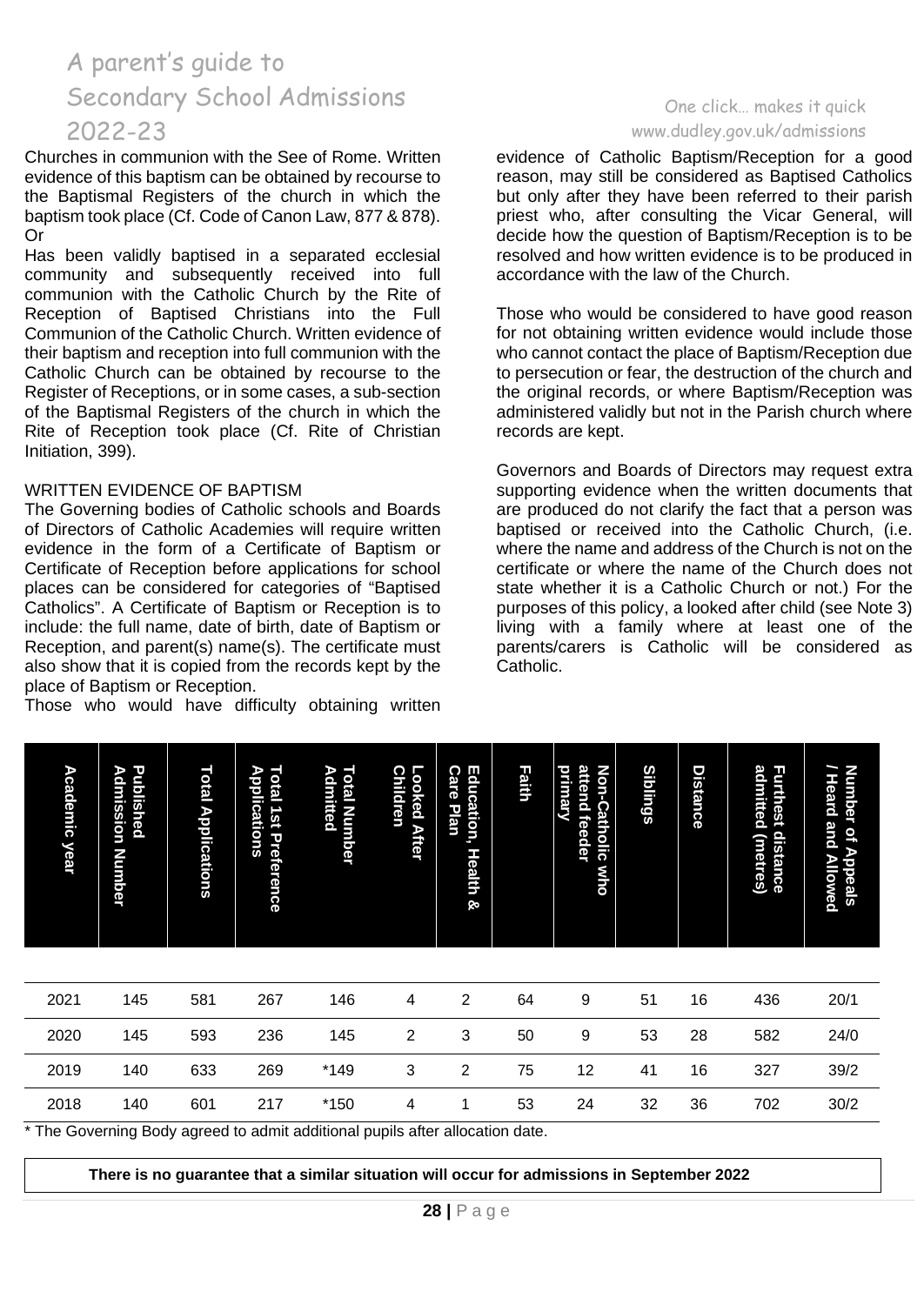# **Crestwood School**

Headteacher: Mrs C Sutton

Type of School: Academy

Age Range: 11 - 16

Number on Roll: 934

Published Admission Number 2022: 210

Admissions Authority: Invictus Academy Trust

DfE No: 332 4000

Crestwood School, Bromley Lane, Kingswinford, DY6 8QG

Tel: 01384 686850

Email: [info@crestwood-s.dudley.sch.uk](mailto:info@crestwood-s.dudley.sch.uk)

Website: [www.crestwoodschool.co.uk](http://www.crestwoodschool.co.uk/)

#### **Dates of open evenings/tours**

Open evening 22 September 2021 6.00pm - 8.30pm Open mornings 24 September 2021 9.30am – 10.45am 27 September 2021 9.30am – 10.45am 28 September 2021 9.30am – 10.45am

### **Principles**

The School has an Inclusive Education Policy which aims to maximise the opportunity to meet parental preference and to meet the individual needs of children at their preferred school wherever possible.

The admission arrangements set by the Governing Body ensure that the process if fair and equitable for all.

### **Legal Context:**

The School Admissions (Admissions Arrangements and Co-Ordination of Admission Arrangements) (England) Regulations 2012

The Education (Admission of Looked After Children)(England)Regulations 2005

School Admissions Code 2014

School Admissions Policy for Normal Age of Entry in September 2022

Children will not be discriminated against as laid down by the Sex Discrimination Act 1975, The Race Relations

### One click… makes it quick [www.dudley.gov.uk/admissions](http://www.dudley.gov.uk/admissions)

Act 1976 as amended by the Race Relations (Amendment) Act 2000, The Human Rights Act 1998, The Special Educational Needs and Disability Discrimination Act 2005 and The Equality Act 2010.

Published Admission Number - 210

The following criteria will be used to allocate the available places at Crestwood School when oversubscribed i.e. receive more applications than spaces available.

All preferences for Crestwood School will be assessed against the following priorities, regardless of ranking.

a) First priority for admission shall be given to relevant looked after children or children who were previously looked after but immediately after being looked after became subject to an adoption, residence, or special guardianship order. See notes below.

b) Second priority for admission shall be given to children with a "serious and ongoing medical condition" where the school is the most appropriate school to meet the condition.

(Parents must provide supportive information from their child's Hospital Consultant at the time of application in order to be considered under this criteria. This supportive information should include information about the needs of the child and should detail the difficulties the student would experience if they had to attend another school. Parents should also indicate why the preferred school is the most appropriate to meet their child's medical condition rather than any other school. The Governing Body will not seek to obtain medical evidence on behalf of parents.)

c) Third priority for admission shall be given to children who have a brother/sister, half brother/sister (where the children share one common parent), or stepbrother/step-sister, living at the same address and who will still be attending the preferred school in September 2022. (NB: this does not include pupils attending the sixth form)

d) Admission shall be given to five percent (5%) of the PAN (210 cohort) who can demonstrate a significant sporting aptitude. This will be determined by a selection test based on sporting skills and athleticism.

e) Admission shall be given to five percent (5%) of the PAN (210 cohort) who can demonstrate a significant performing arts aptitude. This will be determined by a selection test based on an aptitude test for their chosen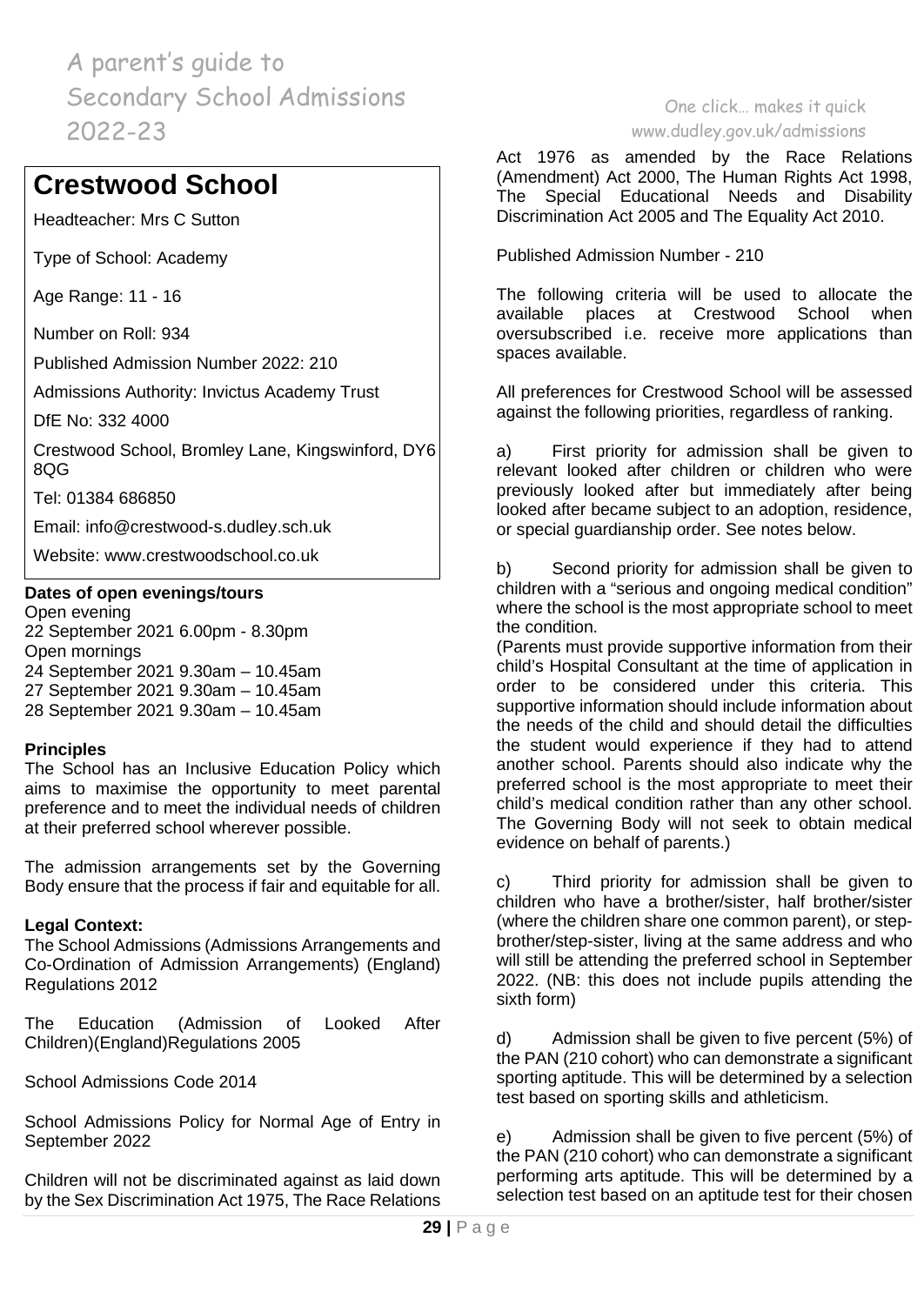#### Performing Art.

We wish to preserve the gender balance of our year groups so the intention is that in d and e above, the 21 students admitted in this way will be made up of 10 boys and 11 girls or vice versa.

Any places that remain available once the above applicants have been admitted will be filled according to those children who live closest to the school, determined by a straight line measurement in metres, from the home address to the main entrance of Crestwood School.

Note: Random allocation will be used as a tie break, to decide who has the highest priority for admission if the distance between two children's homes and the school is the same.

#### **Notes**

Relevant looked after children means children who are looked after by a Council in accordance with section 22 (1) of the Children Act 1989 and who is (a) in care of a Council, or (b) being provided with accommodation by a Council in the exercise of their social services functions. An adoption order is an order under section 46 of the Adoptions and Children Act 2002. A Child Arrangement Order is an order settling the arrangements to be made as to the person with whom the child is to live under section 8 of the Children Act 1989. Section 14A of the Children Act 1989 defines a special guardianship order as an order appointing one or more individuals to be a child's special guardian (or special guardians).

A child is regarded as having been in state care outside of England if they were in the care of or were accommodated by a public authority, a religious organisation, or any other provider of care whose sole or main purpose is to benefit society.

In accordance with legislation, a child with a Health and Care Plan (EHCP), will be offered a place at the school named in the EHCP as the most appropriate to meet the child's individual needs, this may reduce the amount of places available for children who do not have a EHCP.

Definition of brother or sister also relates to adopted or fostered children living at the same home address.

The home address is considered to be the child's (along with their parent(s)) genuine principal place of residence at the time of the allocation of places ie where they are normally and regularly living. If a child is resident with friends or relatives (for reasons other than

### One click… makes it quick [www.dudley.gov.uk/admissions](http://www.dudley.gov.uk/admissions)

guardianship), the friend or relative's address will not be considered for allocation purposes.

Where parents have shared responsibility for a child, and the child lives with both parents for part of the school week, then the home address will be determined as the address where the child lives for the majority of the school week. Parents will be required to provide documentary evidence to support the address they wish to be considered for allocation purposes. At least one item of proof must demonstrate where the child lives.

Special conditions will apply in the event that one child from a set of twins or triplets does not gain admission to the preferred school through the admissions criteria. The Governing Body will exceed the admission number to prevent separation of twins/triplets.

#### **Late Applications**

Preferences that are received after the closing date will only be considered after applications that were received within the deadline have been dealt with.

There will, however, be exceptional circumstances in which a late application will be considered alongside those applications that were made within the deadline.

In each circumstance supportive documentary evidence must be provided by the parent/carer at the time of application.

### **Waiting Lists**

If the School is oversubscribed and children have been refused admission because other children have a higher priority for admission under the published admissions criteria, then those applicants who are unsuccessful will be asked if they wish to be placed on a waiting list.

Children on the waiting list will be ranked in accordance with the School's published admissions criteria and the list will operate from the point of allocation of places until 31 August 2023.

Inclusion on the School's waiting list does not mean that a place will eventually become available there. A child's position on a waiting list is not fixed and is subject to change during the year ie they can go up or down the list.

If a parent requests that their child's name be added to the waiting list of a school that was ranked lower on the preference form than the school allocated, the child's name will be placed on the waiting list in accordance with the published admissions criteria.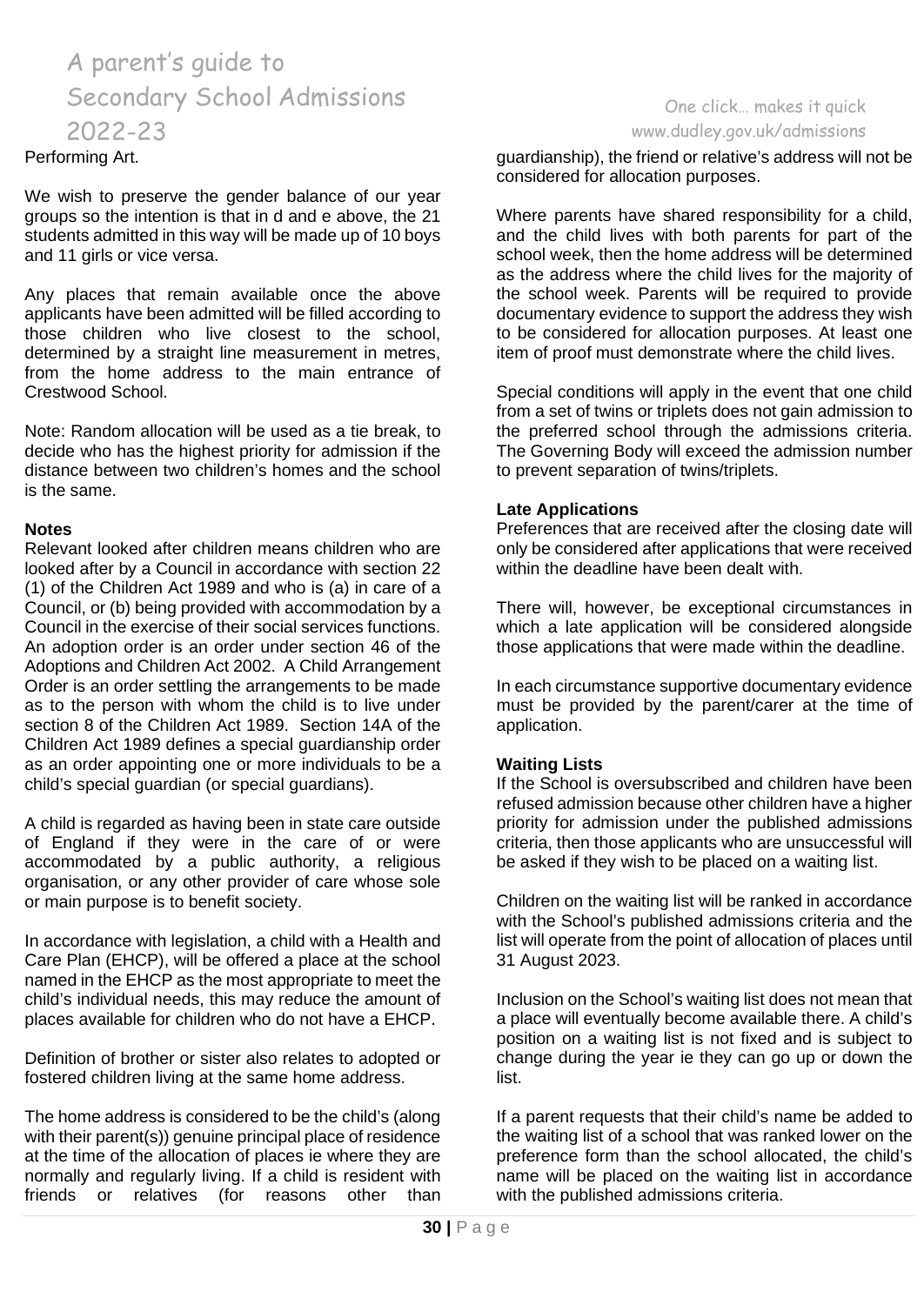Places that become available (below the published admissions number or any number that the School agree they can admit) between the point of allocation and 31 August 2023 will be offered to children according to their ranking on this list i.e those ranked highest will be offered first.

#### **Application Process**

For admissions at the normal point of entry the Local Authority will co-ordinate all applications for all schools in Dudley. In year admission applications will be coordinated by the Local Authority.

#### **Repeat Applications**

It is not the Governing Body's Policy to consider repeat applications in the same academic year unless there have been significant and material changes in the circumstances of the applicant.

#### **Admission of Children Outside of their Normal Age Group**

### One click… makes it quick [www.dudley.gov.uk/admissions](http://www.dudley.gov.uk/admissions)

Parents may seek a place for their child outside of their normal age group, for example, if the child is gifted and talented or has experienced problems such as ill health. Parents should make their application to the Governing Body setting out the reasons why they believe their child should be taught outside of their chronological age group.

These parents will need to make an application alongside children applying at the normal age which should explain why it is in the child's best interest to be admitted outside of their normal age which may include information such as professional evidence as to why this is the case and why an exception should be made in the case of the child. A decision as to whether this is an appropriate course of action will be made by the Governing Body who will take into account the circumstances of the case. Parents do not have the right to insist that their child is admitted to a particular year group.

| <b>Academic year</b> | <b>Number</b><br>Published<br>Admission                                     | Total<br><b>Applications</b> | Applications<br>Total<br>$\frac{1}{2}$<br><b>Preference</b> | <b>Total Number</b><br><b>Admitted</b> | Looked<br><b>After</b><br><b>Children</b> | Plan<br>Education, Health<br>$\infty$<br><b>Care</b> | <b>Medical</b>   | <b>Siblings</b> | <b>Distances</b> | Sporting<br>Aptitude | Performing<br><b>Arts</b> | (metres)<br><b>Furthest</b><br>distance<br>admitted | and<br><b>Number</b><br>Allowed<br>đ<br><b>Appeals / Heard</b> |
|----------------------|-----------------------------------------------------------------------------|------------------------------|-------------------------------------------------------------|----------------------------------------|-------------------------------------------|------------------------------------------------------|------------------|-----------------|------------------|----------------------|---------------------------|-----------------------------------------------------|----------------------------------------------------------------|
| 2021                 | 210                                                                         | 538                          | 259                                                         | 211                                    | 7                                         | 5                                                    | $\pmb{0}$        | 63              | 118              | 10                   | 7                         | 2220                                                | 15/1                                                           |
| 2020                 | 210                                                                         | 510                          | 218                                                         | 210                                    | 3                                         | 6                                                    | 0                | 55              | 136              | $\overline{7}$       | 3                         | 2357                                                | ۰                                                              |
| 2019                 | 150                                                                         | 561                          | 251                                                         | $*210$                                 | 1                                         | 4                                                    | 0                | 64              | 123              | 9                    | 9                         | 1944                                                | 10/1                                                           |
| 2018                 | 150                                                                         | 442                          | 195                                                         | *193                                   | 3                                         | 1                                                    | $\boldsymbol{0}$ | 54              | 134              |                      |                           |                                                     |                                                                |
|                      | *The Governing Body agreed to admit additional pupils at the time of offer. |                              |                                                             |                                        |                                           |                                                      |                  |                 |                  |                      |                           |                                                     |                                                                |

**There is no guarantee that a similar situation will occur for admissions in September 2022**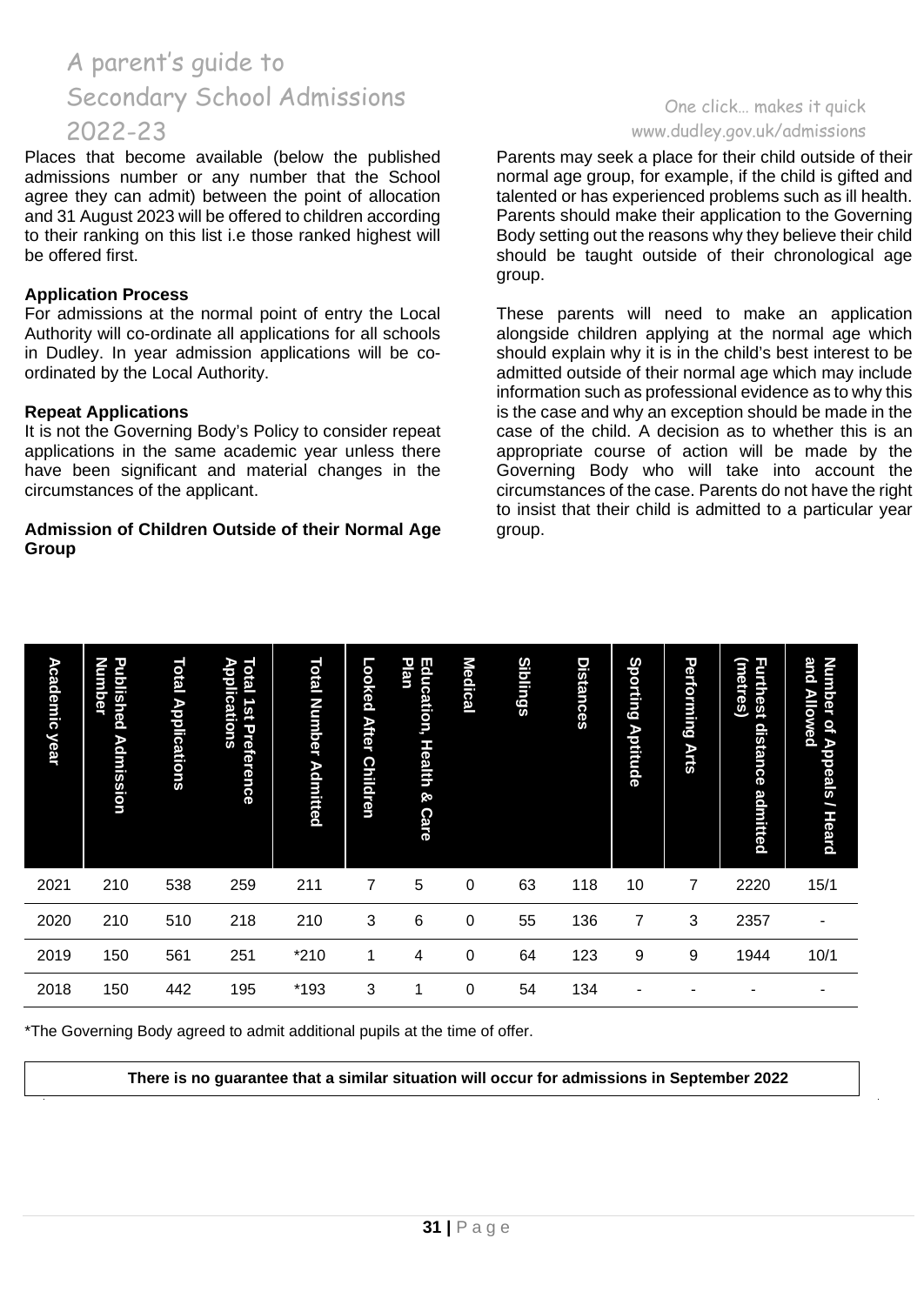# **Dormston School**

Headteacher: Mr S Dixon

Type of School: Community

Age Range: 11 - 16

Number on Roll: 1142

Published Admission Number 2022: 224

Admissions Authority: Dudley LA

DfE No: 332 4023

Dormston School, Mill Bank, Sedgley, Dudley, DY3 1SN

Tel: 01384 816395

Email: [info@dormston.dudley.sch.uk](mailto:info@dormston.dudley.sch.uk)

Website: [www.dormston.dudley.sch.uk](http://www.dormston.dudley.sch.uk/)

# One click… makes it quick [www.dudley.gov.uk/admissions](http://www.dudley.gov.uk/admissions)

# **Dates of open evenings/days**

14 October 2021. 7pm - 9pm

Tours of the school every morning at 9.00am and 11.15am week commencing 18 October 2021.

Contact the School Office for an appointment.

How to apply for a place in year 7 for September 2022:

• By completing the application form which is available from your home LA.

**Admissions policy See Page 10**

| Academic<br>year | <b>Number</b><br>Published<br><b>Admission</b> | Total<br><b>Applications</b> | Total<br>Applications<br>181<br>Preference | Total<br><b>Number Admitted</b> | Looked<br><b>After</b><br><b>Children</b> | Education,<br>Plan<br><b>Health</b><br>$\boldsymbol{\infty}$<br><b>Care</b> | <b>Medical</b> | <b>Siblings</b> | Distance | (metres)<br><b>Furthest</b><br>distance admitted | <b>/Heard</b><br><b>Number</b><br>and Allowed<br>pf<br><b>Appeals</b> |
|------------------|------------------------------------------------|------------------------------|--------------------------------------------|---------------------------------|-------------------------------------------|-----------------------------------------------------------------------------|----------------|-----------------|----------|--------------------------------------------------|-----------------------------------------------------------------------|
| 2021             | 224                                            | 568                          | 281                                        | 241                             | 3                                         | $\overline{2}$                                                              | $\mathbf 0$    | 71              | 165      | 2695                                             | 12/1                                                                  |
| 2020             | 224                                            | 635                          | 297                                        | 225                             | $6\phantom{1}6$                           | 3                                                                           | 0              | 88              | 127      | 2038                                             | 26/2                                                                  |
| 2019             | 224                                            | 644                          | 279                                        | 224                             | 4                                         | 3                                                                           | $\mathbf 0$    | 68              | 149      | 1630                                             | 19/1                                                                  |
| 2018             | 224                                            | 593                          | 305                                        | 228                             | 4                                         | 2                                                                           | 2              | 66              | 150      | 1646                                             | 37/4                                                                  |

**There is no guarantee that a similar situation will occur for admissions in September 2022**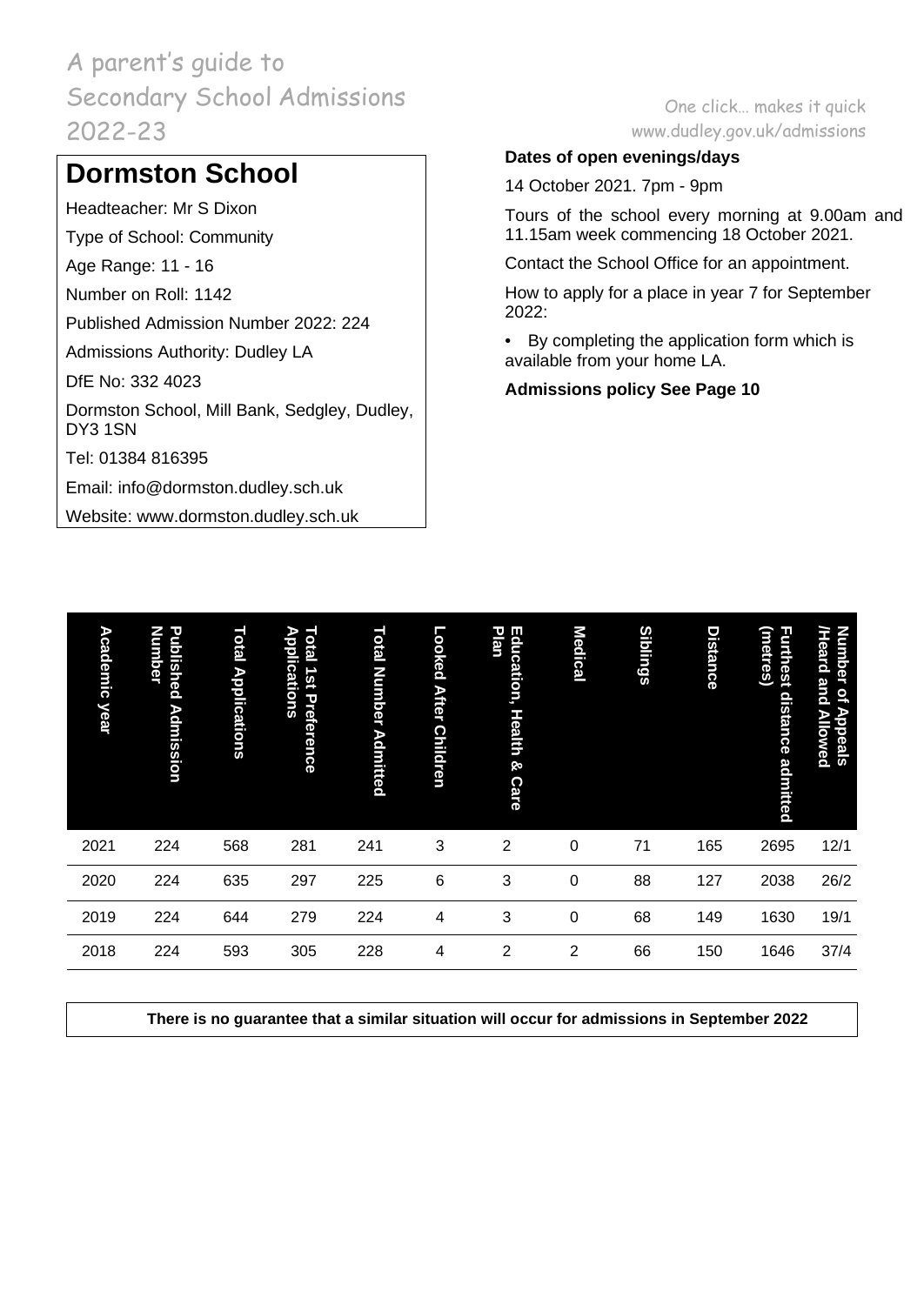# **The Earls High School**

Headteacher: Mr J Fox

Type of school: Academy

Age range: 11 - 16

Number on Roll: 1215 Published Admission Number 2022: 240

Admissions authority: The Local Governing Body

DfE No: 332 4106

The Earls High School, Furnace Lane, Halesowen, B63 3SL

Tel: 01384 816105

Email: [info@earls.dudley.sch.uk](mailto:info@earls.dudley.sch.uk)

Website: [www.earlshighschool.org](http://www.earlshighschool.org/)

#### **Dates of open evenings/days**

21 September 2021 6.00pm - 8.30pm 22 September 2021 9.00am – 11.00am\* 23 September 2021 6.00pm - 8.30pm 24 September 2021 9.00am – 11.00am\* \*Welcome by Headteacher at 9.00am Tours start at 9.15am

#### **Principles:**

The Earls High School has an Inclusive Education Policy which aims to maximise the opportunity to meet parental preference and to meet the individual needs of children wherever possible.

The Earls High School does not support the use of selective admissions policies based on aptitude or academic achievement.

The admission arrangements set by the Local Governing Body ensures that the process is fair and equitable for all.

#### **Legal Context:**

• School Standards and Framework Act 1998 as amended by the Education Act 2002

• The Education (Co-ordination of Admission Arrangements) (Primary Schools) (England) (Amendment) Regulations 2012

The Education (Admission of Looked After Children) (England) Regulations 2005

• School Admissions Code 2014

#### **Admissions Policy for Normal Age of Entry in Academic Year 2022/2023**

Published Admission Number: 240

# One click… makes it quick [www.dudley.gov.uk/admissions](http://www.dudley.gov.uk/admissions)

Children will not be discriminated against as laid down by the Sex Discrimination Act 1975, The Race Relations Act 1976 as amended by the Race Relations (Amendment) Act 2000, The Human Rights Act 1998, The Special Educational Needs and Disability Discrimination Act 2005 and The Equality Act 2010.

All preferences, regardless of ranking, will be assessed against the following criteria to allocate the available places where more applications are received than can be accommodated.

a) First priority for admission shall be given to relevant looked after children or children who were previously looked after but immediately after being looked after became subject to an Adoption, Child Arrangement Order, or Special Guardianship Order. See notes below.

b) Second priority for admission shall be given to children with a 'serious and ongoing medical condition' where The Earls High School is the most appropriate school to meet the condition.

(Parents must provide supportive information from their child's Medical Consultant at the time of application in order to be considered under this criteria. This supportive information should include information about the needs of the child and should detail the difficulties the child would experience if they attended another school. Parents should also indicate why The Earls High School is the most appropriate to meet their child's medical condition rather than any other school. The Local Governing Body will not seek to obtain medical evidence on behalf of parents.)

c) Third priority for admission shall be given to children who have a brother/sister, half brother/sister (where the children share one common parent), or stepbrother / step-sister, living at the same address and who will still be attending The Earls High School in the academic year 2022/2023.

d) Any places that remain available once the above applicants have been admitted, will be filled according to those children who live closest to the school, determined by a straight-line measurement in metres, from the home address to the main entrance of The Earls High School.

#### **Notes**

• Relevant looked after children means children who are looked after by a local authority in accordance with section 22 (1) of the Children Act 1989 and who is (a) in care of a Local Authority, or (b) being provided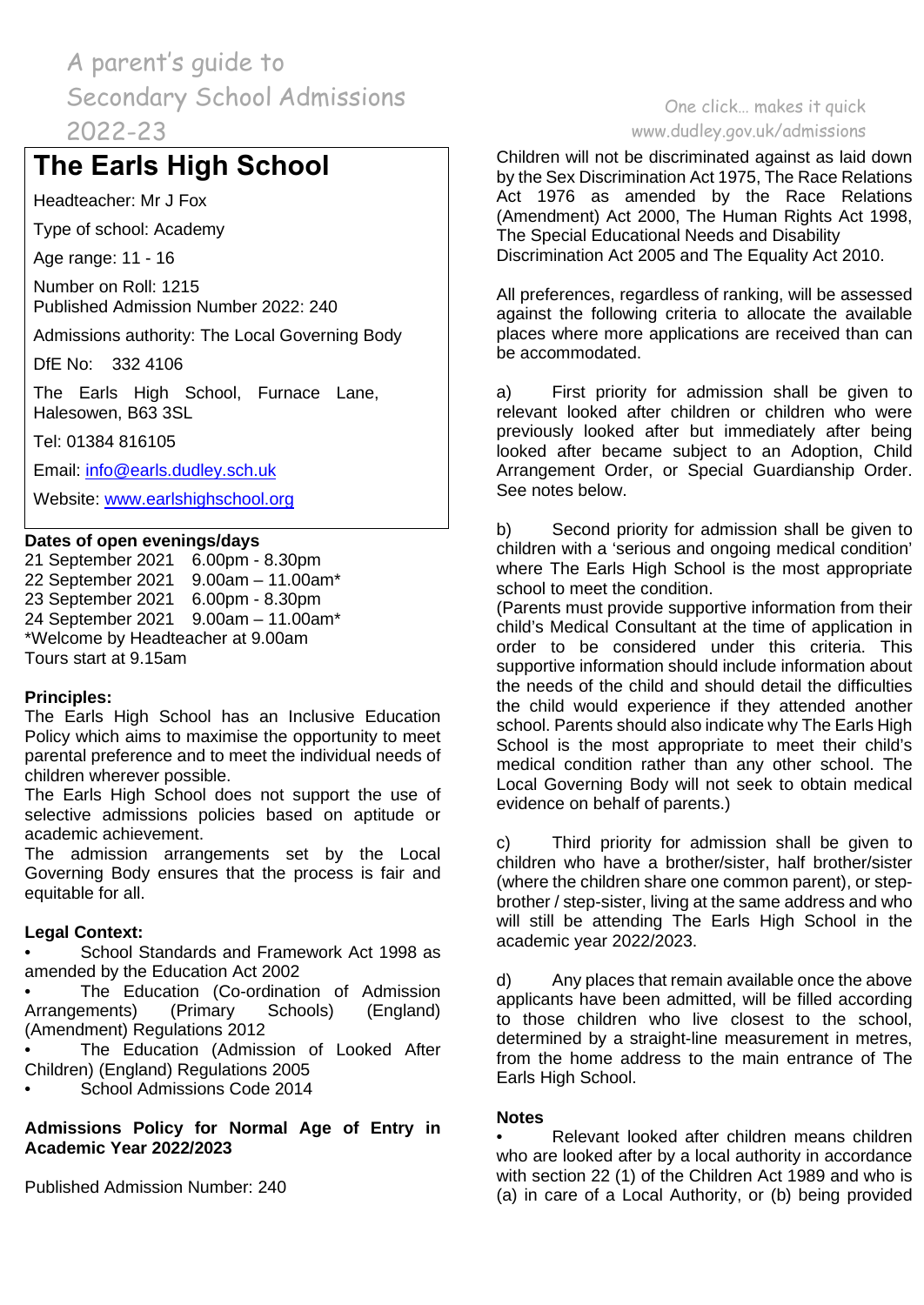with accommodation by a Local Authority in the exercise of their social services functions.

• A child is regarded as having been in state care outside of England if they were in the care of or were accommodated by a public authority, a religious organisation, or any other provider of care whose sole or main purpose is to benefit society.

• An Adoption Order is an order under section 46 of the Adoptions and Children Act 2002. A Child Arrangement Order is an order settling the arrangements to be made as to the person with whom the child is to live under section 8 of the Children Act 1989. Section 14A of the Children Act 1989 defines a Special Guardianship Order as an order appointing one or more individuals to be a child's special guardian (or special guardians).

In accordance with legislation, a child with an Education, Health and Care Plan (EHCP), will be offered a place if the school is named in the EHCP as the most appropriate to meet the child's individual needs, this may reduce the amount of places available for children who do not have an EHCP.

• Any Dudley child not obtaining a place will be advised about the independent appeals process.

• Definition of brother or sister also relates to adopted or fostered children living at the same home address.

The home address is considered to be the child's (along with their parents') genuine principal place of residence at the time of the allocation of places i.e. where they are normally and regularly living. If a child is resident with friends or relatives (for reasons other than guardianship), the friends or relative's address will not be considered for allocation purposes.

• Where parents have shared responsibility for a child, and the child lives with both parents for part of the school week, then the home address will be determined as the address where the child lives for the majority of the school week. Parents will be required to provide documentary evidence to support the address they wish to be considered for allocation purposes. At least one item of proof must demonstrate where the child lives. It is expected that parents will agree on school places before an application is made, and it may be necessary to request evidence from you to confirm that this is the case. The School is not in a position to intervene in disputes between parents over school applications and will request that these are resolved privately.

### One click… makes it quick [www.dudley.gov.uk/admissions](http://www.dudley.gov.uk/admissions)

Special conditions will apply in the event that one child from a set of twins or triplets does not gain admission to the preferred school through the admissions criteria. The Local Governing Body will exceed the admission number to prevent separation of twins / triplets.

• Random allocation will be used as a tie-break in category d above to decide who has the highest priority for admission if the distance between two children's homes and the school is the same.

#### **Admission of children outside of their normal age group**

Parents may seek a place for their child outside of their normal age group, for example, if the child is gifted and talented or has experienced problems such as ill health. Parents should make their application to the Local Authority setting out the reasons why they believe their child should be taught outside of their chronological age group.

These parents will need to make an application alongside children applying at the normal age which should explain why it is in the child's best interest to be admitted outside of their normal age which may include information such as professional evidence as to why this is the case and why an exception should be made in the case of the child. A decision as to whether this is an appropriate course of action will be made by the School who will take into account the circumstances of the case. Parents do not have the right to insist that their child is admitted to a particular year group.

#### **Application Process**

For admissions at the normal point of entry Dudley Local Authority will co-ordinate all applications for the School.

In-year admission applications will be co-ordinated by Dudley Local Authority.

#### **Late Applications**

Preferences that are received after the closing date for receipt of applications will only be considered after applications that were received within the deadline have been dealt with.

There will, however, be exceptional circumstances in which a late application will be considered alongside those applications that were made within the deadline.

In each circumstance supportive documentary evidence must be provided by the parent / carer at the time of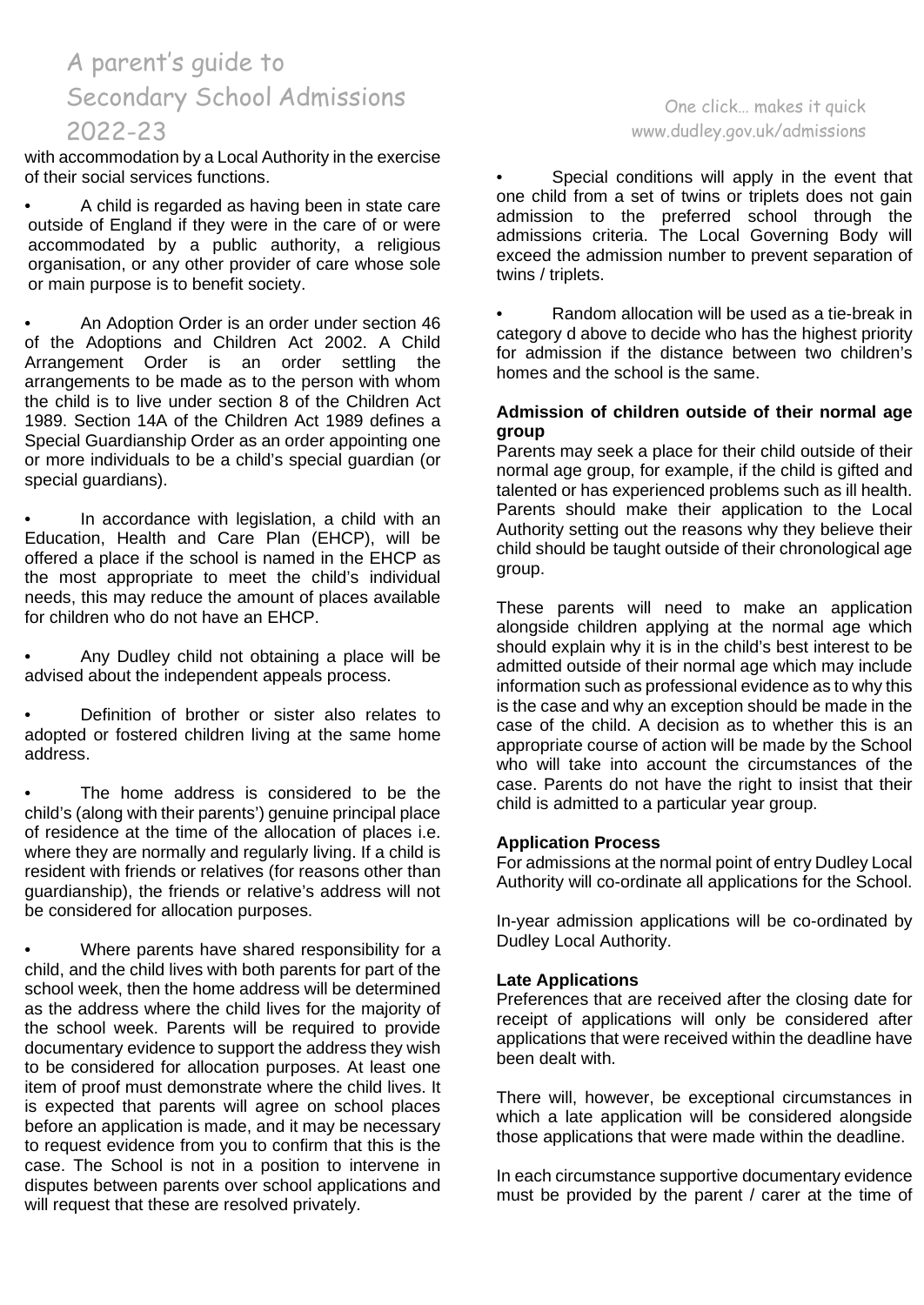application.

#### **Waiting Lists**

If the school is oversubscribed and children have been refused admission because other children have a higher priority for admission under the published admissions criteria, then those applicants who are unsuccessful will be asked if they wish to be placed on a waiting list.

Children on the waiting list will be ranked in accordance with the school's published admissions criteria and the list will operate from the point of allocation of places until 31st August 2023. After this point the waiting list will no longer be in operation and places that become available will be allocated on a first come, first served basis. If more than one application is received at the same time, the over-subscription criteria, as detailed on page 33, will be used to determine which applicant will have the place.

#### One click… makes it quick [www.dudley.gov.uk/admissions](http://www.dudley.gov.uk/admissions)

Inclusion on the waiting list does not mean that a place will eventually become available.

A child's position on a waiting list is not fixed and is subject to change during the year i.e. they can go up or down the list, depending on other children's applications.

Places that become available between the point of allocation and 31st August 2023 will be offered to children according to their ranking on this list i.e. those ranked highest will be offered first.

#### **Repeat Applications**

It is not the Local Governing Body's Policy to consider repeat applications in the same academic year unless there have been significant and material changes in the circumstances of the applicant.

| Academic<br>year | Published<br><b>Number</b><br><b>Admission</b> | Total<br><b>Applications</b> | Applications<br>Total<br>1st<br>Preference | Admitted<br>Total<br><b>Number</b> | <b>Children</b><br>Looked<br><b>After</b> | Education,<br><b>Care</b><br>Plan<br><b>Health</b><br>ଚ | <b>Medical</b> | <b>Siblings</b> | <b>Distance</b> | admitted<br><b>Furthest</b><br>distance<br>(metres) | Number<br><b>Heard</b><br>and<br>$\overline{a}$<br><b>Allowed</b><br><b>Appeals</b> |
|------------------|------------------------------------------------|------------------------------|--------------------------------------------|------------------------------------|-------------------------------------------|---------------------------------------------------------|----------------|-----------------|-----------------|-----------------------------------------------------|-------------------------------------------------------------------------------------|
| 2021             | 240                                            | 754                          | 198                                        | *250                               | 3                                         | 1                                                       | 0              | 67              | 179             | 5255                                                |                                                                                     |
| 2020             | 240                                            | 851                          | 256                                        | *250                               | 7                                         | 4                                                       | 0              | 71              | 166             | 2656                                                | 10/2                                                                                |
| 2019             | 240                                            | 928                          | 286                                        | *248                               | 8                                         | 6                                                       | 0              | 61              | 173             | 2445                                                | 18/1                                                                                |
| 2018             | 240                                            | 891                          | 338                                        | *250                               | 3                                         | 1                                                       |                | 82              | 161             | 2253                                                | 24/2                                                                                |

\*The Governing Body have over recent years agreed to admit additional pupils at the time of offer.

**There is no guarantee that a similar situation will occur for admissions in September 2022**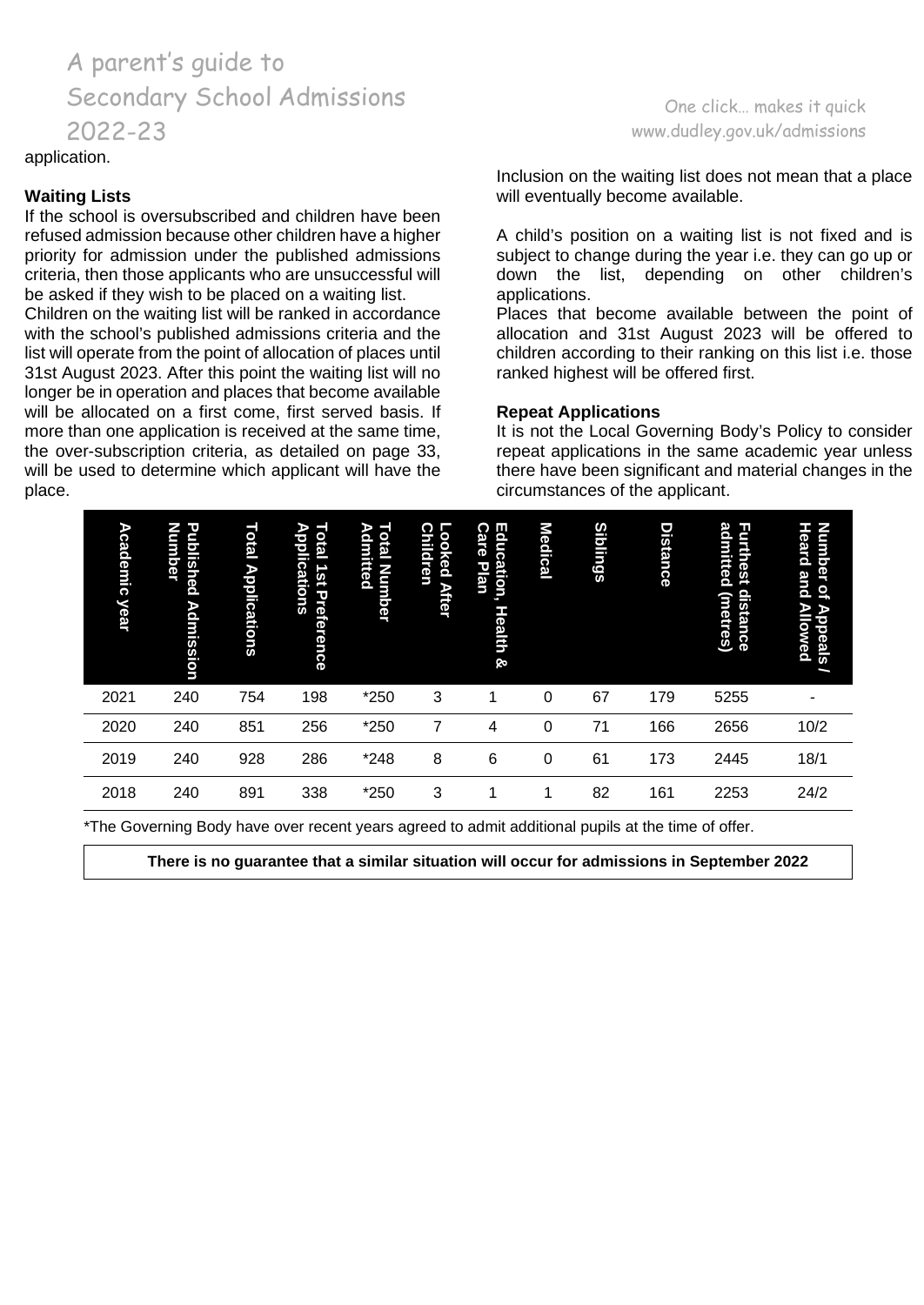# **Ellowes Hall Sports College**

Headteacher: Ms C Leslie

Type of school: Academy

Age range: 11 - 18

Number on Roll: 1062

Published Admission Number 2021: 180

Admissions Authority: Invictus Academy Trust

DfE No: 332 5401

Ellowes Hall Sports College, Stickley Lane, Dudley, DY3 2JH

Tel: 01384 686600

Email: [info@ellowes.dudley.sch.uk](mailto:info@ellowes.dudley.sch.uk)

Website: [www.elloweshall.co.uk](http://www.elloweshall.co.uk/)

#### **Date of Open Evenings/Days:**

Friday 15th October 1.30pm – 4.30pm. Parents are welcome to view the school in action on this day. A booking system will be in operation, nearer the time.

Saturday 16th October 9.30pm – 1:30pm

Sixth Form: second Thursday in November 6.30pm – 8.30pm

Parents are welcome to view the school in action the week following the open day/evening. A booking system will be in operation, nearer the time.

The transfer to Year 7 process will be administered on behalf of Ellowes Hall Governors by Dudley LA (Admission Service) who will apply our admission criteria on our behalf. The number of intended admissions for the year commencing 1st September 2022 will be 180. Where applications for admission exceed the number of places available, the following criteria will be applied, in the order set out below, to decide which children to admit.

First Priority: For admission shall be given to relevant looked after children or children who were previously looked after but immediately after being looked after became subject to an adoption, residence, or special guardianship order.

A 'looked after child' is a child who is a) in the care of the local authority, or b) being provided with

One click… makes it quick [www.dudley.gov.uk/admissions](http://www.dudley.gov.uk/admissions)

accommodation by a local authority in the exercise of their social services functions (see the definition in Section 22(1) of the Children Act 1989 at the time of making an application to school.

A child is regarded as having been in state care outside of England if they were in the care of or were accommodated by a public authority, a religious organisation, or any other provider of care whose sole or main purpose is to benefit society.

This includes children who were adopted under the Adoption Act 1976 (see section 12 adoption orders) and children who were adopted under the Adoption and Children's Act 2002 (see section 46 adoption orders). Child arrangements orders are defined in s.8 of the Children Act 1989, as amended by s.12 of the Children and Families Act 2014. Child arrangement orders replace residence orders and any residence order in force prior to 22 April 2014 is deemed to be a child arrangements order.

Second Priority: For admission shall be given to children with a 'serious ongoing medical condition' where Ellowes Hall Sports College is the most appropriate school to meet the condition.

Note: Parents must provide supportive information from their child's Hospital Consultant at the time of application in order to be considered under this criteria. This, supportive information, should include information about the needs of the child and should detail the difficulties the child would experience if they had to attend another school. Parents should also indicate why Ellowes Hall Sports College is the most appropriate school to meet their child's medical conditions rather than any other school. Ellowes Hall Sports College Governing Body will not seek to obtain medical evidence on behalf of parents.

In accordance with legislation a child with an Education Health and Care Plan will be offered a place at the school named in the Education Health and Care Plan. This may reduce the amount of places available for children who do not have a Education Health and Care Plan

Third Priority: For admission shall be given to children who have a brother/sister, half brother/sister (where the children share one common parent), stepbrother/sister, living at the same address and who will still be attending Ellowes Hall in September 2022.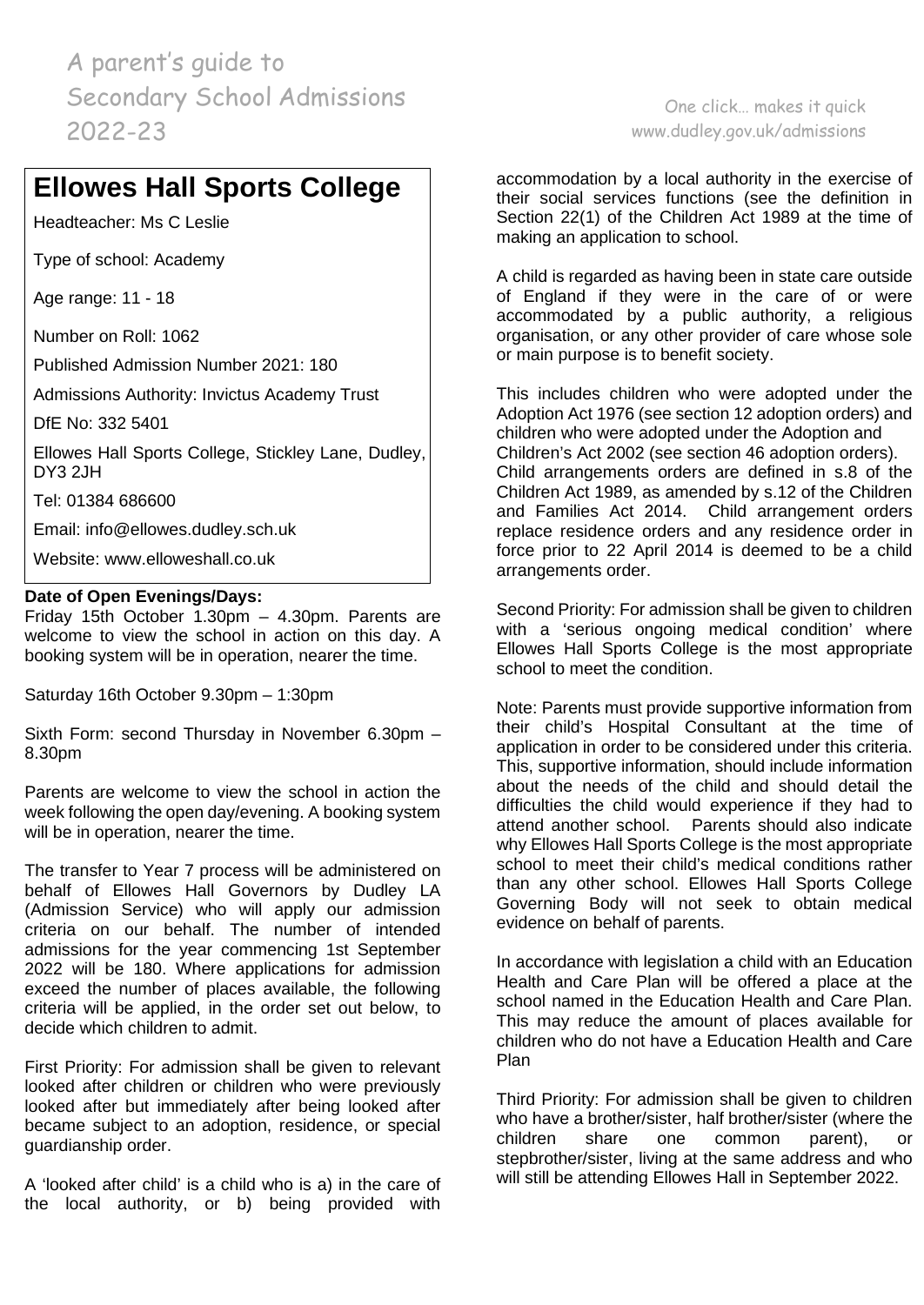Note: Definition of brother or sister also relates to adopted or fostered children living at the same home address. The home address is considered to be the child's (along with their parents') genuine principal place of residence at the time of the allocation of places, i.e. where they are normally and regularly living. If a child is resident with friends or relatives (for reasons other than guardianship), the friends or relatives address will not be considered for allocation purposes.

Where parents have a shared responsibility for a child and the child lives with both parents for the part of the school week, then the home address will be determined as the address where the child lives for the majority of the school week. Parents will be required to provide documentary evidence to support the address they wish to be considered for allocation purposes. At least one item of evidence must demonstrate where the child lives.

Special conditions will apply in the event that one child from a set of twins or triplets does not gain admission to the preferred school through the admissions criteria. Ellowes Hall Sports College Governing Body will exceed the admission number for the school concerned to prevent separation of twins/triplets.

Fourth Priority: Admission shall be given to five percent (5%) of the PAN who can demonstrate a significant sporting aptitude. This will be determined by a selection test based on sporting skills and athleticism.

Admission shall be given to five percent (5%) of the PAN who can demonstrate a significant performing arts aptitude. This will be determined by a selection test based on an aptitude test for their chosen Performing Art. We wish to preserve the gender balance of our year groups so the intention is that the 10% students admitted in this way be made up of 5% boys and 5% girls.

Any places that remain available once the above applicants have been admitted will be filled according to those children who live closest to the school, determined by a straight line measurement in metres, from the home address to the main entrance of Ellowes Hall Sports College.

Note: Random allocation will be used as a tie break, to decide who has the highest priority for admission if the distance between two children's homes and the school is the same.

# **Application Process**

# One click… makes it quick [www.dudley.gov.uk/admissions](http://www.dudley.gov.uk/admissions)

Applications for Admission will be co-ordinated via the Dudley LA Admissions Service on behalf of Ellowes Hall Sports College Governing Body. Further detail and timescales are set out in the Local Authority's Coordinated Scheme which is available from the School Admissions Service.

### **Late Applications**

Preferences that are received after the closing date will only be considered after applications that were received within the deadline have been dealt with. There will, however, be exceptional circumstances in which a late application will be considered alongside those applications that were made within the deadline. In each circumstance supportive documentary evidence must be provided by the parent/carer at the time of application.

#### **Waiting Lists**

If Ellowes Hall Sports College is oversubscribed and children have been refused admission because other children have a higher priority for admission under the published admissions criteria, then those applicants who are unsuccessful will be asked if they wish to be placed on a waiting list.

Children on the waiting list will be ranked in accordance with Ellowes Hall Sports College published admissions criteria and the list will operate from the point of allocation of places until 31 August 2023. After this point the waiting list will no longer be in operation and places will be allocated on a first come first served basis.

Inclusion on Ellowes Hall Sports College waiting list does not mean that a place will eventually become available. A child's position on a waiting list is not fixed and is subject to change during the year i.e. they can go up or down the list.

Places that become available (below the published admission number or any number that the school agree they can admit) between the point of allocation and 31 August 2023 will be offered to children according to their ranking on this list i.e. those ranked highest will be offered first.

## **Repeat Applications**

It is not Ellowes Hall Sports College Governing Body's Policy to consider repeat applications in the same academic year, unless there have been significant and material change in the circumstances of the applicant.

### **Mid-year Admissions**

Admission of children outside of their normal age group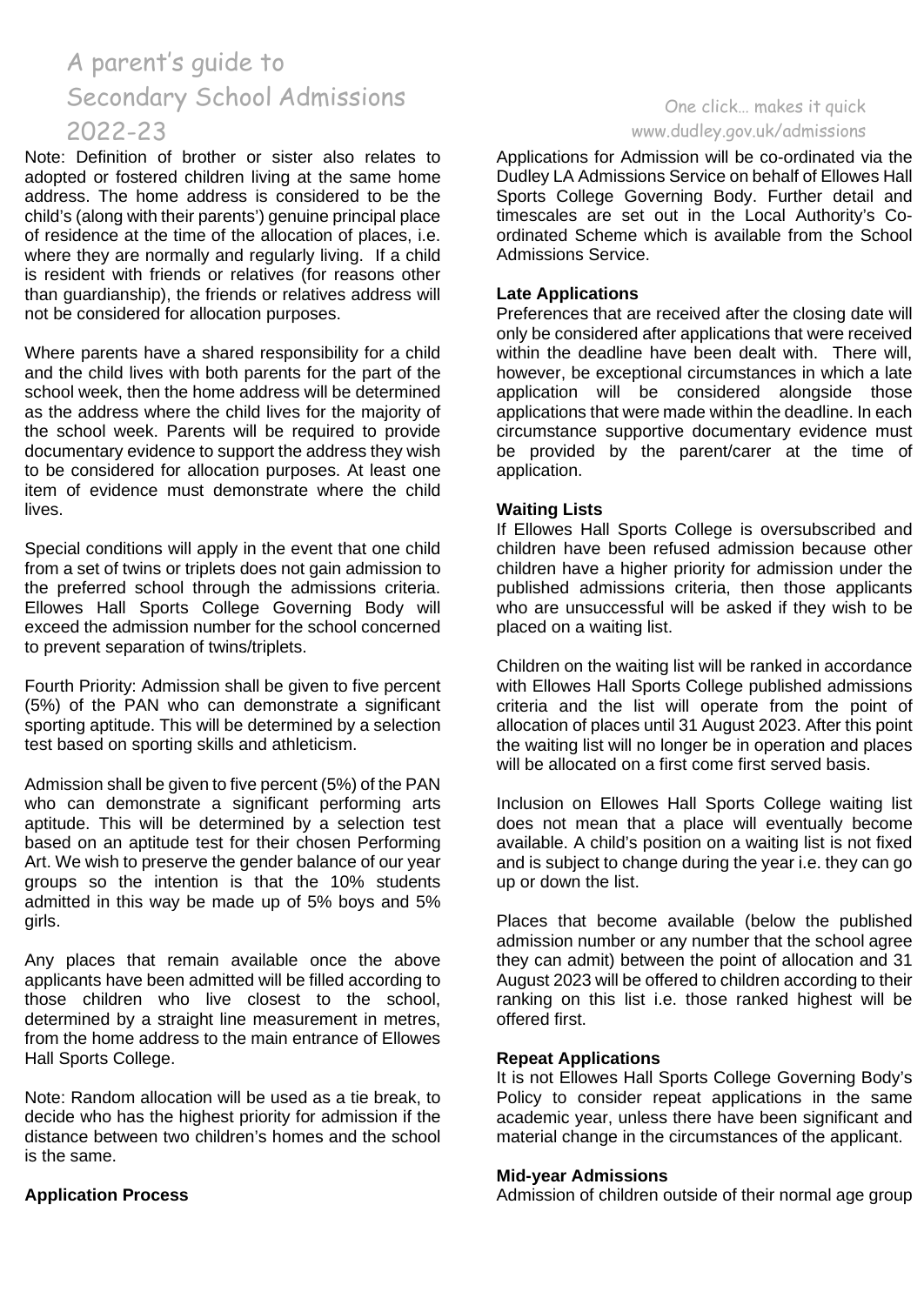Parents may seek a place for their child outside of their normal age group, for example, if the child is gifted and talented or has experienced problems such as ill health. Parents should make their application to the Local Authority setting out the reasons why they believe their child should be taught outside of their chronological age group.

These parents will need to make an application alongside children applying at the normal age which should explain why it is in the child's best interest to be admitted outside of their normal age which may include information such as professional evidence as to why this is the case and why an exception should be made in the case of the child. A decision as to whether this is an appropriate course of action will be made by the School who will take into account the circumstances of the case. Parents do not have the right to insist that their child is admitted to a particular year group.

Applications received for places in year groups other than at the normal age of entry to secondary school will be treated as mid-year admissions. These applications should typically be made on a School to School Transfer

# One click… makes it quick [www.dudley.gov.uk/admissions](http://www.dudley.gov.uk/admissions)

Form which is available from the Local Authority Admission Services. In the event of direct applications to Ellowes regarding a mid-year admission, the Governing Body will ensure that it responds direct to the parents, advises of the statutory right of appeal where applicable and copies the correspondence to Dudley Local Authority.

#### **Sixth Form Entry**

Entry to the Sixth Form at age 16 will be based on student's suitability for Further Education. Please see Prospectus for details. The number of intended admissions for the year commencing 1st September 2021 will be limited to 100. For more information regarding the admission process and a Sixth Form Application Form please contact Mr J Horton Head of 6th Form Tel 01384 686 560

#### **Appeals**

Appeals regarding admission should be made to Democratic Services, Council House, Dudley DY1 1HF. Please note the Appeals Panel will be Independent of Ellowes Hall Sports College Governing Body.

|      | Published<br>Admission<br>Number                                                                                                                                      | Total<br><b>Applications</b> | ъ<br>Total<br>pplications<br>1st<br><b>Preference</b> | Admitted<br>Total Number | o<br>o<br>O<br>ldren<br><b>Ked</b><br><b>After</b> | E<br>ຕ<br>ducation,<br>äre<br><b>Plan</b><br>Health<br>ଦୁ | <b>Medical</b> | <b>Siblings</b> | <b>Distance</b> | <b>Sporting</b><br>O<br>dmitted<br>圙<br>ÃΝ<br>Aptitude<br>nber<br>under | ω<br>π<br>dmitted<br>urthest<br>distance<br>(metres) | Number<br>Heard<br>and<br>$\overline{\mathbf{c}}$<br>Allowed<br>Appeals |
|------|-----------------------------------------------------------------------------------------------------------------------------------------------------------------------|------------------------------|-------------------------------------------------------|--------------------------|----------------------------------------------------|-----------------------------------------------------------|----------------|-----------------|-----------------|-------------------------------------------------------------------------|------------------------------------------------------|-------------------------------------------------------------------------|
| 2021 | 180                                                                                                                                                                   | 424                          | 189                                                   | 224                      |                                                    | $\overline{2}$                                            | 0              | 76              | 127             | 18                                                                      |                                                      |                                                                         |
| 2020 | 180                                                                                                                                                                   | 487                          | 218                                                   | *221                     |                                                    | 2                                                         | 0              | 81              | 120             | 16                                                                      | 1887                                                 | 10/2                                                                    |
| 2019 | 180                                                                                                                                                                   | 527                          | 239                                                   | $*224$                   | 5                                                  | 1                                                         | 0              | 69              | 130             | 21                                                                      | 2078                                                 | 14/2                                                                    |
| 2018 | 180                                                                                                                                                                   | 487                          | 226                                                   | **225                    | 5                                                  | 2                                                         | 0              | 65              | 132             | 20                                                                      |                                                      |                                                                         |
|      | *The Governing Body have over recent years agreed to admit additional pupils at the time of offer.<br>** The Governing Body offered additional places after offer day |                              |                                                       |                          |                                                    |                                                           |                |                 |                 |                                                                         |                                                      |                                                                         |

**There is no guarantee that a similar situation will occur for admissions in September 2022**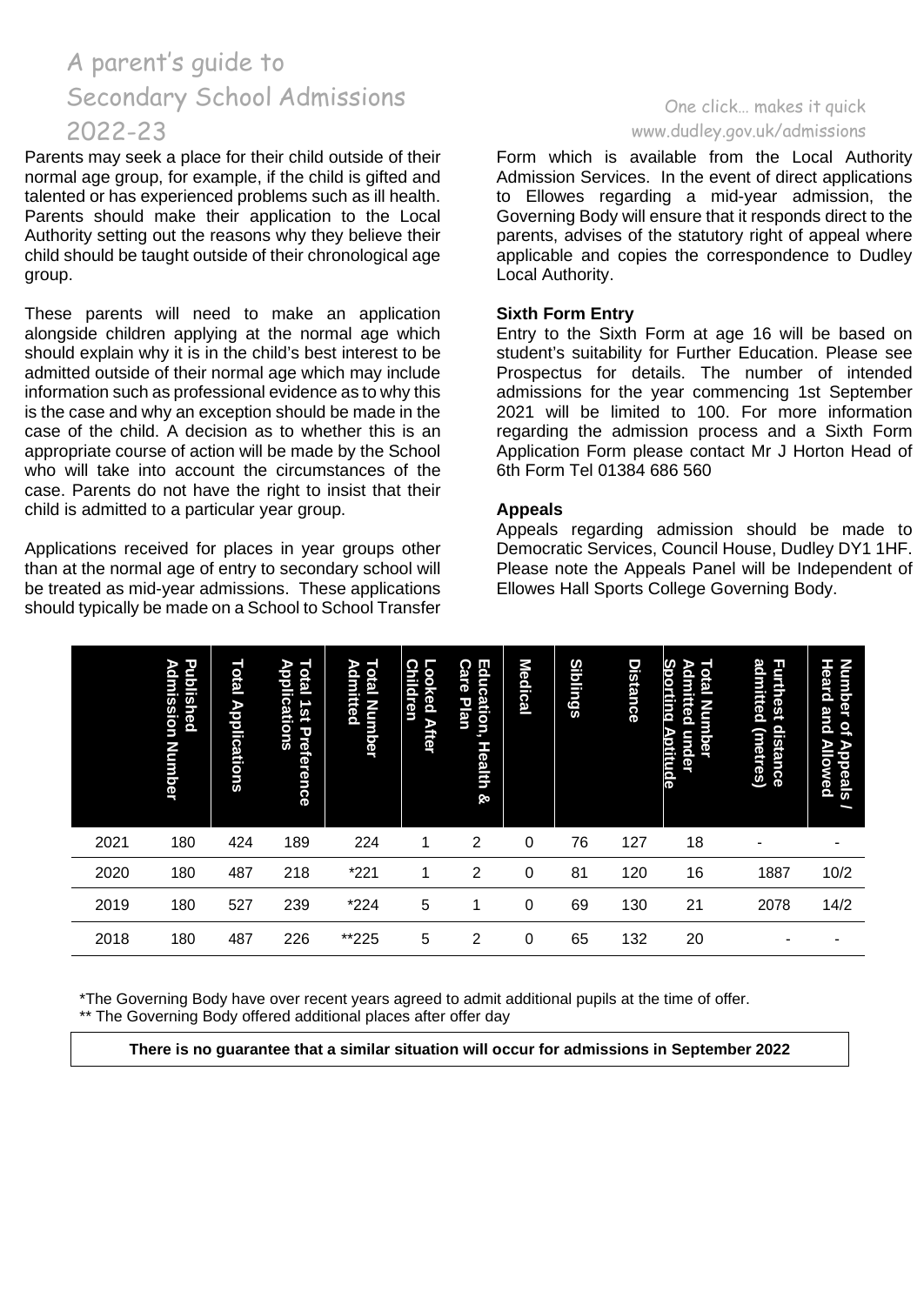# **Kingswinford Academy**

Headteacher: Mr T Macdonald

Type of school: Academy

Age range: 11 - 16

Number on Roll: 909

Published Admission Number 2022: 180

Admissions authority: Windsor Academy Trust Board

DfE No: 332 5402

Kingswinford Academy, Water Street, Kingswinford, DY6 7AD

Tel: 01384 296596

Email:

info@kingswinford.windsoracademytrust.org.uk

Website: www.kingswinford.windsoracademytrust.org.uk

## **Dates of open evenings/days 2021**

Thursday 23 September 5.00pm – 8.00pm

Tours and talks Monday 20 September 9am – 11am Tuesday 21 September 9am – 11am Wednesday 22 September 9am – 11am

## **Admission Arrangements September 2022**

Students will be admitted at the age of 11 without reference to ability or aptitude. The number of intended admissions for the year commencing 1st September 2022 will be 180, organised as eight forms of entry.

Kingswinford Academy has an Inclusive Education Policy and the Admissions Policy aims to maximise the opportunity to meet parental preferences and to meet the individual needs of students at wherever possible. The School does not use a selective policy based on aptitude or academic achievement.

Students will not be discriminated against as laid down by the Sex Discrimination Act 1975, The Race Relations Act 1976 as amended by the Race Relations (Amendment) Act 2000, The Human rights Act 1998, The Special Educational Needs and Disability Discrimination Act 2005 and The Equality Act 2010.

Where applications for admission exceed the number of places available, the following criteria will then be

One click… makes it quick [www.dudley.gov.uk/admissions](http://www.dudley.gov.uk/admissions)

applied, in the order set out below, to decide which student to admit:

First priority for admission shall be given to all looked after children or children who were previously looked after but immediately after being looked after became subject to an adoption, residence, or special guardianship order. See notes below.

To students who have a brother/sister, half brother/half sister, (where the children share one common parent) or step-brother/step-sister, living at the same home address already at the school at the time of admission. This also applies to adopted or fostered children living at the same home address.

On the basis of proximity. This is determined by a straight-line measurement in metres, from the home address to the main entrance of the school.

A 'looked after child' is a child who is (a) in the care of a local authority, or (b) being provided with accommodation by a local authority in the exercise of their social services functions (see the definition in Section 22(1) of the Children Act 1989) at the time of making an application to a school.

A child is regarded as having been in state care outside of England if they were in the care of or were accommodated by a public authority, a religious organisation, or any other provider of care whose sole or main purpose is to benefit society.

This includes children who were adopted under the Adoption Act 1976 (see section 12 adoption orders) and children who were adopted under the Adoption and Childrens Act 2002 (see section 46 adoption orders). Child arrangements orders are defined in s.8 of the Children Act 1989, as amended by s.12 of the Children and Families Act 2014. Child arrangements orders replace residence orders and any residence order in force prior to 22 April 2014 is deemed to be a child arrangements order. See Section 14A of the Children Act 1989 which defines a 'special guardianship order' as an order appointing one or more individuals to be a child's special guardian (or special guardians).

In accordance with legislation, a child with a Education Health Care Plan (EHCP) will be offered a place if the school is named in the EHCP as the most appropriate to meet the child's individual needs, this may reduce the amount of places available for children who do not have an EHCP.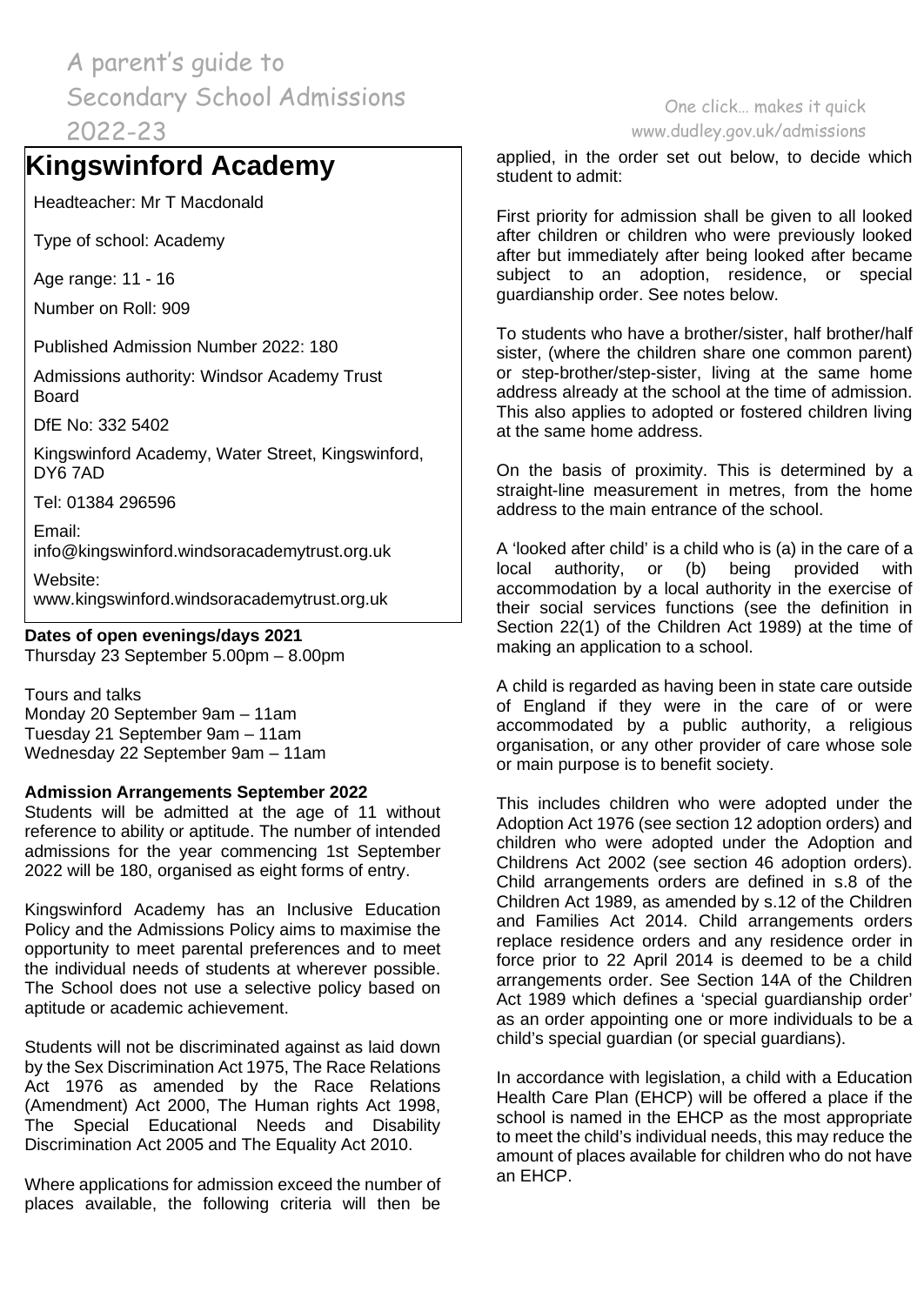The home address is considered to be the student's (along with their parents') genuine principal place of residence at the time of the allocation of places i.e. where they are normally and regularly living. If a student is resident with friends or relatives (for reasons other than guardianship), the friend's or relative's address will not be considered for allocation purposes.

Where parents have shared responsibility for a student, and the student lives with both parents for part of the school week, then the home address will be determined as the address where the child lives for the majority of the school week. Parents will be required to provide documentary evidence to support the address they wish to be considered for allocation purposes. At least one item of proof must demonstrate where the student lives.

Special conditions will apply in the event that one child from a set of twins or triplets does not gain admission to the preferred school through the admissions criteria. The Local Advisory Board will exceed the admission number to prevent separation of twins / triplets.

Random allocation will be used as a tie-break in category 3 above to decide who has the highest priority for admission if the distance between two children's homes and the school is the same.

#### **Admission of students outside their normal age group**

Parents may seek to apply for their child's admission to Kingswinford Academy outside of their normal age group. For example, if their child is exceptionally gifted or talented or has experienced problems such as ill health. These parents will need to make an application alongside children applying at the normal age which should explain why it is in the child's best interest to be admitted outside of their normal age.

A decision as to whether this is an appropriate course of action will be made by the Local Advisory Board who will take into account the circumstances of the case and the Headteacher. Parents and carers do not have the right to insist their child is admitted to a particular Year Group.

## **Late Applications**

Preferences that are received after the closing date will only be considered after applications that were received within the deadline have been dealt with.

There will, however, be exceptional circumstances in which a late application will be considered alongside those applications that were made within the deadline.

# One click… makes it quick [www.dudley.gov.uk/admissions](http://www.dudley.gov.uk/admissions)

In each circumstance supportive documentary evidence must be provided by the parent / carer at the time of application.

## **Waiting Lists**

If a school is oversubscribed and student has been refused admission because other students have a higher priority for admission under the published admissions criteria, then those applicants who are unsuccessful will be asked if they wish to be placed on a waiting list.

Students on the waiting list will be ranked in accordance with the school's published admissions criteria and the list will operate from the point of allocation of places until 31 August 2023. After this point the waiting list will no longer be in operation and places will be allocated on a first come first served basis.

Inclusion on a school's waiting list does not mean that a place will eventually become available there. A student's position on a waiting list is not fixed and is subject to change during the year i.e. they can go up or down the list.

Places that become available (below the published admission number or any number that the school agree they can admit) between the point of allocation and 31 August 2023 will be offered to a student according to their ranking on this list i.e. those ranked highest will be offered first.

## **Appeals**

If you are not offered a place at the school, you have the right to appeal to an independent panel. The Local Authority will administer this process on behalf of The Trust, the relevant form and guidance notes can be obtained from The School Admissions Service.

#### **Repeat Applications**

It is not the Trust's Policy to consider repeat applications in the same academic year unless there have been significant and material changes in the circumstances of the applicant.

How to apply for a place in Year 7 for September 2022 Parents must complete the Application Form which is provided by your home Local Authority.

The timetable for the process of admissions will follow the same timetable as the LA (Admissions Service) who will apply the criteria of this policy on behalf of the Local Advisory Board of Kingswinford Academy.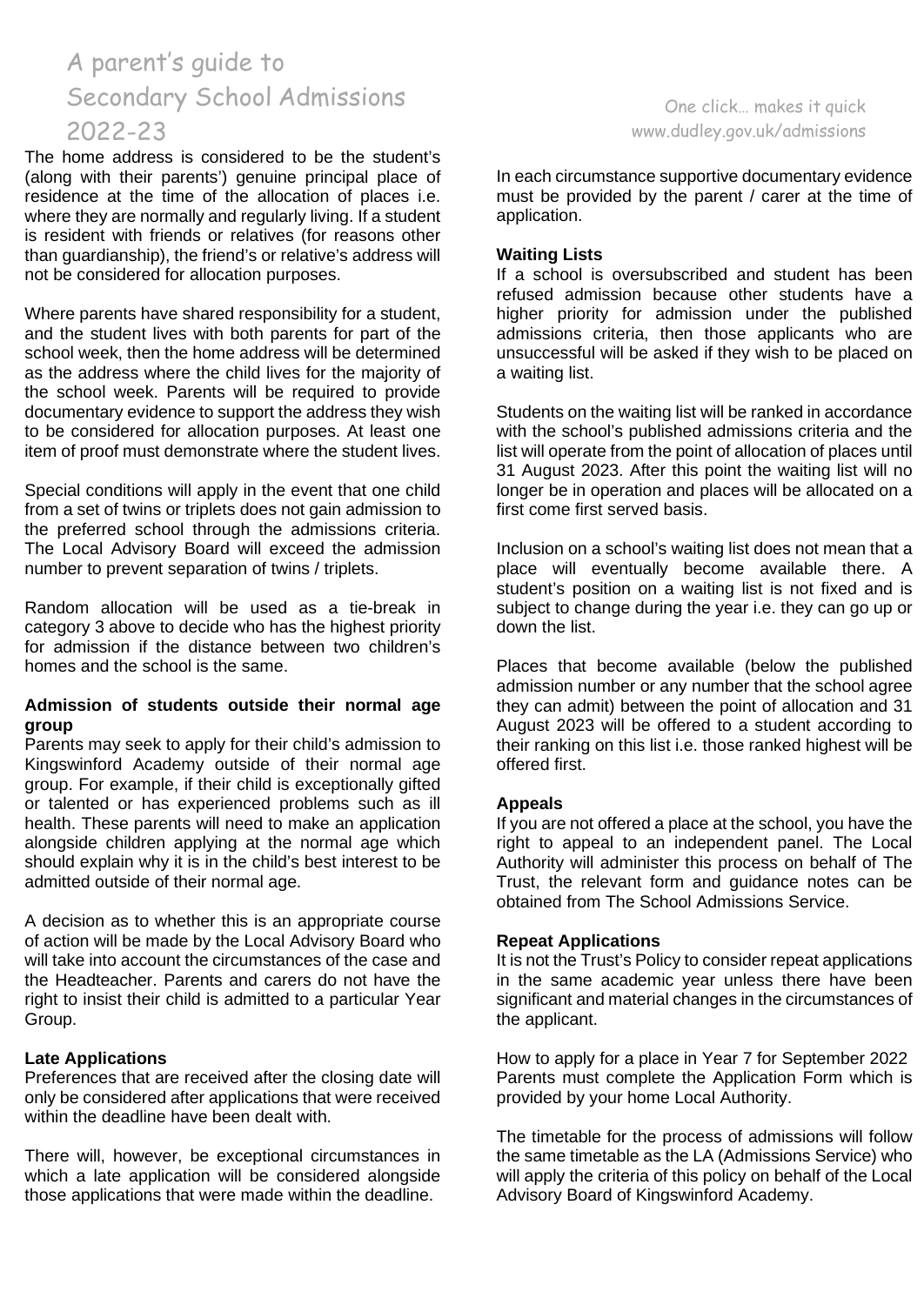Note: These arrangements refer to the school year commencing 1st September 2022. Whilst the 1st September 2022. Whilst the information contained herein is correct at the time of publication, it should not be assumed that there will be

# One click… makes it quick [www.dudley.gov.uk/admissions](http://www.dudley.gov.uk/admissions)

no change in the arrangements or matters described before 1st September 2022 or in relation to subsequent school years.

| <b>Academic</b><br>year | п.<br>r<br>dmission<br>blished<br>Number                                                            | Total<br><b>Applications</b> | $\bullet$<br>pplications<br>國<br>L<br>ăť<br>Preference | O<br>dmitted<br>ā<br>Number | <b>Children</b><br>ooked<br><b>After</b> | Education,<br><b>Care</b><br>Plan<br>Health<br>ହ | <b>Siblings</b> | <b>Distance</b> | admitted<br>F<br>(metres)<br>்<br>tance | leard<br>umber<br>and<br>ă<br>ъ<br>llowed<br>ppeals |  |
|-------------------------|-----------------------------------------------------------------------------------------------------|------------------------------|--------------------------------------------------------|-----------------------------|------------------------------------------|--------------------------------------------------|-----------------|-----------------|-----------------------------------------|-----------------------------------------------------|--|
| 2021                    | 180                                                                                                 | 615                          | 146                                                    | *191                        | 3                                        | 5                                                | 64              | 118             | 6804                                    | 5/1                                                 |  |
| 2020                    | 180                                                                                                 | 583                          | 153                                                    | *185                        | $\overline{2}$                           | 6                                                | 59              | 118             |                                         |                                                     |  |
| 2019                    | 180                                                                                                 | 595                          | 126                                                    | *193                        | 3                                        | 5                                                | 45              | 140             |                                         |                                                     |  |
| 2018                    | 180                                                                                                 | 595                          | 133                                                    | 172                         | 4                                        | 3                                                | 63              | 102             |                                         |                                                     |  |
|                         | * The Governing Body have over recent years agreed to admit additional pupils at the time of offer. |                              |                                                        |                             |                                          |                                                  |                 |                 |                                         |                                                     |  |

**There is no guarantee that a similar situation will occur for admissions in September 2022**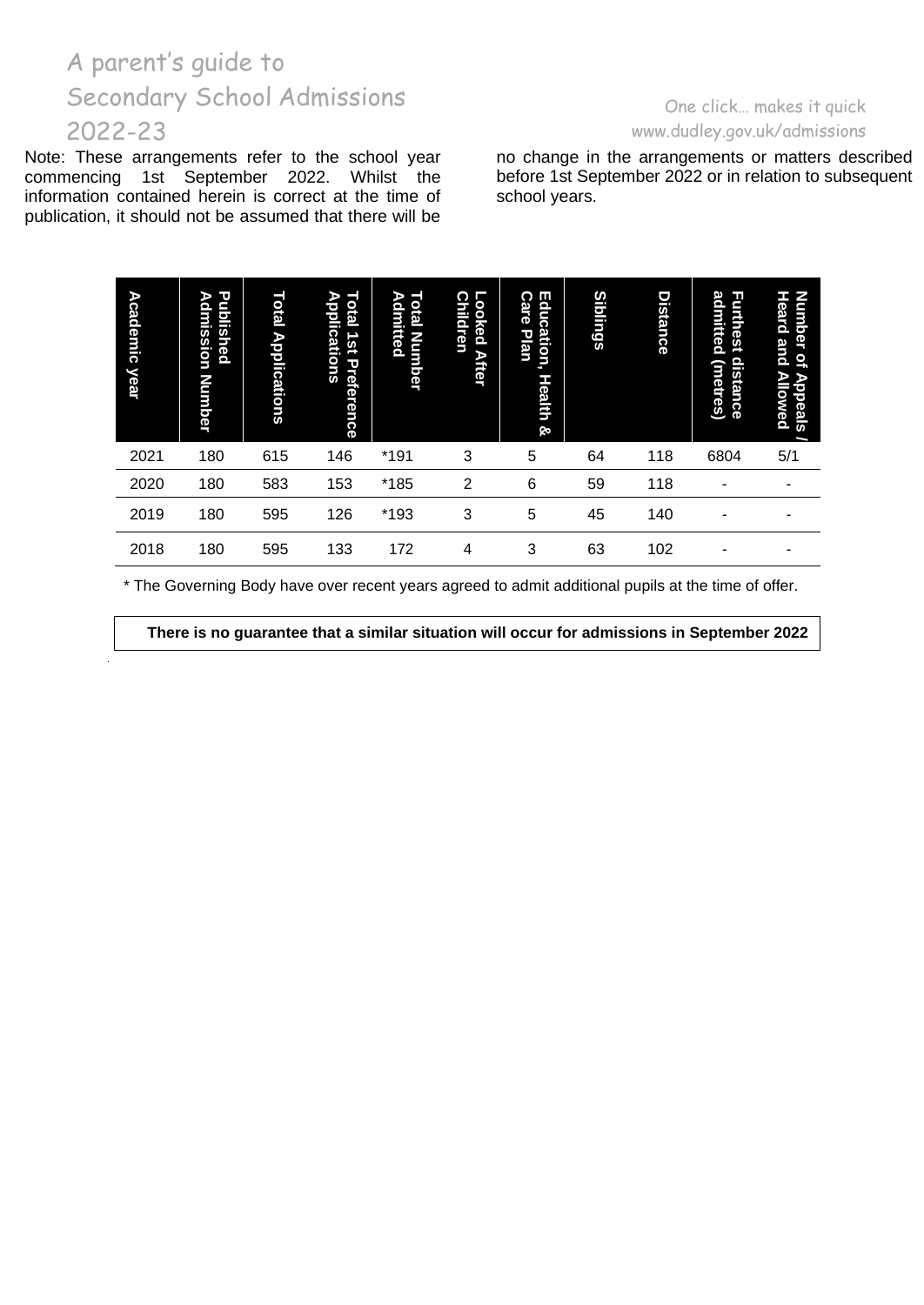# **Leasowes High School**

Headteacher: Mr M Mynott

Type of school: Academy

Age range: 11 - 16

Number on Roll: 976

Published Admission Number 2022: 180

Admissions authority: Invictus Academy Trust

DfE No: 332 4110

Leasowes High School, Kent Road, Halesowen, B62 8PJ

Tel: 01384 686606

Email: [info@leasowes.dudley.sch.uk](mailto:info@leasowes.dudley.sch.uk)

Website: [www.leasoweshighschool.co.uk](http://www.leasoweshighschool.co.uk/)

#### **Date of open evenings/days**

14th September 6.30pm - 8.30pm Open evening 16th September 6.30pm - 8.30pm Open evening 21st September 9.00am - 11.00am Open morning 22nd September 9.00am - 11.00am Open morning 23rd September 9.00am – 11.00am Open morning

Please see our website to book places via our booking system

## **Principles:**

Leasowes High School has an Inclusive Education Policy which aims to maximise the opportunity to meet parental preference and to meet the individual needs of children wherever possible. Leasowes High School does not support the use of selective admissions policies based on aptitude or academic achievement. The admission arrangements set by the governing body ensures that the process if fair and equitable for all.

Legal Context: • School Standards and Framework Act 1998 as amended by the Education Act 2002 • The Education (Co-ordination of Admission Arrangements) (Primary Schools)(England)(Amendment) Regulations 2012 • The Education (Admission of Looked After Children)(England)Regulations 2005 • Admissions Code 20143

## **Proposed School Admissions Policy for Normal Age of Entry in Academic Year 2022/2023**

Published Admission Number: 180

# One click… makes it quick [www.dudley.gov.uk/admissions](http://www.dudley.gov.uk/admissions)

Children will not be discriminated against as laid down by the Sex Discrimination Act 1975, The Race Relations Act 1976 as amended by the Race Relations (Amendment) Act 2000, The Human Rights Act 1998 and The Special Educational Needs and Disability Discrimination Act 2005 and The Equality Act 2010.

All preferences, regardless of ranking, will be assessed against the following criteria to allocate the available places where more applications are received than can be accommodated.

a) First priority for admission shall be given to relevant looked after children or children who were previously looked after but immediately after being looked after became subject to an adoption, residence, or special guardianship order. See notes below.

b) Second priority for admission shall be given to children with a "serious and ongoing medical condition" where Leasowes High School is the most appropriate school to meet the condition.

(Parents must provide supportive information from their child's Hospital Consultant at the time of application in order to be considered under this criterion. This supportive information should include information about the needs of the child and should detail the difficulties the child would experience if they attended another school. Parents should also indicate why Leasowes High School is the most appropriate to meet their child's medical condition rather than any other school. The Governing Body will not seek to obtain medical evidence on behalf of parents.)

c) Third priority for admission shall be given to children who have a brother/sister, half-brother/sister (where the children share one common parent), or step-brother / step-sister, living at the same address and who will still be attending Leasowes High School in the academic year 2022/2023.

d) Any places that remain available once the above applicants have been admitted, will be filled according to those children who live closest to the school, determined by a straight-line measurement in metres, from the home address to the main entrance of the school.

#### **Notes**

• Relevant looked after children means children who are looked after by a local authority in accordance with section 22 (1) of the Children Act 1989 and who is (a) in care of a Local Authority, or (b) being provided with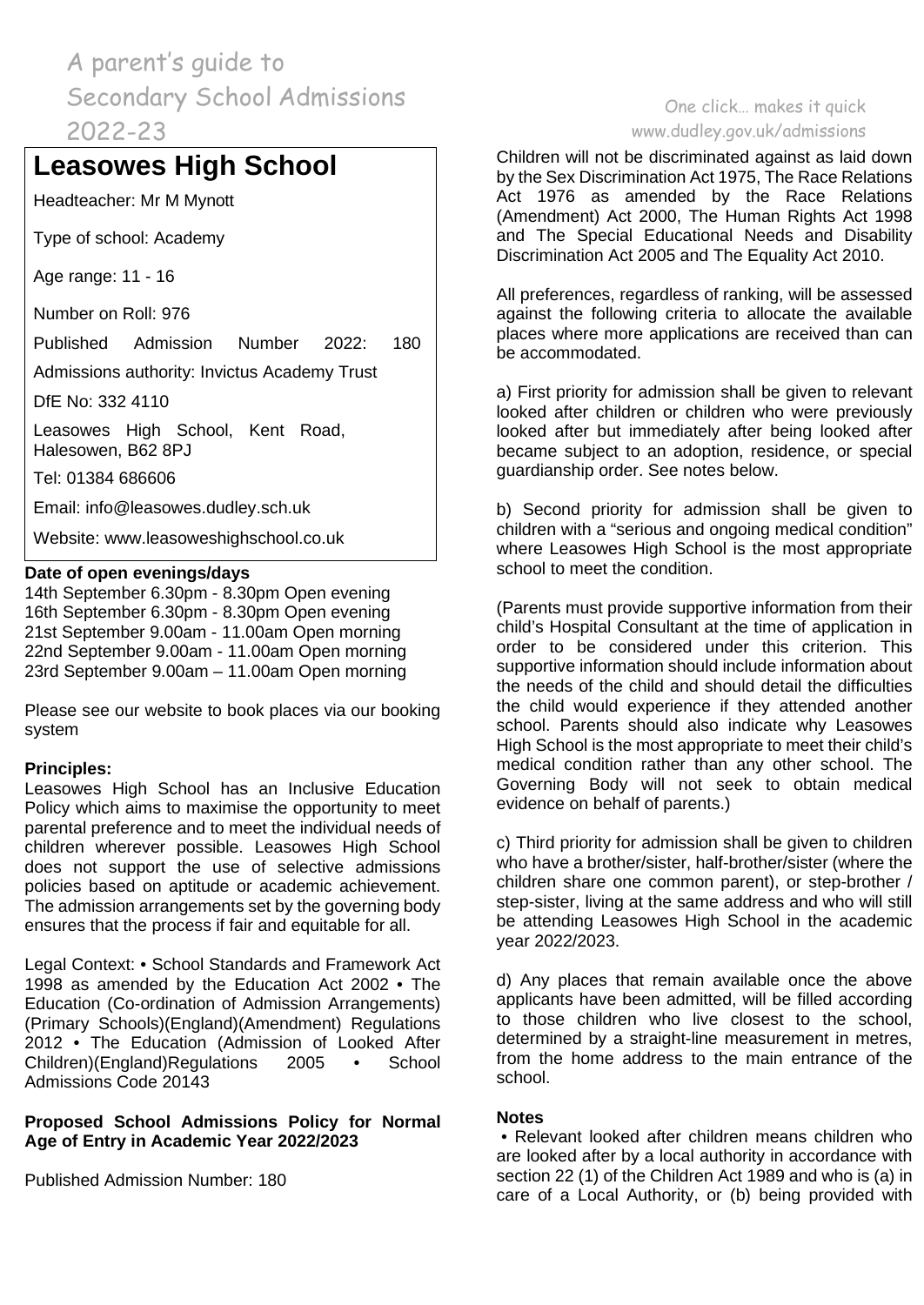accommodation by a Local Authority in the exercise of their social services functions.

• A child is regarded as having been in state care outside of England if they were in the care of or were accommodated by a public authority, a religious organisation, or any other provider of care whose sole or main purpose is to benefit society.

• An adoption order is an order under section 46 of the Adoptions and Children Act 2002. A residence order is an order settling the arrangements to be made as to the person with whom the child is to live under section 8 of the Children Act 1989. Section 14A of the Children Act 1989 defines a special guardianship order as an order appointing one or more individuals to be a child's special guardian (or special guardians).

• In accordance with legislation, a child with a Education Health Care Plan (EHCP) will be offered a place if the school is named in the EHCP as the most appropriate to meet the child's individual needs, this may reduce the amount of places available for children who do not have an EHCP.

• Any child not obtaining a place will be advised about the independent appeals process.

• Definition of brother or sister also relates to adopted or fostered children living at the same home address.

• The home address is considered to be the child's (along with their parents') genuine principal place of residence at the time of the allocation of places i.e. where they are normally and regularly living. If a child is resident with friends or relatives (for reasons other than guardianship), the friends or relatives address will not be considered for allocation purposes.

• Where parents have shared responsibility for a child, and the child lives with both parents for part of the school week, then the home address will be determined as the address where the child lives for the majority of the school week. Parents will be required to provide documentary evidence to support the address they wish to be considered for allocation purposes. At least one item of proof must demonstrate where the child lives. It is expected that parents will agree on school places before an application is made, and it may be necessary to request evidence from you to confirm that this is the case. The School is not in a position to intervene in disputes between parents over school applications and will request that these are resolved privately.

• Special conditions will apply in the event that one child

# One click… makes it quick [www.dudley.gov.uk/admissions](http://www.dudley.gov.uk/admissions)

from a set of twins or triplets does not gain admission to the preferred school through the admissions criteria. The Governing Body will exceed the admission number prevent separation of twins / triplets.

• Random allocation will be used as a tie-break in category d above to decide who has the highest priority for admission if the distance between two children's homes and the school is the same.

### **Admission of children outside of their normal age group**.

Parents may seek a place for their child outside of their normal age group, for example, if the child is gifted and talented or has experienced problems such as ill health. Parents should make their application to school setting out the reasons why they believe their child should be taught outside of their chronological age group.

## **Late Applications**

Preferences that are received after the closing date for receipt of applications will only be considered after applications that were received within the deadline have been dealt with.

There will, however, be exceptional circumstances in which a late application will be considered alongside those applications that were made within the deadline.

In each circumstance supportive documentary evidence must be provided by the parent / carer at the time of application.

## **Waiting Lists**

If the school is oversubscribed and children have been refused admission because other children have a higher priority for admission under the published admissions criteria, then those applicants who are unsuccessful will be asked if they wish to be placed on a waiting list.

Children on the waiting list will be ranked in accordance with the published admissions criteria and the list will operate from the point of allocation until the 31st August 2023. After this point the waiting list will no longer be in operation and places that become available will be allocated on a first come first basis. If more than one application is received at the same time, the oversubscription criteria, as detailed on page 42, will be used to determine which applicant will have the place.

Inclusion the waiting list does not mean that a place will eventually become available.

A child's position on a waiting list is not fixed and is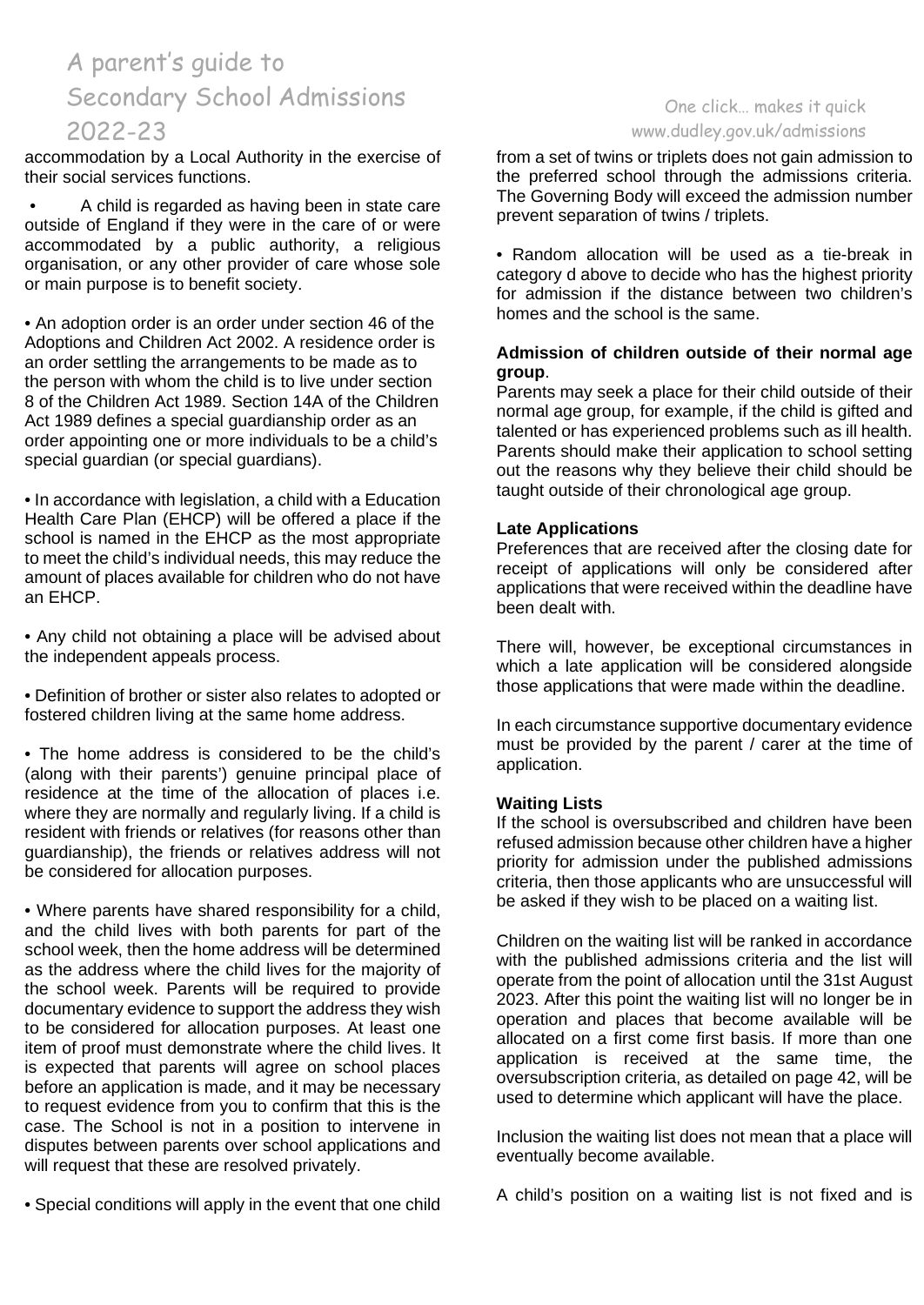subject to change during the year i.e. they can go up or down the list.

Places that become available between the point of allocation and 31 August 2023 will be offered to children according to their ranking on this list i.e. those ranked highest will be offered first.

# One click… makes it quick [www.dudley.gov.uk/admissions](http://www.dudley.gov.uk/admissions)

#### **Repeat Applications**

It is not the Governing Body's Policy to consider repeat applications in the same academic year unless there have been significant and material changes in the circumstances of the applicant.

| Academic year | Published<br>Admission<br><b>Number</b> | Total<br><b>Applications</b> | $\overline{\phantom{0}}$<br>Applications<br>leto <sup>1</sup><br>181<br>Preference | c.<br>Admitted<br>otal Number | ດ<br>ooked After<br>hildren | Education,<br>Care<br>Plan<br>Health<br>ହ | Medical     | <b>Siblings</b> | <b>Distance</b> | admitted<br>Furthest<br>distance<br>(metres) | <b>Number</b><br>Heard<br>and<br>q<br>Allowed<br>Appeals |
|---------------|-----------------------------------------|------------------------------|------------------------------------------------------------------------------------|-------------------------------|-----------------------------|-------------------------------------------|-------------|-----------------|-----------------|----------------------------------------------|----------------------------------------------------------|
| 2021          | 150                                     | 515                          | 201                                                                                | $*210$                        | 2                           | 0                                         | 0           | 70              | 138             | 5558                                         | ۰                                                        |
| 2020          | 150                                     | 516                          | 160                                                                                | $*210$                        | 6                           | $\mathbf 0$                               | $\mathbf 0$ | 50              | 154             | 3195                                         | 1/0                                                      |
| 2019          | 150                                     | 554                          | 220                                                                                | $*210$                        | 3                           | 2                                         | 0           | 63              | 143             | 2601                                         | 14/2                                                     |
| 2018          | 150                                     | 551                          | 175                                                                                | *190                          | 1                           | 3                                         | 0           | 49              | 137             | 3539                                         | 5/1                                                      |

\*The Governing Board agreed to admit additional children

**There is no guarantee that a similar situation will occur for admissions in September 2022**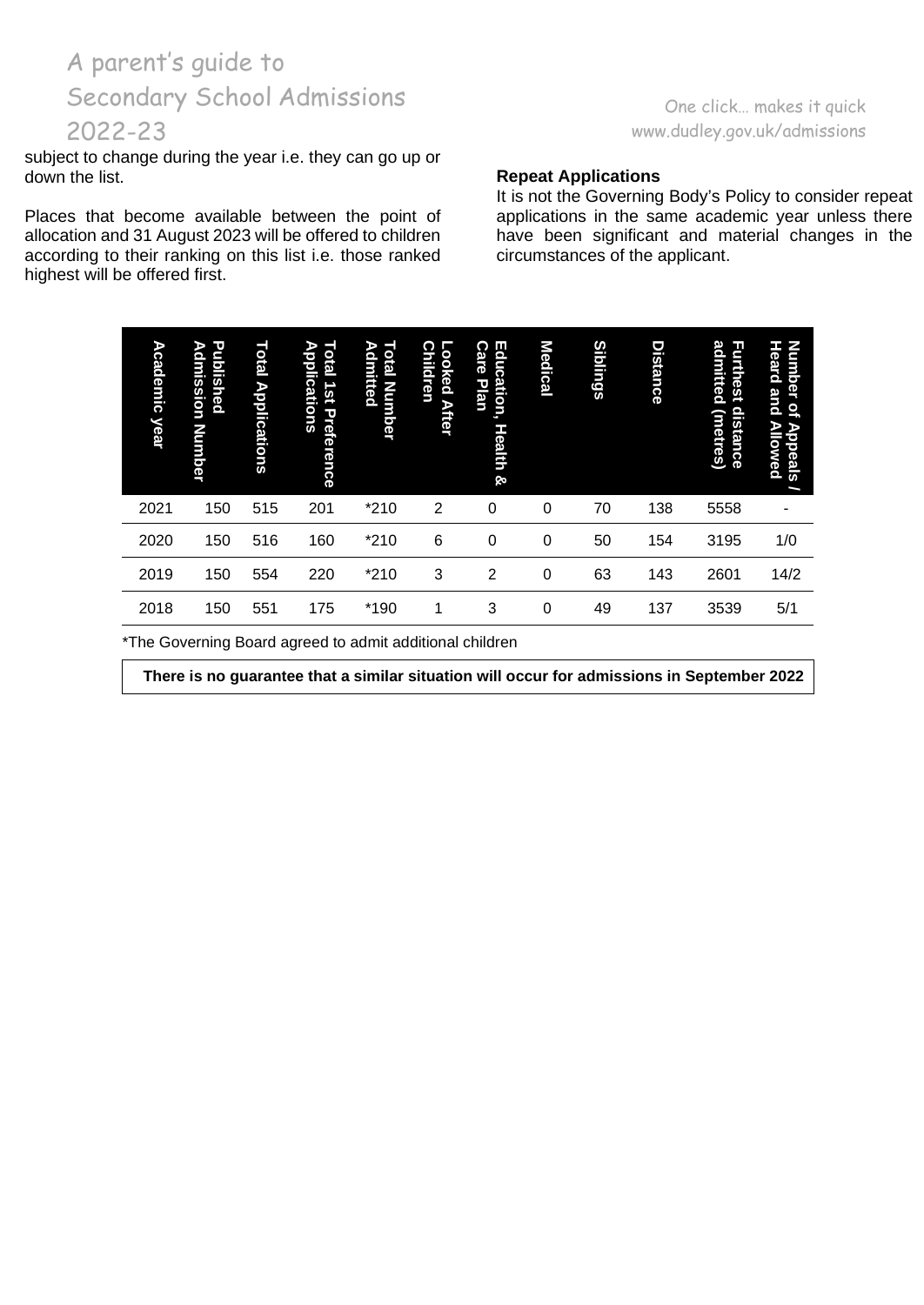# **The Link Academy**

Principal: Mrs E Edwards-Morgan

Type of school: Academy

Age range: 11 - 16

Number on Roll: 926

Published Admission Number 2022: 210

Admissions authority: Advisory Committee

DfE No: 332 4003

The Link Academy, Simms Lane, Netherton, Dudley, DY2 0PB

Tel: 01384 816500

Email: [info@thelinkacademy.org.uk](mailto:info@thelinkacademy.org.uk)

Website: [www.thelinkacademy.org.uk](http://www.thelinkacademy.org.uk/)

## **Dates of open evenings/days**

30 September 6.00pm - 8.00pm Principal and Chief Executive's speech at 6.15pm and 7.00pm

\*Mon 27th September- Friday 1st October 9.15am – 11.00am

\* Tours by appointment only

# **Principles:**

The Link Academy has an Inclusive Education Policy which aims to maximise the opportunity to meet parental preference and to meet the individual needs of children wherever possible.

The Link Academy does not support the use of selective admissions policies based on aptitude or academic achievement.

The admission arrangements set by the governing body ensures that the process is fair and equitable for all.

# **Legal Context:**

• School Standards and Framework Act 1998 as amended by the Education Act 2002

The Education (Co-ordination of Admission Arrangements) (Primary Schools)(England)(Amendment) Regulations 2012

The Education (Admission of Looked After Children)(England)Regulations 2005 School Admissions Code 2014

# One click… makes it quick [www.dudley.gov.uk/admissions](http://www.dudley.gov.uk/admissions)

## **School Admissions Policy for Normal Age of Entry in Academic Year 2022/2023**

Published Admission Number: 210 per year group (1050 total across 5 year groups)

Children will not be discriminated against as laid down by the Sex Discrimination Act 1975, The Race Relations Act 1976 as amended by the Race Relations (Amendment) Act 2000, The Human Rights Act 1998 and The Special Educational Needs and Disability Discrimination Act 2005 and The Equality Act 2010.

All preferences, regardless of ranking, will be assessed against the following criteria to allocate the available places where more applications are received than can be accommodated.

a) First priority for admission shall be given to relevant looked after children or children who were previously looked after but immediately after being looked after became subject to an adoption, child arrangement order, or special guardianship order. See notes below.

b) Second priority for admission shall be given to children with a "serious and ongoing medical condition" where The Link Academy is the most appropriate school to meet the condition.

(Parents must provide supportive information from their child's Hospital Consultant at the time of application in order to be considered under this criteria. This supportive information should include information about the needs of the child and should detail the difficulties the child would experience if they attended another school. Parents should also indicate why The Link Academy is the most appropriate to meet their child's medical condition rather than any other school. The Trust will not seek to obtain medical evidence on behalf of parents.)

c) Third priority for admission shall be given to children who have a brother/sister, half brother/sister (where the children share one common parent), or stepbrother / stepsister, living at the same address and who will still be attending The Link Academy in the academic year 2022/2023.

d) Any places that remain available once the above applicants have been admitted, will be filled according to those children who live closest to the school, determined by a straight-line measurement in metres,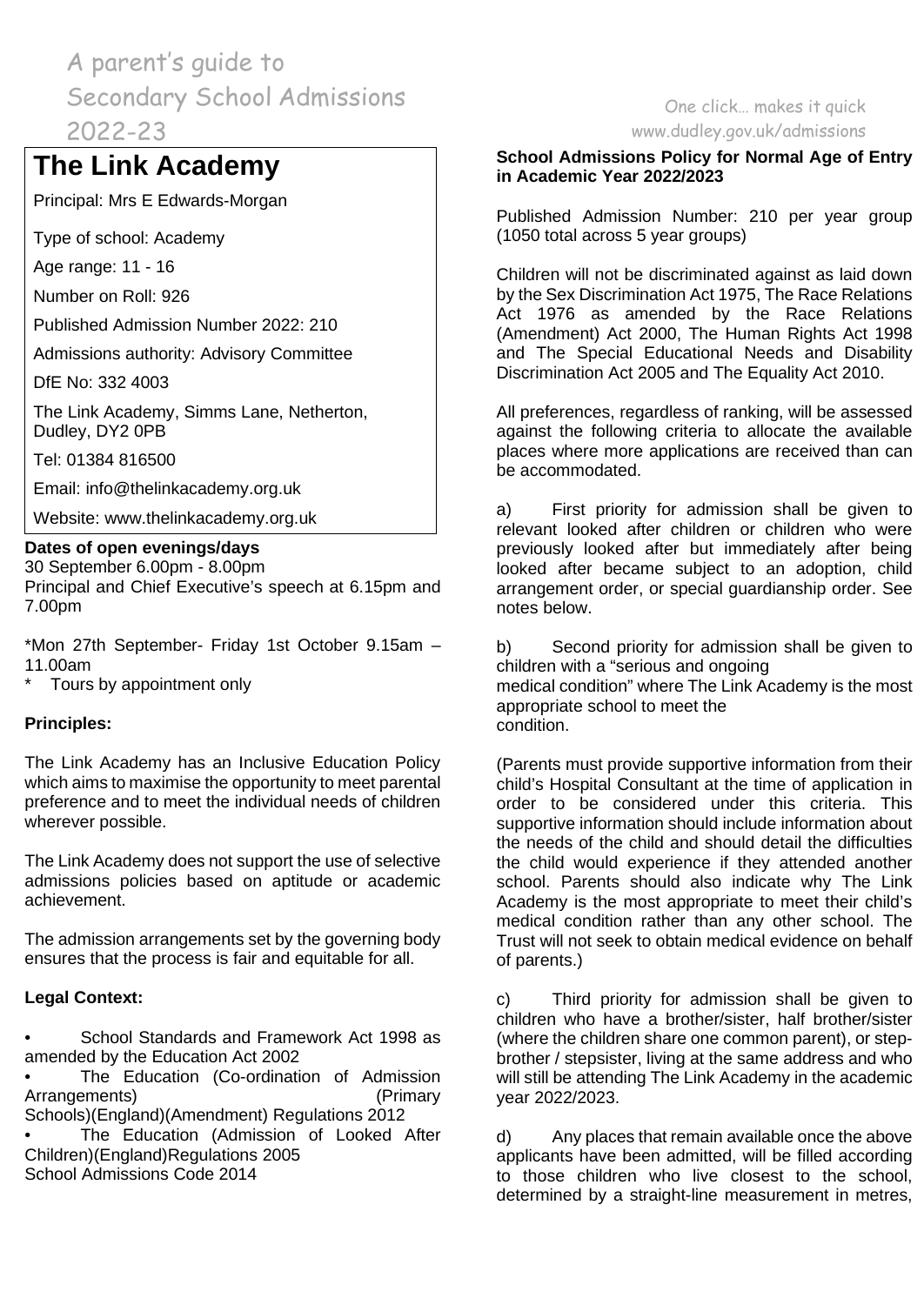from the home address to the main entrance of the school.

### **Notes**

• Relevant looked after children means children who are looked after by a Council in accordance with section 22 (1) of the Children Act 1989 and who is (a) in care of a Council, or (b) being provided with accommodation by a Council in the exercise of their social services functions.

• A child is regarded as having been in state care outside of England if they were in the care of or were accommodated by a public authority, a religious organisation, or any other provider of care whose sole or main purpose is to benefit society.

• An adoption order is an order under section 46 of the Adoptions and Children Act 2002. A Child Arrangement Order is an order settling the arrangements to be made as to the person with whom the child is to live under section 8 of the Children Act 1989. Section 14A of the Children Act 1989 defines a special guardianship order as an order appointing one or more individuals to be a child's special guardian (or special guardians).

• In accordance with legislation, a child with a Education Health Care Plan (EHCP) will be offered a place if the school is named in the EHCP as the most appropriate to meet the child's individual needs, this may reduce the amount of places available for children who do not have an EHCP.

• Any child not obtaining a place will be advised about the independent appeals process.

• Definition of brother or sister also relates to adopted or fostered children living at the same home address.

The home address is considered to be the child's (along with their parents') genuine principal place of residence at the time of the allocation of places i.e. where they are normally and regularly living. If a child is resident with friends or relatives (for reasons other than guardianship), the friends or relative's address will not be considered for allocation purposes.

• Where parents have shared responsibility for a child, and the child lives with both parents for part of the school week, then the home address will be determined as the address where the child lives for the majority of the school week. Parents will be required to provide

# One click… makes it quick [www.dudley.gov.uk/admissions](http://www.dudley.gov.uk/admissions)

documentary evidence to support the address they wish to be considered for allocation purposes. At least one item of proof must demonstrate where the child lives. It is expected that parents will agree on school places before an application is made, and it may be necessary to request evidence from you to confirm that this is the case. The School is not in a position to intervene in disputes between parents over school applications and will request that these are resolved privately.

Special conditions will apply in the event that one child from a set of twins or triplets does not gain admission to the school through the admissions criteria. The Governing Body will exceed the admission number prevent separation of twins / triplets.

• Random allocation will be used as a tie-break in category d above to decide who has the highest priority for admission if the distance between two children's homes and the school is the same.

# **Admission of children outside of their normal age group.**

Parents may seek a place for their child outside of their normal age group, for example if the child is gifted and talented or has experienced problems such as ill health. Parents should make their application to The Trust setting out the reasons why they believe their child should be taught outside of their chronological age group.

## **Late Applications**

Preferences that are received after the closing date for receipt of applications will only be considered after applications that were received within the deadline have been dealt with.

There will, however, be exceptional circumstances in which a late application will be considered alongside those applications that were made within the deadline.

In each circumstance supportive documentary evidence must be provided by the parent / carer at the time of application.

## **Waiting Lists**

If the school is oversubscribed and children have been refused admission because other children have a higher priority for admission under the published admissions criteria, then those applicants who are unsuccessful will be asked if they wish to be placed on a waiting list.

Children on the waiting list will be ranked in accordance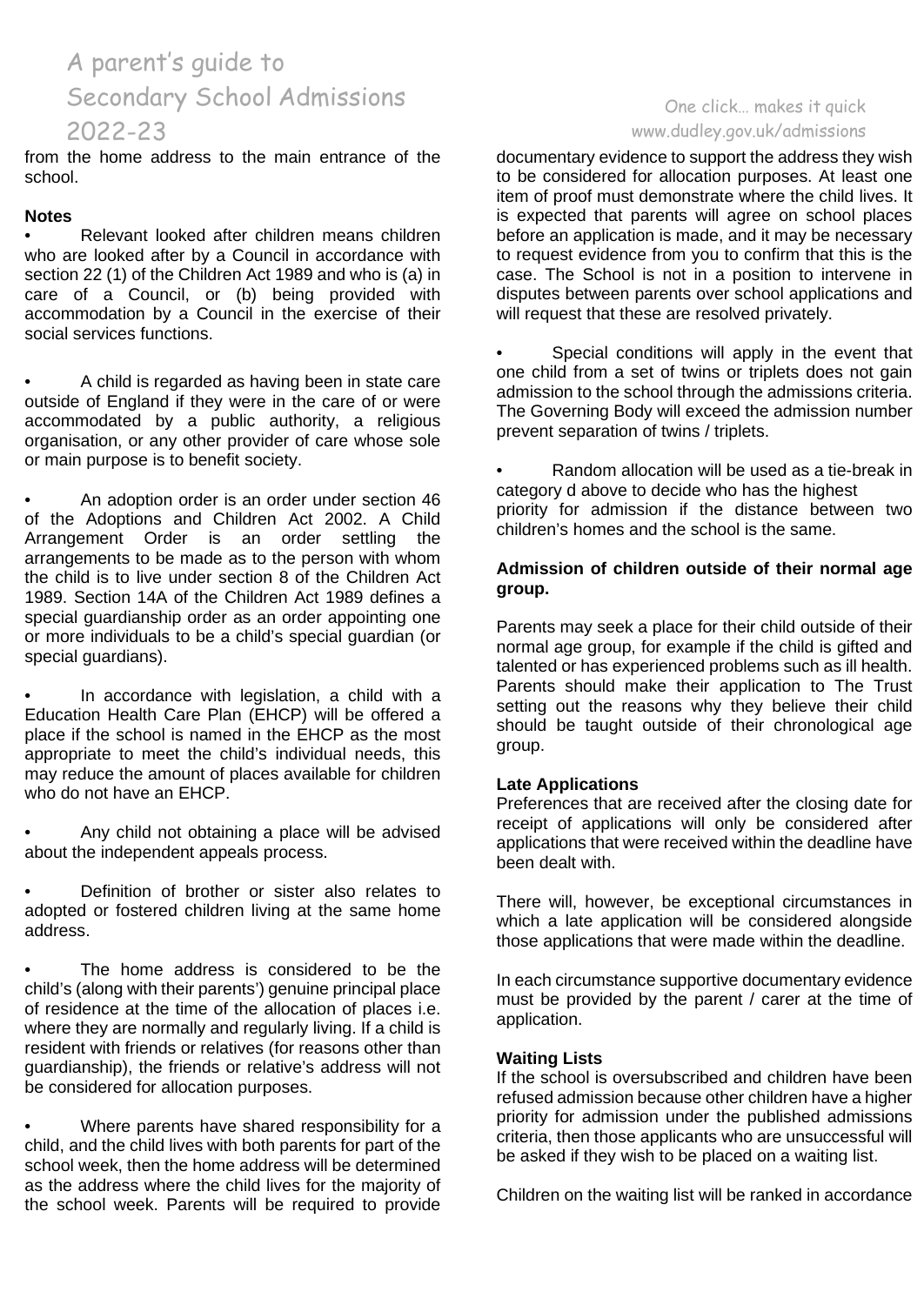with the published admissions criteria and the list will operate from the point of allocation until the 31st August 2023. After this point the waiting list will no longer be in operation and places that become available will be allocated on a first come first basis. If more than one application is received at the same time, the oversubscription criteria, as detailed on page 45, will be used to determine which applicant will have the place.

Inclusion on the waiting list does not mean that a place will eventually become available.

A child's position on a waiting list is not fixed and is

## One click… makes it quick [www.dudley.gov.uk/admissions](http://www.dudley.gov.uk/admissions)

subject to change during the year i.e. they can go up or down the list.

Places that become available between the point of allocation and 31 August 2023 will be offered to children according to their ranking on this list i.e. those ranked highest will be offered first.

#### **Repeat Applications**

It is not the Trust's Policy to consider repeat applications in the same academic year unless there have been significant and material changes in the circumstances of the applicant.

| <b>Academic year</b> | <b>Published</b><br>umber<br><b>Admission</b>                                                                                                          | Total Applications | <b>Total 1st Preference</b><br>Applications | Total Number Admitted | ooked After.<br><b>Children</b> | Education, Health<br>Care Plan<br>ଦୁ | Medical     | <b>Siblings</b> | <b>Distance</b> | admitted<br><b>Furthest</b><br>distance<br>(metres) | <b>Number</b><br><b>Heard</b><br>and<br>pf<br><b>Appeals</b><br><b>Allowed</b> |  |
|----------------------|--------------------------------------------------------------------------------------------------------------------------------------------------------|--------------------|---------------------------------------------|-----------------------|---------------------------------|--------------------------------------|-------------|-----------------|-----------------|-----------------------------------------------------|--------------------------------------------------------------------------------|--|
| 2021                 | 210                                                                                                                                                    | 340                | 185                                         | 220*                  | $\overline{2}$                  | 4                                    | 0           | 67              | 147             |                                                     |                                                                                |  |
| 2020                 | 210                                                                                                                                                    | 310                | 142                                         | 175                   | $\Omega$                        | 5                                    | 0           | 63              | 107             |                                                     |                                                                                |  |
| 2019                 | 210                                                                                                                                                    | 314                | 151                                         | 186                   | 3                               | 3                                    | 0           | 64              | 116             |                                                     |                                                                                |  |
| 2018                 | 210                                                                                                                                                    | 332                | 138                                         | 162                   | 0                               | 0                                    | $\mathbf 0$ | 57              | 105             |                                                     |                                                                                |  |
|                      | There is no guarantee that a similar situation will occur for admissions in September 2022<br>*The Governing Board agreed to admit additional children |                    |                                             |                       |                                 |                                      |             |                 |                 |                                                     |                                                                                |  |

#### **There is no guarantee that a similar situation will occur for admissions in September 2022**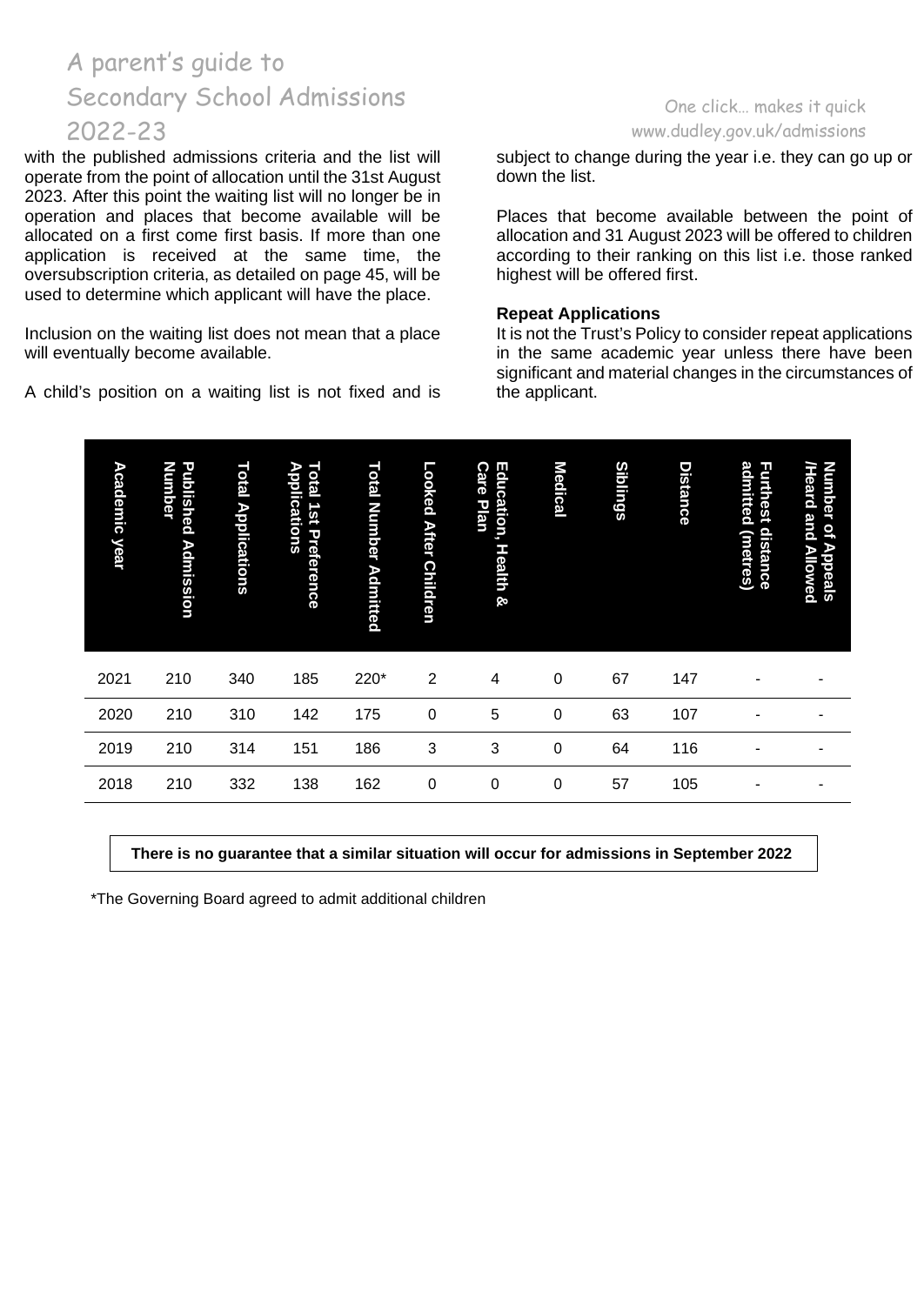# **Old Swinford Hospital School**

Headteacher: Mr P T Kilbride

Type of school: Voluntary Aided

Age range: 11 - 18

Number on Roll: 608

Published Admission Number 2022: See below for admission numbers effective from September 2021 and which will increase the number on roll

Admissions authority: Governing Body

DfE No: 332 5400

Old Swinford Hospital, Heath Lane, Stourbridge, DY8 1QX

Tel: 01384 817325

Email: [admissions@oshsch.com](mailto:admissions@oshsch.com)

Website: [www.oshsch.com](http://www.oshsch.com/)

## **Date of open events**

Saturday 18th September 9.00am – 11.30am (Lower School Years and Sixth Form boarding)

Tuesday 19th October 4.30pm – 7.00pm (Sixth Form)

## **Admissions Policy for Admissions in September 2022**

This policy sets out how places are allocated to children who apply to Old Swinford Hospital as boarders and day pupils.

Questions about our admissions process can be raised with us by contacting us on admissions@oshsch.com or calling us on 01384 817325. You may also be able to find the information you are looking for by reading our online 'Frequently Asked Questions Document' which, although not a part of this policy, provides general guidance for the admissions process and you can find this on www.oshsch.com under 'Admissions'. An admissions timeline is also on our website.

The policy has twelve sections:

- Section 1 Introduction
- Section 2 Admissions Numbers for the Academic

One click… makes it quick

[www.dudley.gov.uk/admissions](http://www.dudley.gov.uk/admissions)

#### Year 2022-2023

| Section 3                               | <b>Boarding Places</b>                    |  |  |  |  |  |  |  |  |
|-----------------------------------------|-------------------------------------------|--|--|--|--|--|--|--|--|
| Section 4                               | Day Places                                |  |  |  |  |  |  |  |  |
| Section 5                               | Admissions Criteria for Boarding Places   |  |  |  |  |  |  |  |  |
| Section 6<br>(11+) Flexi-Boarder Places | Additional Admissions Criteria for Year 7 |  |  |  |  |  |  |  |  |
| Section 7<br>Places                     | Admission Criteria for Year 7 (11+) Day   |  |  |  |  |  |  |  |  |
| Section 8<br>Day Places                 | Admissions Criteria for Year 12 (16+)     |  |  |  |  |  |  |  |  |
| Section 9                               | <b>Oversubscription Criteria</b>          |  |  |  |  |  |  |  |  |
| Section 10                              | <b>Waiting Lists</b>                      |  |  |  |  |  |  |  |  |
| Section 11                              | <b>Other Admissions Information</b>       |  |  |  |  |  |  |  |  |
| Section 12<br>Courses 2022-2023         | Grade Requirements for Sixth Form         |  |  |  |  |  |  |  |  |

# **1. Introduction**

Old Swinford Hospital1 is a boarding and day school for pupils aged 11-18. The majority of places are boarding places.

1.2. The School does not have a catchment area. To be admitted to the School, pupils must have full United Kingdom nationality or other approved residential status in the United Kingdom.2

1.3. We are a school established in the traditions of the Church of England and Christian witness lies at the heart of school life. However, pupils and staff of all faiths and none, and of all backgrounds, are welcomed as part of our community for we believe that strength is best derived from diversity.

1.4. We consider that it is a natural extension of an education in a Church of England primary school for some children to continue their education at secondary level in another church school and so the School has three feeder schools for Year 7 day entry, all designated Church of England schools, and all located less than 1.5 miles from us (see section 9).

1.5. The Admissions Authority is the Governing Body.3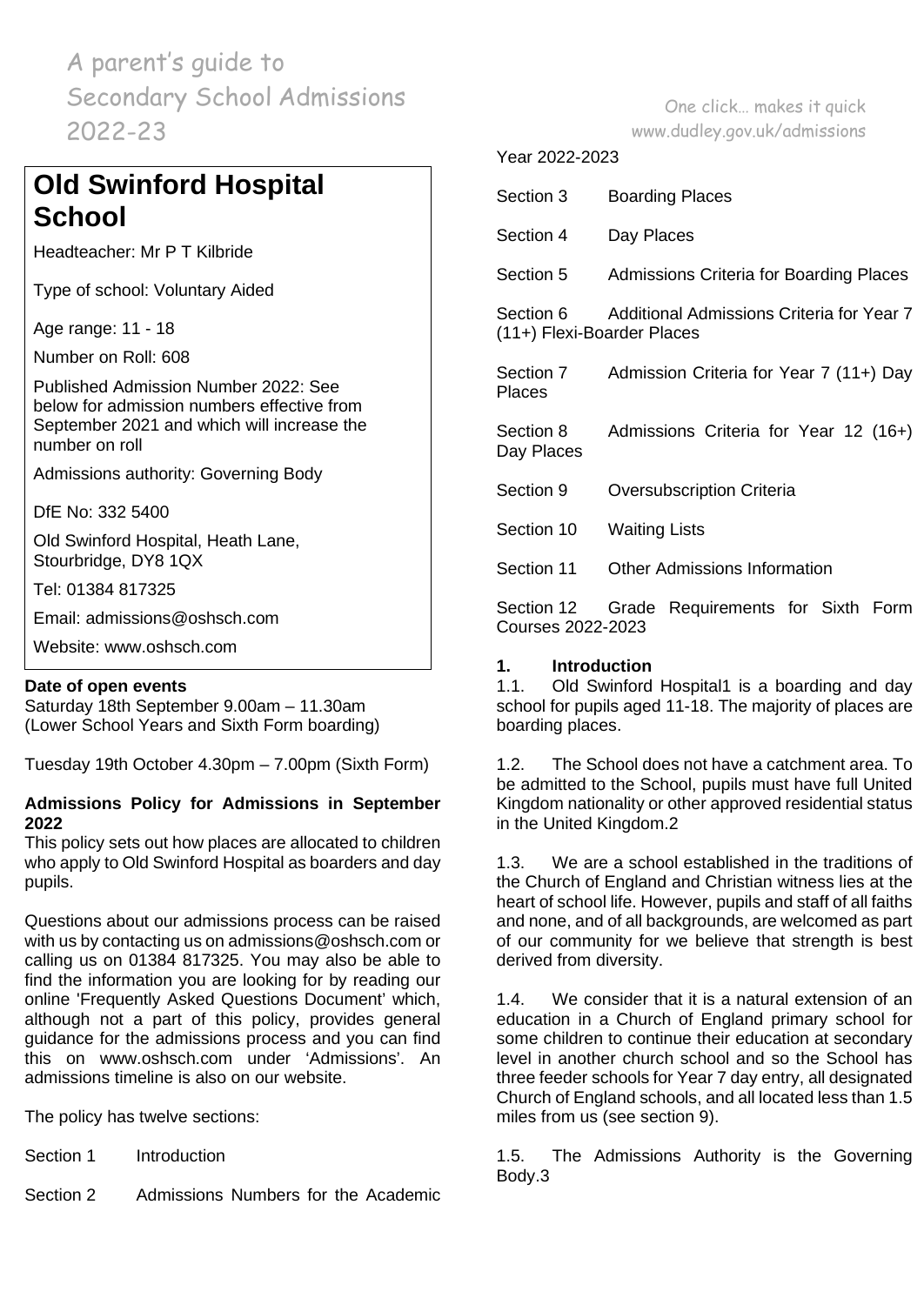1.6. All parents/carers must complete the School's own application form which can be done online through our website (www.oshsch.com). Parents/carers of children from England will also need to complete their Local Authority Common Application Form (CAF) where their application is for a place in Year 7.

1.7. It is important that children who come here to board are able to engage with boarding life. We will not admit any child as a boarder unless they have satisfied the School that they are suitable to board (see section 5).4

1.8. We reserve the right to withdraw the offer of a place where it has been offered in error or parents/carers have not responded within the time stated in the offer letter or it is found that the offer was obtained through a fraudulent or intentionally misleading application. We also reserve the right to withdraw a place after a pupil has started at the School where that place was fraudulently obtained.

1.9. The principal years for admissions are Years 7 and 12. For enquiries about vacancies in Years other than the principal admission years please contact the School.

1.10. The School is partially selective in Year 7 (see section 6) where:

1.10.1. Forty-eight flexi-boarder places are awarded on academic ability; and

1.10.2. Sixteen flexi-boarder places are awarded on aptitude in music or sport.

1.11. For entry to the Sixth Form there is a minimum grade requirement with further grade criteria for specific courses details of which may be found in section 12. Grade requirements are the same for internal pupils and external applicants.

1.12. Any query or enquiry about admissions, or the availability of places in any year, should be directed to the School.

## **2. Admission Numbers for the Academic Year 2022- 2023**

2.1. The formal admission numbers for each category for each year of entry presume that, once entered onto the School roll, all pupils remain enrolled until the end of Year 13; so the admission numbers are formally as follows:

|                              | One click makes it quick |  |
|------------------------------|--------------------------|--|
| www.dudley.gov.uk/admissions |                          |  |

| Year<br>of<br>Entry | <b>Boarding</b><br>Places | Day Pupils |
|---------------------|---------------------------|------------|
|                     | 134                       | 46         |
| 12                  |                           | 20         |

2.2. Places are available equally to boys and girls however:

2.2.1. Places in boys' boarding accommodation may not be taken by girls and vice versa.

2.2.2. Elements of the curriculum in Years 7-11 will be taught in single sex classes therefore, places below the Sixth Form for boys may not be taken by girls and vice versa.

## 2.3. Year 7 (11+)

This is the principal year of entry. The School may admit up to 134 boarders. It may admit up to 70 boarders who board on a termly or weekly basis. The number of flexiboarders is limited to 64. Section 3 explains termly, weekly and flexi-boarder. There are 46 day places.

## 2.4. Year 12 (16+)

Many pupils at the School continue their education into the Sixth Form. Assuming all Year 11 pupils qualify for a place in Year 12 the School may admit a further 20 day pupils. However, not all existing pupils continue their education into the Sixth Form so in reality vacancies may arise for both boarding and day.

## **3. Boarding Places**

3.1. The majority of places available are boarding places in that the School provides pupils with overnight board and lodging.

3.2. There are different categories of boarders: termly boarders, weekly boarders and flexi-boarders, although the admissions procedure is the same for all categories excepting Year 7 flexi- boarders where places are awarded on academic ability or aptitude in music or sport.

3.2.1. Termly boarders reside at the School each and every day and night of each term, except over half-term. They may go home on exeat weekends, usually after sport on a Saturday, returning after supper the following day. They may go home more frequently if their parents/carers so choose.

3.2.2. Weekly boarders do everything that termly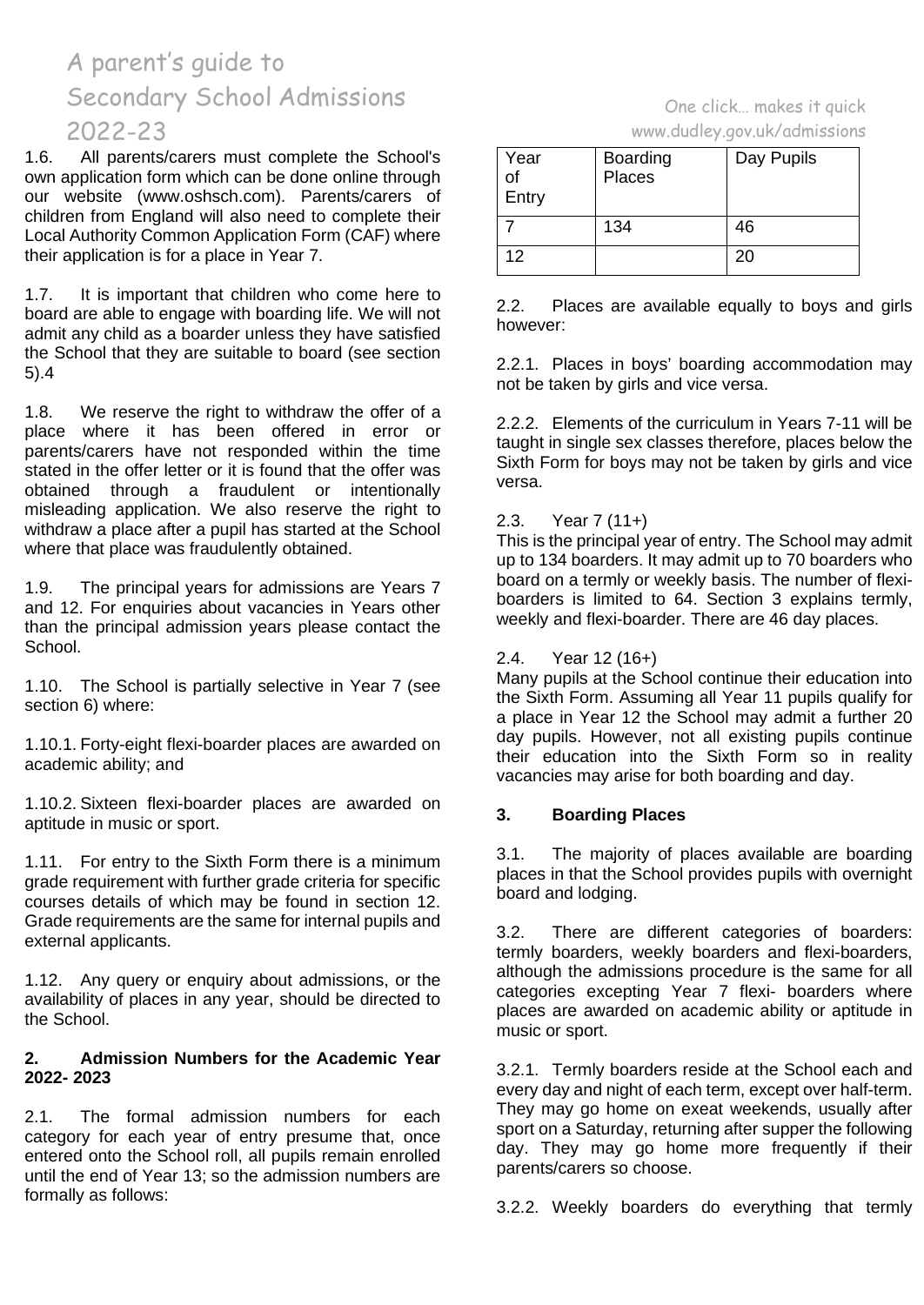boarders do except stay overnight at the School on weekends. They reside at the School each and every day and night, Monday to Friday, of each term, except over half-term. They may go home more frequently if their parents/carers so choose.

3.2.3. Flexi-boarders do everything that termly boarders do except routinely stay overnight; their arrangement is more flexible to suit their, and their families, needs. They are required to stay over 3-4 times per term. On other occasions they may arrive for breakfast and may depart after the end of prep. They are full members of a boarding house with access to all of its facilities. They are provided with accommodation in the form of work and storage areas and a bed when required.

3.3. Parents/carers of boarders will be expected to pay boarding fees once their child is admitted into the School and full details of these boarding fees can be found on our website under Admissions.5

3.4. Eligible families may be able to reclaim at least part of the boarding fee as a Working Tax/Universal Tax<br>Credit and parents/carers should consult parents/carers www.hmrc.gov.uk for details. There are also a number<br>of charitable organisations who in certain of charitable organisations who, in certain circumstances, may be able to offer some support towards fees, particularly to those children with a boarding need. Applications to both HMRC and charitable organisations have to be made by parents/carers and cannot be done by the School but please contact the School for any information you need either to make an application or for information on possible sources of support.

## **4. Day Places 6**

There are 46 day places in Year 7 and a further 20 day places in the Sixth Form.

## **5. Admission Criteria for Boarding Places**

5.1. We recognise our responsibility under the Children Act 1989 to safeguard and promote the welfare of boarders and accordingly applicants who wish to board are necessarily assessed to determine their suitability for boarding. This assessment includes:

5.1.1. An interview;

5.1.2. A reference from the applicant's present school and/or a previous school where the applicant is not currently at school or has recently changed school;

# One click… makes it quick [www.dudley.gov.uk/admissions](http://www.dudley.gov.uk/admissions)

5.1.3. Consideration of any other information that the parents/carers may wish to provide to support the applicant's application or which may be provided at the request of the parents/carers by another person, or which comes to the attention of the School from any other source including during any visits to the School.

5.1.4. Information provided by a Local Authority (or equivalent authority outside England and Wales), where relevant.

5.2. All applicants must be assessed as suitable to board before they are admitted to the School as boarders.

5.3. For termly or weekly boarders in Years 7-11 there are no academic tests, grade requirements or aptitude assessments.

5.4. For flexi-boarder places in Year 7 forty-eight places (twenty-four each for boys/girls) are awarded on the basis of academic ability and sixteen places (eight each for boys/girls) are awarded on the basis of aptitude (see section 6).

5.5. In order to take up an offer of a Sixth Form boarding place, applicants, both internal and external, must achieve the minimum grade requirement and further grade criteria for specific courses details of which may be found in section 12.

5.6. For Sixth Form applicants who did not sit GCSEs an equivalent can be submitted and parents/carers should contact the School to ascertain the acceptability of those equivalents.

5.7. Subject to there being places available in the Sixth Form, and on the required course, candidates who applied but did not meet the entry criteria can discuss the courses that they want to follow with the Director of Sixth Form and may be awarded a place. This will be particularly relevant for candidates who have had their education interrupted by the Covid pandemic.

5.8. In the event of oversubscription places are allocated to applicants using the oversubscription criteria set out in section 9.

## **6. Additional Admission Criteria for Year 7 (11+) Flexi-Boarder Places**

# Places by Ability

6.1. Forty-eight flexi-boarder places (twenty-four each for boys/girls) in Year 7 will be awarded on the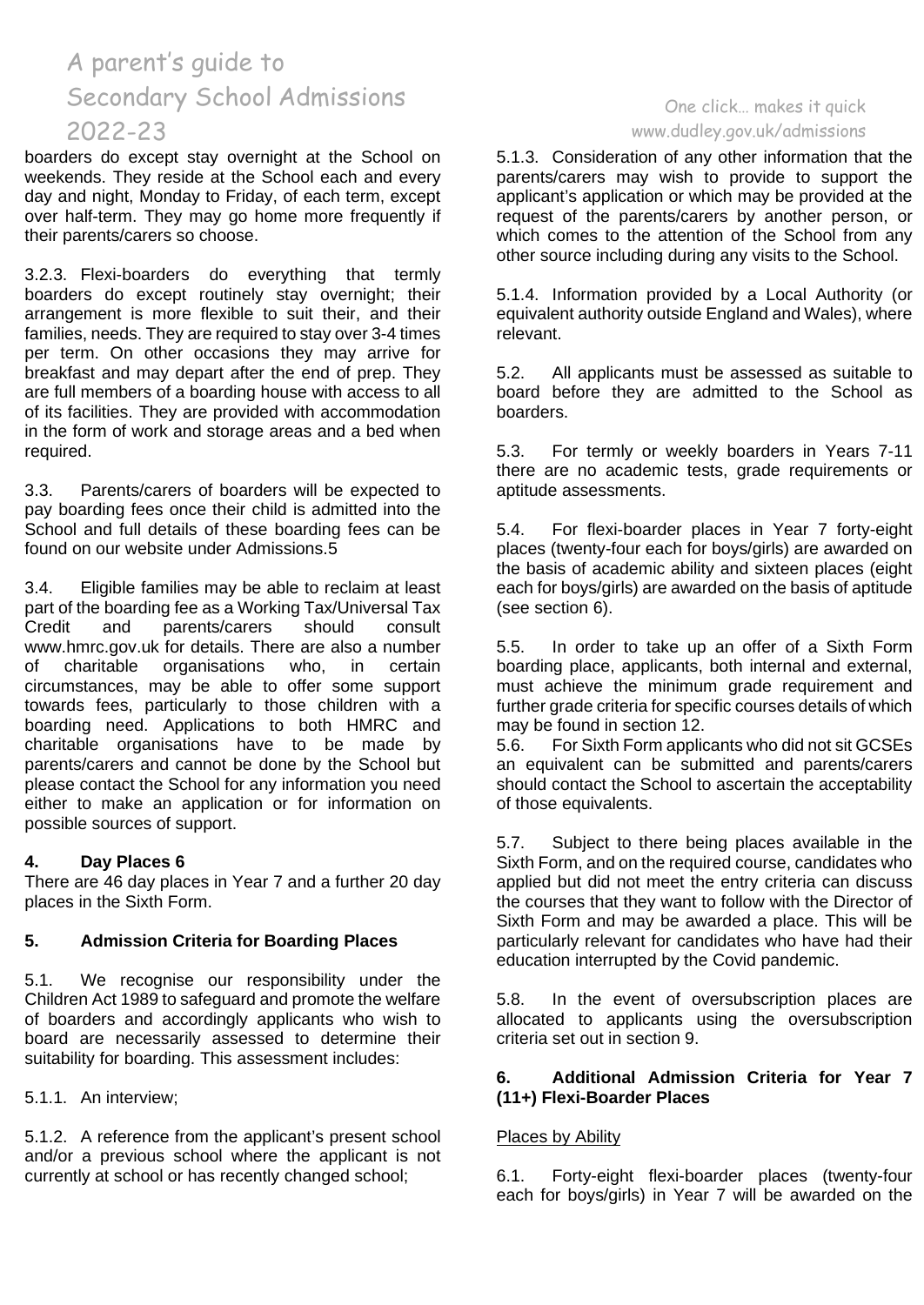basis of academic ability as determined by an assessment test taken in the Michaelmas Term, before the year of entry.

6.2. The assessment test is designed to assess visuo-spatial skills, speed and accuracy in number skills and the application of mathematical skills to novel situations, understanding in reading, abstract reasoning and vocabulary skills. Test dates and further details are available on the School's website.

6.3. A minimum score is not required.

6.4. A rank order of results will be drawn up. There will be one list for boys and one list for girls.

6.5. In the event that the assessment test produces two or more equally placed candidates on their respective list, then the oversubscription criteria for Year 7 boarder entry will be applied to determine the order in the rank of the equally placed candidates (see section 9).

6.6. The rank order will be sent to the Local Authority who offer places in rank order to those parents/carers having selected the School as a preferred choice under the co-ordinated admissions arrangements.

## Places by Aptitude7

6.7. Eight places (four each for boys/girls) will be awarded for musical aptitude and eight places (four each for boys/girls) will be awarded for sports aptitude.

6.8. Musical aptitude:

Applicants wishing to be considered for a place based on musical aptitude are required to sit an aptitude assessment. Assessment dates and further details are available on the School's website in the Admissions section.

6.9. Sports aptitude:

Applicants wishing to be considered for a place based on sports aptitude are required to sit an aptitude assessment. Assessment dates and further details are available on the School's website in the Admissions section.

6.10. A minimum score in aptitude assessments for music or sport is not required.

6.11. A rank order of aptitude assessments results will

## One click… makes it quick [www.dudley.gov.uk/admissions](http://www.dudley.gov.uk/admissions)

be drawn up. There will be a list for boys and a list for girls in each of music and sport.

6.12. In the event of the aptitude assessments producing two or more equally placed candidates on their respective list, then the oversubscription criteria for Year 7 boarder entry will be applied to determine the order in the rank of the equally placed candidate (see section 9).

6.13. In the event that there are insufficient applications to fill the places to be awarded on aptitude in music/sport for boys, the unfilled places will be added to the places that can be awarded on aptitude in sport/music for boys.

6.14. In the event that there are insufficient applications to fill the places to be awarded on aptitude in music/sport for girls, the unfilled places will be added to the places that can be awarded on aptitude in sport/music for girls.

6.15. The rank order of results will be sent to the Local Authority who offer places in rank order to those parents/carers having selected the School as a preferred choice under the co-ordinated admissions arrangements. Order

6.16. Where children have applied in more than one flexi-boarder category the order of allocating places will firstly be by rank in the test for ability then, if they are unsuccessful in gaining this place, by rank in aptitude.

## **7. Admission Criteria for Year 7 (11+) Day Places**

7.1. There are no academic tests, grade requirements or aptitude assessments for Year 7 day places.

7.2. In the event of being oversubscribed, offers of day places will be subject to the relevant oversubscription criteria (see section 9).

## **8. Admission Criteria for Year 12 (16+) Day Places**

8.1. In the event of being oversubscribed, offers of day places will be subject to the relevant places will be subject to the relevant oversubscription criteria (see section 9).

8.2. All day places in Year 12 will be awarded on the basis of having met the minimum grade requirement in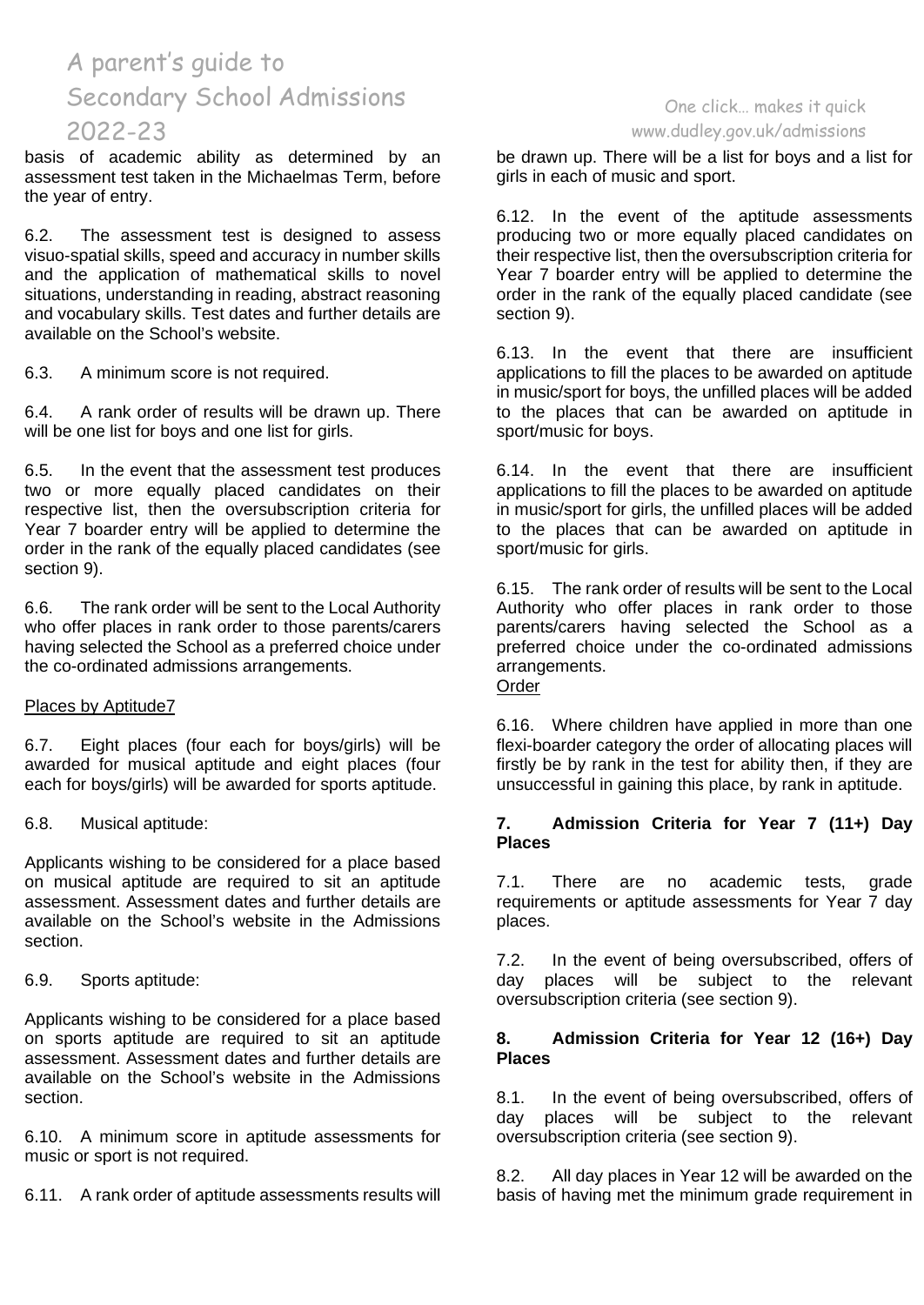specified GCSEs. Evidence of grades will be provided by the applicant's statement of results generated by their school on results day.

8.3. In order to take up a place offered applicants, both internal and external, must achieve the minimum grade requirement and further grade criteria for specific courses details of which may be found in section 12.

8.4. For applicants who did not sit GCSEs an equivalent can be submitted and parents/carers should contact the School to ascertain the acceptability of those equivalents.

8.5. Subject to there being places available in the Sixth Form, and on the required course, candidates who applied but did not meet the entry criteria can discuss the courses that they want to follow with the Director of Sixth Form and may be awarded a place. This will be particularly relevant for candidates who have had their education interrupted by the Covid pandemic.

## **9. Oversubscription Criteria**

#### Termly and Weekly Boarding Places

9.1. First priority for admission shall be given to any child who is a 'looked after child'8 and all previously looked after children9 including those children who appear to the Governing Body to have been in state care outside of England and ceased to be in state care as a result of being adopted.10

9.2. Thereafter, and in the following order, to children:

9.2.1. Of members of the UK Armed Forces who qualify for Ministry of Defence financial assistance with the cost of boarding school fees.

9.2.2. Who have satisfied the Governors that they have a significant degree of boarding need.11

9.2.3. Who are eligible for armed forces premium.12

9.2.4. Who are eligible for pupil premium.13

9.2.5. With a sibling, half-sibling,14 step sibling, adopted or fostered sibling living at the same address who is, or was, a boarder at the School.

9.2.6. Of staff154

9.3. The final oversubscription criterion for termly

# One click… makes it quick [www.dudley.gov.uk/admissions](http://www.dudley.gov.uk/admissions)

and weekly boarding places shall be a random ballot.

# Flexi-Boarder Places

9.4. Places offered on ability will be awarded first, and in rank order, to those who sat the assessment test. For tied places priority is then as for termly and weekly boarders.

9.5. Places offered on aptitude will be awarded first, and in rank order, to those who sat the aptitude assessments for a place. For tied places priority is then as for termly and weekly boarders. Year 7 Day Places

9.6. First priority will be given to any child who is a 'looked after child' and all previously looked after children including those children who appear to the Governing Body to have been in state care outside of England and ceased to be in state care as a result of being adopted.

9.7. Thereafter, and in the following order, to children:

9.7.1. Who at the time of the application were attending a primary school from the list below16:

Oldswinford Church of England Primary School, Field Lane, Stourbridge

Pedmore Church of England Primary School, Hagley Road, Pedmore, Stourbridge

St James's Church of England School, Kingsway, **Stourbridge** 

9.7.2. Who are eligible for armed forces premium.

9.7.3. Who are eligible for pupil premium.

9.7.4. With a sibling, half-sibling, step sibling, adopted or fostered sibling living at the same address who is, or was, a pupil in the School.

9.7.5. Of staff.

9.8. The final oversubscription criteria will be children whose normal17 place of residence as determined by a straight line measurement in metres lies closest to the main entrance to the School in Heath Lane.

#### Sixth Form Day Places

9.9. Where oversubscribed the following criteria will be applied in making offers.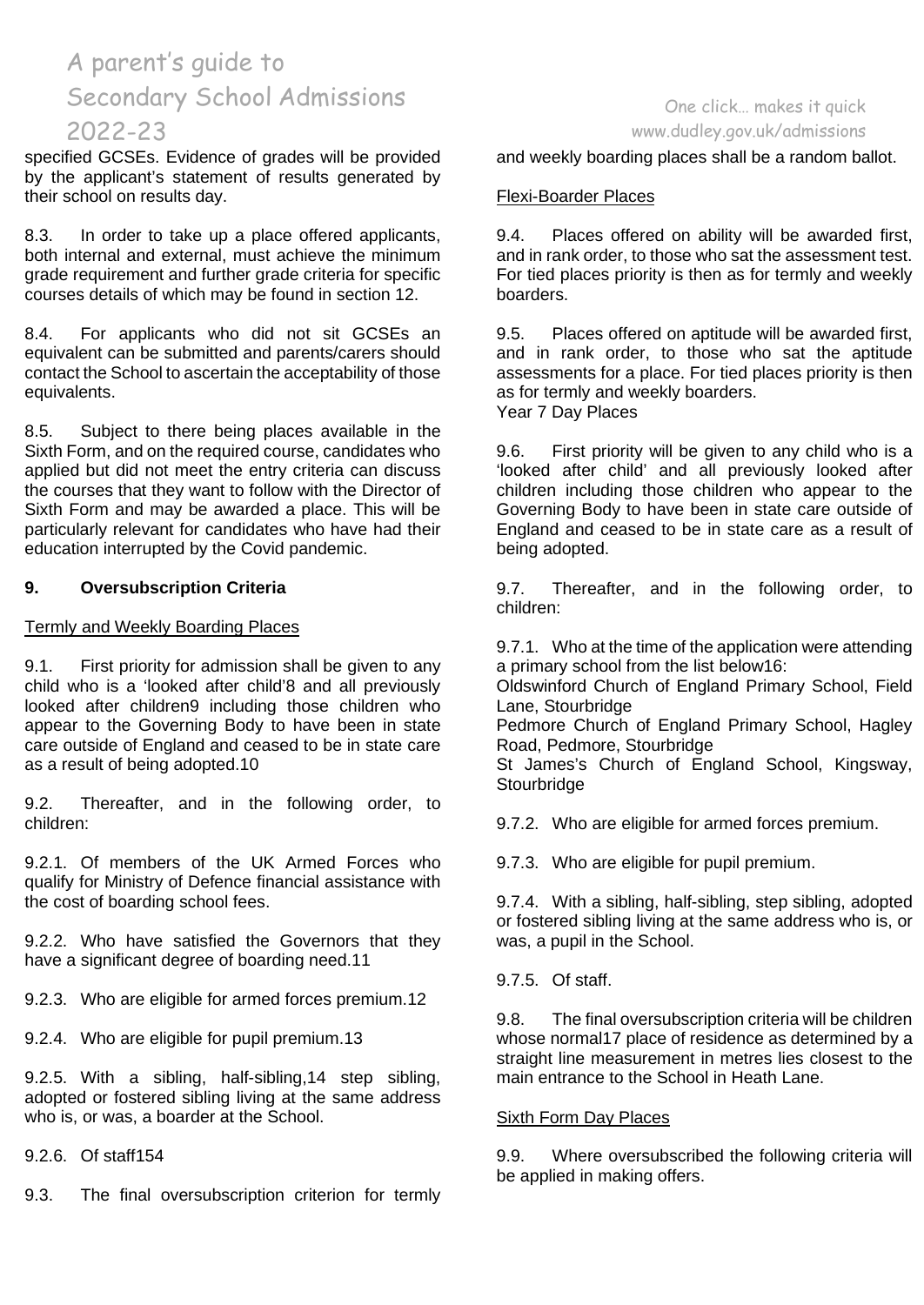9.10. First priority will be given to any child who is a 'looked after child' and all previously looked after children including those children who appear to the Governing Body to have been in state care outside of England and ceased to be in state care as a result of being adopted.

9.11. Thereafter, and in the following order, to children:

9.11.1. Who are eligible for armed forces premium.

9.11.2. Who are eligible for pupil premium.

9.11.3. With a sibling, half-sibling, step sibling, adopted or fostered sibling living at the same address who is, or was, a pupil in the School.

9.11.4. Of staff.

9.12. The final oversubscription criteria will be applicants whose normal place of residence as determined by a straight line measurement in metres lies closest to the main entrance to the School in Heath Lane.

## Tie Break

9.13. In the event of there being applicants who rank or otherwise equally meet admission criteria in any admission category, year group or other criteria, including in-year admissions, out of year admissions and change of status, and there being insufficient places, the place will be awarded according to the oversubscription criteria for each category and if these do not resolve the tie there shall be a random ballot of tied applicants.

## **10. Waiting Lists18**

10.1. Parents/carers can ask to be placed on a waiting list if their child is unsuccessful in obtaining a place for any school year group.

10.2. The waiting list for Years 7 and 12 will operate from the point of allocation of places and continue.19 Children on the waiting list will be considered along with any new applications by the date when any vacancy occurs. The length of time on the waiting list is not material to whether or not a place is finally awarded. The place will be awarded according to the stated oversubscription criteria.

10.3. Children assessed to be unsuitable for boarding

# One click… makes it quick [www.dudley.gov.uk/admissions](http://www.dudley.gov.uk/admissions)

will not be placed on a waiting list for a boarding place.

## **11. Other Admissions Information**

#### Special Educational Needs and/or Disabilities

11.1. The School is required to admit children whose Education, Health and Care Plan (EHCP) names the School subject to any applicants for boarding places being assessed as suitable to board.

#### Admission over or under age

11.2. The School will not normally admit a child other than into their chronological year group. However, in exceptional circumstances where there is a compelling educational or social justification, the School may permit an application for admission on behalf of a child who is over or under the normal age for his/her year group.

11.3. Applications should be made following the processes previously outlined for the relevant admission category together with an accompanying letter, addressed to the Headmaster, and setting out reasons why it would be in the child's best interest to be admitted outside of their normal age group.

11.4. If the Headmaster considers admission outside of a child's normal age group is in the best interests of the child then the parents/carers application for that child will be entered into the normal admissions process and be treated the same as all other applications including, in the case of an application for a boarding place, for suitability to board.

11.5. Parents/carers are asked to make applications for places outside of a child's normal age group as soon as possible so that the relevant information can be considered and, if appropriate, in order for the application then to be included in the usual admissions process.

Applications for Children from a Multiple Birth

11.6. Special conditions may apply in the event that one child from a multiple birth does not gain admission to the School through the admissions criteria when the other or others do. In this instance the School may, at its discretion, exceed the published admission number for the benefit of family concerned so as to prevent separation of such children provided, if the application is for a boarding place, the child is assessed as suitable to board (see section 5).

Late Applications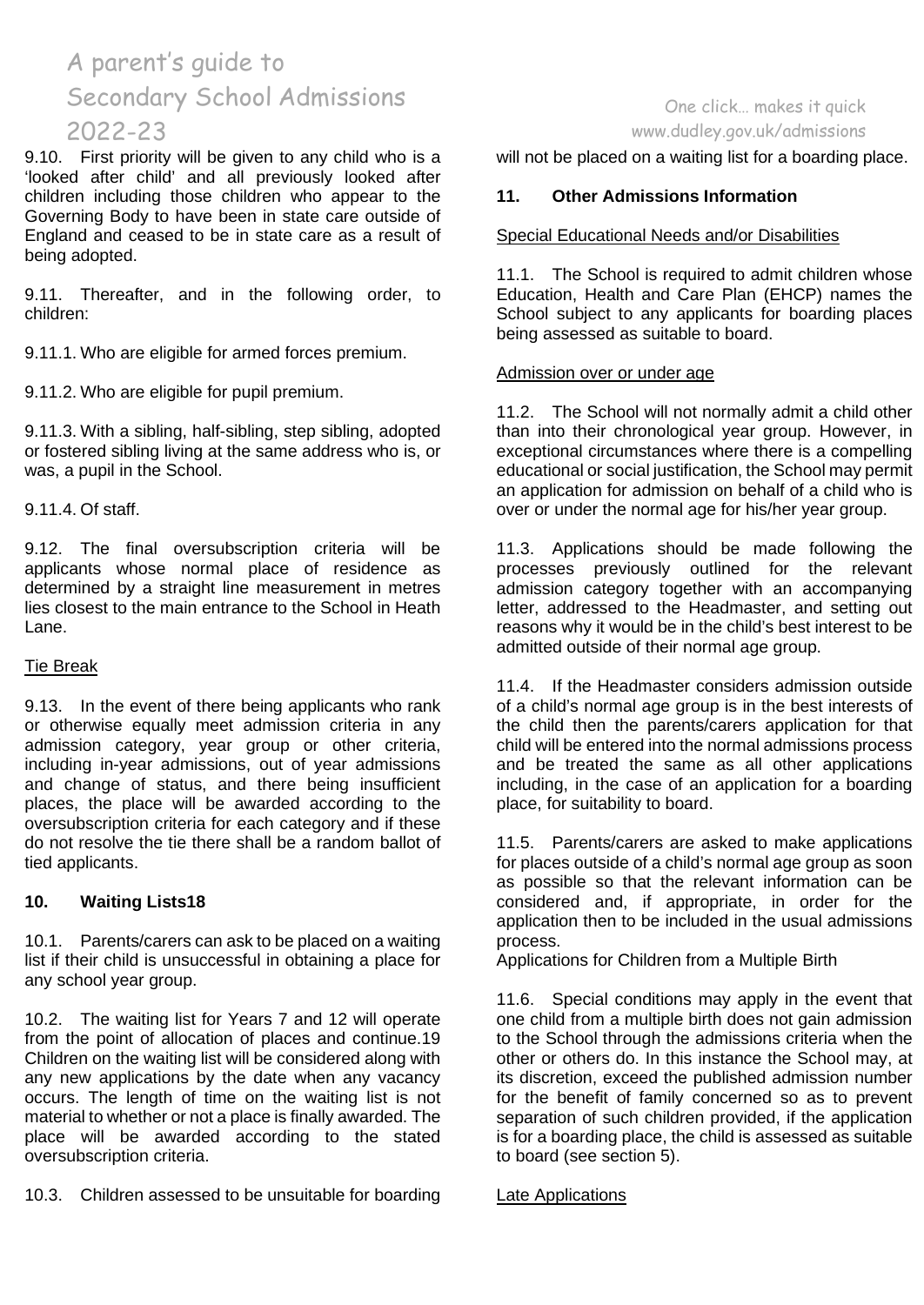11.7. Applications received after the closing date for receipt of applications will only be considered after applications that were received within the deadline have been dealt with.

11.8. Where circumstances are such that the parents/carers could not have reasonably submitted the application within the deadline, it will be considered alongside all other applications.

### **Applications for places in years which are not principal admissions years20**

11.9. Excepting flexi-boarding places in Years 7-11, the School accepts applications for places in Years which are not principal years of admission as long as there is a vacancy in that Year and for the type of place applied for.

11.10. Flexi-boarding places in Years 7-11 are available only where a child sat the relevant academic or aptitude assessment in Year 6.

11.11. Subject to availability, applications can be made to fill flexi-boarding vacancies in Year 12 provided the minimum and subject specific grade requirements are met.

11.12. For all boarding places the admissions criteria in section 5 apply and for each type of place the oversubscription criteria above apply.

#### Applications to Change Boarding/Day Status

11.13. There is no automatic transfer between categories for pupils already in the School.

## One click… makes it quick [www.dudley.gov.uk/admissions](http://www.dudley.gov.uk/admissions)

11.14. Changing status will be subject to there being a vacancy in that category and for a boarding place that there is also accommodation available.

11.15. Applications will be considered alongside, and in competition with, all other applications for a place in that Year and in that category at that time. Where appropriate parents may be required to apply through the Local Authority in-year transfer process.

11.16. Transfers to a vacant flexi-boarding place in Years 7-11 will only be considered where the pupil sat the relevant academic or aptitude assessment in Year 6 and will be subject to any waiting list in operation.

11.17. Applications to change status to become a boarder will be subject to the pupil being assessed as suitable to board.

## Applications Outside of the Normal Admissions Round

11.18. An application outside of the normal admissions round is an in-year application and not a late application. The School will consider applications outside of the normal admissions round subject to places being available at that time and any waiting list. Where appropriate parents may be required to apply through the Local Authority in-year transfer process.

11.19. For all boarding places the admissions criteria in section 5 apply and for each type of place the relevant oversubscription criteria apply.

11.20. Enquiries for in-year admission, or the availability of places in any Year, should be directed to the School.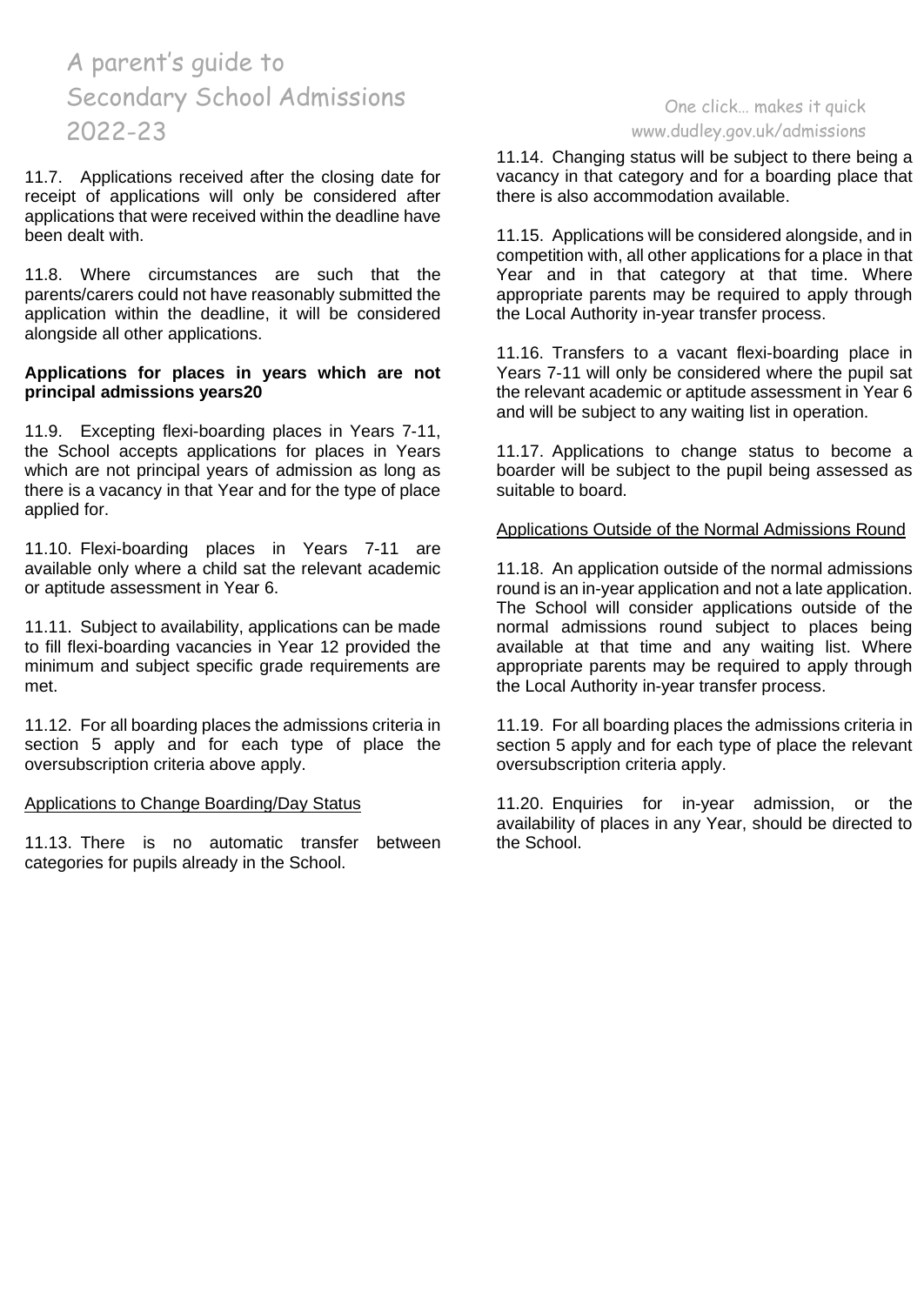# **12. Grade Requirements for Sixth Form Courses 2022-2023**

Primary Requirement: For any course of study all students require at least 6 GSCE at Grade 5 or above and including English and Maths or the agreed equivalent for applicants who did not GCSEs.<sup>21</sup>

Additional Requirement: Additional to the primary requirement specific subjects have the following minimum grade requirements:

| <b>SUBJECT</b>                   | <b>Additional GCSE grade requirements</b>                                                                                               |
|----------------------------------|-----------------------------------------------------------------------------------------------------------------------------------------|
| Art and Design                   | Grade 6 in Art                                                                                                                          |
| Biology                          | Grade 6 in Maths and English Language, Grade 6 in Biology and either<br>Grade 6 in one other science or Grades 6:6 in Double Science    |
| <b>BTEC Sport</b>                | Grade 4 in PE or 4:4 in Double Science                                                                                                  |
| <b>Business</b>                  | Grade 6 in Business Studies or Grade 6 in Maths and English Language                                                                    |
| Chemistry                        | Grade 6 in Maths and English Language, Grade 6 in Chemistry and either<br>Grade 6 in one other science or Grades 6:6 in Double Science  |
| Computer Science                 | Grade 6 in English Language, Grade 6 in Maths and either Grade 6 in one<br>science or 6:6 in Double Science                             |
| Design and Technology            | Grade 6 in Maths and/or Grade 6 in Technology                                                                                           |
| Economics                        | Grade 6 in Maths and Grade 6 in English Language                                                                                        |
| English Language &<br>Literature | Grade 6 in English Language and Grade 6 in English Literature                                                                           |
| English Literature               | Grade 6 in English Language and Grade 6 in English Literature                                                                           |
| French                           | Grade 6 in French                                                                                                                       |
| <b>Further Maths</b>             | Grade 8 in Maths                                                                                                                        |
| Geography                        | Grade 6 in Geography and Grade 6 in English Language                                                                                    |
| German                           | Grade 6 in German                                                                                                                       |
| History                          | Grade 6 in History and Grade 6 in English Language                                                                                      |
| IT OCR Cambridge Technical       | Grade 5 in ICT, Grade 5 in English Language and Grade 5 in Maths                                                                        |
| Maths                            | Grade 7 in Maths                                                                                                                        |
| Music                            | Grade 6 in GCSE Music or Grade 5 in RSM Theory and Grade 5 in RSM<br>Practical                                                          |
| Politics                         | Grade 6 in English Language                                                                                                             |
| Physics                          | Grade 6 in Maths and English Language and Grade 6 in Physics and either<br>Grade 6 in one other science or Grades 6:6 in Double Science |
| Psychology                       | Grade 6 in Maths and either Grade 6 in Biology or Grade 6:6 in Double<br>Science                                                        |
| Philosophy & Ethics              | Grade 6 in any humanities subject                                                                                                       |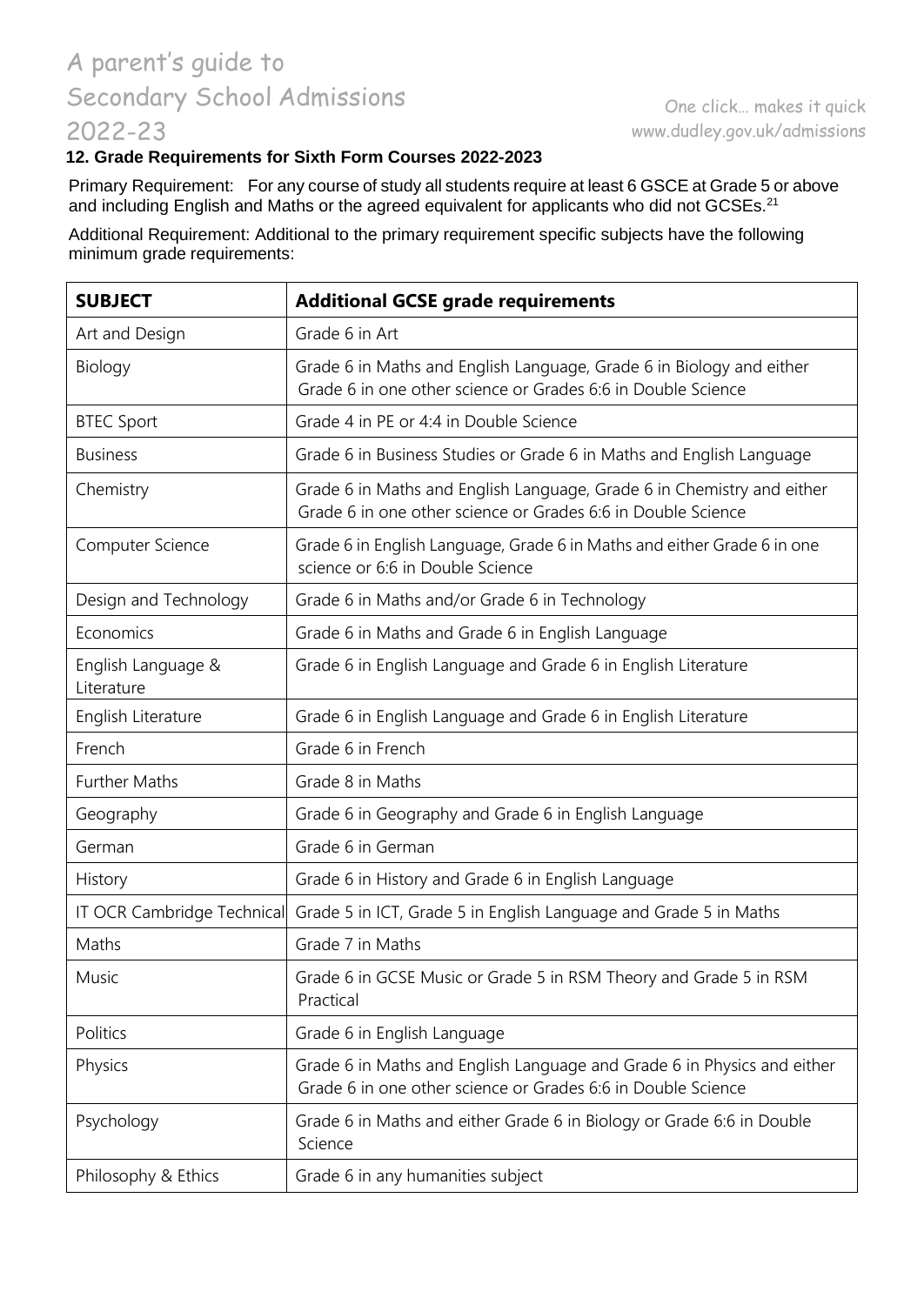One click… makes it quick [www.dudley.gov.uk/admissions](http://www.dudley.gov.uk/admissions)

*1 Old Swinford Hospital is committed to safeguarding and promoting the welfare of children and has in place an appropriate and current Safeguarding Policy.*

*2 Or under a study or exchange scheme as may be approved from time to time.*

*3 Admissions are regulated by The School Standards and Framework Act 1998, The Education (Pupil Registration)(England) Regulations 2006, The School Admissions (Admission Arrangements and Co-ordination of Admission Arrangements)(England) Regulations 2012, and the School Admissions Code.*

*4 By doing so they are acting in accordance with their responsibilities under the Children Act 1989 (as amended).*

*5 Parents/carers ability to pay boarding fees is not part of the admissions process, but, under the Education (Pupil Registration)(England) Regulations 2006, reg. 8(1)(o), where parents/carers have not paid boarding fees (including any interest) in*  full by the end of the term to which the fees relate, the child of those parents/carers will be deleted from the school register forthwith *and will not be admitted to the School the following term.*

6 Day pupils are not boarders. They are not provided with overnight board or lodging or any boarding accommodation and do not have access to the facilities of a boarding house. Accordingly, day pupils are required to leave the School's premises shortly after *3.45pm unless they are involved in a performance or a match or are required to attend a rehearsal, training or discharge peer mentoring duties. Day pupils are not provided with meals, are not ordinarily permitted to use the School's facilities after school hours and do not stay at the School to do prep.*

*7 The School can accommodate applications for places awarded on aptitude from disabled pupils. The School should be*  informed of any disability at the earliest possible time to ensure that an appropriate aptitude assessment can be put in place.

*8 A 'looked after child ' is a child who is (a) in the care of a local authority or (b) being provided with accommodation by a* local authority in the exercise of their social services functions (see the definition in section 22(1) of the Children Act 1989) at the *time of making an application to a school.*

9 Previously looked after children are children who were looked after, but ceased to be so because they were adopted or became subject to a child arrangement order or special guardianship order. This includes children who were adopted under the *Adoption Act 1976 (see section 12 adoption orders) and children who were adopted under the Adoption and Children Act 2002 (see section 46 adoption orders). Child arrangements order are defined in s.8 of the Children Act 1989, as amended by s.12 of the Children and Families Act 2014. Child arrangement orders replace residence orders and any residence order in force prior to 22nd April 2014 is deemed to be a child arrangement order. A 'special guardianship order' is an order under S14A of the Children Act 1989 appointing one or more individuals to be a child's special guardian (or special guardians).*

*10 A child is regarded as having been in state care outside of England if they were in the care of or were accommodated by a public authority, a religious organisation, or any other provider of care whose sole or main purpose is to benefit society.*

*11 Parents will be asked to demonstrate boarding need and the degree of boarding need. This may include for example, but not be limited to, children of Crown Servants and other parents/carers working abroad, children who ordinarily live in remote locations and children at risk or with an unstable home environment or other family circumstance which generates a need that may best be met from an education in a boarding environment.*

*12 The service premium is additional funding paid annually to schools under section 14 of the Education Act 2002 for the purposes of supporting the pastoral needs of Armed Services personnel.*

*13 The pupil premium is additional funding paid annually to schools under section 14 of the Education Act 2002 for the purposes of supporting the attainment of disadvantaged children.*

*14 Sharing one common parent.*

15 Children of staff where the member of staff has been employed at the School for two or more years at the time at which the application for admission to the School is made, and/or the member of staff is recruited to fill a vacant post for which there is a *demonstrable skill shortage.*

*16 There is no order of priority between feeder schools and therefore no order of priority between children basedon the feeder school they attend.*

*17 Parents may be required to provide evidence in support of their child's normal place of residence at the time of application. If the parents do not live together, 'normal' place of residence will be taken as residence of the parent/carers with whom the child spends the majority of the time. An application can only be made from a single address, and only a single application can be made for each child.*

18 Allocation of places from the waiting list will have regard to the availability of boarding places for boys and boarding places *for girls as places in a boys' house may not be taken by girls and vice versa. Allocation of places from the waiting lists below the*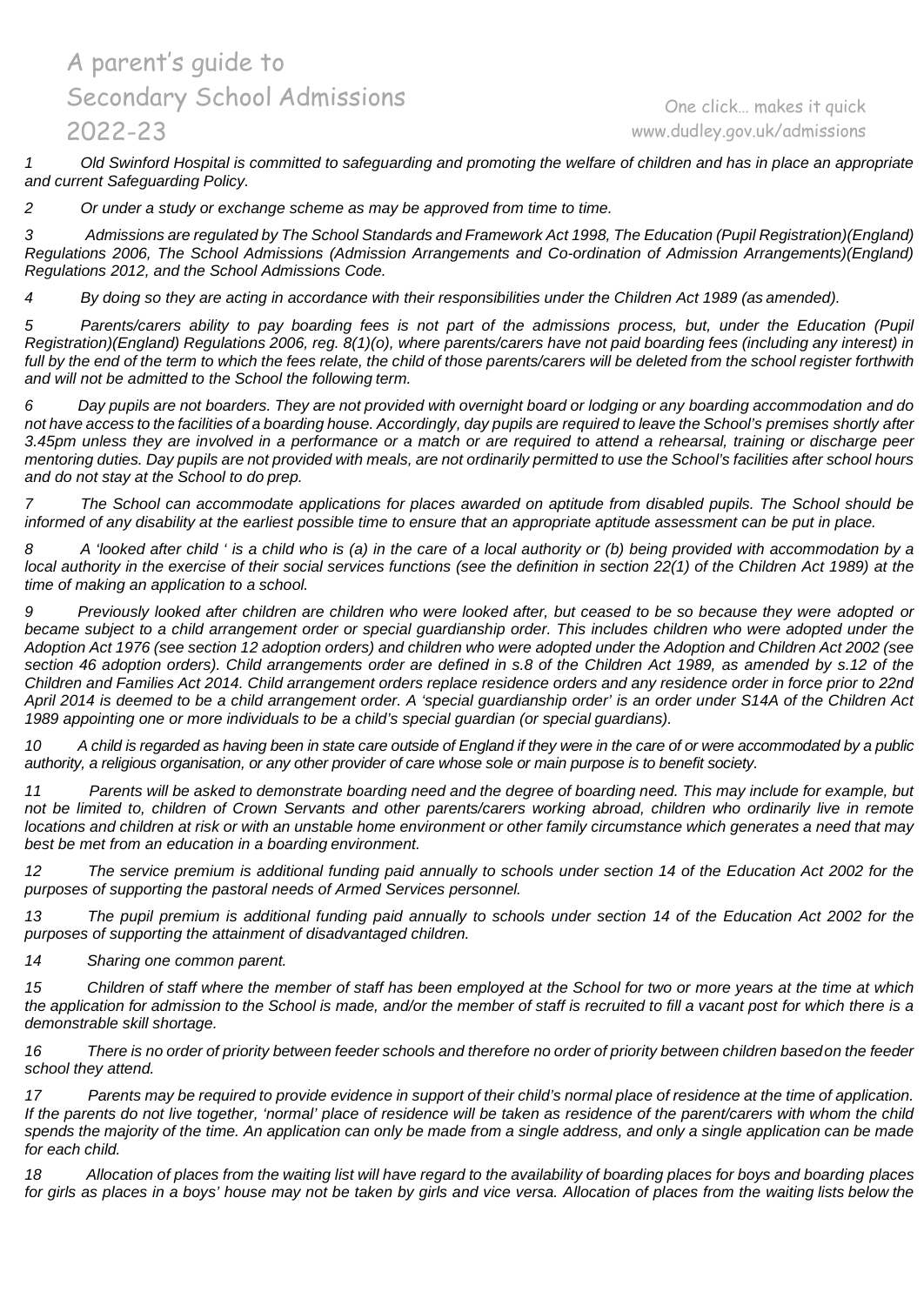# One click… makes it quick [www.dudley.gov.uk/admissions](http://www.dudley.gov.uk/admissions)

Sixth Form will also have regard to the availability of places in girls/boys classes where subjects are taught separately. Allocation of *places from the waiting lists for the Sixth Form will also have regard to the availability of places in subject classes.*

*19 Prior to September 2020 waiting lists were kept for one year only. Lists for these earlier years will be established as and when a parent asks for their child's name to be placed on that list.*

20 Allocation of vacant places will have regard to the availability of boarding places for boys and boarding places for girls as places in a boys' house may not be taken by girls and vice versa. Allocation of vacant places below the Sixth Form will also have *regard to the availability of places in girls/boys classes where subjects are taught separately. Allocation of vacant places in the Sixth Form will also have regard to the availability of places in subject classes.*

*21 Subject to there being places available in the Sixth Form, and on the required course, candidates who applied but did not meet the entry criteria can discuss the courses that they want to follow with the Director of Sixth Form and may be awarded a place. This will be particularly relevant for candidates who have had their education interrupted by the Covid pandemic.*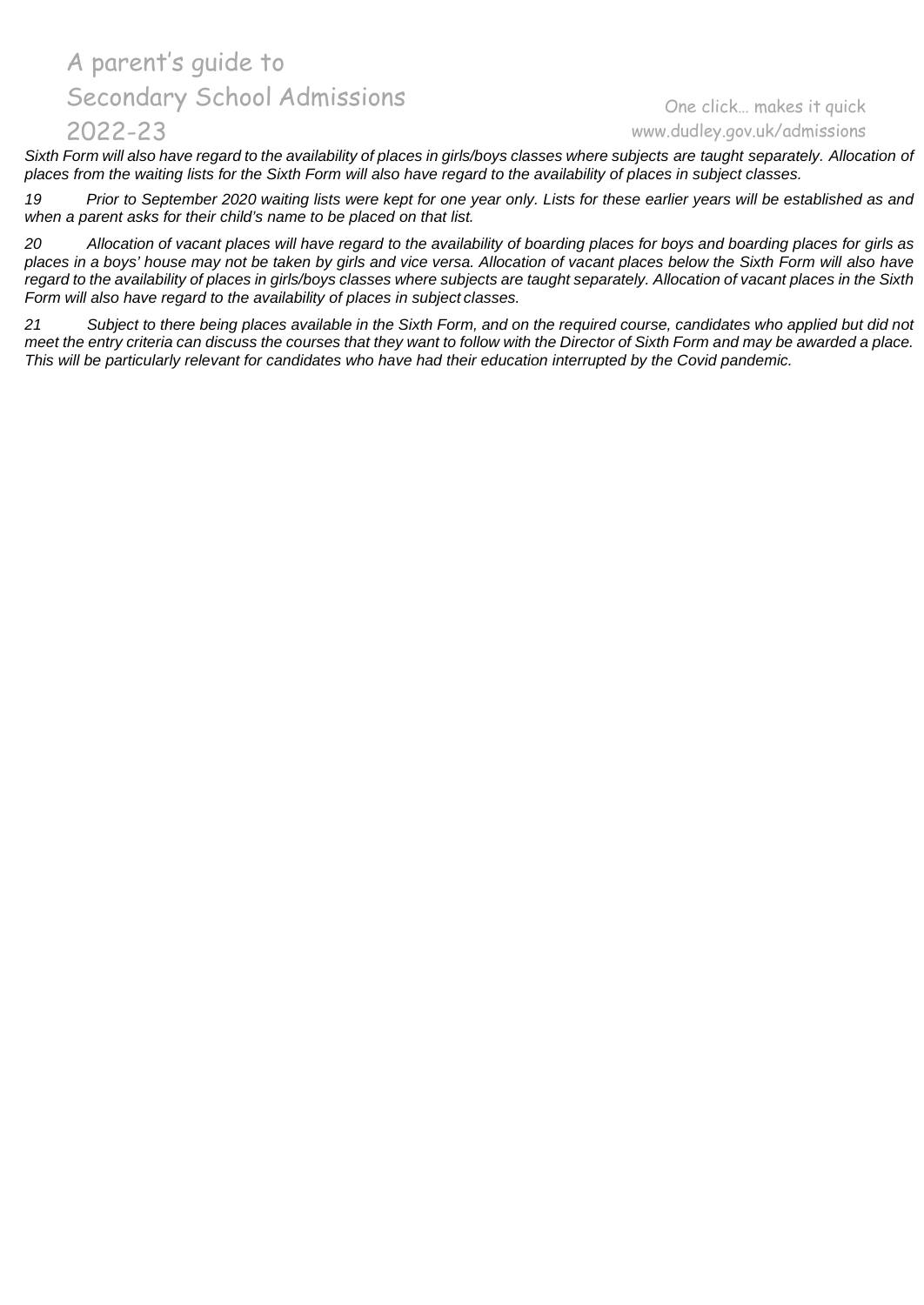# **Pedmore High School**

Head Teacher: Mr G Lloyd

Type of school: Academy

Age range: 11 - 16

Number on Roll: 600

Published Admissions Number 2022: 150

Admissions authority: Invictus Education Trust

DfE No: 332 4105

The Pedmore High School, Grange Lane, Stourbridge, DY9 7HS

Tel: 01384 686711

Email: info@pedmorehighschool.uk

Website: www.pedmorehighschool.uk

## **Dates of open evenings/days**

Thursday 23 September 2021 6pm - 9pm Tuesday 28 September 2021 9am - 10.30am Thursday 30 September 2021 9am -10.30am

Pedmore High School has an Inclusive Education Policy and the admissions policy aims to maximise the opportunity to meet parental preferences and to meet the individual needs of children at wherever possible. The School does not use a selective policy based on aptitude or academic achievement.

Children will not be discriminated against as laid down by the Sex Discrimination Act 1975, The Race Relations Act 1976 as amended by the Race Relations (Amendment) Act 2000, The Human Rights Act 1998, The Special Educational Needs and Disability Discrimination Act 2005 and The Equality Act 2010.

The following criteria will be used to allocate the available places if more applications are received than spaces available.

a) First priority for admission shall be given to relevant looked after children or children who were previously looked after but immediately after being looked after became subject to an adoption, residence, or special guardianship order. See notes below.

One click… makes it quick [www.dudley.gov.uk/admissions](http://www.dudley.gov.uk/admissions)

b) Second priority for admission shall be given to children with a "serious and ongoing medical condition" where Pedmore High School is the most appropriate school to meet the condition.

(Parents must provide supportive information from their child's Hospital Consultant at the time of application in order to be considered under this criteria. This supportive information should include information about the needs of the child and should detail the difficulties the pupil would experience if they had to attend another school. Parents should also indicate why Pedmore High School is the most appropriate to meet their child's medical condition rather than any other school. The Governing Body will not seek to obtain medical evidence on behalf of parents.)

c) Third priority for admission shall be given to children who have a brother/sister, half-brother/sister (where the children share one common parent), or stepbrother / step-sister, living at the same address and who will still be attending the school in September 2022.

d) Any places that remain available once the above applicants have been admitted, will be filled according to those children who live closest to the school, determined by a straight-line measurement in metres, from the home address to the main entrance of Pedmore High School.

## **Notes**

• Relevant looked after children means children who are looked after by a local authority in accordance with section 22 (1) of the Children Act 1989 and who is (a) in care of a Local Authority, or (b) being provided with accommodation by a Local Authority in the exercise of their social services functions.

• A child is regarded as having been in state care outside of England if they were in the care of or were accommodated by a public authority, a religious organisation, or any other provider of care whose sole or main purpose is to benefit society.

• An adoption order is an order under section 46 of the Adoptions and Children Act 2002. A residence order is an order settling the arrangements to be made as to the person with whom the child is to live under section 8 of the Children Act 1989. Section 14A of the Children Act 1989 defines a special guardianship order as an order appointing one or more individuals to be a child's special guardian (or special guardians).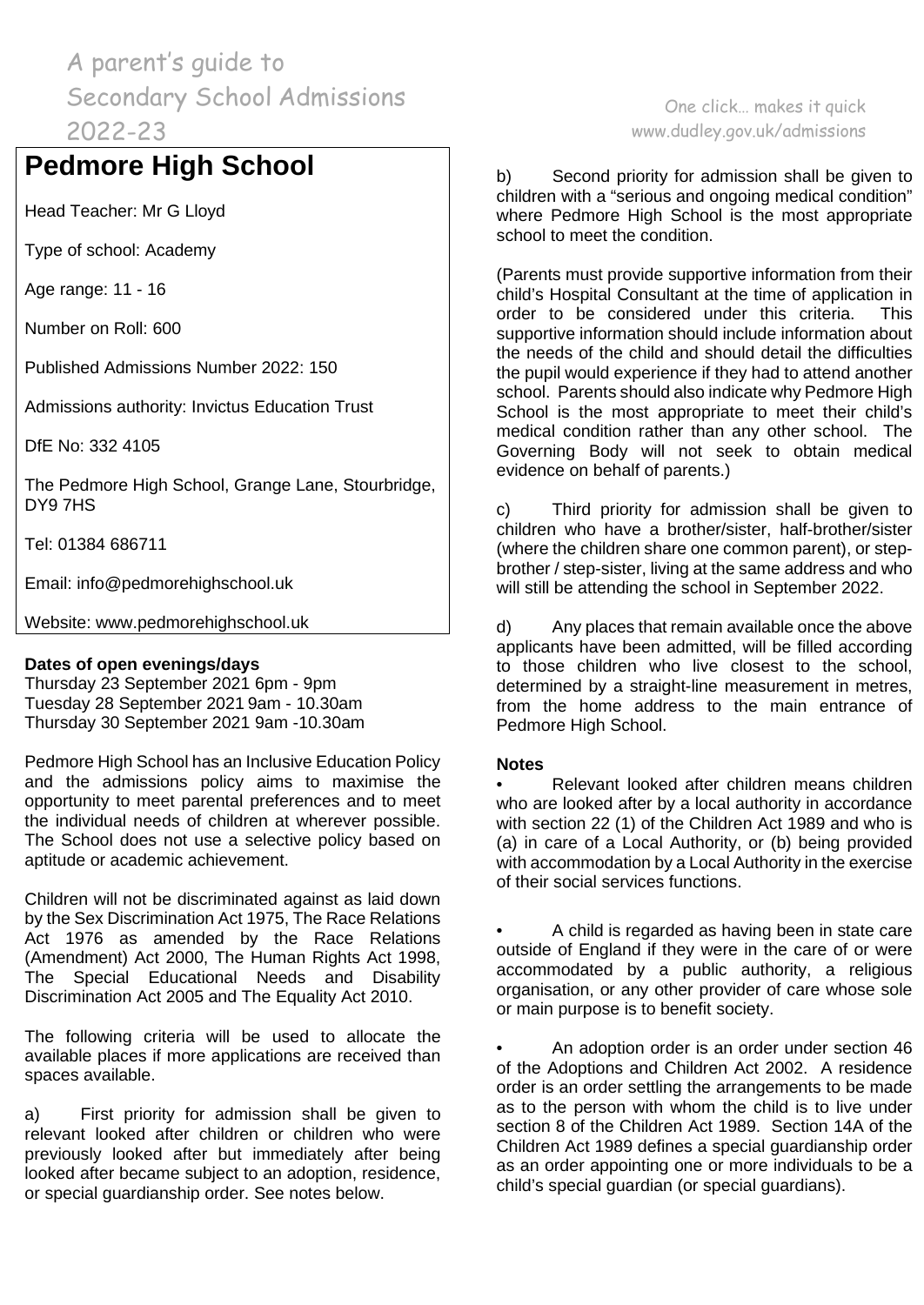• In accordance with legislation, a child with a EHCP, Health and Care Plan (EHL) will be offered a place if the school named in the Statement as the most appropriate to meet the child's individual needs, this may reduce the amount of places available for children who do not have a EHCP, or Education, Health and Care Plan (EHL).

• Any child not obtaining a place will be advised about the independent appeals process.

• Definition of brother or sister also relates to adopted or fostered children living at the same home address.

The home address is considered to be the child's (along with their parents') genuine principal place of residence at the time of the allocation of places i.e. where they are normally and regularly living. If a child is resident with friends or relatives (for reasons other than guardianship), the friend's or relative's address will not be considered for allocation purposes.

• Where parents have shared responsibility for a child, and the child lives with both parents for part of the school week, then the home address will be determined as the address where the child lives for the majority of the school week. Parents will be required to provide documentary evidence to support the address they wish to be considered for allocation purposes. At least one item of proof must demonstrate where the child lives.

Special conditions will apply in the event that one child from a set of twins or triplets does not gain admission to the preferred school through the admissions criteria. The Governing Body will exceed the admission number for the school concerned to prevent separation of twins/triplets.

• Random allocation will be used as a tie-break in category d above to decide who has the highest priority for admission if the distance between two children's homes and the school is the same.

## **Application Process**

All applications will be co-ordinated via the home Local Authority of the applicant. Further details and timescales are set out in the Local Authority's Coordinated Scheme which is available from The School Admissions Service.

## **Late Applications**

Preferences that are received after the closing date will only be considered after applications that were received within the deadline have been dealt with.

# One click… makes it quick [www.dudley.gov.uk/admissions](http://www.dudley.gov.uk/admissions)

There will, however, be exceptional circumstances in which a late application will be considered alongside those applications that were made within the deadline.

In each circumstance supportive documentary evidence must be provided by the parent/carer at the time of application.

#### **Waiting Lists**

If a school is oversubscribed and children have been refused admission because other children have a higher priority for admission under the published admissions criteria, then those applicants who are unsuccessful will be asked if they wish to be placed on a waiting list.

Children on the waiting list will be ranked in accordance with the schools published admissions criteria and the list will operate from the point of allocation of places until 31 August 2023. After this point the waiting list will no longer be in operation and places will be allocated on a first come first served basis.

Inclusion on a school's waiting list does not mean that a place will eventually become available there. A child's position on a waiting list is not fixed and is subject to change during the year i.e. they can go up or down the list.

Places that become available (below the published admission number or any number that the school agree they can admit) between the point of allocation and 31 August 2023 will be offered to children according to their ranking on this list i.e. those ranked highest will be offered first.

## **Repeat Applications**

It is not the Governing Body's Policy to consider repeat applications in the same academic year unless there have been significant and material change in the circumstances of the applicant.

## **Applications Made During the Year (i.e. Mid-Year Admissions)**

Applications received for places in year groups other than at the normal age of entry to secondary school will be treated as in-year admissions.

Application forms for mid-year admissions are available from the Local Authority.

#### **Admission of children outside their normal age group**

Where a parent requests their child is admitted out of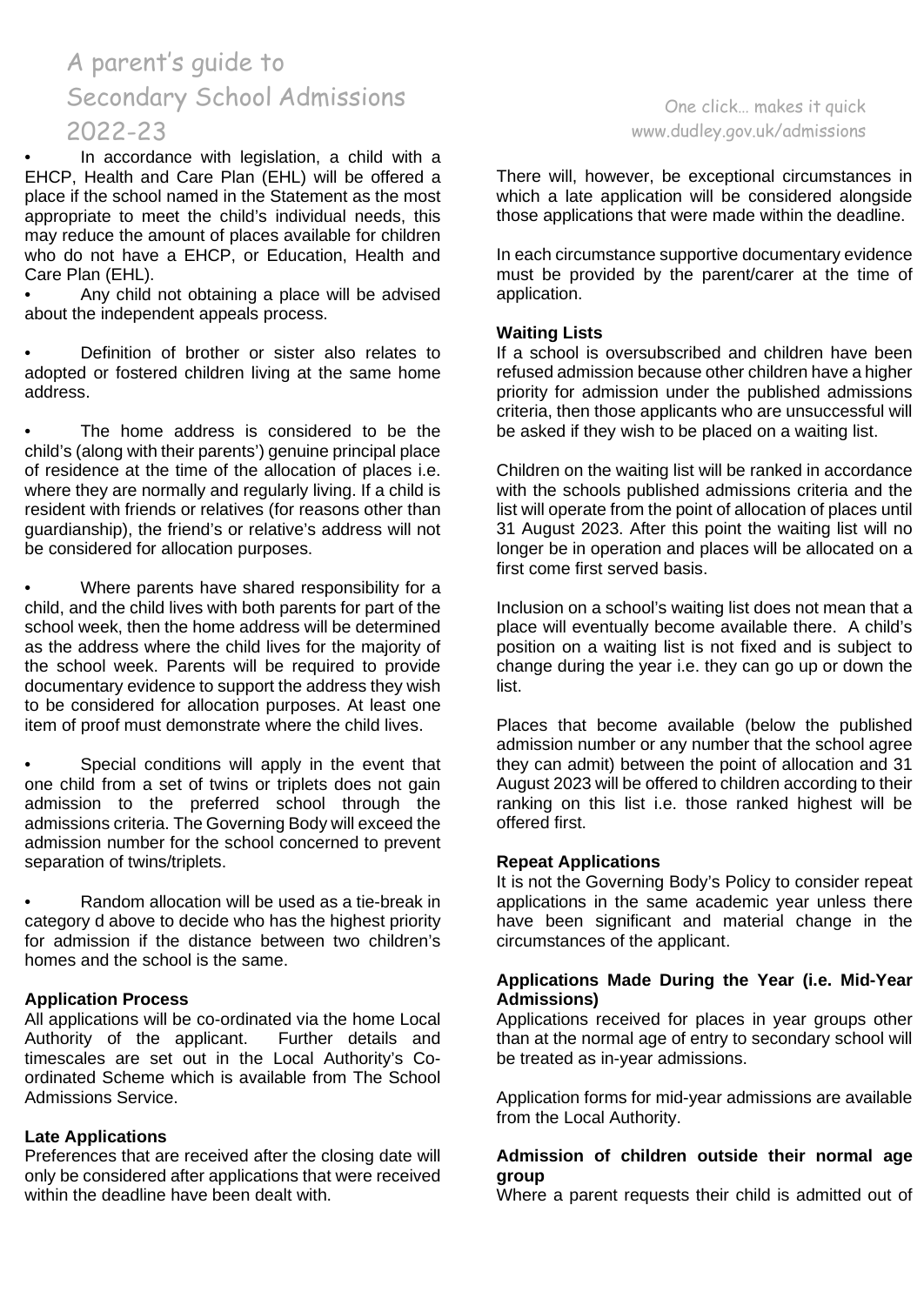their normal age group, the school admission authority is responsible for making the decision on which year group a child should be admitted to. They are required to make a decision on the basis of the circumstances of each case and in the best interests of the child concerned. This will include taking account of the parent's views; information about the child's academic, social and emotional development; where relevant, their medical history and the views of a medical professional; whether they have previously been educated out of their normal age group; and whether they may naturally have

# One click… makes it quick [www.dudley.gov.uk/admissions](http://www.dudley.gov.uk/admissions)

fallen into a lower age group if it were not for being born prematurely. They must also take into account the views of the head teacher of the school concerned. When informing a parent of their decision on the year group the child should be admitted to, the admission authority must set out clearly the reasons for their decision.

There is no statutory barrier to children being admitted outside their normal age group, but parents do not have the right to insist that their child is admitted to a particular age group.

| Academic<br>year | Number<br>Published<br><b>Admission</b> | Total<br><b>Applications</b> | <b>Applications</b><br>Total<br>151<br>Preference | Total<br>Number Admitted | Looked<br><b>After</b><br><b>Children</b> | <b>Plan</b><br>Education,<br><b>Health</b><br>ó<br><b>Care</b> | <b>Medical</b> | <b>Siblings</b> | <b>Distance</b> | admitted<br>Furthest distance<br>(metres) | /Heard and Allowed<br>Number<br>qf<br><b>Appeals</b> |
|------------------|-----------------------------------------|------------------------------|---------------------------------------------------|--------------------------|-------------------------------------------|----------------------------------------------------------------|----------------|-----------------|-----------------|-------------------------------------------|------------------------------------------------------|
| 2021             | 150                                     | 260                          | 103                                               | 142                      | $\mathbf 0$                               | 1                                                              | $\mathbf 0$    | 46              | 95              |                                           |                                                      |
| 2020             | 150                                     | 257                          | 80                                                | 127                      | 4                                         | 1                                                              | $\mathbf 0$    | 34              | 88              | ٠                                         | ۰                                                    |
| 2019             | 150                                     | 257                          | 73                                                | 135                      | 2                                         | $\overline{2}$                                                 | 0              | 31              | 100             |                                           |                                                      |
| 2018             | 150                                     | 235                          | 72                                                | 108                      | 1                                         | 1                                                              | 0              | 35              | 71              | ٠                                         | ٠                                                    |

**There is no guarantee that a similar situation will occur for admissions in September 2022**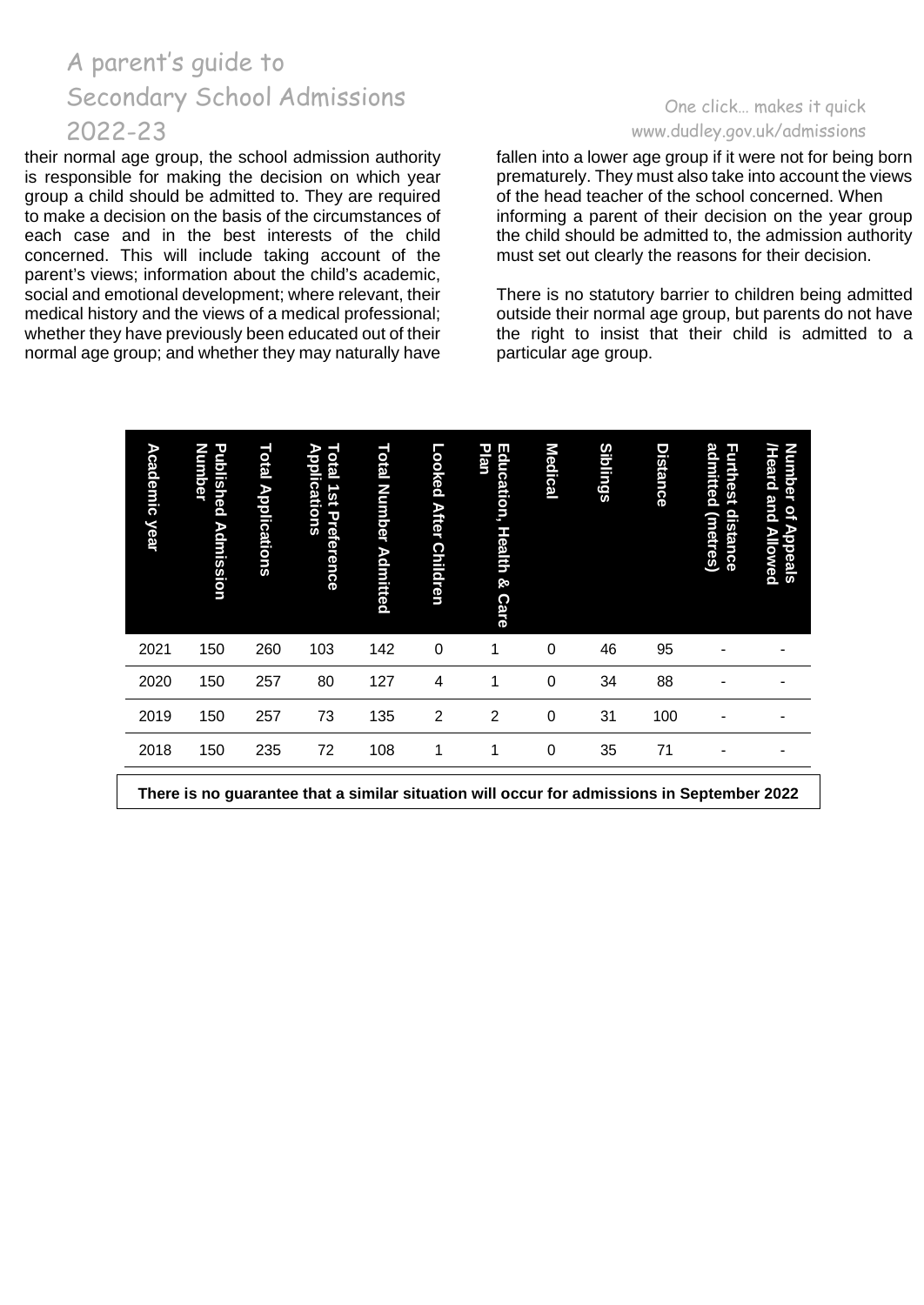# **Pegasus Academy**

Principal: Mr A Landers

Type of school: Academy

Age range: 11 – 16

Number on Roll: 595

Published Admission Number 2022: 146

Admissions authority: Advisory Committee

DfE No: 332 5405

Pegasus Academy, Scotts Green Close, Dudley, DY1 2DU

Tel: 01384 253722

Email: [office@pegasusacademy.org.uk](mailto:office@pegasusacademy.org.uk)

Website: [www.pegasusacademy.org.uk](http://www.pegasusacademy.org.uk/)

### **Dates of open evening/day**

Tuesday 21st September 6.00pm - 8.00pm Talks by the Principal and Chief Executive of the Trust at 6.15pm and 7.00pm

Wednesday 22 September/Thursday 23 September - No appointment necessary. A tour of the Academy will leave the entrance foyer at 9.15am.

#### **Policy and Numbers**

Students will be admitted at age 11 without reference to ability or aptitude. There are no charges relating to the admission of students to Pegasus Academy. The number of intended admissions for the academic year commencing 1st September 2022 will be 146 which will be the Published Admissions Number (PAN).

#### **Over-subscription**

Where applications for admission exceed the number of places available, the following criteria will be applied, in the order set out below, to decide which children to admit.

1. Children who are currently Looked After or children who were previously Looked After but immediately after being Looked After became subject to an adoption, child arrangement, or special guardianship order. See notes below.

2. Children with a "serious and ongoing medical condition" where Pegasus is the most appropriate setting to meet the condition. Parents must provide

## One click… makes it quick [www.dudley.gov.uk/admissions](http://www.dudley.gov.uk/admissions)

supportive information from the child's Hospital Consultant at the time of application. Applicants should also indicate why Pegasus is the most appropriate setting to meet their medical need. The Academy will not seek to obtain medical evidence on behalf of parents.

3. Children with a brother or sister, halfbrother/sister (where the children share one common parent), or step brother/step sister living at the same home address and who will still be attending Pegasus in September 2022. The definition of brother or sister also relates to adopted or fostered children living at the same home address

4. Proximity of the child's home to the Academy, with those living nearer being accorded the higher priority. The distance measured will be by straight line measurement in metres from the home address to the main entrance to the Academy

#### **Notes**

Relevant looked after children means children who are looked after by a local authority in accordance with section 22 (1) of the Children Act 1989 and who is (a) in care of a Local Authority, or (b) being provided with accommodation by a Local Authority in the exercise of their social services functions (see definition in Section 22 (1) of the Children Act 1989) at the time of making an application to a school. This includes children who were adopted under the Adoption Act 1976 (see section 12 adoption orders) and children who were adopted under Adoption and Children Act 2002 (see section 46 adoption orders).

A child is regarded as having been in state care outside of England if they were in the care of or were accommodated by a public authority, a religious organisation, or any other provider of care whose sole or main purpose is to benefit society.

Child arrangements orders are defined in s.8 of the Children Act 1989, as amended by s.12 of the Children and Families Act 2014. Child arrangements orders replace residence orders and any residence order in force prior to 22 April 2014 is deemed to be a child arrangements order.

Section 14A of the Children Act 1989 defines a special guardianship order as an order appointing one or more individuals to be a child's special guardian (or special guardians).

In accordance with legislation, a child with an Education,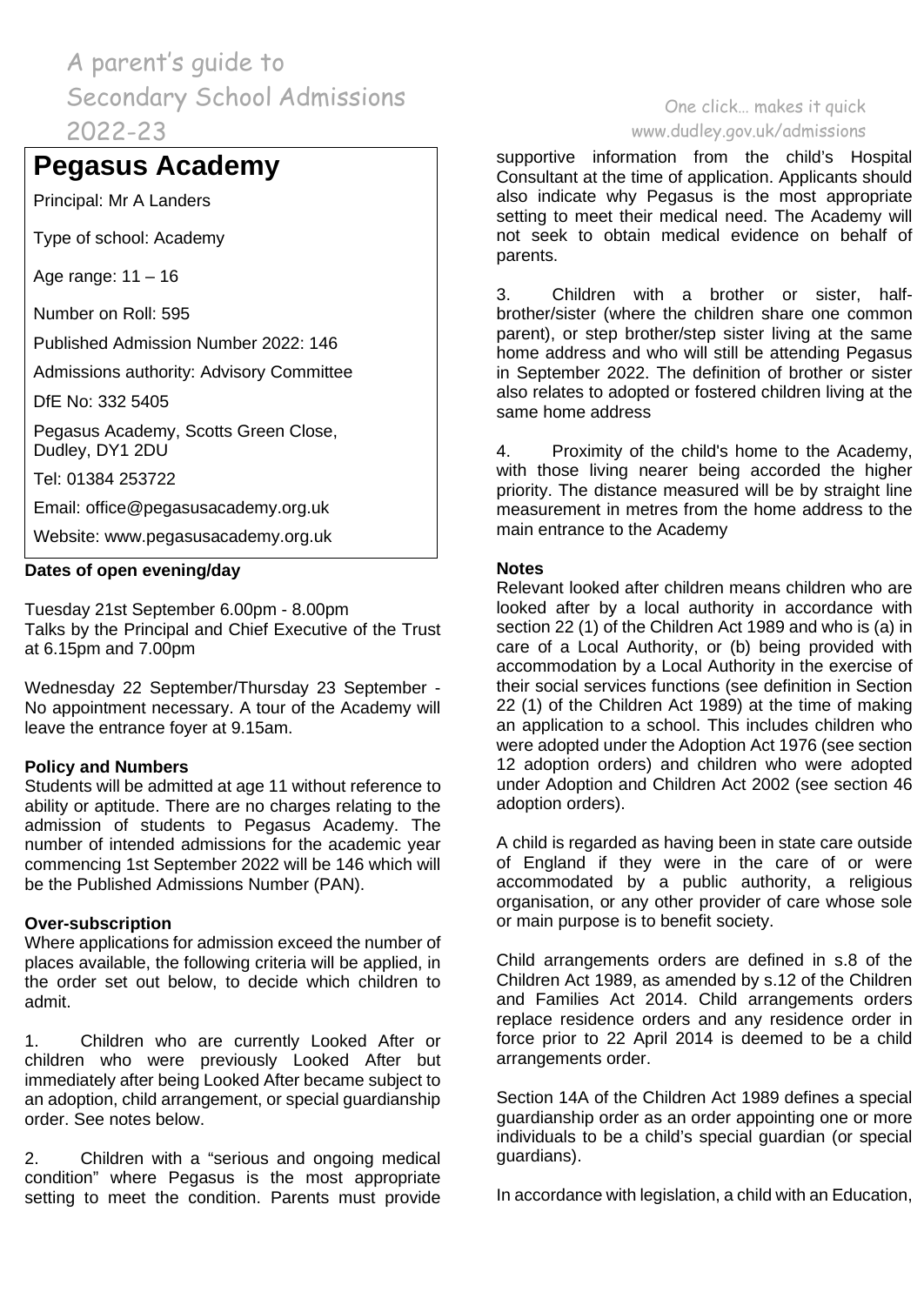Health and Care Plan (EHCP) will be offered a place at Pegasus if the Academy is named as the most appropriate to meet the child's individual needs. This may reduce the amount of places available for children who do not have a EHCPs.

The home address is considered to be the child's principal place of residence, the address where the child lives for the majority of the Academy week (i.e. 3 out of the 5 Academy's days available).

Special conditions will apply in the event that one child from a set of twins or triplets does not gain admission to Pegasus through the admissions criteria. If necessary, Pegasus will exceed its published admission number in order to prevent the separation of twins or triplets.

In the event that we are unable to distinguish between applicants for the final available place, such as in the case of children who live in the same block of flats, then the final place will be randomly selected by drawing lots.

Appeals regarding admissions are made in writing to the Independent Admissions Appeals Panel via the Clerk to the Governing Body.

#### **Late Applications**

Applications received after the closing date (31st October 2021) will only be considered after applications that were received within the deadline have been dealt with.

There will, however, be exceptional circumstances in which a late application will be considered alongside those applications that were made within the deadline. Where the exceptional circumstances are such that the parent/carer could not have reasonably submitted the application within the deadline the applicant will be considered alongside all other applicants.

In each circumstance, supportive documentary evidence must be provided by the parent/carer at the time of application.

Unsuccessful late applicants will be added to the waiting list in accordance with the admissions criteria.

#### **Waiting Lists**

If the Academy is oversubscribed and children have been refused admission because other children have a higher priority for admission under the published admission criteria, then those applicants who are unsuccessful can ask to be placed on a waiting list. Children on the waiting list will be ranked in accordance

## One click… makes it quick [www.dudley.gov.uk/admissions](http://www.dudley.gov.uk/admissions)

with the Academy's published admissions criteria and the list will operate from the point of allocation of places until 31st August 2023. After 31st August 2023 the waiting list will no longer be in operation.

Inclusion on the Academy's waiting list does not mean that a place will eventually become available.

A child's position on the waiting list is not fixed and is subject to change during the period of operation i.e. they can go up or down the list.

Places that become available between the point of allocation and 31st August 2023 will be offered to children according to their ranking on this list i.e. those ranked highest will be offered first.

### **How to Apply for a Place at Pegasus for Year 7 in September 2022**

Parents must complete the application form which is provided by your home Local Authority. The timetable for the processing of admissions applications will follow the same timetable as the Dudley Local Authority Admissions Service which will apply this policy on behalf of the Governors of Pegasus Academy.

Note: These arrangements refer to the Academy year commencing 1st September 2022. Whilst the information contained herein is correct at the time of publication, it should not be assumed that there will be no change in the arrangements or matters described before 1st September 2022 or in relation to subsequent Academy years.

#### **Admission of Children Outside Their Normal Age Group**

Parents/Carers may seek a place for their child outside their normal age group, for example, if the child is gifted and talented or has experienced problems such as ill health.

In such cases, parents/carers should make a written application to the Academy. Each application will be considered individually on the basis of the circumstances of each case and in the best interests of the child concerned.

Once a decision has been made, parents/carers will be informed in writing setting out the reasons for the decision.

#### **Other Relevant Policies**

This policy should be read in conjunction with the Academy's Equality Policy.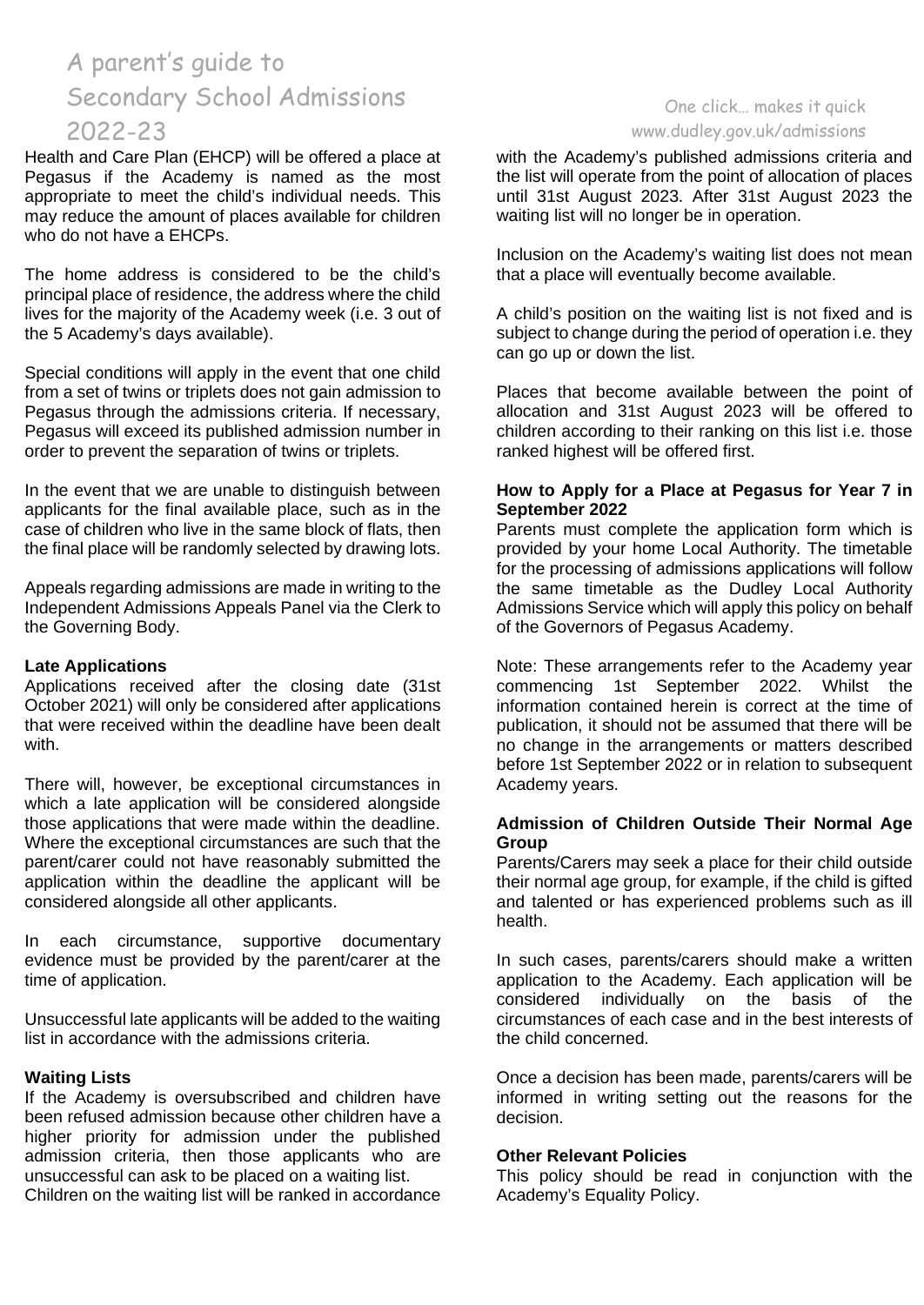One click… makes it quick [www.dudley.gov.uk/admissions](http://www.dudley.gov.uk/admissions)

| Academic<br>year | <b>Number</b><br>P<br>ublished<br>Admission                                                | Total<br><b>Applications</b> | с<br>Applications<br><b>Otal</b><br>181<br><b>Preference</b> | ь<br>Total Number<br>dmitted | <b>Children</b><br>٥<br>O<br>ked<br><b>After</b> | Education,<br><b>Care</b><br><b>Plan</b><br><b>Health</b><br>ହ | <b>Medical</b> | <b>Siblings</b> | <b>Distance</b> | admitted<br><b>Furthest</b><br>distance<br>(metres) | <b>Number</b><br>/Heard<br>and<br>p<br>Appeals<br><b>Allowed</b> |  |
|------------------|--------------------------------------------------------------------------------------------|------------------------------|--------------------------------------------------------------|------------------------------|--------------------------------------------------|----------------------------------------------------------------|----------------|-----------------|-----------------|-----------------------------------------------------|------------------------------------------------------------------|--|
| 2021             | 146                                                                                        | 260                          | 90                                                           | 117                          | 1                                                | 2                                                              | $\Omega$       | 30              | 84              |                                                     |                                                                  |  |
| 2020             | 146                                                                                        | 247                          | 84                                                           | 113                          | 3                                                | 6                                                              | $\Omega$       | 29              | 75              |                                                     |                                                                  |  |
| 2019             | 146                                                                                        | 232                          | 80                                                           | 117                          | $\Omega$                                         | 1                                                              | $\Omega$       | 38              | 78              |                                                     |                                                                  |  |
| 2018             | 146                                                                                        | 262                          | 110                                                          | 128                          | 2                                                | 0                                                              | $\Omega$       | 47              | 79              |                                                     |                                                                  |  |
|                  | There is no guarantee that a similar situation will occur for admissions in September 2022 |                              |                                                              |                              |                                                  |                                                                |                |                 |                 |                                                     |                                                                  |  |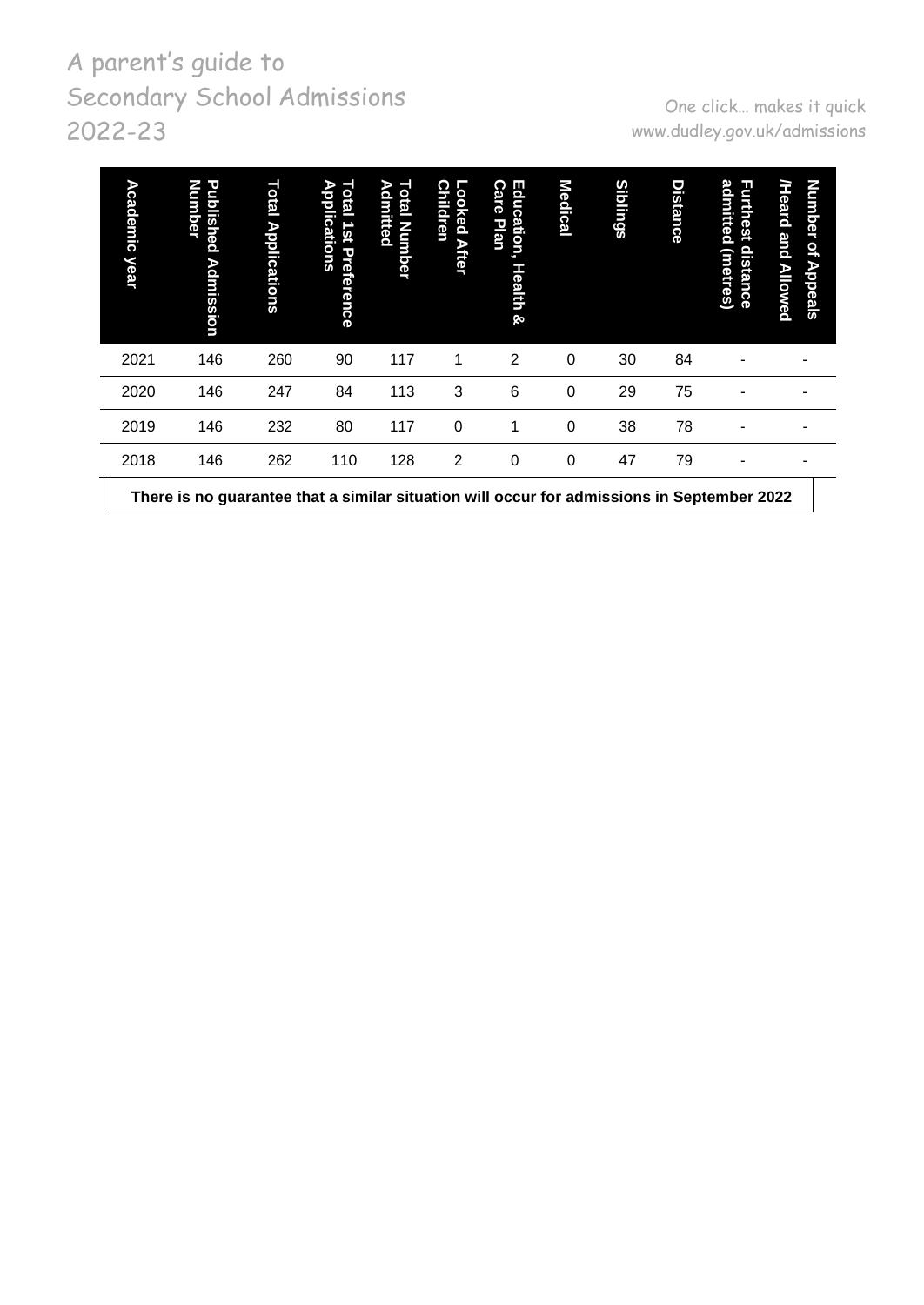# **Redhill School**

Headteacher: Mr J Clayton

Type of school: Academy

Age range: 11 – 16

Number on Roll: 1232

Published Admission Number 2021: 235

Admissions authority: Governing Body

DfE No: 332 4119

Redhill School, Junction Road, Stourbridge, DY8 1JX

Tel: 01384 816355

Email: [info@redhill.dudley.sch.uk](mailto:info@redhill.dudley.sch.uk)

Website: [www.redhill.dudley.sch.uk](http://www.redhill.dudley.sch.uk/)

## **Dates of open evenings/days**

Open Mornings 9.15am to 10.45am 16th September 2021 17th September 2021 20th September 2021 24th September 2021

Open Evening 5.30pm to 8.30pm 21st September 2021

All events will be subject to any Covid 19 restrictions at the time

## **Determined Admissions Policy for Normal Age of Entry in September 2022**

Redhill School has an Inclusive Education Policy and the admissions policy aims to maximise the opportunity to meet parental preferences and to meet the individual needs of children wherever possible. The School does not use a selective policy based on aptitude or academic achievement.

Children will not be discriminated against as laid down by the Sex Discrimination Act 1975, The Race Relations Act 1976 as amended by the Race Relations (Amendment) Act 2000, The Human Rights Act 1998, The Special Educational Needs and Disability Discrimination Act 2005 and The Equality Act 2010.

## Admission Number - 235

The following criteria will be used to allocate the available places if more applications are received than

# One click… makes it quick [www.dudley.gov.uk/admissions](http://www.dudley.gov.uk/admissions)

#### spaces available.

a) First priority for admission shall be given to relevant looked after children or children who were previously looked after but immediately after being looked after became subject to an adoption, child arrangement order or special guardianship order. See notes below.

b) Second priority for admission shall be given to children with a "serious and ongoing medical condition" where the Redhill School is the most appropriate school to meet the condition.

(Parents must provide supportive information from their child's Hospital Consultant at the time of application in order to be considered under this criteria. This supportive information should include information about the needs of the child and should detail the difficulties the pupil would experience if they had to attend another school. Parents should also indicate why Redhill School is the most appropriate to meet their child's medical condition rather than any other school. The Governing Body will not seek to obtain medical evidence on behalf of parents.)

c) Third priority for admission shall be given to children who have a brother/sister, half brother/sister (where the children share one common parent), or stepbrother / step-sister, living at the same address and who will still be attending the school in September 2022.

d) Any places that remain available once the above applicants have been admitted, will be filled according to those children who live closest to the school, determined by a straight-line measurement in metres, from the home address to the main entrance of Redhill School.

## **Notes**

• Relevant looked after children means children who are looked after by a local authority in accordance with section 22 (1) of the Children Act 1989 and who is (a) in care of a Local Authority, or (b) being provided with accommodation by a Local Authority in the exercise of their social services functions. Previously looked after children are children who were looked after, but ceased to be so because they were adopted (or became subject to a child arrangements order18 or special guardianship order19).

• A child is regarded as having been in state care outside of England if they were in the care of or were accommodated by a public authority, a religious organisation, or any other provider of care whose sole or main purpose is to benefit society.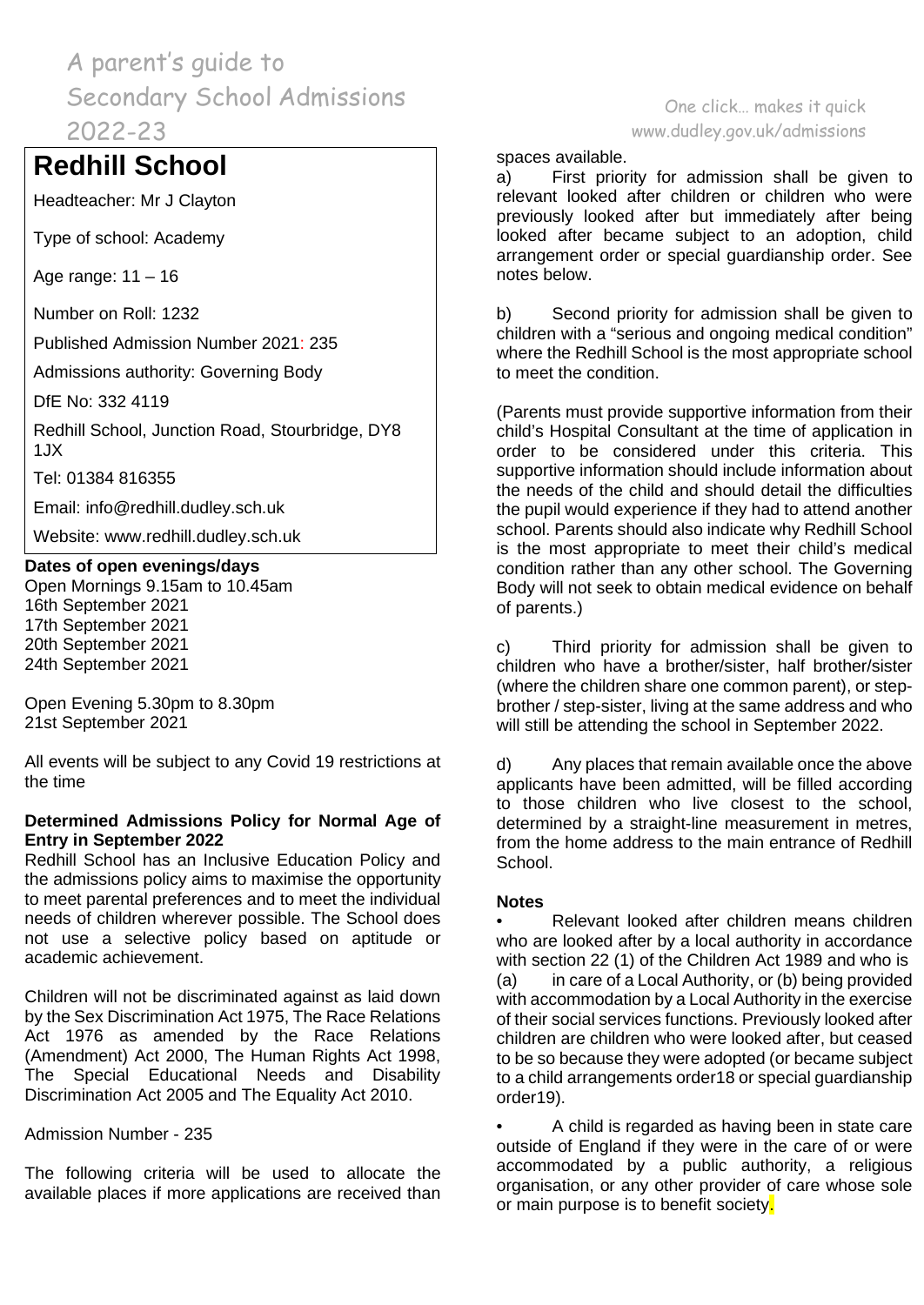• An adoption order is an order under section 46 of the Adoptions and Children Act 2002. A Child arrangement Order is an order settling the arrangements to be made as to the person with whom the child is to live under section 8 of the Children Act 1989. Section 14A of the Children Act 1989 defines a special guardianship order as an order appointing one or more individuals to be a child's special guardian (or special guardians).

• In accordance with legislation, a child with a Statutory Statement of Special Educational Needs or Education Health Care Plan (EHCP) will be offered a place if the school named in the Statement or EHCP as the most appropriate to meet

the child's individual needs, this may reduce the amount of places available for children who do not have a Statutory Statement of Special Educational Needs or EHCP.

• Any child not obtaining a place will be advised about the independent appeals process.

• Definition of brother or sister also relates to adopted or fostered children living at the same home address.

The home address is considered to be the child's (along with their parents') genuine principal place of residence at the time of the allocation of places i.e. where they are normally and regularly living. If a child is resident with friends or relatives (for reasons other than guardianship), the friends or relatives address will not be considered for allocation purposes.

• Where parents have shared responsibility for a child, and the child lives with both parents for part of the school week, then the home address will be determined as the address where the child lives for the majority of the school week. Parents will be required to provide documentary evidence to support the address they wish to be considered for allocation purposes. At least one item of proof must demonstrate where the child lives.

Special conditions will apply in the event that one child from a set of twins or triplets does not gain admission to the preferred school through the admissions criteria. The Governing Body will exceed the admission number for the school concerned to prevent separation of twins / triplets.

• Admission of children outside their normal age

# One click… makes it quick [www.dudley.gov.uk/admissions](http://www.dudley.gov.uk/admissions)

group. Applications for school places outside of the normal age group will be considered by the Governing Body where there are exceptional circumstances. The Governing Body will make decisions on the basis of the circumstances of each case and in the best interests of the child concerned. This will include taking account of the parent's views; information about the child's academic, social and emotional development and where relevant their medical history. The Governing Body will also take into account the views of the head teacher. Where the Governing Body agrees to a parent's request for their child to be admitted out of their normal age group the application will then be considered in line with the normal admission procedures.

• Random allocation will be used as a tie-break in category d above to decide who has the highest priority for admission if the distance between two children's homes and the school is the same.

#### **Application Process**

All applications will be co-ordinated via the home Local Authority of the applicant. Further details and timescales are set out in the Local Authority's Coordinated Scheme which is available from The School Admissions Service.

#### **Late Applications**

Preferences that are received after the closing date will only be considered after applications that were received within the deadline have been dealt with.

There will, however, be exceptional circumstances in which a late application will be considered alongside those applications that were made within the deadline. In each circumstance supportive documentary evidence must be provided by the parent / carer at the time of application.

#### **Waiting Lists**

If a school is oversubscribed and children have been refused admission because other children have a higher priority for admission under the published admissions criteria, then those applicants who are unsuccessful will be asked if they wish to be placed on a waiting list.

Children on the waiting list will be ranked in accordance with the schools published admissions criteria and the list will operate from the point of allocation of places until 31 August 2023. After this point the waiting list will no longer be in operation and places will be allocated on a first come first served basis.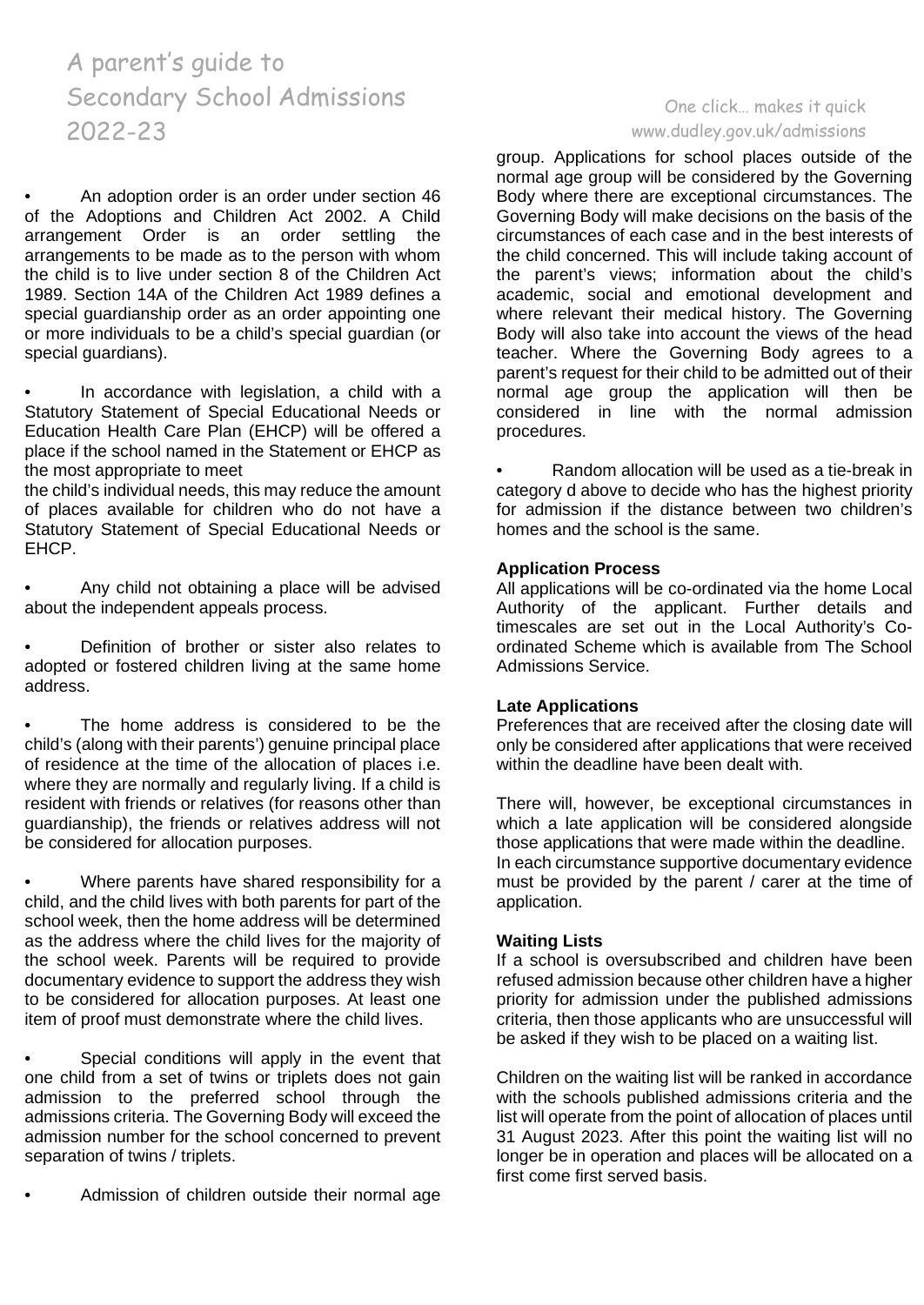Inclusion on a school's waiting list does not mean that a place will eventually become available there. A child's position on a waiting list is not fixed and is subject to change during the year i.e. they can go up or down the list.

Places that become available (below the published admission number or any number that the school agree they can admit) between the point of allocation and 31

## One click… makes it quick [www.dudley.gov.uk/admissions](http://www.dudley.gov.uk/admissions)

August 2023 will be offered to children according to their ranking on this list i.e. those ranked highest will be offered first.

#### **Repeat Applications**

It is not the Governing Body's Policy to consider repeat applications in the same academic year unless there have been significant and material change in the circumstances of the applicant.

| <b>Academic</b><br>year | Published<br>Number<br><b>Admission</b> | Total<br><b>Applications</b> | Total<br>Applications<br>1st<br><b>Preference</b> | Total<br><b>Number</b><br><b>Admitted</b> | Looked<br><b>After</b><br><b>Children</b> | <b>Plan</b><br>Education,<br><b>Health</b><br>œ<br><b>Care</b> | <b>Medical</b> | <b>Siblings</b> | <b>Distance</b> | admitted<br>Furthest<br>distance<br>(metres) | <b>Number</b><br><b>Heard and</b><br>$\overline{a}$<br><b>Allowed</b><br>Appeals<br>$\tilde{}$ |
|-------------------------|-----------------------------------------|------------------------------|---------------------------------------------------|-------------------------------------------|-------------------------------------------|----------------------------------------------------------------|----------------|-----------------|-----------------|----------------------------------------------|------------------------------------------------------------------------------------------------|
| 2021                    | 235                                     | 677                          | 280                                               | 245*                                      | 8                                         | 5                                                              | 0              | 68              | 164             | 1922                                         | 5/0                                                                                            |
| 2020                    | 235                                     | 689                          | 269                                               | 245*                                      | 8                                         | 3                                                              | 0              | 75              | 159             | 1792                                         | 12/1                                                                                           |
| 2019                    | 235                                     | 716                          | 322                                               | 245*                                      | 3                                         | $\overline{c}$                                                 | 0              | 87              | 153             | 1566                                         | 18/1                                                                                           |
| 2018                    | 235                                     | 701                          | 315                                               | 245*                                      | 5                                         | 6                                                              | 0              | 96              | 138             | 1640                                         | 15/2                                                                                           |

\*The Governing Body have over recent years agreed to admit additional pupils at the time of offer.

**There is no guarantee that a similar situation will occur for admissions in September 2022**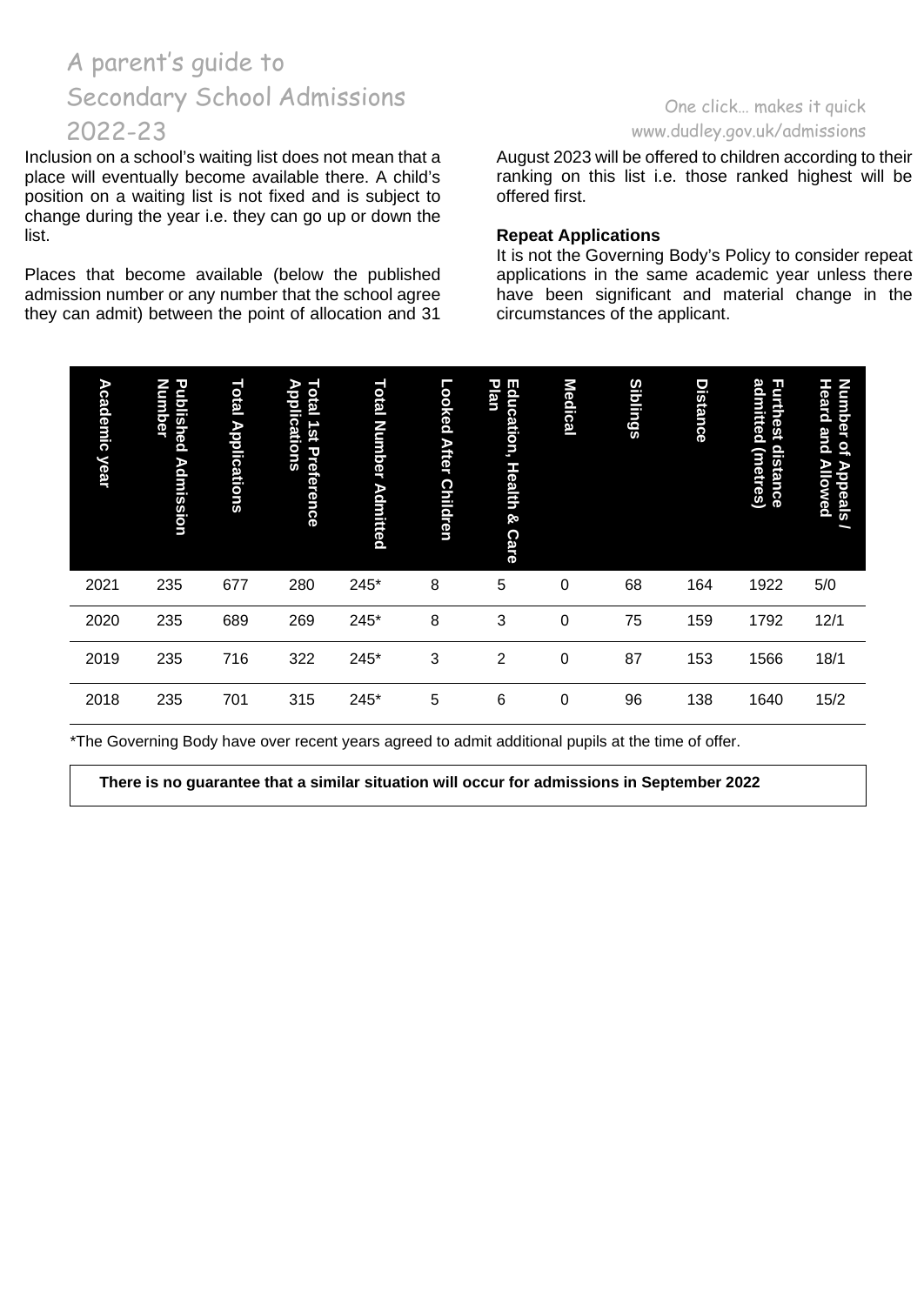# **Ridgewood High School**

A Stour Vale Academy Trust School

Headteacher: Mrs R Cope

Type of school: Multi Academy Trust

Age range: 11 - 16

Number on Roll: 721

Published Admission Number 2022: 180

Admissions authority: Governing Body

DfE No: 332 4121

Ridgewood High School, Park Road West, Stourbridge, DY8 3NQ

Tel: 01384 818445

Email: [info@ridgewood.dudley.sch.uk](mailto:info@ridgewood.dudley.sch.uk)

Website: [www.ridgewood.dudley.sch.uk](http://www.ridgewood.dudley.sch.uk/)

## **Dates of open days/evening**

Open Mornings: 9.15 am -10.45 am Tuesday 21st September 2021 Monday 27th September 2021 Friday 1st October 2021

Open Evening: 6.00pm - 8.30 pm Wednesday 22nd September 2021

## **Determined Admissions Policy for Normal Age of Entry in September 2022**

Ridgewood High School has an Inclusive Education Policy and the admissions policy aims to maximise the opportunity to meet parental preferences and to meet the individual needs of children at wherever possible. The School does not use a selective policy based on aptitude or academic achievement.

Children will not be discriminated against as laid down by the Sex Discrimination Act 1975, The Race Relations Act 1976 as amended by the Race Relations (Amendment) Act 2000, The Human Rights Act 1998, The Special Educational Needs and Disability Discrimination Act 2005 and The Equality Act 2010. Admission Number - 180

The following criteria will be used to allocate the available places if more applications are received than spaces available.

# One click… makes it quick [www.dudley.gov.uk/admissions](http://www.dudley.gov.uk/admissions)

a) First priority for admission shall be given to relevant looked after children or children who were previously looked after but immediately after being looked after became subject to an adoption, child arrangement order, or special guardianship order. See notes below.

b) Second priority for admission shall be given to children with a "serious and ongoing medical condition" where Ridgewood High School is the most appropriate school to meet the condition.

(Parents must provide supportive information from their child's Hospital Consultant at the time of application in order to be considered under this criteria. This supportive information should include information about the needs of the child and should detail the difficulties the pupil would experience if they had to attend another school. Parents should also indicate why Ridgewood High school is the most appropriate to meet their child's medical condition rather than any other school. The Governing Body will not seek to obtain medical evidence on behalf of parents.)

c) Third priority for admission shall be given to children who have a brother/sister, half brother/sister (where the children share one common parent), or stepbrother / step-sister, living at the same address and who will still be attending the school in September 2022.

d) Any places that remain available once the above applicants have been admitted, will be filled according to those children who live closest to the school, determined by a straight-line measurement in metres, from the home address to the main entrance of Ridgewood High school.

## **Notes**

• Relevant looked after children means children who are looked after by a local authority in accordance with section 22 (1) of the Children Act 1989 and who is (a) in care of a Local Authority, or (b) being provided with accommodation by a Local Authority in the exercise of their social services functions (see definition in Section 22 (1) of the Children Act 1989) at the time of making an application to a school. This includes children who were adopted under the Adoption Act 1976 (see section 12 adoption orders) and children who were adopted under Adoption and Children Act 2002 (see section 46 adoption orders).

• A child is regarded as having been in state care outside of England if they were in the care of or were accommodated by a public authority, a religious organisation, or any other provider of care whose sole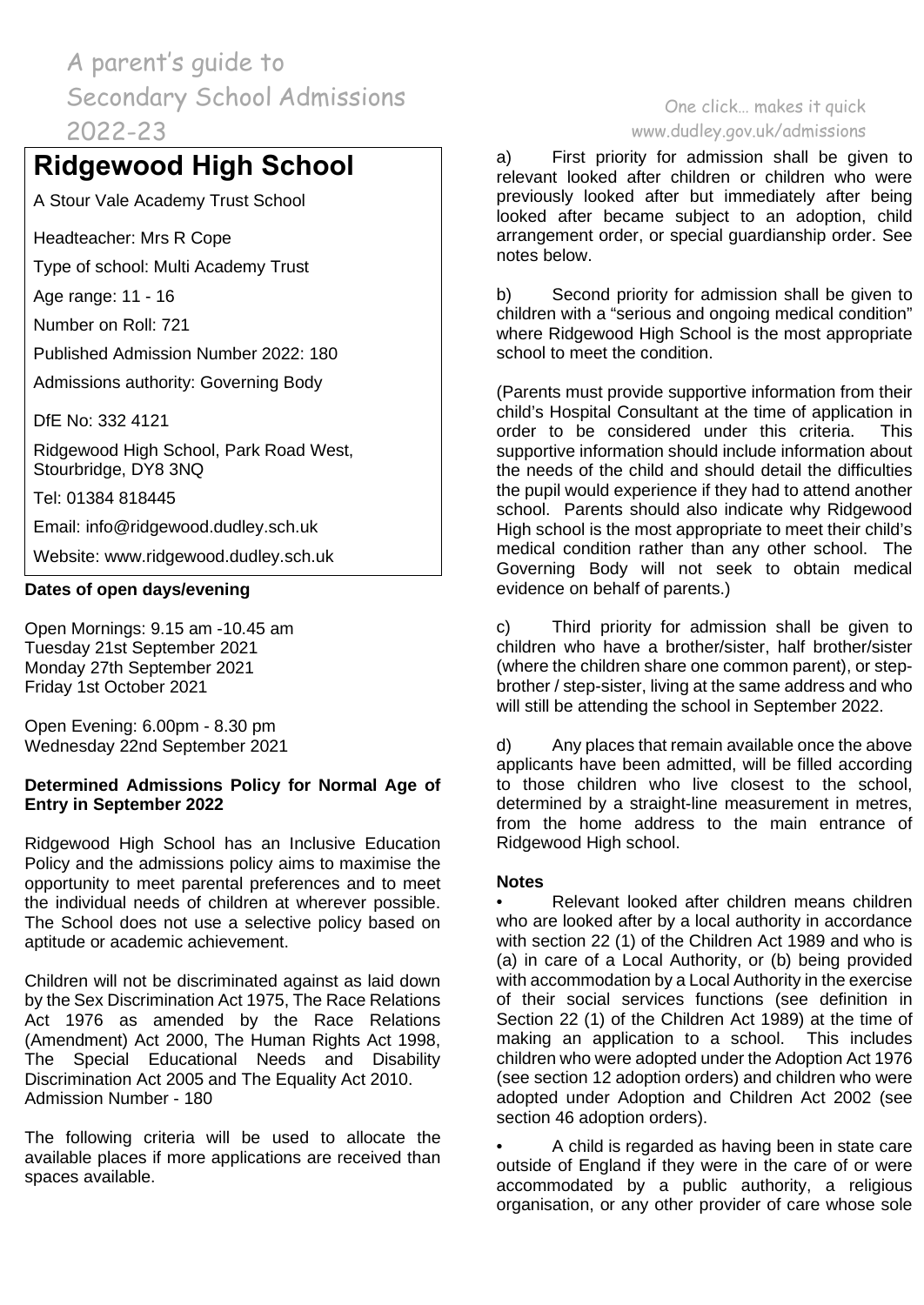or main purpose is to benefit society.

• Child arrangements orders are defined in s.8 of the Children Act 1989, as amended by s.12 of the Children and Families Act 2014. Child arrangements orders replace residence orders and any residence order in force prior to 22 April 2014 is deemed to be a child arrangements order.

Section 14A of the Children Act 1989 defines a special guardianship order as an order appointing one or more individuals to be a child's special guardian (or special guardians).

In accordance with legislation, a child with an EHCP will be admitted to the school if the school is named in the plan.

• Any child not obtaining a place will be advised about the independent appeals process.

• Definition of brother or sister also relates to adopted or fostered children living at the same home address.

The home address is considered to be the child's (along with their parents') genuine principal place of residence at the time of the allocation of places i.e. where they are normally and regularly living. If a child is resident with friends or relatives (for reasons other than guardianship), the friends or relative's address will not be considered for allocation purposes.

• Where parents have shared responsibility for a child, and the child lives with both parents for part of the school week, then the home address will be determined as the address where the child lives for the majority of the school week. Parents will be required to provide documentary evidence to support the address they wish to be considered for allocation purposes. At least one item of proof must demonstrate where the child lives.

Special conditions will apply in the event that one child from a set of twins or triplets does not gain admission to the preferred school through the admissions criteria. The Governing Body will exceed the admission number for the school concerned to prevent separation of twins / triplets.

• Random allocation will be used as a tie-break in category d above to decide who has the highest priority for admission if the distance between two children's homes and the school is the same.

# One click… makes it quick [www.dudley.gov.uk/admissions](http://www.dudley.gov.uk/admissions)

#### **Application Process**

All applications will be co-ordinated via the home Local<br>Authority of the applicant. Further details and Authority of the applicant. timescales are set out in the Local Authority's Coordinated Scheme which is available from The School Admissions Service.

### **Late Applications**

Preferences that are received after the closing date will only be considered after applications that were received within the deadline have been dealt with.

There will, however, be exceptional circumstances in which a late application will be considered alongside those applications that were made within the deadline.

In each circumstance supportive documentary evidence must be provided by the parent / carer at the time of application.

#### **Waiting Lists**

If a school is oversubscribed and children have been refused admission because other children have a higher priority for admission under the published admissions criteria, then those applicants who are unsuccessful will be asked if they wish to be placed on a waiting list.

Children on the waiting list will be ranked in accordance with the schools published admissions criteria and the list will operate from the point of allocation of places until 31 August 2023. After this point the waiting list will no longer be in operation and places will be allocated on a first come first served basis.

Inclusion on a school's waiting list does not mean that a place will eventually become available there. A child's position on a waiting list is not fixed and is subject to change during the year i.e. they can go up or down the list.

Places that become available (below the published admission number or any number that the school agree they can admit) between the point of allocation and 31 August 2023 will be offered to children according to their ranking on this list i.e. those ranked highest will be offered first.

#### **Repeat Applications**

It is not the Governing Body's Policy to consider repeat applications in the same academic year unless there have been significant and material change in the circumstances of the applicant.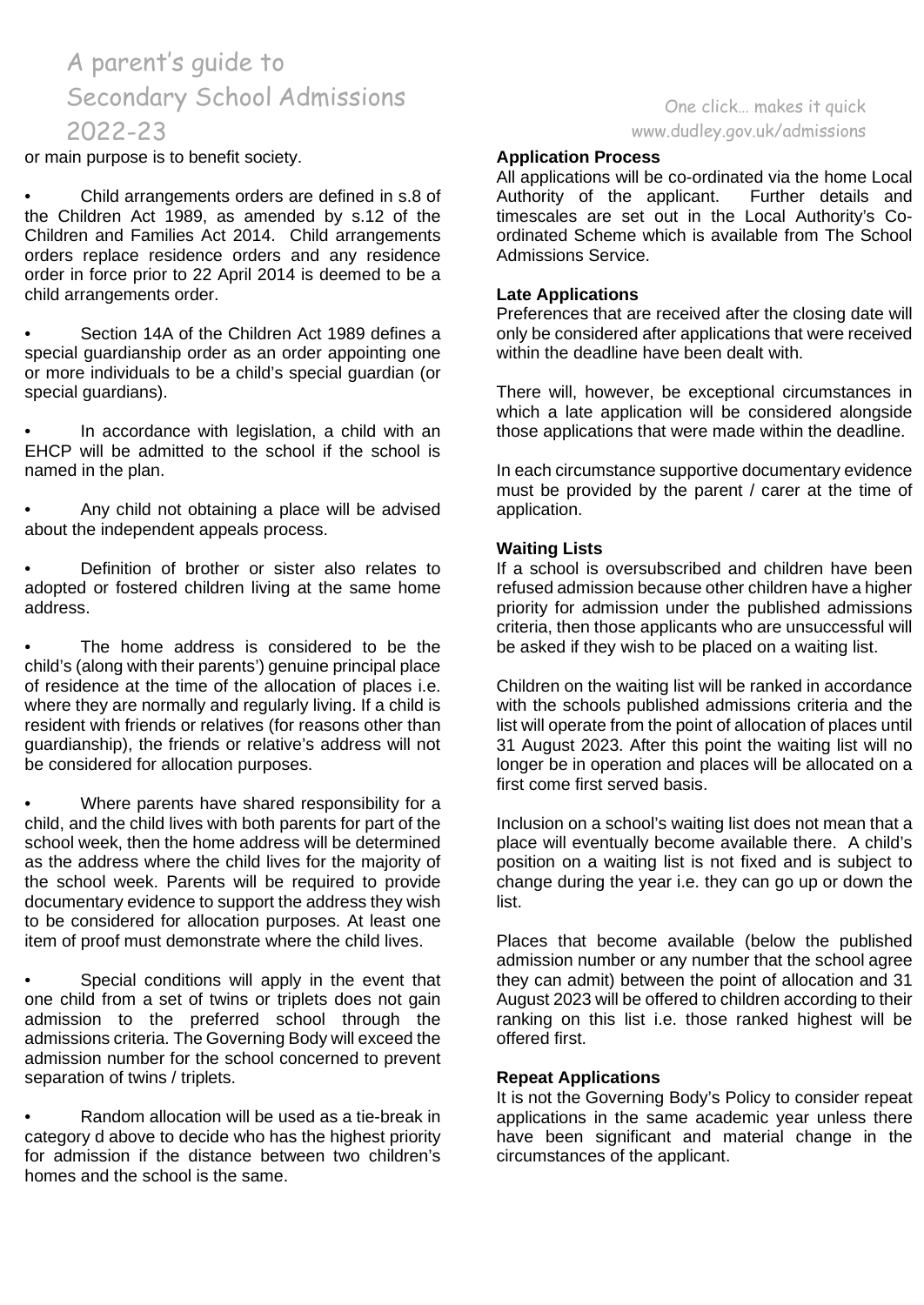#### **Admission of children outside of their normal age group**.

Parents may seek a place for their child outside of their normal age group, for example, if the child is gifted and talented or has experienced problems such as ill health. Parents should make their application to the Local Authority setting out the reasons why they believe their child should be taught outside of their chronological age group.

These parents will need to make an application

# One click… makes it quick [www.dudley.gov.uk/admissions](http://www.dudley.gov.uk/admissions)

alongside children applying at the normal age which should explain why it is in the child's best interest to be admitted outside of their normal age which may include information such as professional evidence as to why this is the case and why an exception should be made in the case of the child. A decision as to whether this is an appropriate course of action will be made by the Local Authority who will take into account the circumstances of the case. Parents do not have the right to insist that their child is admitted to a particular year group.

| Academic<br>year | Published<br>D<br>dmission<br><b>Number</b>                                                | Total<br><b>Applications</b> | <b>Applications</b><br>otal<br>1s1<br>Preference | Admitted<br><b>Dtal</b><br><b>Number</b> | <b>Children</b><br>o<br>oked<br>After | Care<br>Education,<br>Plan<br>Health<br>ହ | <b>Medical</b> | <b>Siblings</b> | Distance | admitted<br>Fu<br><b>Irthest</b><br>distance<br>(metres) | Number<br>Heard<br>and<br>qf<br><b>Allowed</b><br>ъ<br>ppeals |  |
|------------------|--------------------------------------------------------------------------------------------|------------------------------|--------------------------------------------------|------------------------------------------|---------------------------------------|-------------------------------------------|----------------|-----------------|----------|----------------------------------------------------------|---------------------------------------------------------------|--|
| 2021             | 180                                                                                        | 267                          | 110                                              | 126                                      |                                       |                                           | 0              | 32              | 92       |                                                          |                                                               |  |
| 2020             | 180                                                                                        | 244                          | 86                                               | 103                                      | $\overline{2}$                        | $\Omega$                                  | 0              | 38              | 63       |                                                          |                                                               |  |
| 2019             | 180                                                                                        | 263                          | 90                                               | 126                                      |                                       | 4                                         | 0              | 53              | 68       |                                                          |                                                               |  |
| 2018             | 180                                                                                        | 356                          | 131                                              | 154                                      | 2                                     | 0                                         | 0              | 41              | 111      |                                                          |                                                               |  |
|                  | There is no guarantee that a similar situation will occur for admissions in September 2022 |                              |                                                  |                                          |                                       |                                           |                |                 |          |                                                          |                                                               |  |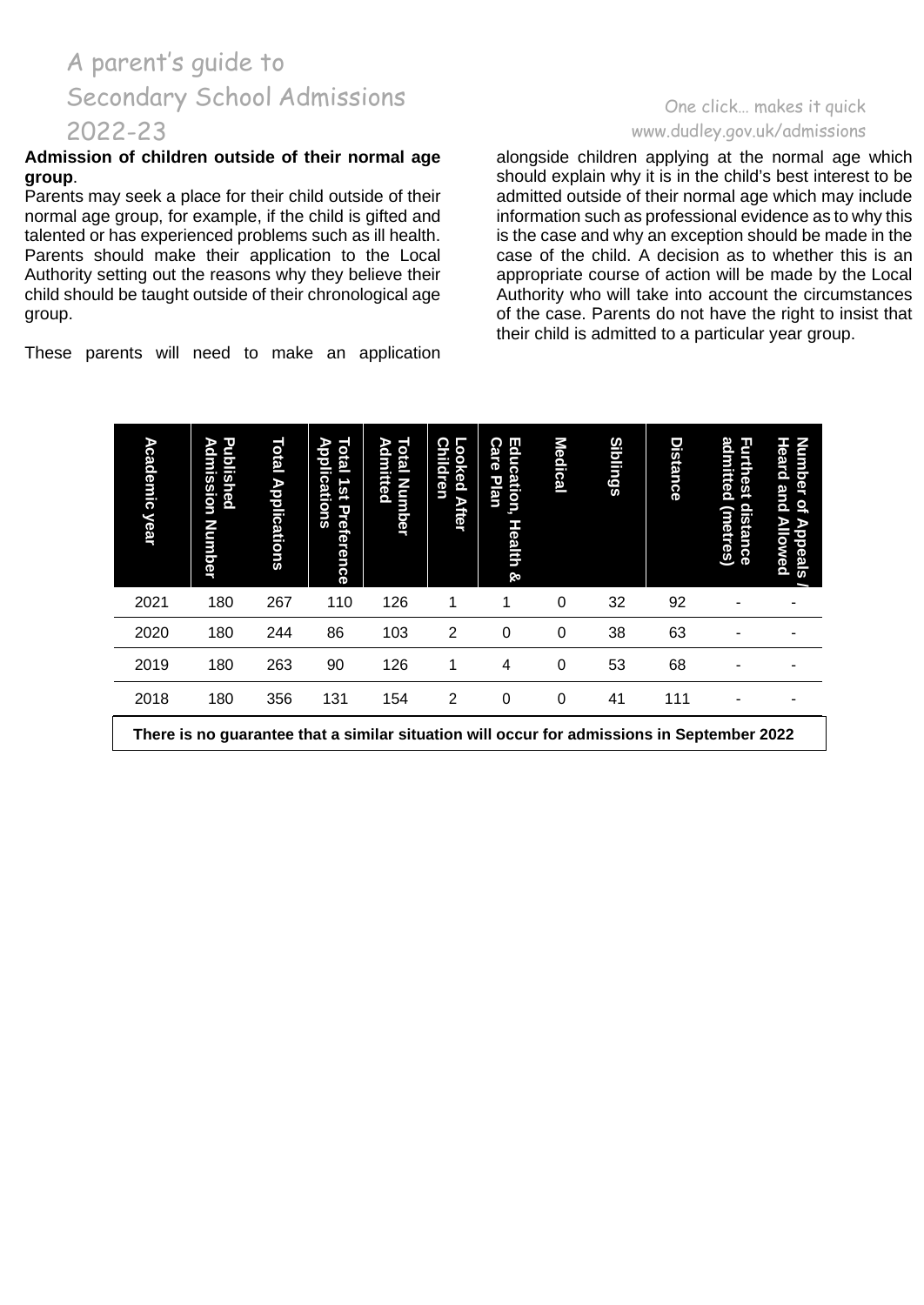# **St James Academy**

Headteacher: Mr I Moore

Type of School: Academy

Age Range: 11 - 16

Number on Roll: 687

Published Admission Number 2021: 180

Admissions Authority: Advisory Committee

DfE No: 332 4612

St James Academy, St James's Road, Dudley, DY1 3JE

Tel: 01384 816045

Email: [general@stjamesacademy.org.uk](mailto:general@stjamesacademy.org.uk)

Website: [www.stjamesacademy.org.uk](http://www.stjamesacademy.org.uk/)

## **Dates of open evenings/days**

Open evening Tuesday 22 September 6.00pm – 8.00pm

Open mornings Wednesday 23 September 9.30am – 12 noon Thursday 24 September 9.30am – 12 noon

Come and see for yourself – it's a great place to be! Informal visits are welcome during the day. Please telephone the school to make an appointment. Principles:

St James Academy has an Inclusive Education Policy which aims to maximise the opportunity to meet parental preference and to meet the individual needs of children wherever possible.

St James Academy does not support the use of selective admissions policies based on aptitude or academic achievement.

The admission arrangements set by the governing body ensures that the process if fair and equitable for all.

Legal Context:

• School Standards and Framework Act 1998 as amended by the Education Act 2002

The Education (Co-ordination of Admission Arrangements) (Primary Schools) (England)

(Amendment) Regulations 2012 The Education (Admission of Looked After Children) (England) Regulations 2005

One click… makes it quick [www.dudley.gov.uk/admissions](http://www.dudley.gov.uk/admissions)

• School Admissions Code 2014

# **Proposed School Admissions Policy for Normal Age of Entry in Academic Year 2022/2023**

Published Admission Number: 180

Children will not be discriminated against as laid down by the Sex Discrimination Act 1975, The Race Relations Act 1976 as amended by the Race Relations (Amendment) Act 2000, The Human Rights Act 1998 and The Special Educational Needs and Disability Discrimination Act 2005 and The Equality Act 2010.

All preferences, regardless of ranking, will be assessed against the following criteria to allocate the available places where more applications are received than can be accommodated.

a) First priority for admission shall be given to relevant looked after children or children who were previously looked after but immediately after being looked after became subject to an adoption, Child Arrangement Order, or special guardianship order. See notes below.

b) Second priority for admission shall be given to children with a "serious and ongoing medical condition" where St James Academy is the most appropriate school to meet the condition.

(Parents must provide supportive information from their child's Hospital Consultant at the time of application in order to be considered under this criteria. This supportive information should include information about the needs of the child and should detail the difficulties the child would experience if they attended another school. Parents should also indicate why St James Academy is the most appropriate to meet their child's medical condition rather than any other school. The Governing Body will not seek to obtain medical evidence on behalf of parents.)

c) Third priority for admission shall be given to children who have a brother/sister, half-brother/sister (where the children share one common parent), or stepbrother/step-sister, living at the same address and who will still be attending St James Academy in the academic year 2022/2023.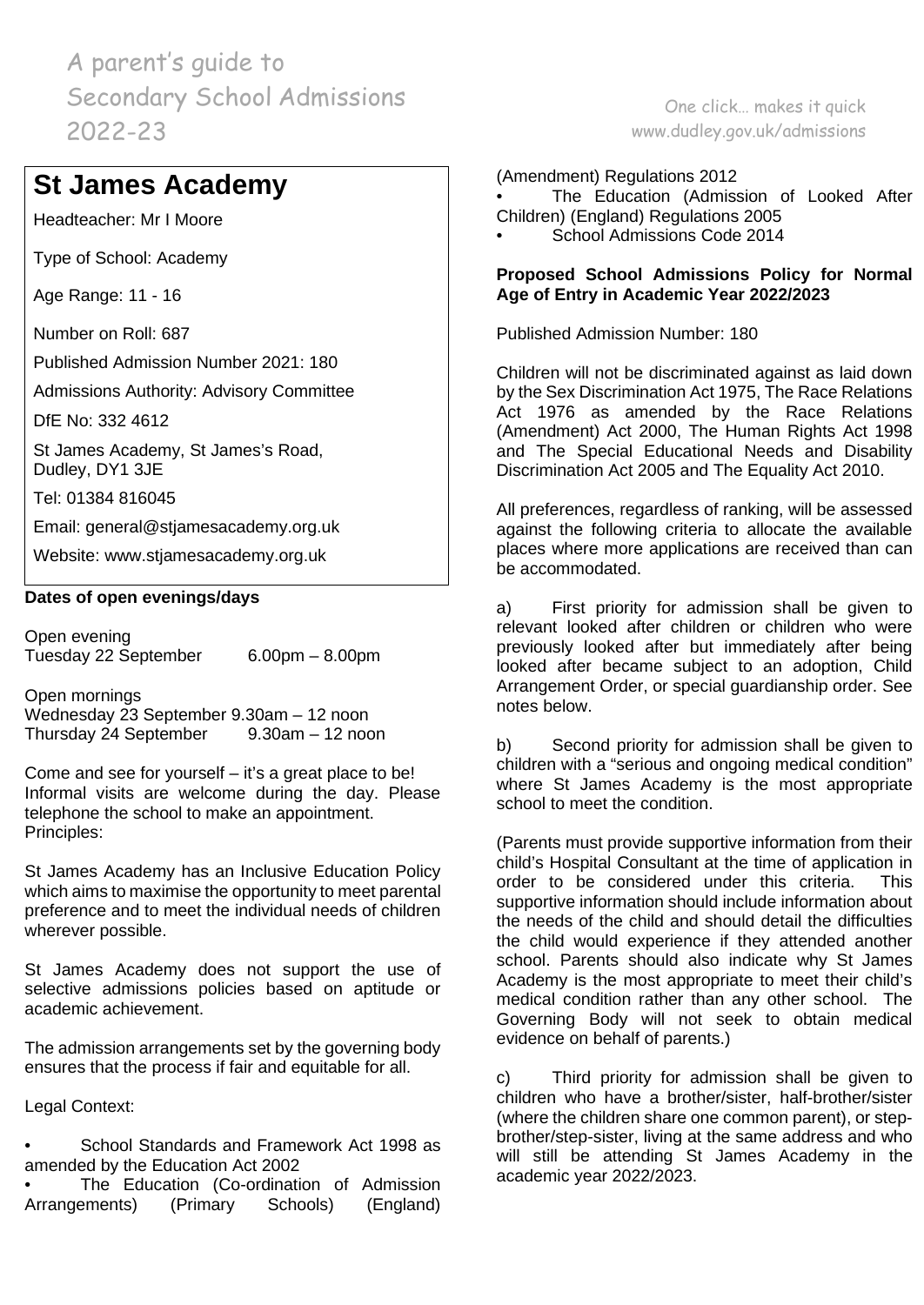d) Any places that remain available once the above applicants have been admitted, will be filled according to those children who live closest to the school, determined by a straight-line measurement in metres, from the home address to the main entrance of the school.

## **Notes**

• Relevant looked after children means children who are looked after by a local authority in accordance with section 22 (1) of the Children Act 1989 and who is (a) in care of a Local Authority, or (b) being provided with accommodation by a Local Authority in the exercise of their social services functions.

A child is regarded as having been in state care outside of England if they were in the care of or were accommodated by a public authority, a religious organisation, or any other provider of care whose sole or main purpose is to benefit society.

• An adoption order is an order under section 46 of the Adoptions and Children Act 2002. A Child Arrangement order is an order settling the arrangements to be made as to the person with whom the child is to live under section 8 of the Children Act 1989. Section 14A of the Children Act 1989 defines a special guardianship order as an order appointing one or more individuals to be a child's special guardian (or special guardians).

In accordance with legislation, a child with an Education Health Care Plan (EHCP) will be offered a place if the school is named in the EHCP as the most appropriate to meet the child's individual needs, this may reduce the amount of places available for children who do not have an EHCP.

• Any child not obtaining a place will be advised about the independent appeals process.

• Definition of brother or sister also relates to adopted or fostered children living at the same home address.

The home address is considered to be the child's (along with their parents') genuine principal place of residence at the time of the allocation of places i.e. where they are normally and regularly living. If a child is resident with friends or relatives (for reasons other than guardianship), the friends' or relatives' address will not be considered for allocation purposes.

• Where parents have shared responsibility for a child, and the child lives with both parents for part of the

# One click… makes it quick [www.dudley.gov.uk/admissions](http://www.dudley.gov.uk/admissions)

school week, then the home address will be determined as the address where the child lives for the majority of the school week. Parents will be required to provide documentary evidence to support the address they wish to be considered for allocation purposes. At least one item of proof must demonstrate where the child lives. It is expected that parents will agree on school places before an application is made, and it may be necessary to request evidence from you to confirm that this is the case. The Academy is not in a position to intervene in disputes between parents over school applications and will request that these are resolved privately.

Special conditions will apply in the event that one child from a set of twins or triplets does not gain admission to the preferred school through the admissions criteria. The Governing Body will exceed the admission number prevent separation of twins/triplets.

• Random allocation will be used as a tie-break in category d above to decide who has the highest priority for admission if the distance between two children's homes and the school is the same.

# **Admission of children outside of their normal age group.**

Parents may seek a place for their child outside of their normal age group, for example, if the child is gifted and talented or has experienced problems such as ill health. Parents should make their application to The Council setting out the reasons why they believe their child should be taught outside of their chronological age group.

In addition, the parents of summer born children may choose not to send that child to school until the September following their fifth birthday and may request that they are admitted out of their normal age group – to reception rather than year 1.

These parents will need to make an application alongside children applying at the normal age which should explain why it is in the child's best interest to be admitted outside of their normal age which should include information such as professional evidence as to why this is the case and why an exception should be made in the case of the child. A decision as to whether this is an appropriate course of action will be made by The Multi Academy Trust Board who will take into account the circumstances of the case.

Parents do not have the right to insist that their child is admitted to a particular year group.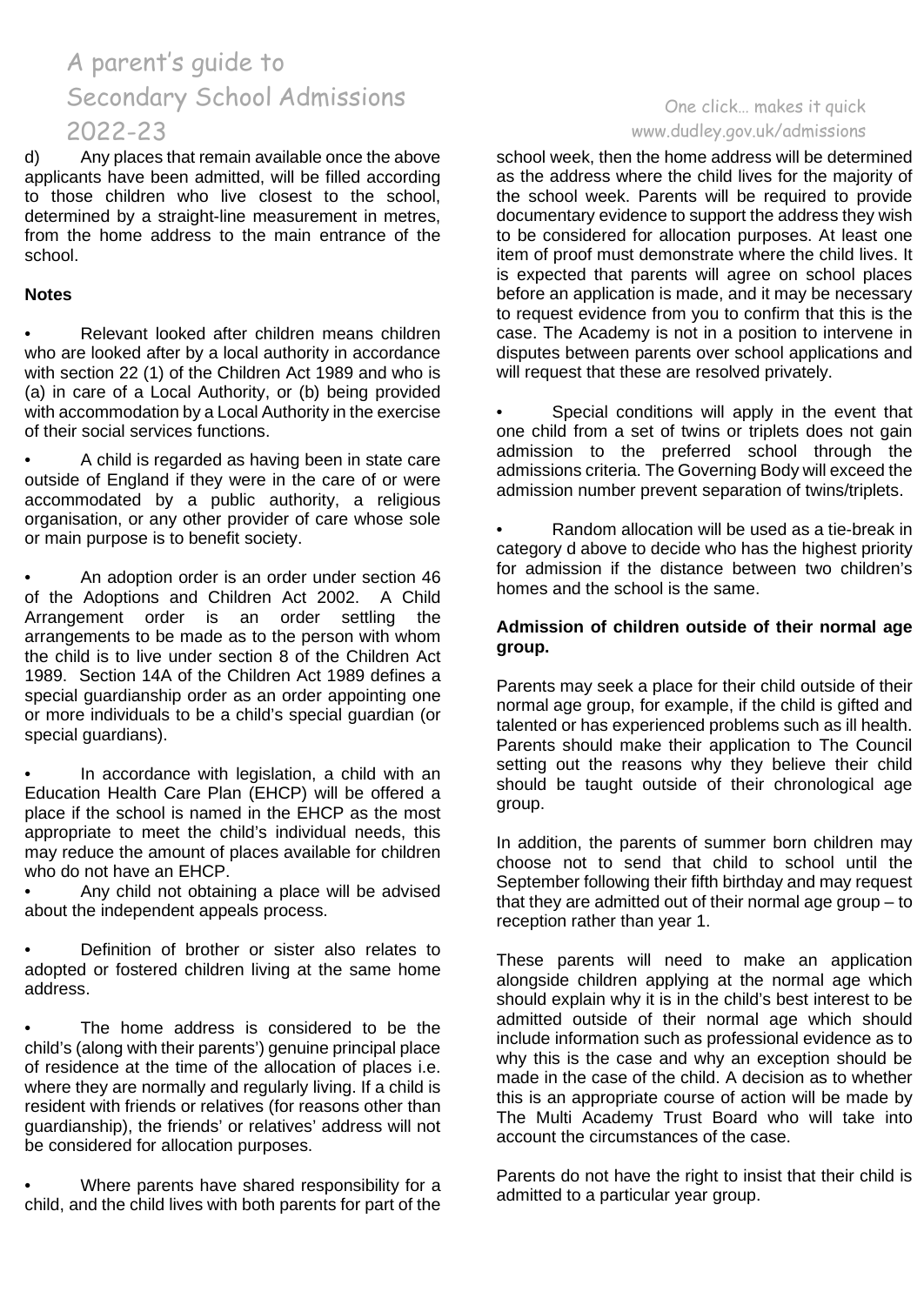#### **Late Applications**

Preferences that are received after the closing date for receipt of applications will only be considered after applications that were received within the deadline have been dealt with.

There will, however, be exceptional circumstances in which a late application will be considered alongside those applications that were made within the deadline.

In each circumstance supportive documentary evidence must be provided by the parent/carer at the time of application.

#### **Waiting Lists**

If the school is oversubscribed and children have been refused admission because other children have a higher priority for admission under the published admissions criteria, then those applicants who are unsuccessful will be asked if they wish to be placed on a waiting list.

Children on the waiting list will be ranked in accordance with the published admissions criteria and the list will

## One click… makes it quick [www.dudley.gov.uk/admissions](http://www.dudley.gov.uk/admissions)

operate from the point of allocation until the 31 August 2023. After this point the waiting list will no longer be in operation and places that become available will be allocated on a first come first basis. If more than one application is received at the same time, the oversubscription criteria, as detailed on page 70 will be used to determine which applicant will have the place.

Inclusion the waiting list does not mean that a place will eventually become available.

A child's position on a waiting list is not fixed and is subject to change during the year i.e. they can go up or down the list.

Places that become available between the point of allocation and 31 August 2023 will be offered to children according to their ranking on this list i.e. those ranked highest will be offered first.

## **Repeat Applications**

It is not the Governing Body's Policy to consider repeat applications in the same academic year unless there have been significant and material changes in the circumstances of the applicant.

| <b>/Heard</b><br>Number<br>and<br>qf<br><b>Appeals</b><br><b>Allowed</b> |             |             |             |      |  |
|--------------------------------------------------------------------------|-------------|-------------|-------------|------|--|
| admitted<br><b>Furthest</b><br>distance<br>(metres)                      | ۰           |             |             |      |  |
| <b>Distance</b>                                                          | 147         | 109         | 128         | 87   |  |
| <b>Siblings</b>                                                          | 42          | 58          | 49          | 28   |  |
| <b>Medical</b>                                                           | $\mathbf 0$ | $\mathbf 0$ | $\mathbf 0$ | 0    |  |
| <b>Plan</b><br>Education,<br><b>Health</b><br>ò<br>Care                  | 4           | 2           | 0           | 0    |  |
| <b>Children</b><br><b>Looked</b><br><b>After</b>                         | $\mathbf 0$ | 1           | 1           | 4    |  |
| <b>Total Number</b><br><b>Admitted</b>                                   | 193*        | 170         | 178         | 119  |  |
| Total<br>Applications<br>1st Preference                                  | 102         | 108         | 94          | 81   |  |
| Total<br><b>Applications</b>                                             | 314         | 287         | 293         | 265  |  |
| Published<br>Number<br><b>Admission</b>                                  | 180         | 180         | 180         | 180  |  |
| Academic<br>year                                                         | 2021        | 2020        | 2019        | 2018 |  |

**There is no guarantee that a similar situation will occur for admissions in September 2022**

\*The governing body agreed to admit additional children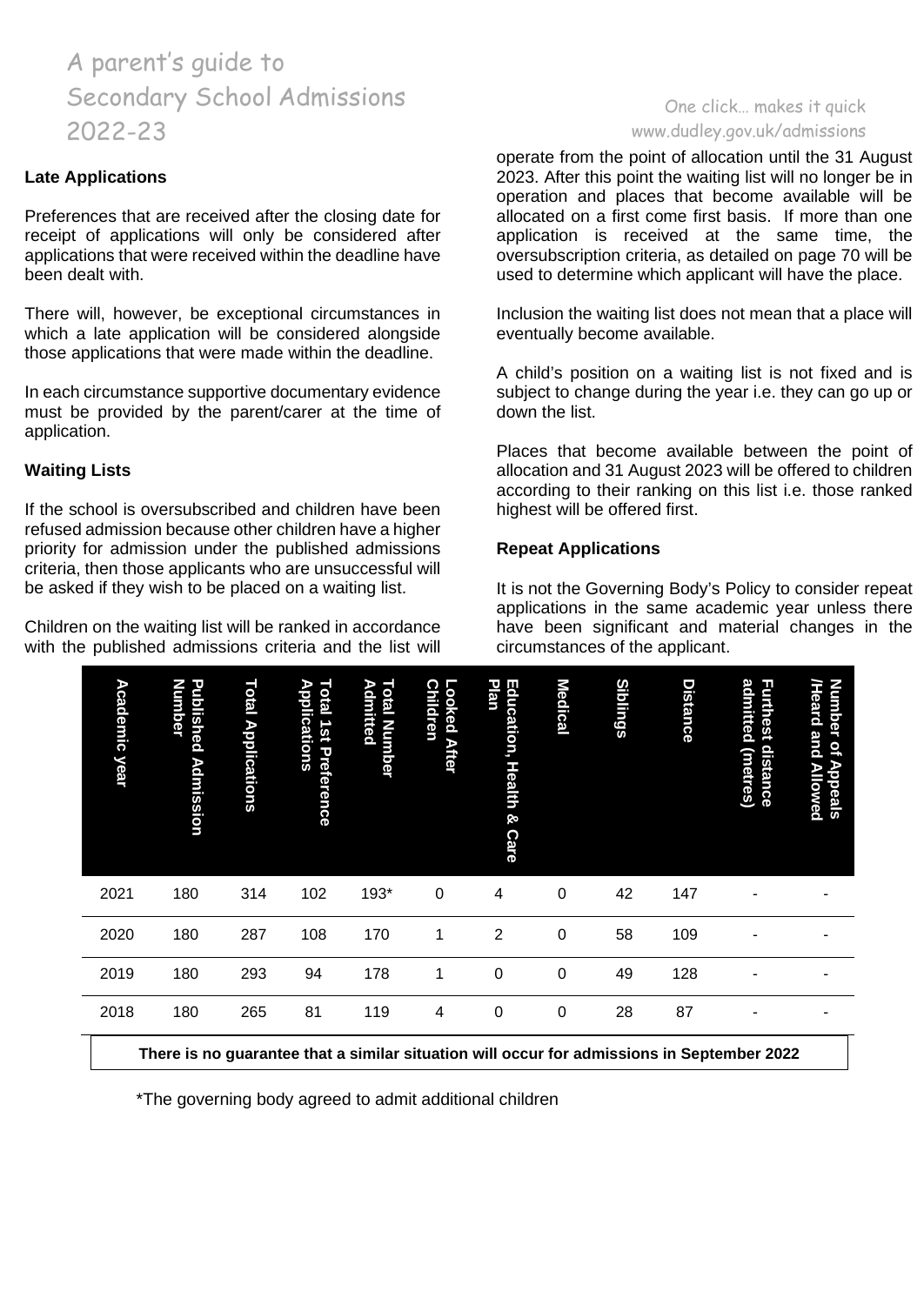### **Summerhill School**

Headteacher: Mr Tim Harris

Type of school: Community Age

range: 11 - 16

Number on Roll: 1034

Published Admission Number 2021: 210

Admissions authority: Dudley LA

DfE No: 332 4020

Summerhill School, Lodge Lane, Kingswinford, DY6 9XE

Tel: 01384 816165

Email: [info@summerhill.dudley.sch.uk](mailto:info@summerhill.dudley.sch.uk)

Website: [www.summerhill.dudley.sch.uk](http://www.summerhill.dudley.sch.uk/)

One click… makes it quick [www.dudley.gov.uk/admissions](http://www.dudley.gov.uk/admissions)

Dates of open evenings/days

Open Evening:

Thursday 7 October 7.00pm- 9.00pm \*

Open Day Tours:

- Monday 11 October 9.15am
- Wednesday 13 October 9.15am
- Friday 15 October 9.15am

Tours start at 9.15am and last approximately 1 hour. Places can be booked by calling Reception.

\*Subject to change depending upon prevailing Covid restrictions at the time.

**How to apply for a place in year 7 for September 2022**

• By completing the application form that is available from your home LA

| <b>Academic year</b> | Published<br>Admission<br>Number | Total<br><b>Applications</b> | Total<br><b>Applications</b><br>1st<br>Preference | Admitted<br>Total<br><b>Number</b> | <b>Children</b><br>Looked<br><b>After</b> | Education,<br><b>Care</b><br>Plan<br><b>Health</b><br>ଦୁ | <b>Medical</b> | <b>Siblings</b> | <b>Distance</b> | admitted<br><b>Furthest</b><br>distance<br>(metres) | Number<br>Heard<br>and<br>$\overline{\mathbf{a}}$<br><b>Appeals</b><br>Allowed |
|----------------------|----------------------------------|------------------------------|---------------------------------------------------|------------------------------------|-------------------------------------------|----------------------------------------------------------|----------------|-----------------|-----------------|-----------------------------------------------------|--------------------------------------------------------------------------------|
| 2021                 | 210                              | 539                          | 232                                               | 211                                | 12                                        | 8                                                        | 0              | 61              | 130             | 2251                                                | 3/0                                                                            |
| 2020                 | 210                              | 445                          | 188                                               | 210                                | 3                                         | $\overline{2}$                                           | $\Omega$       | 66              | 139             |                                                     | ۰                                                                              |
| 2019                 | 210                              | 408                          | 169                                               | 197                                | 5                                         | $\overline{2}$                                           | $\Omega$       | 63              | 127             |                                                     |                                                                                |
| 2018                 | 210                              | 406                          | 201                                               | 207                                | $\overline{2}$                            | 2                                                        | 1              | 63              | 139             |                                                     |                                                                                |
|                      |                                  |                              |                                                   |                                    |                                           |                                                          |                |                 |                 |                                                     |                                                                                |

• **Admissions policy** – See Page 10

**There is no guarantee that a similar situation will occur for admissions in September 2022**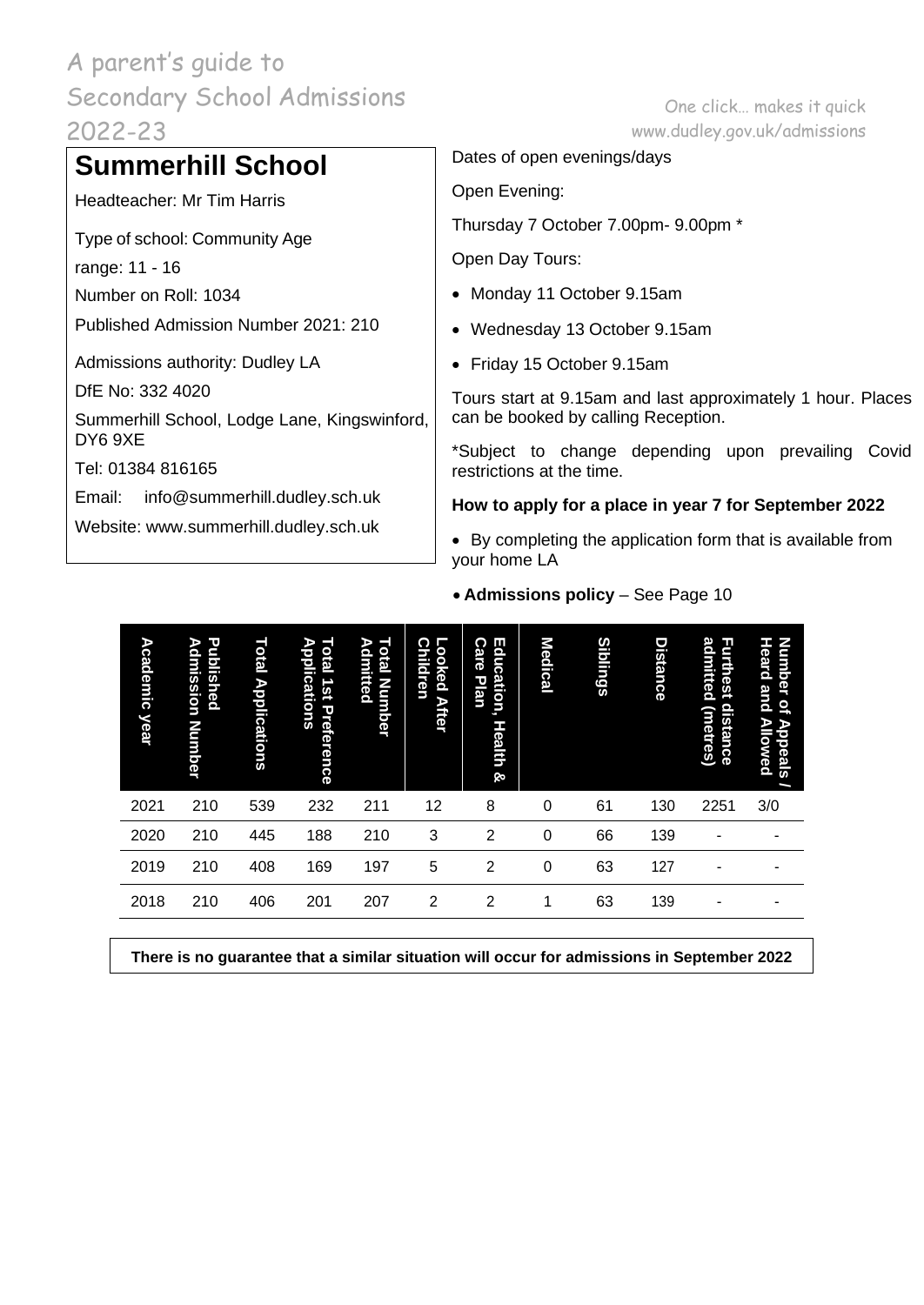# **Thorns Collegiate Academy**

Associate Principal: Mr M Kelay

Type of school: Academy

Age range: 11 - 16

Number on Roll: 878

Published Admission Number 2022: 200

Admissions authority: Shireland Collegiate Academy Trust

DfE No: 332 4001

Thorns Collegiate Academy, Stockwell Avenue, Quarry Bank, DY5 2NU

Tel: 01384 987973

Email: [info@tca.shirelandcat.net](mailto:info@thorns-s.dudley.sch.uk)

Website: [www.thornsca.org.uk](http://www.thornsca.org.uk/)

### **Dates of open evenings/tours**

Opening Evening 30th September 2021 5.30pm – 8.00pm

Open Mornings 4th, 5th and 6th October 2021 9.00am– 11.00am

### **Procedures for Admission**

The Admissions Authority for Thorns Collegiate Academy is the Collegiate Academy Trust which will comply with the national co-ordinated admissions scheme. Thorns Collegiate Academy has an agreed admission number of 200 students.

As part of the national co-ordinated admissions arrangements across all Admissions Authorities, parents MUST complete an online registration form provided by their Local Authority by 31 October 2021. In completing this form Thorns Collegiate Academy must be chosen as one of the 6 preferences on the LA form.

Preference forms received after the closing date will be considered where the Local Authority identifies that exceptional circumstances apply.

Preference forms received after the places have been offered will be kept on file and form the basis of the 'Applications to Transfer to Year 7'.

Those who are offered a place at the Academy will be informed on 1 March 2022 by the home Local Authority.

### One click… makes it quick [www.dudley.gov.uk/admissions](http://www.dudley.gov.uk/admissions)

Those not offered admission will be informed on 1 March 2022 and will be offered a place at an alternative school by the home Local Authority.

Admission of children outside their normal age group

Parents may seek a place for their child outside of their normal age group, for example, if the child is having or has experienced problems such as ill health and the Academy Trust will make decisions on the basis of the circumstances of each case and in the best interests of the child concerned. This will include taking account of the parent's views; information about the child's academic, social and emotional development; where relevant, their medical history and the views of a medical professional; whether they may naturally have fallen into a lower age group if it were not for being born prematurely.

Parents should submit a request to the school with their application specifying the age of the child, which year group they wish him/her to be admitted and the reason for the request.

### **Procedures when the Academy is oversubscribed**

Where the number of applications for admission is greater than the published admissions number, applications will be considered against the criteria in the order in which they are set out below.

Looked after children and those who were previously looked after but ceased to be so because they were adopted (or became subject to a Child Arrangements Order or special guardianship order)

Siblings (brother and sister at the Academy at the time of admission)

Sibling is defined as children who live as brother or sister in the same house, including natural brothers or sisters, adopted siblings, stepbrothers or sisters and foster brothers and sisters

Thereafter, on the basis of distance between their home address and the main entrance to the Academy. (Distance will be calculated according to a straight line measurement between the applicant's home and the main entrance to the Academy as measured by an external consultant)

NB: Children with an Education Health Care Plan naming the Academy will be admitted before other applicants.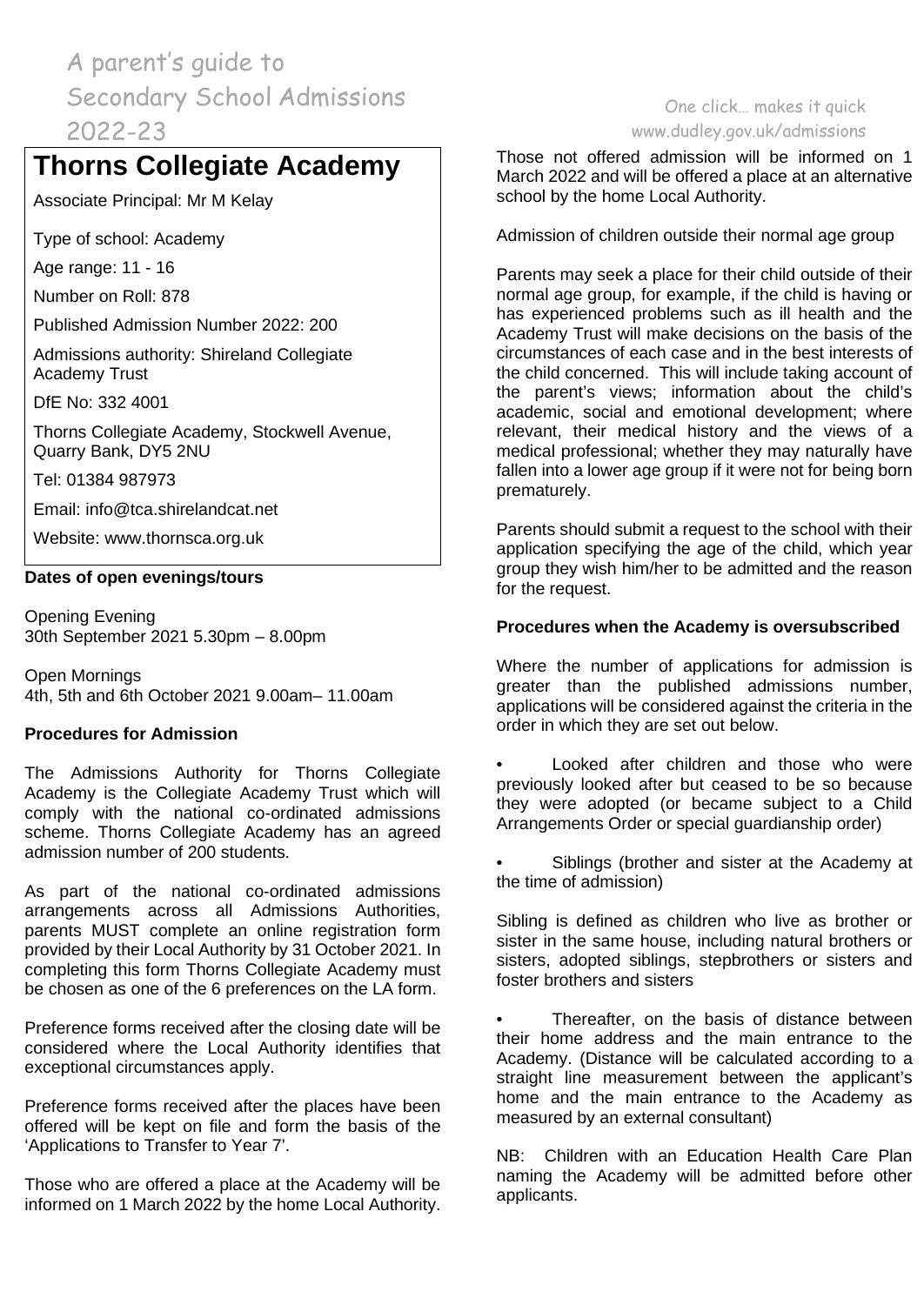A 'looked after child' is a child who is (a) in the care of a local authority, or (b) being provided with accommodation by a local authority in the exercise of their social services functions at the time of making an application to a school.

A child is regarded as having been in state care outside of England if they were in the care of or were accommodated by a public authority, a religious organisation, or any other provider of care whose sole or main purpose is to benefit society.

This includes children who were adopted under the Adoption Act 1976 and children who were adopted under the Adoption and Childrens Act 2002.

#### **Operation of waiting list and appeals**

If the Academy is oversubscribed and children have been refused admission because other applicants have a higher priority for admission under the published admission criteria, then those applicants who are unsuccessful will automatically be placed on the waiting list. This will be maintained by the Local Authority. Children placed on the waiting list will be ranked in accordance with the Academy's published admissions criteria. For Dudley schools, waiting lists will normally operate until the 31 August 2023.

Parents will have the right of appeal to an Independent Appeals Panel if they are dissatisfied with an admission decision. The arrangements for appeals will be in line with the Code on School Admission Appeals published by the Department for Education. The determination of the Appeals Panel will be made in accordance with the Code on School Admission Appeals and is binding on all parties. (For further information about appeals, see Appendix A)

Collegiate Academy Trust Admission Criteria and Process for In Year Applications for Thorns Collegiate Academy

All in year admissions are managed by Dudley Local Authority. Applications for places at Thorns should be made directly to the Dudley Local Authority.

If several requests for places in the same year are received at the same time, places will be offered according to the criteria set out below:

• Looked after children and those who were previously looked after but ceased to be so because they were adopted (or became subject to a Child

### One click… makes it quick [www.dudley.gov.uk/admissions](http://www.dudley.gov.uk/admissions)

Arrangements Order or special guardianship order).

Siblings (brother and sister at the Academy at the time of admission, not including Sixth Form). Sibling is defined as children who live as brother or sister in the same house, including natural brothers or sisters, adopted siblings, stepbrothers or sisters and foster brothers and sisters

Thereafter, on the basis of distance between their home address and the main entrance to the Academy. (Distance will be calculated according to a straight line measurement between the applicant's home and the main entrance to the Academy as measured by an external consultant)

NB: Children with an Education Health Care Plan naming the Academy will be admitted before other applicants

A 'looked after child' is a child who is (a) in the care of a local authority, or (b) being provided with accommodation by a local authority in the exercise of their social services functions at the time of making an application to a school.

This includes children who were adopted under the Adoption Act 1976 and children who were adopted under the Adoption and Childrens Act 2002.

The Academy does not maintain waiting lists for in year applications.

### **Appendix A**

Appeals

The Governing Body of Thorns Collegiate Academy (TCA) has contracted the appeals function to Dudley Local Authority (LA).

If you are unhappy with the school allocated to you (even if it was your first preference) and you wish to appeal, contact the LA's Admission and Appeals Service for an appeal form. Before deciding to appeal, you may wish to contact the Advisory Centre for Education (0808 800 5793) who will provide you with free, impartial advice.

If you choose to exercise your right of appeal, arrangements will be made for you to attend an appeal hearing. The Appeals Panel is independent of the LA and TCA and is arranged by Democratic Services of the Council. The Panel will consist of 3 or 5 members. There will also be someone representing TCA (this will be a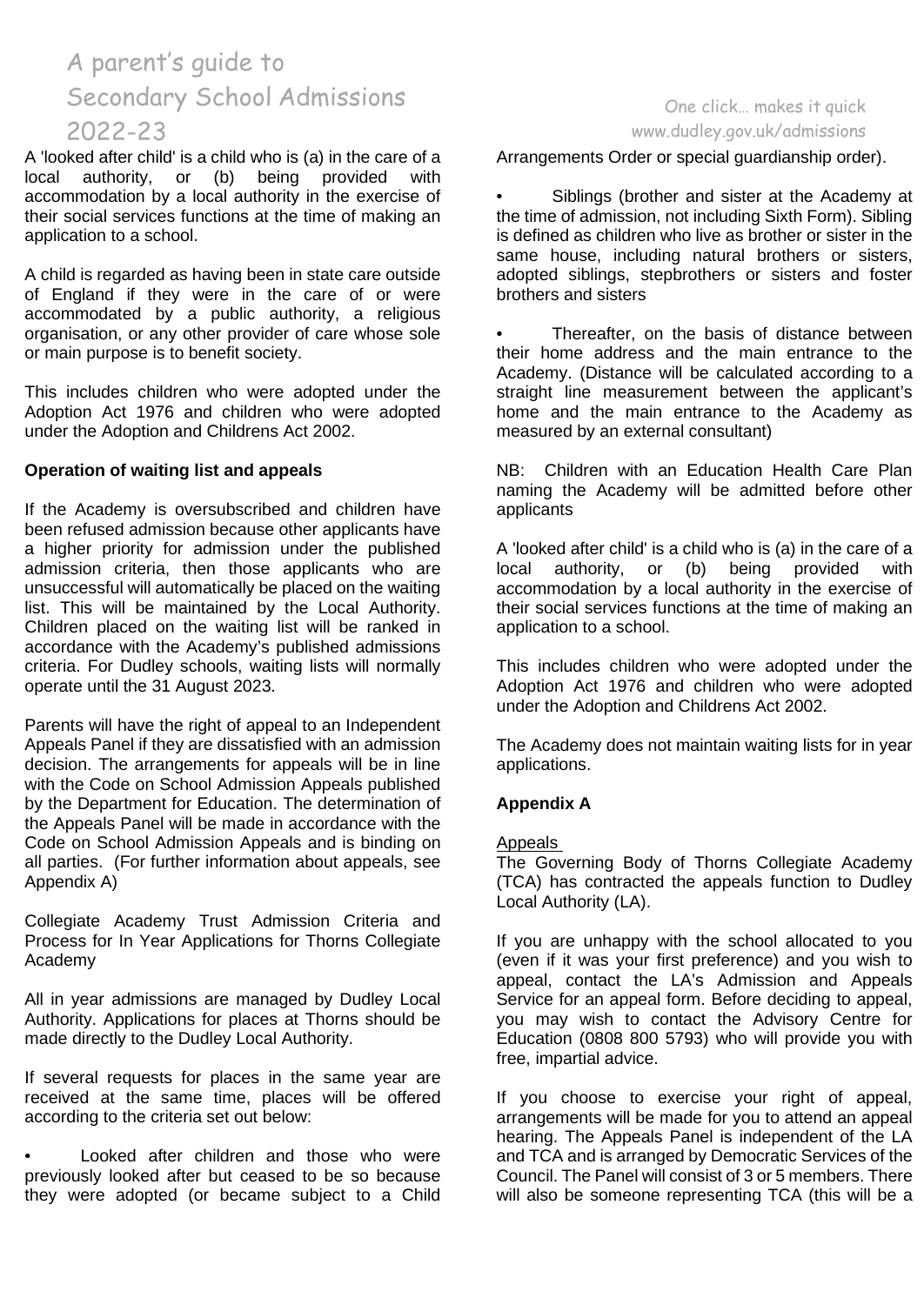LA officer) and a clerk from Democratic Services in attendance. At the meeting, you will be invited to say why you would like your child to go to TCA rather than the one offered. The LA officer will explain why a place at TCA has been refused.

You cannot appeal for TCA if you did not list it on your common application form. The LA recommends that you accept the school that has been offered to you even if you decide to appeal for TCA. By accepting the school offered, you will guarantee a school place for your child. If you refuse the place, you are likely to be reducing the options which may be available to you. Accepting the place will have no bearing on the outcome of your appeal.

Appeal hearings will normally be held within 40 school days of the deadline for submitting an appeal i.e during the late Spring and early Summer Terms. Families will be given 10 days' notice of an appeal hearing date and

### One click… makes it quick [www.dudley.gov.uk/admissions](http://www.dudley.gov.uk/admissions)

time. Appeals for heavily oversubscribed schools can last for up to two weeks. You will be notified of the decision no later than five school days after the last hearing unless there is good reason why the decision has been delayed.

The decision of the Panel is binding on parents, the LA and schools. The Council, Councillors and even Members of Parliament are unable to change its decision. If you think that the appeal process has been conducted unfairly you can complain to the Local Government Ombudsman. However, the Ombudsman does not have the power to change the decision of the Panel.

All arrangements for allocation of school places and for appeals will be in line with the School Admissions Code and the School Admission Appeals Code published by the Department for Education.

| Number<br>Heard<br>and<br>qf<br><b>Allowed</b><br><b>Appeals</b> |      |      |      |             |  |
|------------------------------------------------------------------|------|------|------|-------------|--|
| admitted<br>Furthest<br>distance<br>(metres)                     | ۰    |      |      |             |  |
| <b>Distance</b>                                                  | 119  | 139  | 157  | 131         |  |
| <b>Siblings</b>                                                  | 52   | 41   | 64   | 45          |  |
| <b>Medical</b>                                                   | 0    | 0    | 0    | $\mathbf 0$ |  |
| ດ<br>Education,<br><u>are</u><br>Plan<br><b>Health</b><br>ହ      | 1    | 0    | 3    | 2           |  |
| <b>Children</b><br>ooked<br><b>After</b>                         | 1    | 3    | 4    | 2           |  |
| <b>Total Number</b><br>Admitted                                  | 173  | 183  | 228  | 180         |  |
| Total<br>Applications<br>1st<br>Preference                       | 146  | 141  | 173  | 162         |  |
| Total<br><b>Applications</b>                                     | 335  | 353  | 379  | 301         |  |
| Published<br>Number<br><b>Admission</b>                          | 200  | 270  | 270  | 270         |  |
| Academic<br>year                                                 | 2021 | 2020 | 2019 | 2018        |  |

**There is no guarantee that a similar situation will occur for admissions in September 2022**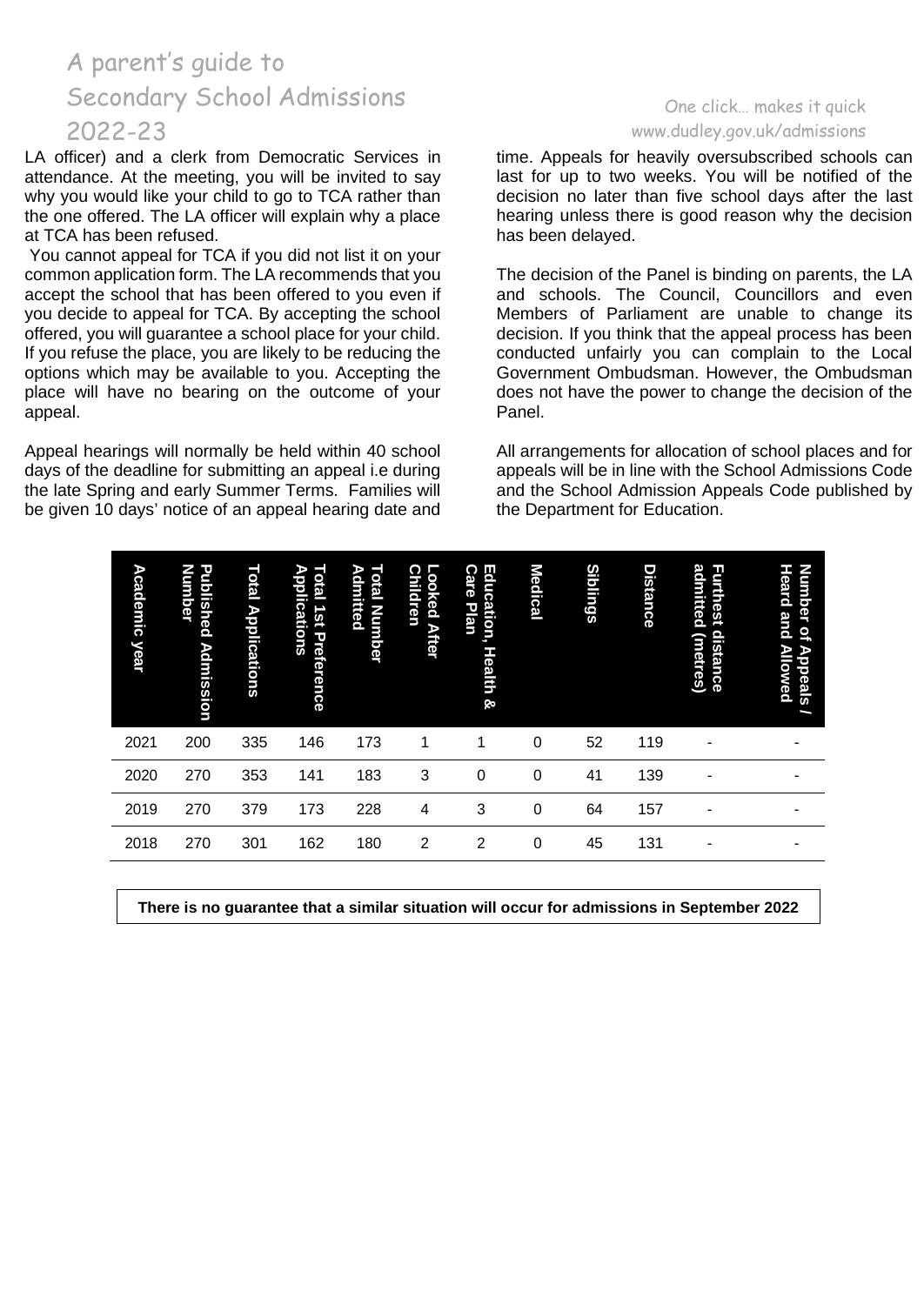## **Windsor High School and Sixth Form**

Headteacher: Mr S Lanckham

Type of school: Academy

Age range: 11 - 19

Number on Roll: 1726

Published Admission Number 2022: 280

Admissions authority: Governing Body

DfE No: 332 5404

Windsor High School and Sixth Form, Richmond Street, Halesowen, B63 4BB

Tel: 0121 550 1452

Email: info@windsor.windsoracademytrust.org.uk

Website: www.windsor.windsoracademytrust.org.uk

### **Dates of open evenings/days**

Monday 20 September 6.00pm Tuesday 21 September 9.30am Wednesday 22 September 6.00pm Thursday 23 September 6.00pm

### **Sixth Form open evening**

Wednesday 20 October 6.00pm

### **Admission Policy – 2022/2023 Policy and Numbers**

Students will be admitted at age 11 without reference to ability or aptitude. There is no charge relating to the admission of students. The school's admission policy offers no guarantee of places.

The Pupil Admission Number (PAN) for the year commencing September 1st, 2022 will be 280. All admissions will be administered by use of the criteria detailed below.

### **Over Subscription**

All schools must admit any child with a statement of special educational needs that names the school directly.

Where applicants for admission exceed the number of places available, the following criteria will be applied, in the order set out below, to decide which children to admit:

1. "Looked after children – children in public care",

### One click… makes it quick [www.dudley.gov.uk/admissions](http://www.dudley.gov.uk/admissions)

as required by the Education (Admission of Looked after Children) (England) Regulations 2006. First priority for admission shall be given to relevant looked after children or children who were previously looked after but immediately after being looked after became subject to an adoption, child arrangement order, or special guardianship order. \*See note below

2. Where a child has a brother/sister, half brother/sister (where the children share one common parent), step brother/step sister or fostered/adopted sibling living at the same home address (i.e. the genuine principal place of residence where they normally and regularly live) and who will be still attending Windsor High School and Sixth Form in September 2022. \*\*See note below

3. Proximity of the child's home to the school, measured in a straight line from the front door of the home (or main entrance to flats) to the main gate of the school, with those living nearest accorded the higher priority. \*\*\*See note below

### **Note**

\* An adoption order is an order under section 46 of the Adoptions and Children Act 2002. A Child Arrangement Order is an order settling the arrangements to be made as to the person with whom the child is to live under section 8 of the Children Act 1989. Section 14A of the Children Act 1989 defines a special guardianship order as an order appointing one or more individuals to be a child's special guardian (or special guardians).

A child is regarded as having been in state care outside of England if they were in the care of or were accommodated by a public authority, a religious organisation, or any other provider of care whose sole or main purpose is to benefit society.

\*\* Where parents have a shared responsibility for a child and the child lives with both parents for part of the school week, then the home address will be determined as the address where the child lives for the majority of the school week (i.e. three out of the five days). Parents will be required to provide documentary evidence to support the address they wish to be considered for allocation purposes.

\*\*\* In all cases the 'proximity' criterion (the last named priority) is to be used as a tie breaker should the school be oversubscribed with applicants under criteria with a higher priority. For example, if the school were to be oversubscribed with siblings only (second priority), the proximity criterion would dictate who would gain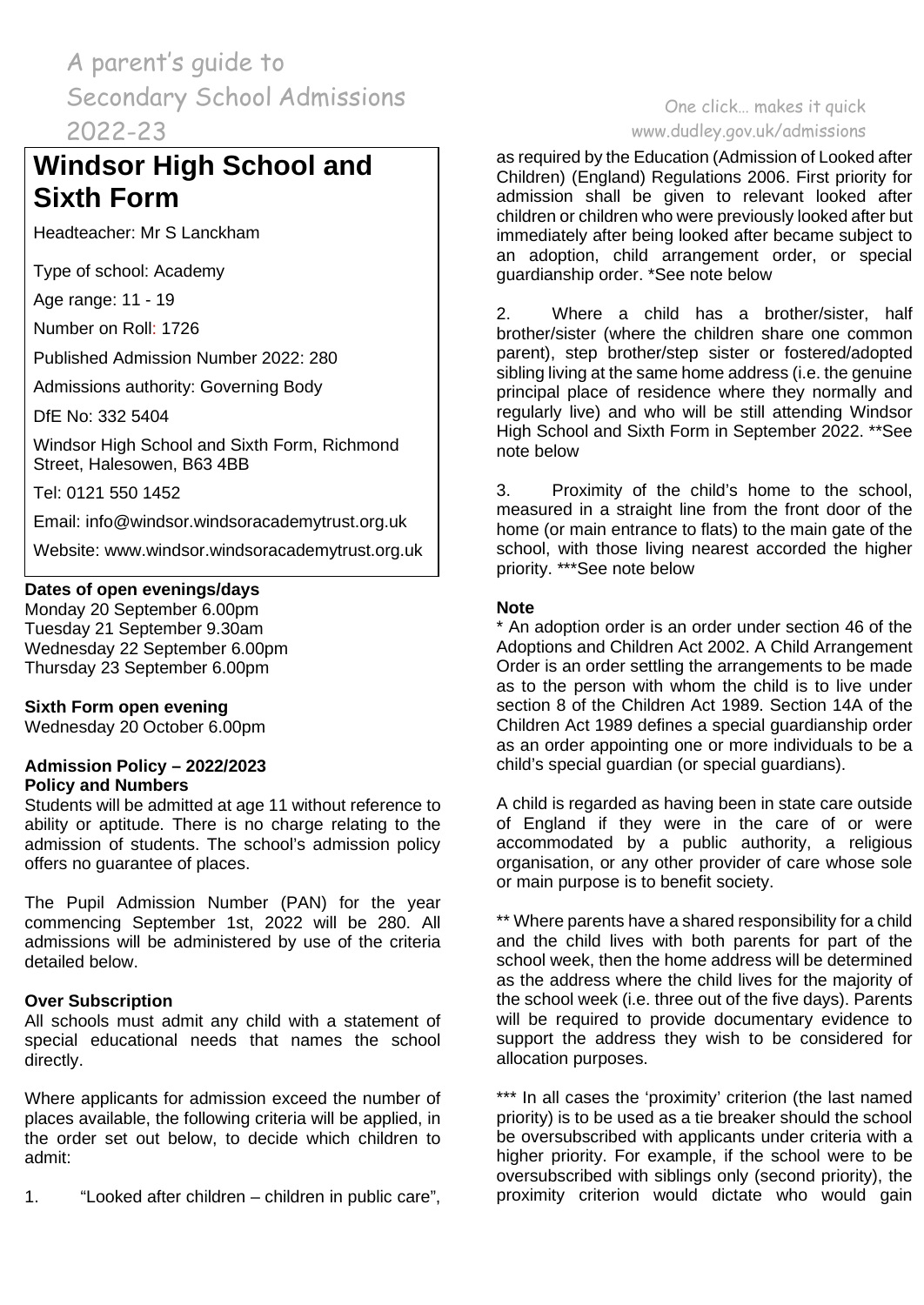admission. Parents or guardians might be asked to submit evidence in support of their application; fraudulent information used at that time can lead to the withdrawal of a place and further children might be affected. In the event that we are unable to distinguish between applicants for the final available place, such as in the case of children who live in the same block of flats, then the final place will be randomly selected by drawing lots. The 'home' address to be used will be the current one at the time places are allocated and the one that parents either own or rent.

Special conditions will apply in the event that one child from a multiple birth does not gain admission to the school through the admissions criteria; in this instance the school governors will exceed the admission number for the family concerned to prevent separation of such children.

Year 7 admissions for September entry will be administered on behalf of the Governors of Windsor High School and Sixth Form by Dudley LA (Admissions Service) using the criteria outlined above.

### **Appeals**

Appeals regarding admissions will be considered by an Independent Appeals panel.

#### **Late Applications**

Preferences that are received after the closing date for receipt of applications will only be considered after applications that were received within the deadline have been dealt with.

There will, however, be exceptional circumstances in which a late application will be considered alongside those applications that were made within the deadline. Where exceptional circumstances are such that the parent could not have reasonably submitted the application within the deadline, the applicant will be considered alongside all other applicants.

In each circumstance supportive documentary evidence must be provided by the parent/carer at the time of application.

Unsuccessful late applications will be added to the waiting list in accordance with the admissions criteria.

#### **Waiting Lists**

If the school is oversubscribed and students have been refused admission because other students have a higher priority for admission under the published admissions criteria, then parents may request to be

### One click… makes it quick [www.dudley.gov.uk/admissions](http://www.dudley.gov.uk/admissions)

added to a waiting list.

Children on the waiting list will be ranked in accordance with the schools published admissions criteria and the list will operate from the point of allocation of places until July 31st 2023. After July 31st 2023 the waiting list will no longer be in operation. Dudley LA will operate this waiting list on behalf of the school.

Inclusion on the waiting list does not mean that a place will eventually become available.

A child's position on the waiting list is not fixed and is subject to change during the year i.e. they can go up or down the list.

Places that become available below the published admissions number or any number that the school agree that they can admit from March 2022 will be offered to students according to their ranking on the list i.e. those ranked highest will be offered first.

Dudley LA (Admissions Service) will also help coordinate any In Year Admissions on behalf of the school.

#### **Sixth Form Admissions Policy 2022/2023**

It is our aim, when considering applications, to accept students onto a curriculum which will suit their learning style and encourage them to flourish academically. Judgements and offers will be made on an appropriate level of prior academic achievement and a positive attitude/aptitude for learning.

The Student Admission Number (PAN) for the year commencing September 1st, 2022 will be 180. All admissions will be administered by use of the criteria detailed below.

#### **Method of Application:**

Prospectuses and application forms will be published during the Autumn Term each year. All current Windsor students will be invited to an Open Evening and the event will be marketed locally and on the school website. Prospectuses and application forms will be specifically issued to:

- All current Year 11 Windsor students
- Students visiting from other education establishments

Those making specific requests by contacting the school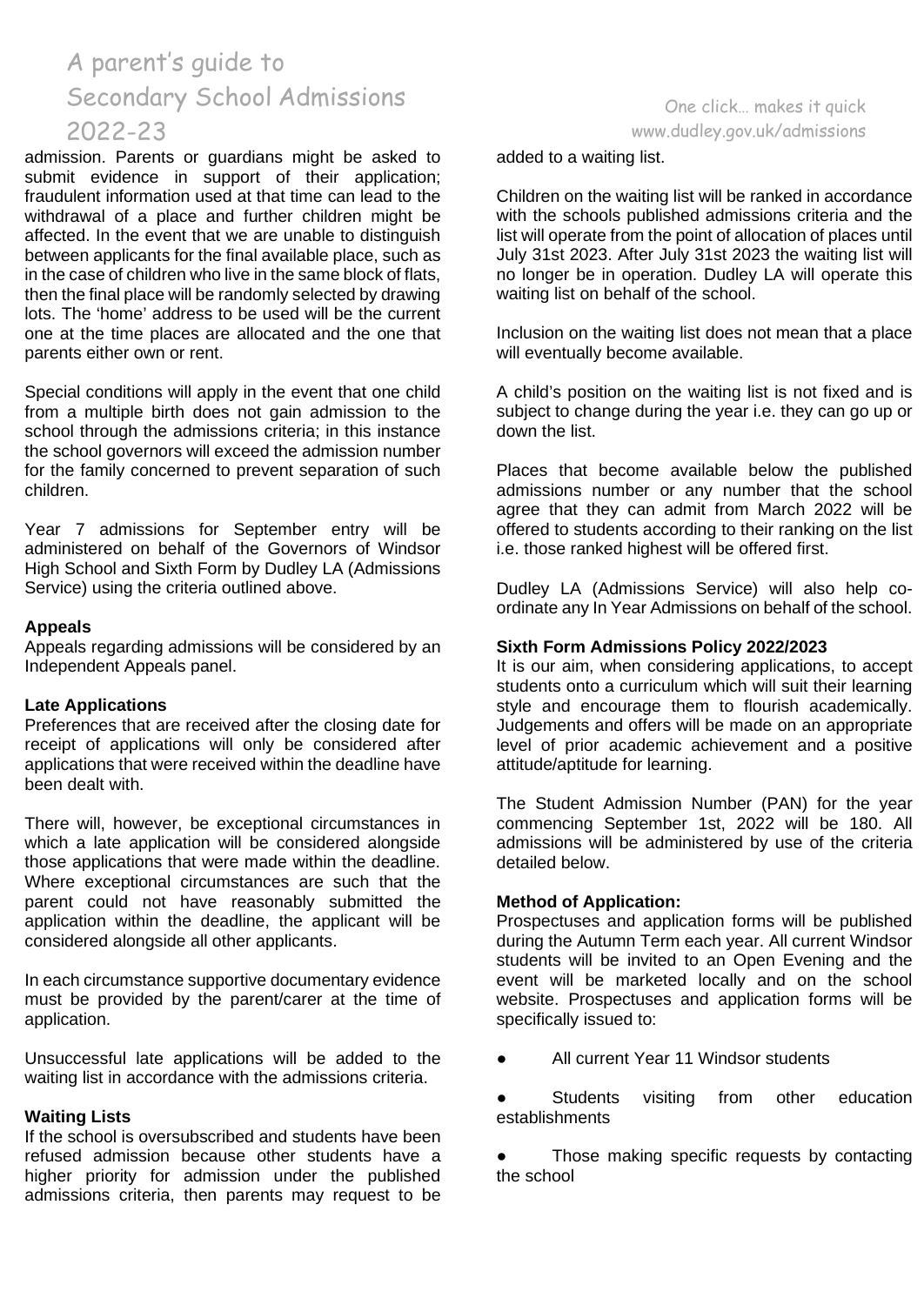Information, advice and guidance meetings are set up for every prospective Sixth Form student, with their parents, to provide expert professional support at a critical time of decision.

### **Entry Criteria for Courses:**

Students need to demonstrate evidence of a positive, self-motivated approach to learning and a minimum of 5 GCSEs at grade  $9 - 4$  (or equivalent grades) including English and Maths.

Individual courses may have subject-specific GCSE requirements for entry - these are outlined fully in the prospectus each year.

Students who do not meet the entry criteria can discuss the courses that they want to follow with the Deputy Headteacher of Sixth Form and may be given permission to join in exceptional circumstances.

Applications From Students Not Currently Studying in Year 11 at Windsor High School and Sixth Form: Each year a number of students can join our Sixth Form from other schools. Applications are welcomed from such students who wish to continue their studies at Windsor High School and Sixth Form. The application process and entry requirements will be identical for both internal and external applicants.

Our admission number for external applications is a minimum of twenty.

All schools must admit any child with a statement of special educational needs that names the school directly.

#### **Where over-subscribed we will give priority to applicants as follows:**

1. "Looked after children – children in public care", as required by the Education (Admission of Looked after Children) (England) Regulations 2006. First priority for admission shall be given to relevant looked after children or children who were previously looked after but immediately after being looked after became subject to an adoption, child arrangement order, or special guardianship order. (\* See note below)

2. Where a child has a brother/sister, half brother/sister (where the children share one common parent), step brother/sister or fostered/adopted sibling living at the same home address (i.e. the genuine principle place of residence where they normally and regularly live) and who will be attending Windsor High

### One click… makes it quick [www.dudley.gov.uk/admissions](http://www.dudley.gov.uk/admissions)

School and Sixth Form in September 2022. \*\* See note below

3. Proximity of the child's home to the school, measured in a straight line from the front door of the home (or main entrance to flats) to the main gate of the school, with those living nearest accorded the higher priority. \*\*\*See note below

\*An adoption order is an order under section 46 of the Adoptions and Children Act 2002. A Child Arrangement Order is an order settling the arrangements to be made as to the person with whom the child is to live under section 8 of the Children Act 1989. Section 14A of the Children Act 1989 defines a special guardianship order as an order appointing one or more individuals to be a child's special guardian (or special guardians).

\*\*Where parents have a shared responsibility for a child and the child lives with both parents for part of the school week, then the home address will be determined as the address where the child lives for the majority of the school week (i.e. three out of the five days). Parents will be required to provide documentary evidence to support the address they wish to be considered for allocation purposes.

\*\*\* In all cases the 'proximity' criterion (the last named priority) is to be used as a tie breaker should the school be oversubscribed with applicants under criteria with a higher priority. For example, if the school were to be oversubscribed with siblings only (second priority), the proximity criterion would dictate who would gain admission. Parents or guardians might be asked to submit evidence in support of their application; fraudulent information used at that time can lead to the withdrawal of a place and further children might be affected. In the event that we are unable to distinguish between applicants for the final available place, such as in the case of children who live in the same block of flats, then the final place will be randomly selected by drawing lots. The 'home' address to be used will be the current one at the time places are allocated and the one that parents either own or rent.

All of the above applicants must meet the Entry Criteria. In the event of the school being oversubscribed in any of the above criteria, places will be offered to those living nearest the school as measured in a direct line distance from the home to the school.

Applicants refused admission to our Sixth Form are entitled to appeal to an Independent Appeals Panel.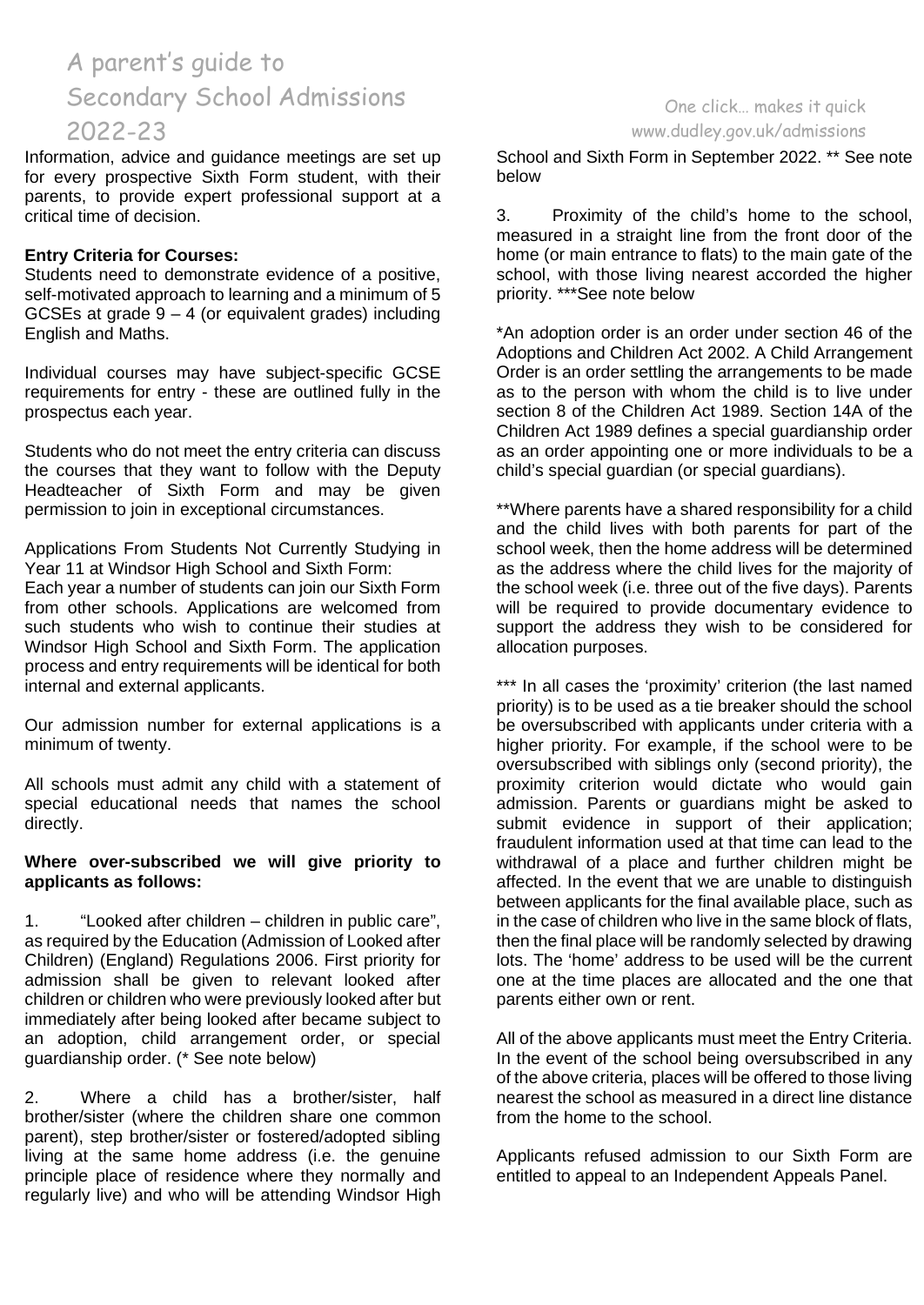| Academic<br>year | Number<br>Published<br>Admission                                                           | Total<br>Applications | Applications<br><b>Total</b><br>1st Preference | Total Nur<br>Admitted<br>Number | <b>Childran</b><br>Looked<br><b>After</b> | Education,<br>∩<br>are,<br>Plan<br>Health<br>ଡ | <b>Siblings</b> | Distance | admitted<br>Furthest<br>distance<br>(metres) | Heard<br>Number<br><b>and</b><br>$Q_{\parallel}$<br>Appeals<br>Allowed |
|------------------|--------------------------------------------------------------------------------------------|-----------------------|------------------------------------------------|---------------------------------|-------------------------------------------|------------------------------------------------|-----------------|----------|----------------------------------------------|------------------------------------------------------------------------|
| 2021             | 280                                                                                        | 719                   | 354                                            | 292*                            | 0                                         | 3                                              | 108             | 181      | 2483                                         | 11/1                                                                   |
| 2020             | 285                                                                                        | 760                   | 323                                            | 285*                            | 3                                         | 3                                              | 88              | 191      | 2560                                         | 15/0                                                                   |
| 2019             | 280                                                                                        | 776                   | 290                                            | 285*                            | 4                                         | 5                                              | 98              | 178      | 2709                                         | 20/2                                                                   |
| 2018             | 280                                                                                        | 715                   | 250                                            | 290*                            | 0                                         | 1                                              | 118             | 171      | 3195                                         | 11/1                                                                   |
|                  | There is no guarantee that a similar situation will occur for admissions in September 2022 |                       |                                                |                                 |                                           |                                                |                 |          |                                              |                                                                        |

\*The Governing body agreed to admit additional children on offer day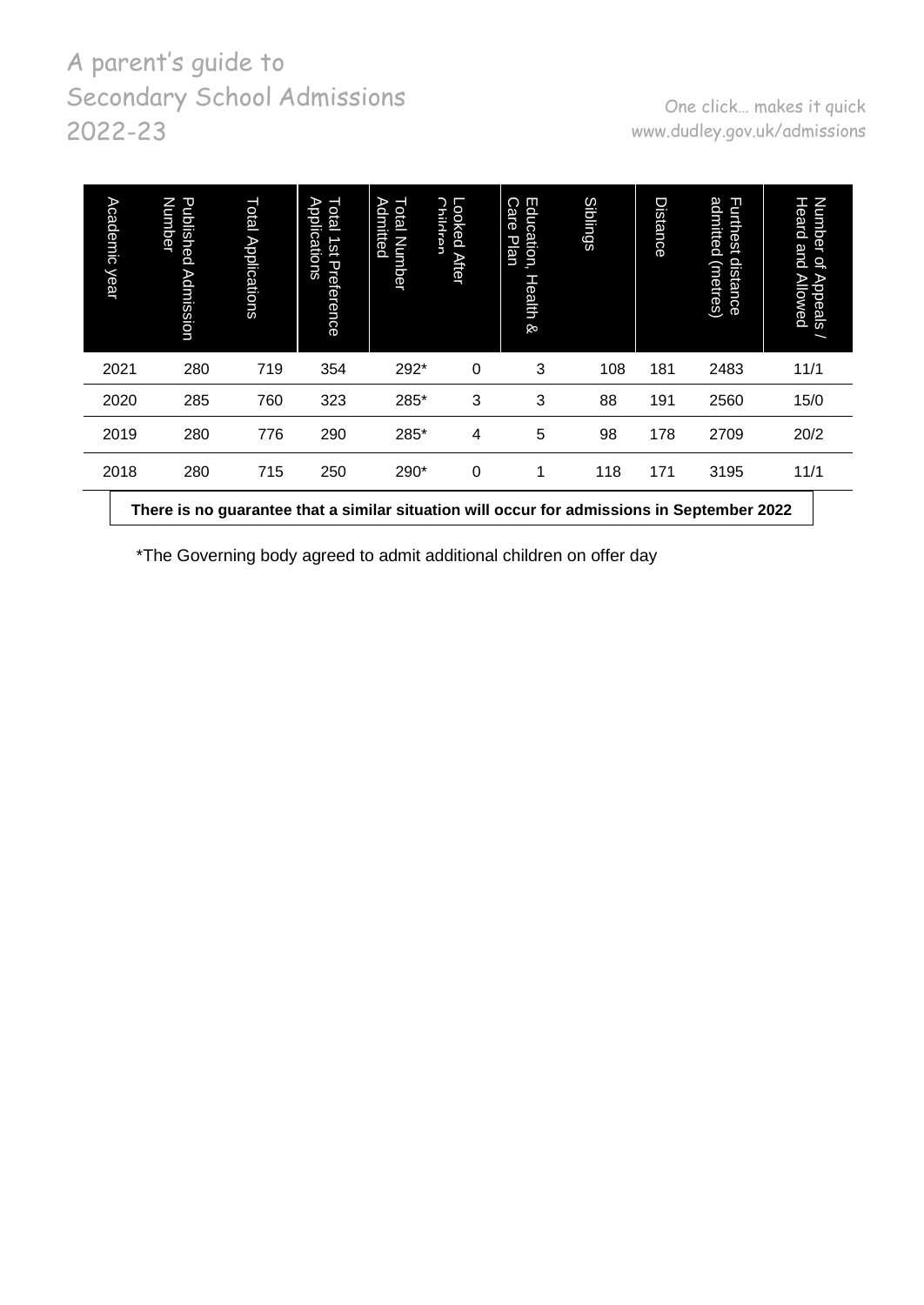### Dates of open evening/days Thursday 21<sup>st</sup> October 2021

### **The Wordsley School**

Headteacher: Mr G Burton

Type of school: Community

Age range: 11 - 16

Number on Roll: 819

Published Admission Number 2022: 211

Admissions authority: Dudley LA

DfE No: 332 4030

The Wordsley School, Brierley Hill Road, Wordsley, Stourbridge, DY8 5SP

Tel: 01384 816015

Email: [info@wordsley.dudley.sch.uk](mailto:info@wordsley.dudley.sch.uk)

Website: [www.wordsley.dudley.sch.uk](http://www.wordsley.dudley.sch.uk/)

One click… makes it quick [www.dudley.gov.uk/admissions](http://www.dudley.gov.uk/admissions)

A series of Open Mornings are available for prospective year 7 pupils in September 2022 which will take place throughout September 2021 and October 2021. You will need to make an appointment with the school's Reception at any point from Monday 6<sup>th</sup> September 2021.

#### **How to apply for a place in year 7 for September 2021**

By completing the application form which is available from your home LA.

**Admissions policy See Page 10**

| Academic<br>year | Number<br>Published<br><b>Admission</b> | Total<br>Applications | Applications<br>Total<br>1s1<br>Preference | Admitted<br>Total Number | Looked<br><b>After</b><br><b>Children</b> | <b>Care</b><br>Education,<br>Plan<br>Health<br>⊗ | Medical | <b>Siblings</b> | <b>Distance</b> | admitted<br>Furthest<br>distance<br>(metres) | Number of<br>Heard<br><b>BUG</b><br><b>Allowed</b><br>Appeals |
|------------------|-----------------------------------------|-----------------------|--------------------------------------------|--------------------------|-------------------------------------------|--------------------------------------------------|---------|-----------------|-----------------|----------------------------------------------|---------------------------------------------------------------|
| 2021             | 211                                     | 408                   | 162                                        | 193                      | 3                                         | $\overline{2}$                                   | 0       | 45              | 143             | ۰                                            | ٠                                                             |
| 2020             | 181                                     | 405                   | 166                                        | 181                      | 5                                         | 6                                                | 0       | 30              | 132             | 5342                                         | ٠                                                             |
| 2019             | 151                                     | 455                   | 213                                        | 166                      | 3                                         | 11                                               | 0       | 52              | 100             | 1370                                         | 17/0                                                          |
| 2018             | 151                                     | 371                   | 154                                        | 160*                     | 2                                         | 1                                                | 0       | 31              | 124             | ۰                                            | ٠                                                             |

\*The Governing Body have over recent years agreed to admit additional pupils at the time of offer

**There is no guarantee that a similar situation will occur for admissions in September 2022**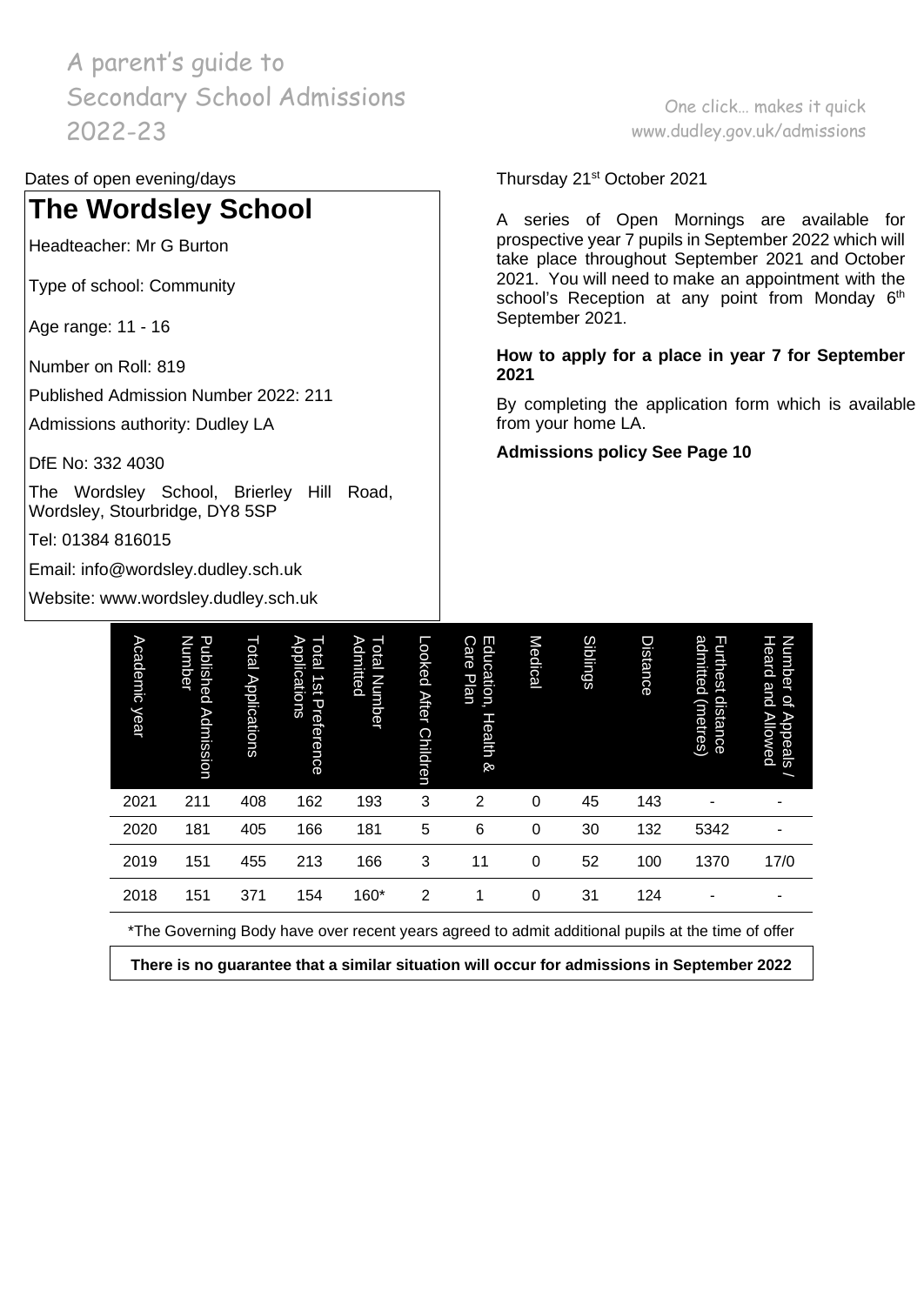# **Secondary school open days and evenings 2021**

| The Beacon Hill Academy<br>01902 677754               | published on school website and social media.                    | TBC due to ongoing pandemic restrictions. Details will be                                                                    |
|-------------------------------------------------------|------------------------------------------------------------------|------------------------------------------------------------------------------------------------------------------------------|
| <b>Bishop Milner Catholic College</b><br>01384 889422 | 16 September 2021 6pm - 7:30pm<br>23 September 2021 6pm - 7:30pm |                                                                                                                              |
|                                                       | school website August/September 2021.                            | There will be an electronic booking system in place and available on the                                                     |
|                                                       | $-7.30pm$                                                        | A Sixth Form open evening takes place on the 21 October 2021 from 6pm                                                        |
| <b>Crestwood School</b>                               | 22 September 2021                                                | 6:00pm - 8:30pm                                                                                                              |
| 01384 686850                                          | 24 September 2021                                                | 9:30am - 10:45am                                                                                                             |
|                                                       | 27 September 2021                                                | 9:30am - 10:45am                                                                                                             |
|                                                       | 28 September 2021                                                | 9:30am - 10:45am                                                                                                             |
| <b>Dormston School</b><br>01384 816395                | 14 October 2021                                                  | 7pm - 9pm                                                                                                                    |
|                                                       | appointment                                                      | Tours of the school every morning at 9.00am and 11.15am week<br>commencing 18 October 2021. Contact the school office for an |
| The Earls High School                                 | 21 September 2021                                                | 6.00pm - 8.30pm                                                                                                              |
| 01384 816105                                          | 22 September 2021                                                | $9.00$ am $-11.00$ am*                                                                                                       |
|                                                       | 23 September 2021                                                | 6.00pm - 8.30pm                                                                                                              |
|                                                       | 24 September 2021                                                | $9.00am - 11.00am*$                                                                                                          |
|                                                       |                                                                  | Welcome by Headteacher at 9.00am. Tours start at 9:15am                                                                      |
| <b>Ellowes Hall Sports College</b><br>01384 686600    | 15 October 2021<br>16 October 2021                               | 1:30pm to 4:30pm - Booking system in place<br>$9:30am - 1:30pm$                                                              |
|                                                       | 6th Form Open Evening<br>11 November 2021                        | $6:30$ pm $- 8:30$ pm                                                                                                        |
| Kingswinford Academy                                  | 23 September                                                     | $5.00$ pm $- 8.00$ pm                                                                                                        |
| 01384 296596                                          | Tours and talks:                                                 | $9.00am - 11am$                                                                                                              |
|                                                       | 20 September                                                     | $9.00am - 11am$                                                                                                              |
|                                                       | 21 September                                                     | $9.00am - 11am$                                                                                                              |
|                                                       | 22 September                                                     |                                                                                                                              |
| Leasowes High School                                  | 14 September                                                     | 6.30pm - 8.30pm                                                                                                              |
| 01384 686606                                          | 16 September                                                     | 6.30pm - 8.30pm                                                                                                              |
|                                                       | 21 September                                                     | 9.00am - 11.00am                                                                                                             |
|                                                       | 22 September                                                     | 9.00am - 11.00am                                                                                                             |
|                                                       | 23 September                                                     | 9.00am - 11.00am                                                                                                             |
|                                                       | Please book places via<br>school website                         |                                                                                                                              |
|                                                       |                                                                  |                                                                                                                              |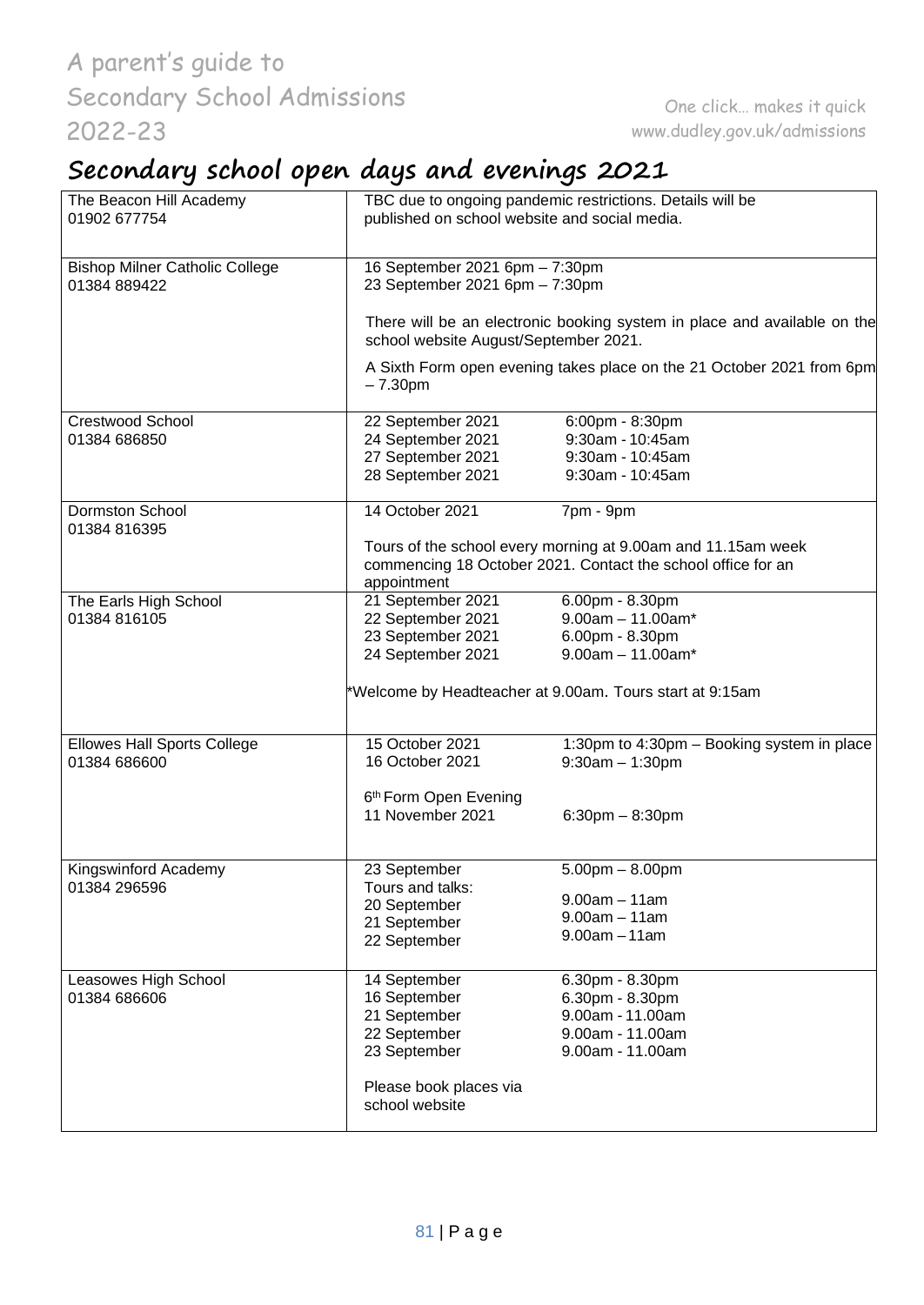| The Link Academy             | Dates of open evenings/days:                                             |                                                                       |
|------------------------------|--------------------------------------------------------------------------|-----------------------------------------------------------------------|
| 01384 816500                 | 30 September                                                             | 6.00pm - 8.00pm                                                       |
|                              |                                                                          | Principal and Chief Executive's speech at 6.15pm and 7.00pm           |
|                              | 27 September - 1 October 9.15am - 11.00am*<br>*Tours by appointment only |                                                                       |
| Old Swinford Hospital School | 18 September                                                             | $9.00am - 11.30am$                                                    |
| 01384 817325                 | (Lower School Years and Sixth Form boarding)                             |                                                                       |
|                              | 19 October                                                               | $4.30 \text{pm} - 7.00 \text{pm}$ (Sixth Form)                        |
|                              |                                                                          |                                                                       |
| Pedmore High School          | 23 September                                                             | $6.00pm - 9.00pm$                                                     |
| 01384 686711                 | 28 September                                                             | 9.00am - 10.30am                                                      |
|                              | 30 September                                                             | 9.00am - 10.30am                                                      |
|                              |                                                                          |                                                                       |
| Pegasus Academy              | 21 September                                                             | $6.00pm - 8.00pm$                                                     |
|                              | 7.00pm                                                                   | Talks by the Principal and Chief Executive of the Trust at 6.15pm and |
| 01384 253722                 | 22/23 September Tours                                                    | 9:15am                                                                |
|                              |                                                                          |                                                                       |
|                              |                                                                          |                                                                       |
| <b>Redhill School</b>        | 16 September                                                             | $9.15am - 10:45am$                                                    |
| 01384 816355                 | 17 September                                                             | $9.15$ am $-10:45$ am                                                 |
|                              | 20 September                                                             | $9.15$ am $- 10:45$ am                                                |
|                              | 21 September                                                             | $5:30$ pm $-8:30$ pm                                                  |
|                              | 24 September                                                             | $9.15$ am $- 10:45$ am                                                |
|                              |                                                                          |                                                                       |
|                              |                                                                          |                                                                       |
| Ridgewood High School        | 21 September                                                             | $9.15$ am - 10.45am                                                   |
| 01384 818445                 | 22 September                                                             | 6pm - 8:30pm                                                          |
|                              | 27 September                                                             | $9.15$ am - 10.45am                                                   |
|                              | 1 October                                                                | $9.15$ am $-10.45$ am                                                 |
|                              |                                                                          |                                                                       |
| St James Academy             | 22 September                                                             | $6.00 \text{pm} - 8.00 \text{pm}$                                     |
| 01384 816045                 | 23 September                                                             | $9.30am - 12 noon$                                                    |
|                              | 24 September                                                             | $9.30am - 12 noon$                                                    |
| Summerhill School            | 7 October                                                                | $7.00pm - 9pm$                                                        |
| 01384 816165                 | 11 October                                                               | 9.15am*                                                               |
|                              | 13 October                                                               | 9.15am*                                                               |
|                              | 15 October                                                               | 9.15am*                                                               |
|                              | *Booking required, lasts approx. 1 hour                                  |                                                                       |
|                              |                                                                          |                                                                       |
|                              |                                                                          |                                                                       |
|                              |                                                                          |                                                                       |
|                              |                                                                          |                                                                       |
|                              |                                                                          |                                                                       |
| Thorns Collegiate Academy    | 30 September                                                             | $5.30pm - 8.00pm$                                                     |
| 01384 987973                 | 4,5,6 October                                                            | $9.00am - 11.00am$                                                    |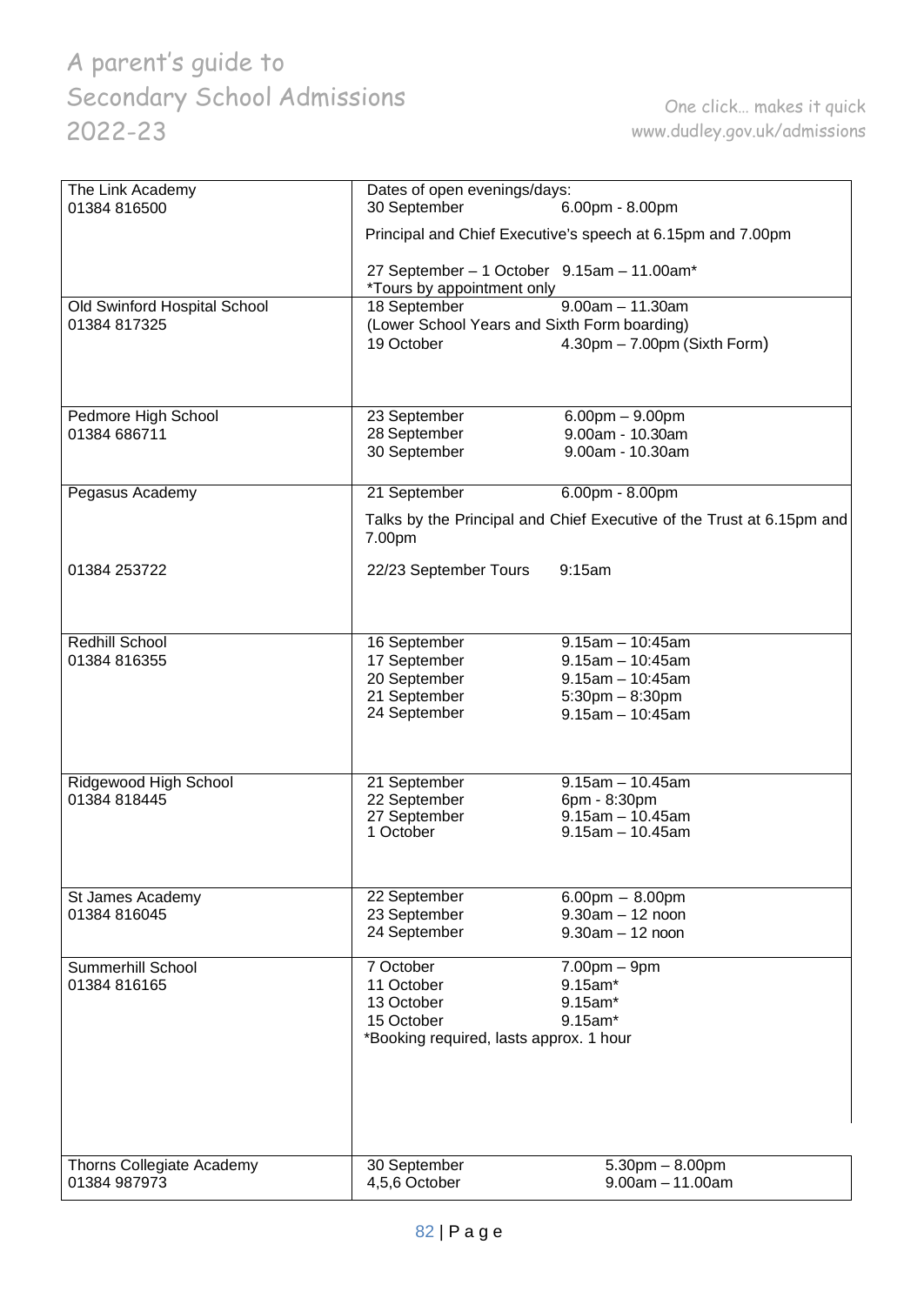| Windsor High School and Sixth                                                                                              | 20 September                           | 6.00pm                                                            |
|----------------------------------------------------------------------------------------------------------------------------|----------------------------------------|-------------------------------------------------------------------|
| Form                                                                                                                       | 21 September                           | $9.30$ am                                                         |
| 0121 550 1452                                                                                                              | 22 September                           | 6.00pm                                                            |
|                                                                                                                            | 23 September                           | 6:00pm                                                            |
|                                                                                                                            | Sixth Form Open Evening 20 October 6pm |                                                                   |
| The Wordsley School<br>01384 816015                                                                                        | 21 October 2021 6:30pm - 8:30pm        |                                                                   |
|                                                                                                                            |                                        | A series of Open Mornings are available throughout September 2021 |
|                                                                                                                            |                                        | and October 2021. You will need to make an appointment with the   |
|                                                                                                                            | school's Reception.                    |                                                                   |
| Admissions staff will be available at some of the open evenings to assist with queries regarding the<br>admission process. |                                        |                                                                   |
|                                                                                                                            |                                        |                                                                   |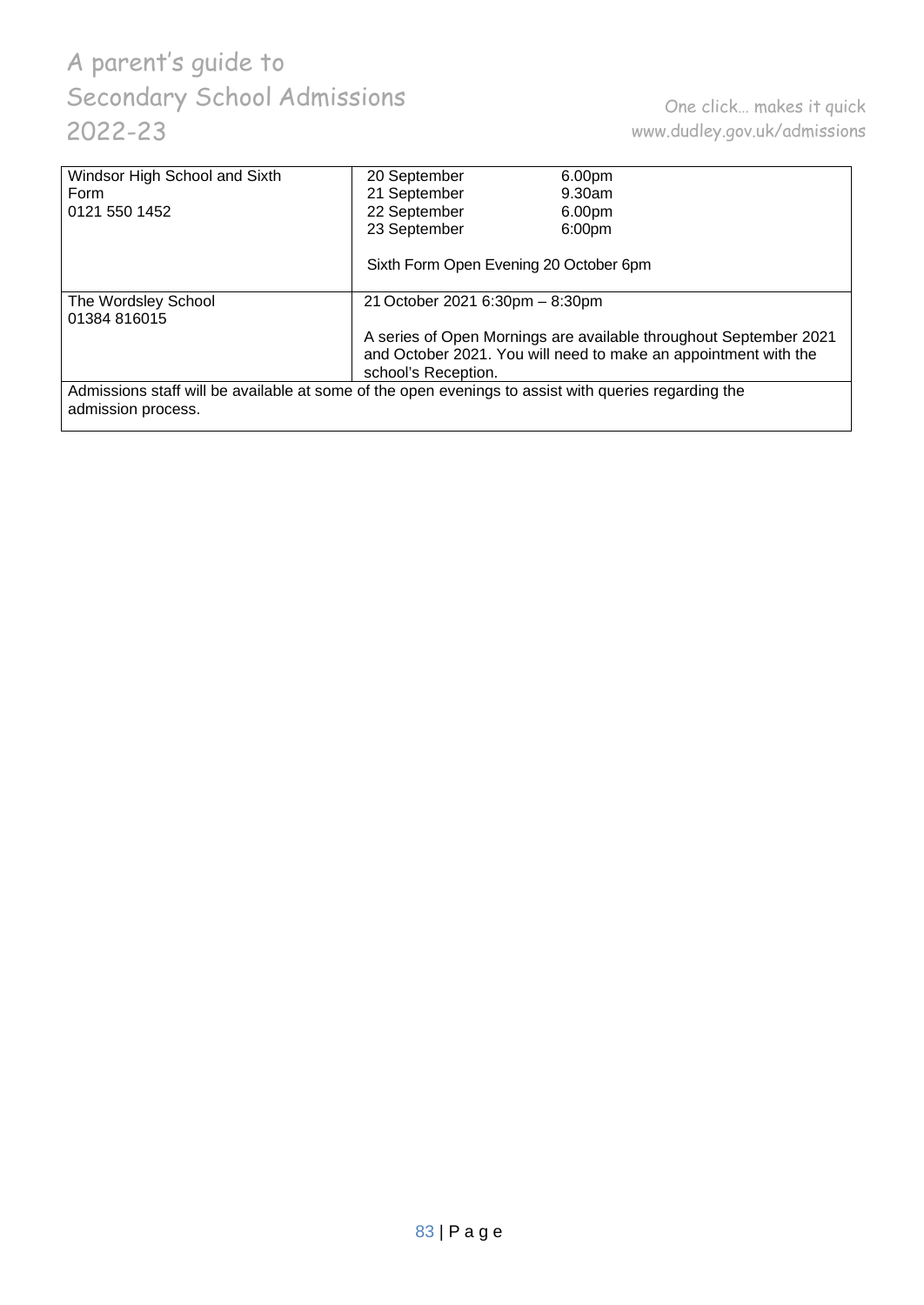## **Educational Opportunities Year 10**

Children who are due to move to year 10 in September 2021 may wish to consider other educational opportunities available in the local area. This does not mean that you are required to move your child from their existing school if this is still the best option for them.

University Technical Colleges (UTCs) are set up by universities and businesses and specialise in one or two technical subjects. At GCSE they offer a similar curriculum to a typical 11-18 secondary school, including the basics of English and Maths, as well as their specialist subject.

To find information out about UTC's in the area please visit [www.utcolleges.org.](http://www.utcolleges.org/)

Studio Schools are similar to UTCs in that they have employer involvement in the curriculum and focus on developing the skills needed for employment, involving personal coaching and work experience, alongside a similar curriculum to a typical 11-18 secondary.

If you decide that you would like to apply for a place at any of the schools available, you will need to complete an application form. Please contact the school direct for further information.

- Aston University Engineering Academy, Birmingham. B7 4AG (0121 380 0572) [www.auea.co.uk](http://www.auea.co.uk/)
- Health Futures UTC, West Bromwich. B70 8DJ (0121 794 2888) [www.healthfuturesutc.co.uk](http://www.healthfuturesutc.co.uk/)
- Thomas Telford University Technical College, Wolverhampton. WV10 0JR (01902 872180[\)](http://www.thomastelfordutc.com/) [www.thomastelfordutc.com](http://www.thomastelfordutc.com/)
- Walsall Studio School, Walsall. WS1 1RL (01922 211292) [www.walsallstudioschool.co.uk](http://www.walsallstudioschool.co.uk/)
- Bournville College, Birmingham. B31 2AJ (0121 694 5000[\)](http://www.sccb.ac.uk/bournville-college-academy) [www.sccb.ac.uk/bournville-college-academy](http://www.sccb.ac.uk/bournville-college-academy)
- Waverley Studio College, Birmingham. B9 5SX (0121 566 6622) [www.waverleystudiocollege.co.uk](http://www.waverleystudiocollege.co.uk/)
- Birmingham Ormiston Academy, Grosvenor Street, Birmingham. B4 7QD (0121 359 9300) www.boaacademy.co.uk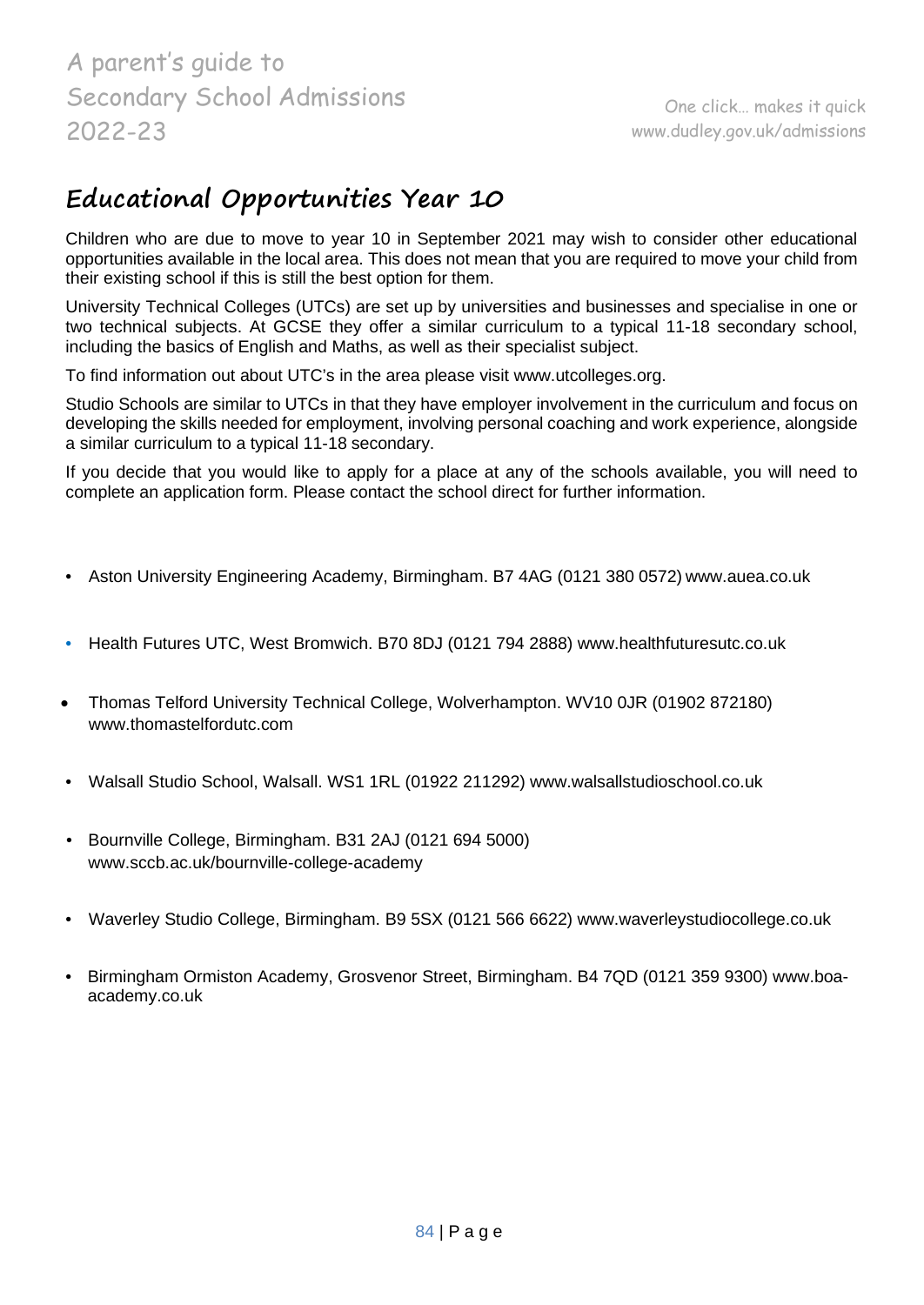### **Privacy Notice: School Admissions**

This notice explains what personal data (information) we hold about you, how we collect, how we use and intend to share information about you. We are required to give you this information under data protection law.

### **Who is the Data Controller for the information you provide?**

Dudley Borough Council is the Data Controller for the personal information you provide. The Council's Data Protection Officer can be contacted on 0300 555 8283 or by email to Data Protection Officer can be contacted on 0300 555 8283 or by email to [information.governance@dudley.gov.uk.](mailto:information.governance@dudley.gov.uk)

We collect and hold information about you and your child in order to process your application regarding your child's admission to school. The Local Authority and schools will need this information to ensure the application is assessed appropriately.

### **Why do we need your information?**

We use your information to allocate your child a place at school in accordance with the School Admissions Code December 2014 and the legislation set out in the Schools Standards and Framework Act 1998.

The Council is responsible for processing admissions to reception class and transfers from primary to secondary school, and also processes all in year admission requests i.e. where a child is moving between schools within the authority, or has moved into the authority from another authority.

### **What legal basis allows us to use your information?**

The Department of Education's School Admissions Code published in September 2021, which has statutory force, underpins legislation set out in the School Standards and Framework Act 1998. This requires parents and carers to apply for a school place, requests parents/carers to express their school preferences, and allows them an opportunity on the form (and any supplementary form/s) to outline the reasons why they are requesting the school(s) of preference. For school appeals, the Department for Education's School Admission Appeals Code published in February 2012, which has statutory force underpins legislation set out in the School Standards and Framework Act 1998 which sets out the requirement to allow a parent/carer to appeal for a school place if they have been refused. The lawful basis for processing your personal data is 'Public Task' as we need the information to carry out our public functions as set out in law.

### **We collect the following information**

You are required to complete all aspects of the application form. We collect the following information:

- your personal information (such as name, home address, contact details and email address).
- your child's personal information (such as name, date of birth, address if different fromyours).
- Council Tax number.
- current or previous education provision.
- school preference information and parent's reasons for selection.
- name and date of birth of any sibling already attending your preferred school.
- looked after children, adoption, special guardianship order or child arrangement history.
- professional supporting documents if relevant to your application.
- background education history if applying for an in-year admission.
- country of origin if a new arrival to the country.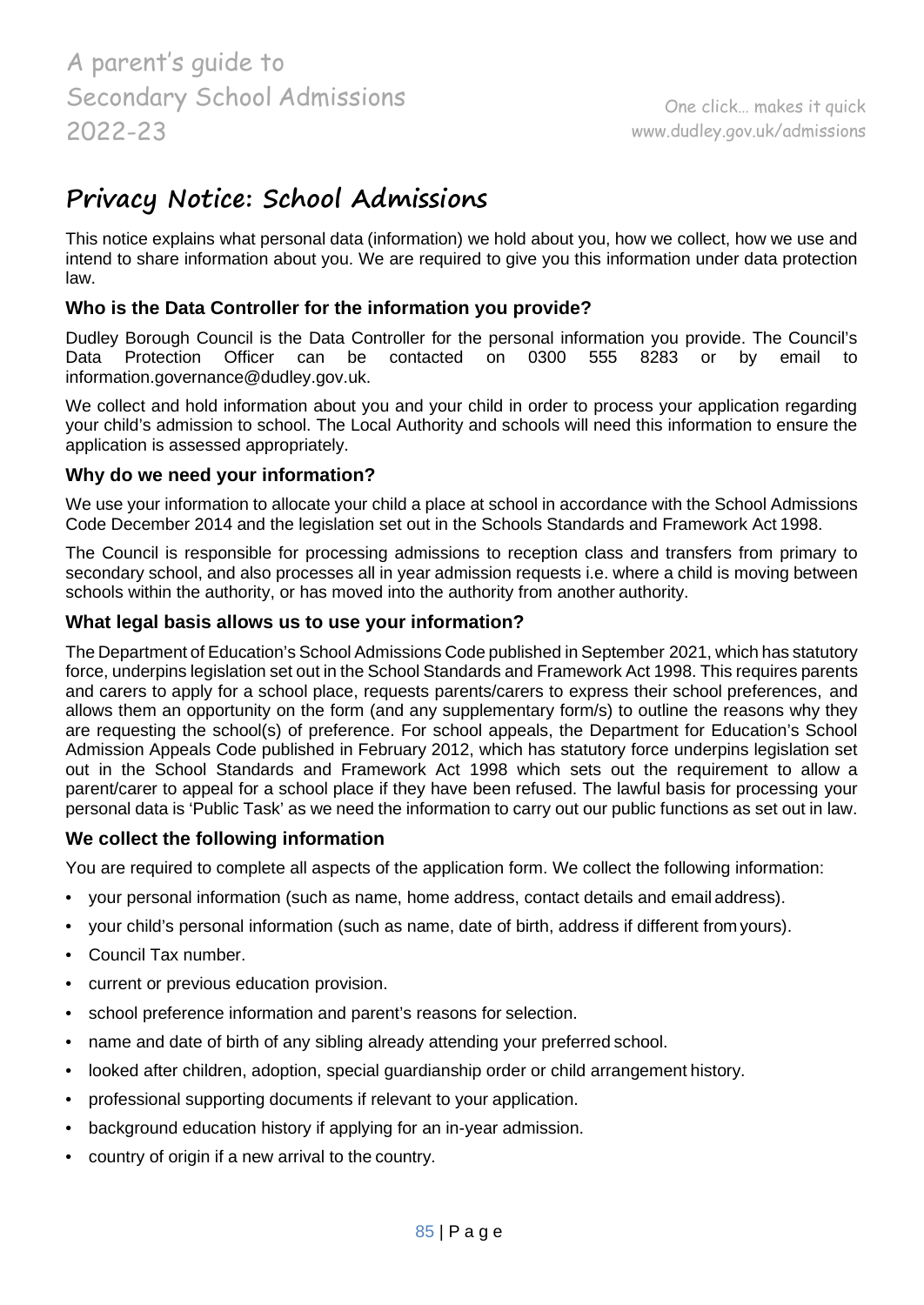- Medical information about your child if pertinent to the application in line with the medical criteria. We also obtain personal information from other sources as follows:
- additional admissions related information that you have provided directly to your preferred or offered school.
- confirmation of looked after children, adoption, special guardianship order or child arrangement history from Virtual Schools.
- confirmation of Education Health and Care Plan status from SEN Department.
- the result of any school's own academic/aptitude test that your child has taken part in.
- faith information if application relates to faith criteria.

### **How do we collect your information?**

The initial application for your child to start primary school or transfer from primary to secondary school can either be submitted online or a paper application. Transfers in-year require a hard copy application to be completed. Additional information may be requested either by letter, email, telephone, or face-to- face.

### **Who do we share the information with?**

The Admissions Team intends to, where a lawful basis exists, also use your information for other legitimate purposes and will share (where necessary) with other Council departments and external bodies responsible for administering services to children and young people. Reasons for sharing information with the internal and external bodies will be; to enable the processing of school application, to fulfil the council's safeguarding duty and comply with the Prevent Strategy, and to provide Central Government bodies with mandatory data returns, The Home Office to notify of potential illegal immigration, and the Police, at times, request information as part of a criminal investigation. We intend, where necessary, to also share your information with:

- Any of your preferred schools, including the school your child is allocated.
- Members of the independent appeals panel, where necessary, in accordance with the School Admission Code and the School Admissions Appeals Code.
- Black Country Foundation Partnership Trust for school health visits and checks
- Relevant information with neighbouring authorities when applying for a school in their authority in accordance with the schools Standards and Framework Act 1998
- Birmingham Community Healthcare Trust (BCHT) to assist with the administration and management of the Child Health Information System.
- Teams within Dudley Council working to improve outcomes for children and young people.
- External bodies including; other Councils/boroughs where appropriate, Central Government bodies comprising of the Department for Education, the Local Government Ombudsmen and the Office of the School Adjudication.
- For the purpose of validating proof of address, the School Admissions Team will refer to data held by any of the services mentioned above, Council Tax Records, the Housing Team, Elections and the Fraud Team
- We will share personal information with law enforcement or other authorities if required by applicable law.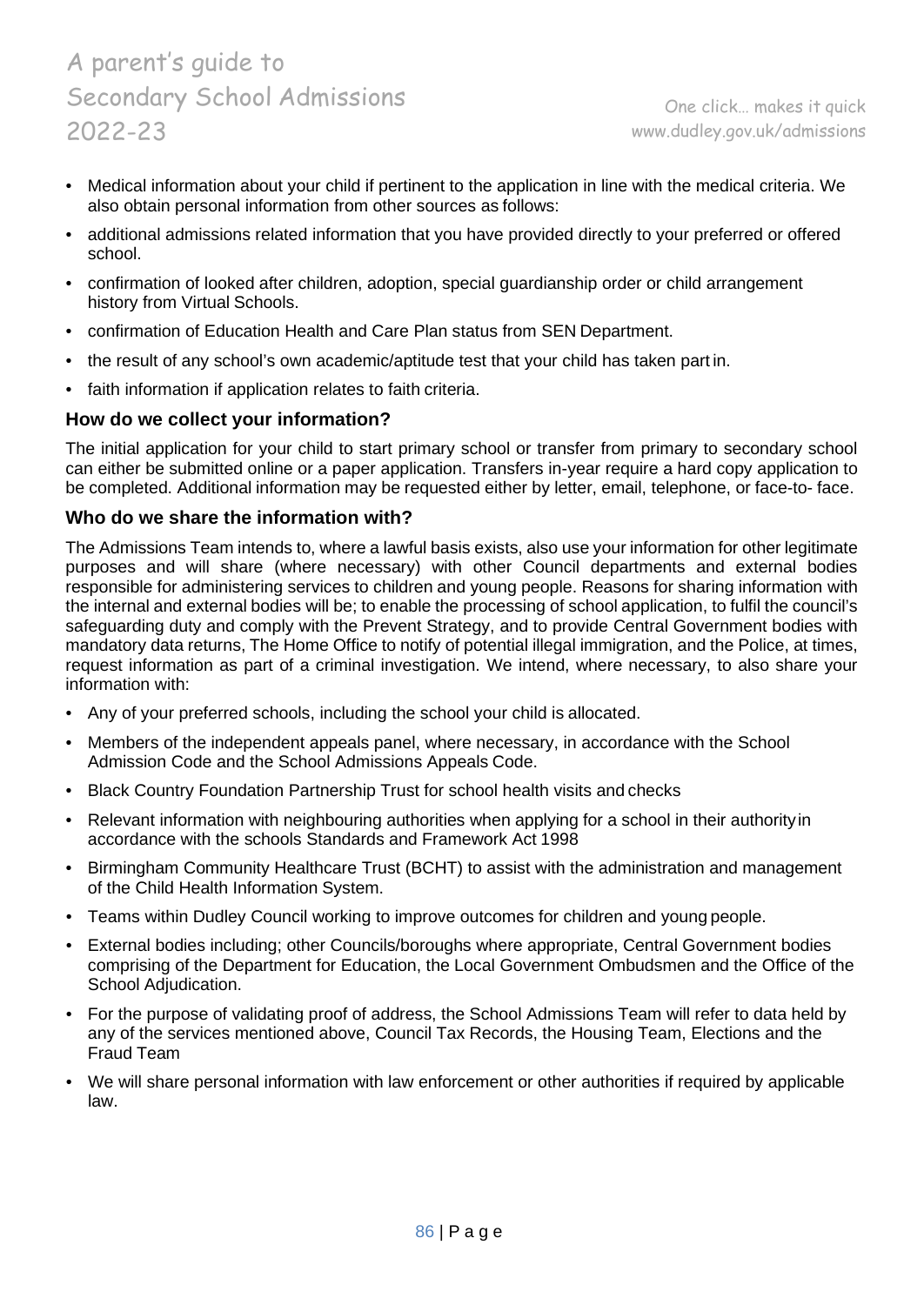### **How long will the personal information be kept?**

The information provided will be retained by the Admissions Service until your child reaches government statutory school leaving age.

### **Will this information be used to make an automated decision about me?**

No – School places are allocated for Primary Reception and Secondary Year 7 intake using an automated decision-making process. The local authority will have manually entered the criteria for each application, the system will then allocate the highest school preference that each child can be offered.

#### **Keeping your information secure**

Your information will be securely stored on the Management Information System used by the Council to process application for school admissions and appeals. Currently this is the Synergy Servelec system, but this may change should the Council change its IT provider at any time in the future.

We have appropriate security measures in place to prevent personal information from being accidentally lost,or used or accessed in an unauthorised way. We limit access to your personal information to those who have a genuine business need to know it. Those processing your information will do so only in an authorised manner and are subject to a duty of confidentiality.

We also have procedures in place to deal with any suspected data security breach. We will notify you and any applicable regulator of a suspected data security breach where we are legally required to do so.

### **Your rights and access to your information**

You have the right to request a copy of the information that we hold about you. The new General Data Protection Regulation also gives you additional rights about information we hold about you and how we use it, including the right to:

Request to have your information deleted where there is no compelling reason for its continued processing and provided that there are no legitimate grounds for retaining it.

Request your information to be rectified if it is inaccurate or incomplete.

Have your information transferred or copied should you move to another authority.

To submit a Subject Access Request email the Admissions Team at [admissions.cs@dudley.gov.uk](mailto:admissions.cs@dudley.gov.uk)

#### **If you have any concerns**

Please contact us if you would like to know more about the information we hold about you and how we use it. The School Admissions Team can be contacted on Tel: 0300 555 2345 between 9.00am – 5.00pm Monday to Friday.

You have the right to complain to us if you think we have not complied with our obligation for handling your personal information. Please contact our Data protection officer at [information.governance@dudley.gov.uk](mailto:information.governance@dudley.gov.uk) or write to Data Protection Officer, Information Governance Service, The Council House, Priory Road, Dudley, West Midlands, DY1 1HF. Your concerns will be investigated via the respective Council's complaints procedures.

If you are not satisfied with the Council's response, General Data Protection Regulation (GDPR) gives you the right to complain to the information Commissioner's Office (ICO). You can visit the ICO website at: https://ico.org.uk/concerns/handling/

In addition, the Corporate Privacy Notice is available at **https:[//www.dudley.gov.uk/privacy](http://www.dudley.gov.uk/privacy-)disclaimer-statement/**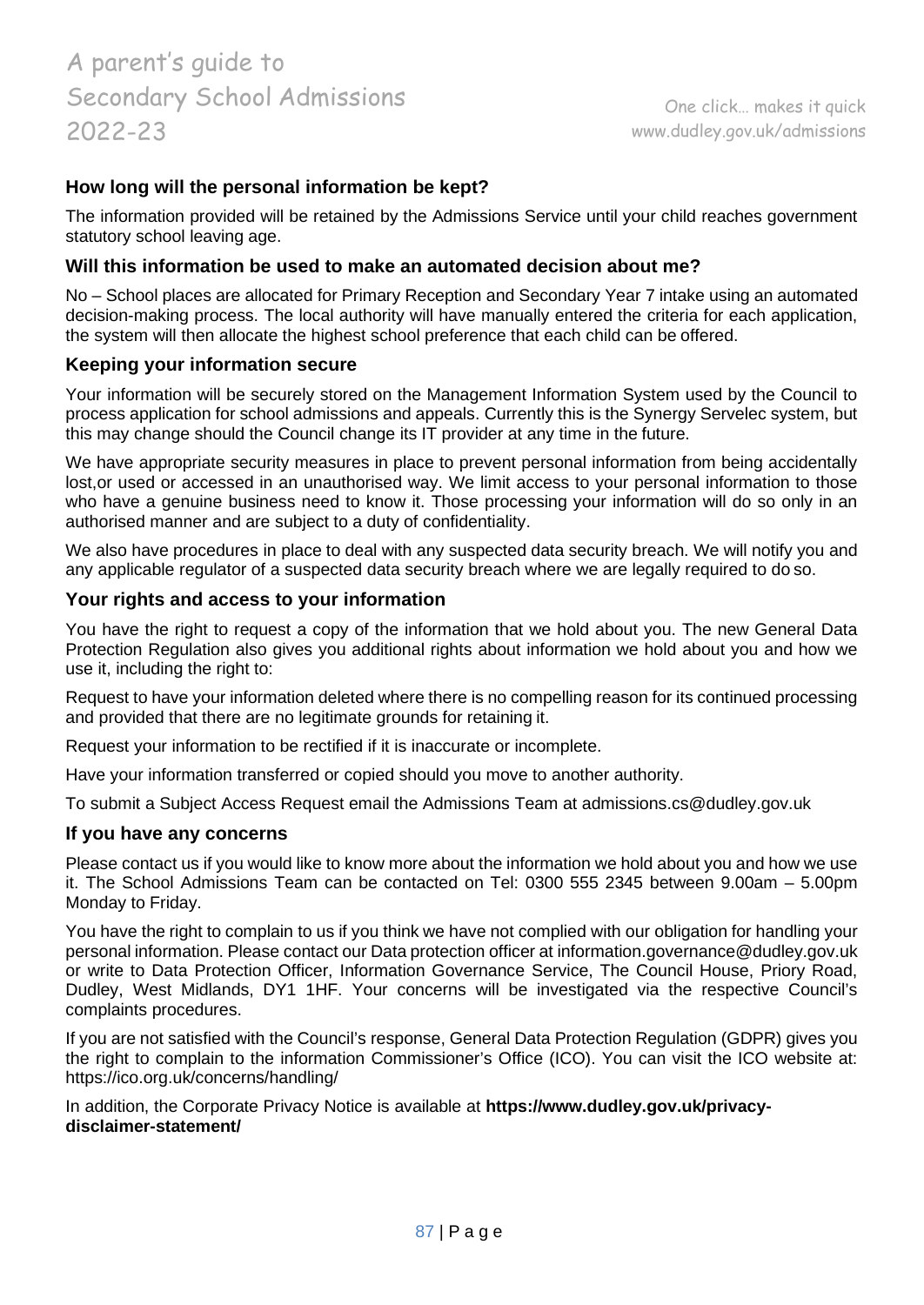# **Supplementary guidance for parents of pupils with special**

### **educational needs:**

This supplementary guidance provides additional information to parents and parent carers of children with a special educational need (SEN) who live in Dudley and attend a mainstream school either within Dudley or within a neighbouring local authority. *This guidance should be read in conjunction with the rest of this document.*

The majority of children with SEN will attend their local mainstream school. All mainstream schools receive funding within their budget so that they can put appropriate provision in place to meet the needs of all children including those who are identified as requiring SEN Support. Schools are required by law to have a qualified special educational needs co-ordinator (SENCo). All schools must have regard to the Children and Families Act 2014 and the SEND Code of Practice 2015 as well as the Single Equalities Act 2010 when making provision for children and young people with SEND.

Schools are required to publish a **SEN Information report** on their website. This will detail how they make provision for children with SEN.

### **SEN Support:**

If your child is identified as SEN Support, the process will be the same as that for all children when choosing their next school as they move from the primary to secondary phase of their education.

Where a pupil is placed at SEN Support, parents will have been working in partnership with their child's school. They will have discussed their child's needs and shared the detail and outcomes of personal learning plans or similar SEN records through regular meetings.

If your child has special educational needs you may want to talk to the headteacher and/or SENCo in the schools that you are considering to find out more about the school and to discuss your child's special educational needs with them. You can also look at their website and the published SEN information report.

### **EHCP:**

A very small number of pupils, approximately 3%, will have special educational needs which are complex and severe and which will require the LA to issue an Education Health Care Plan (EHCP). Where a child has an EHCP the LA will work with you to determine what arrangements and support will be required to meet your child's special educational needs.

If your child has an EHCP the process with regard to secondary transfer will be different. The SEN Team is responsible for the administration of all activities in connection with those children who have an EHCP and works closely with the School Admissions Service to ensure that all children with an EHCP have an appropriate school placement at the beginning of the new school year.

Every child is entitled to access mainstream school provision within the local community. Our policy is to include all children with special educational needs into mainstream settings where this is in their best interests. Most children with an EHCP will therefore attend their local school.

All mainstream schools provide support for children with an EHC Plan. You can find out more information about the support that is available by looking at the School Information Report which is published the school's website or talk to the Special Educational Needs Co-ordinator (SENCo) or Headteacher.

However, we recognise that special schools have an important role in providing for children and young people with more complex SEN. If your child has an EHCP this may identify that specialist provision is required, if this is the case you will need to contact the SEN Team who will be able to help you identify the most appropriate school for your child. Details of all Dudley schools and education settings are published in the Dudley Local Offer.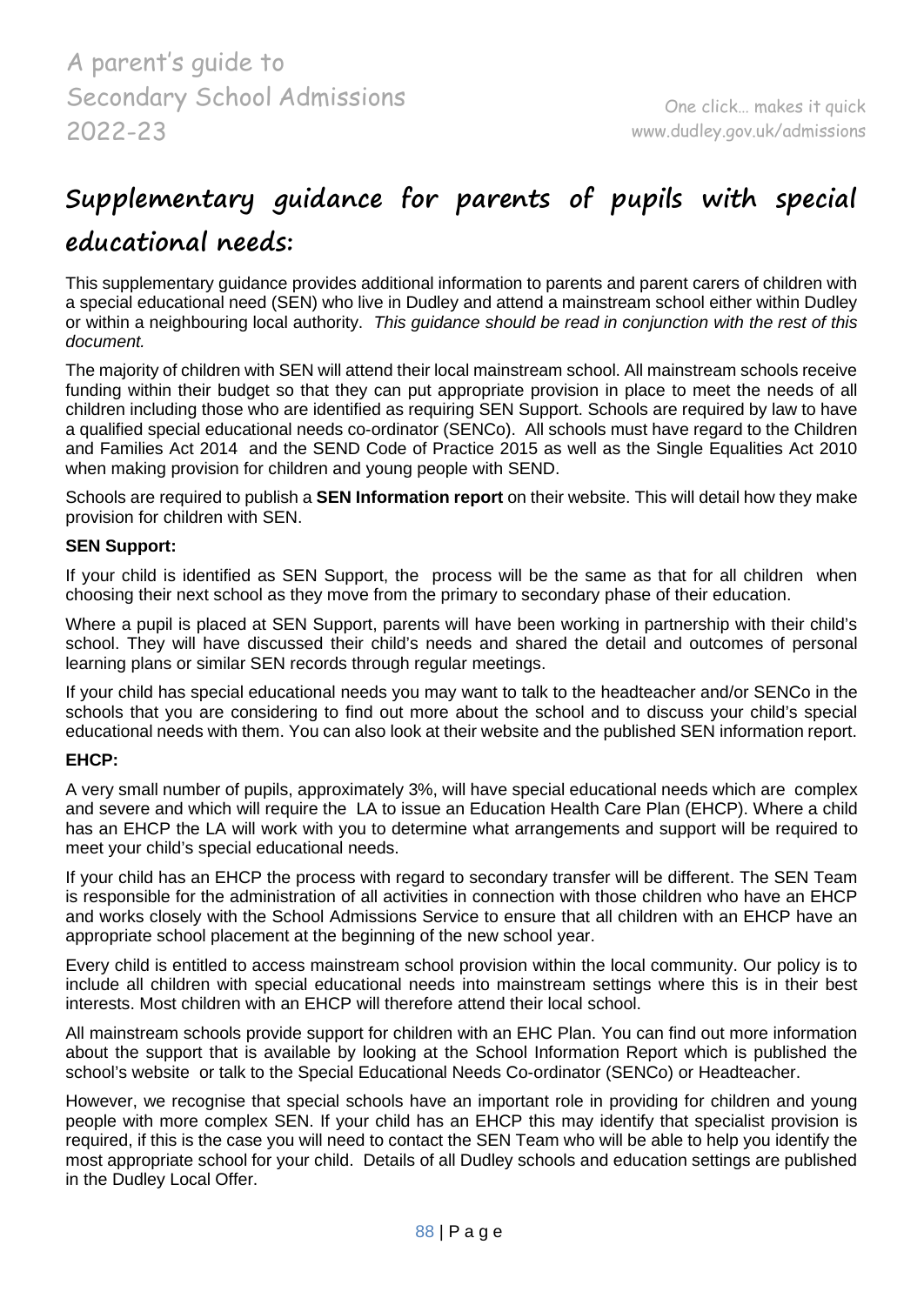### **The SEN Team can be contacted on:**

Tel: 01384 814360 Email: [senteam@dudley.gov.uk](mailto:senteam@dudley.gov.uk)

### **Legislation and guidance**

The legislation and guidance which govern the local authority's (LA) responsibilities in relation to pupils with special educational needs are:

- Children and Families Act 2014
- The Special Educational Needs and Disability Code of Practice DfES 0 to 25 Years January 2015 All schools have copies of these documents.

### **Pupils with special educational needs or disability (SEND)**

The vast majority of pupils who have special educational needs or disability (SEND) will have those needs met within their local mainstream school at Special Educational Need Support (SENS).

SEN support is the new name for school action and school action plus.

Where a pupil is placed at SENS, parents will have been working in partnership with their child's school. They will have discussed their child's needs and shared the detail and outcomes of Individual Education Plans (IEP) or similar SEN records through regular meetings.

A very small number of pupils, approximately 2%, will have educational needs which are so complex and severe that they will be undergoing, or have completed, a Statutory Assessment under the Children and Families Act 2014.

The Statutory Assessment process may result in the LA issuing an Education Health Care Plan (EHCP) and, once this is the case, the LA will determine what arrangements and support will be required to meet the child's needs.

### **Expressing a preference**

In the Autumn Term, the School Admissions Service offers all parents of Year 6 pupils, including those who have a child with a Statement of Special Educational Needs, the opportunity to express a preference for a mainstream secondary school.

All parents, including those parents whose child has an EHCP, have the opportunity to specify up to six mainstream secondary school preferences.

Dudley Council is committed to inclusive education and, therefore, the LA must ensure that a child is educated in a mainstream school unless "the school is unsuitable to the child's age, ability, or aptitude, or the placement would be incompatible with the efficient education of other children with whom the child would be educated, or with the efficient use of resources".

This is in line with the guidance in the SEN Code of Practice. The only exception to this is if a parent indicates that they do not want their child educated in a mainstream setting. (Children and Families Act section 33 and 39).

Wherever possible the secondary allocation process aims to offer the first preferred school to as many parents as possible, on the basis of the clearly stated published admissions criteria on Page 10 of this booklet.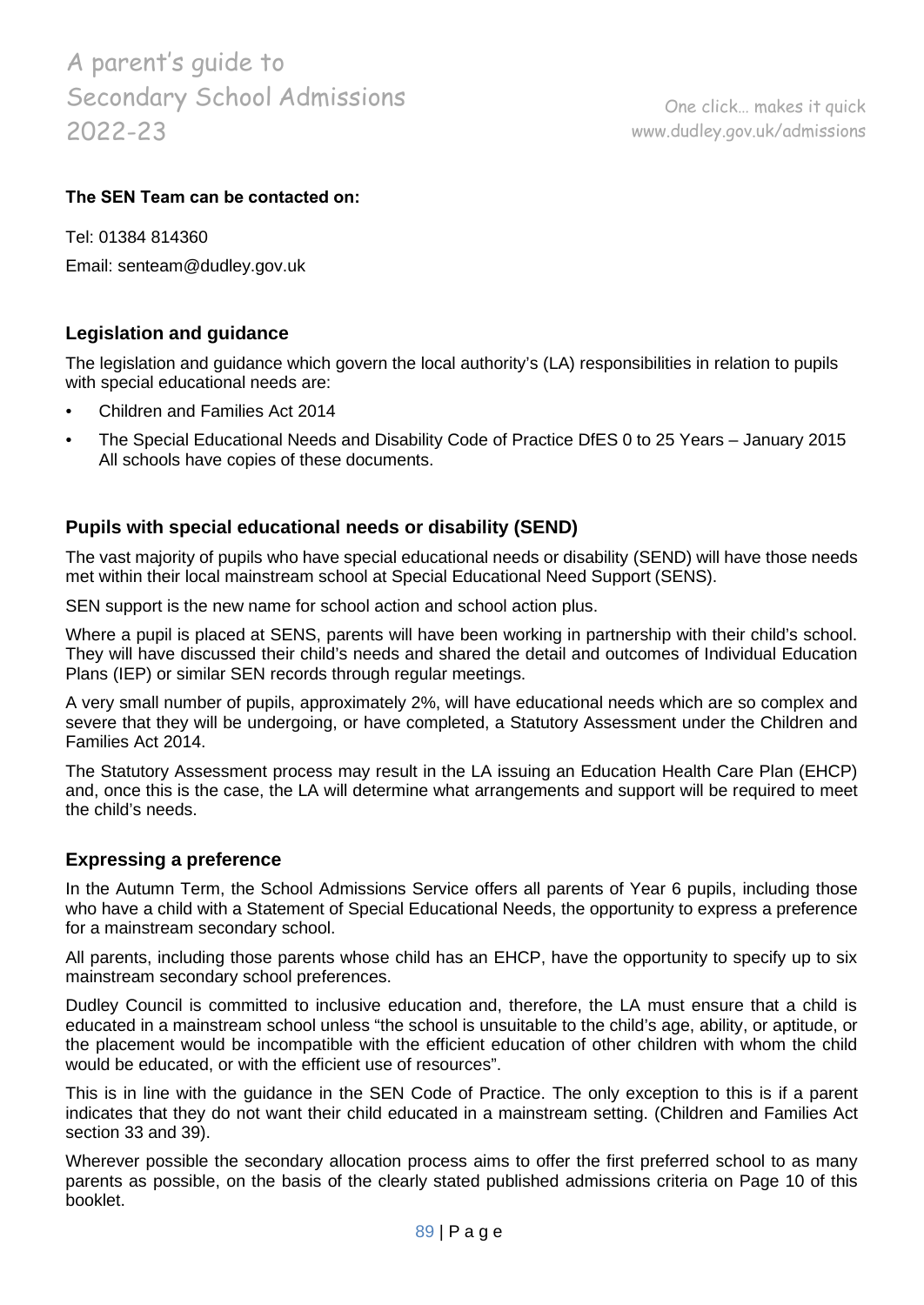### One click… makes it quick [www.dudley.gov.uk/admissions](http://www.dudley.gov.uk/admissions)

The SEN Team works very closely with the School Admissions Service to allow the allocation process to operate to ensure that, wherever possible, pupils have the opportunity to attend a school as close as possible to their home address in line with the council's local school policy.

You should consider very carefully the likelihood of obtaining a school place, which is not local to your home address, particularly where that school has been regularly oversubscribed, i.e. receiving more applications than places, in the past.

### **Transport**

It is very important not to assume that your child will receive transport on transfer to a secondary school.

Transport is provided in line with the Transport Policy and will only be provided if your child has a special educational need or disability and/or the school placement is, of necessity, further than three miles from your home address. Where a preference is made for a school that is not the most local secondary school to your home address it is very unlikely that transport will be provided. If you have any queries about transport, you are advised to contact your child's case officer at The SEN Team or the Transport Manager - 01384 816972.

### **Timescales**

All parents are advised to notify the Local Authority of their school preference, whether they havean EHCP or not.

It is important to note that parents whose children are due to transfer with an EHCP can expect to have a discussion about secondary transfer in their child's Annual review Meeting in Y5. School preferences for children with an EHCP must be made available to the SEN Team at the start of the Autumn Term of the academic year of transfer, but no later than 30 September in Y6.

If your child has an EHCP, the Admissions Service and the SEN Team will consult on any preferences you have expressed.

During the remainder of the Autumn Term, the SEN Team will prepare the documentation for consultation with your preferred school(s). This is a duty required of the local authority by the SEN Code of Practice (Paragraph 8:80 - 8:86).

However, it is important to note that the governing body of any mainstream school cannot refuse to admit a child solely because they have special educational needs or disability. Should any concerns arise at the point of consultation, the SEN Team will work closely with the parents, the school and School Admissions Service in an attempt to resolve any difficulties.

Once the consultation process is successfully completed, one of your preferred schools will be named on your child's EHCP.

A decision on your child's school placement will be confirmed in a draft EHCP, no later than 15 January 2021. This allows for a period of 15 working days during which you can talk to us about any concerns you may have. The updated EHCP must be issued by 15 February 2021.

### **Information for parents who live outside Dudley Borough and whose child has a Statement of Special Educational Needs or EHCP**

If you live outside Dudley, i.e. your home address falls under another council, you must contact your own local authority as soon as possible. If you want to express a preference for a Dudley secondary school place, your own local authority has to consult, on your behalf, with the Dudley schools of your preference and with Dudley Local Authority through the SEN Team.

Contact numbers for neighbouring local education authorities can be found on Page 91 of this booklet.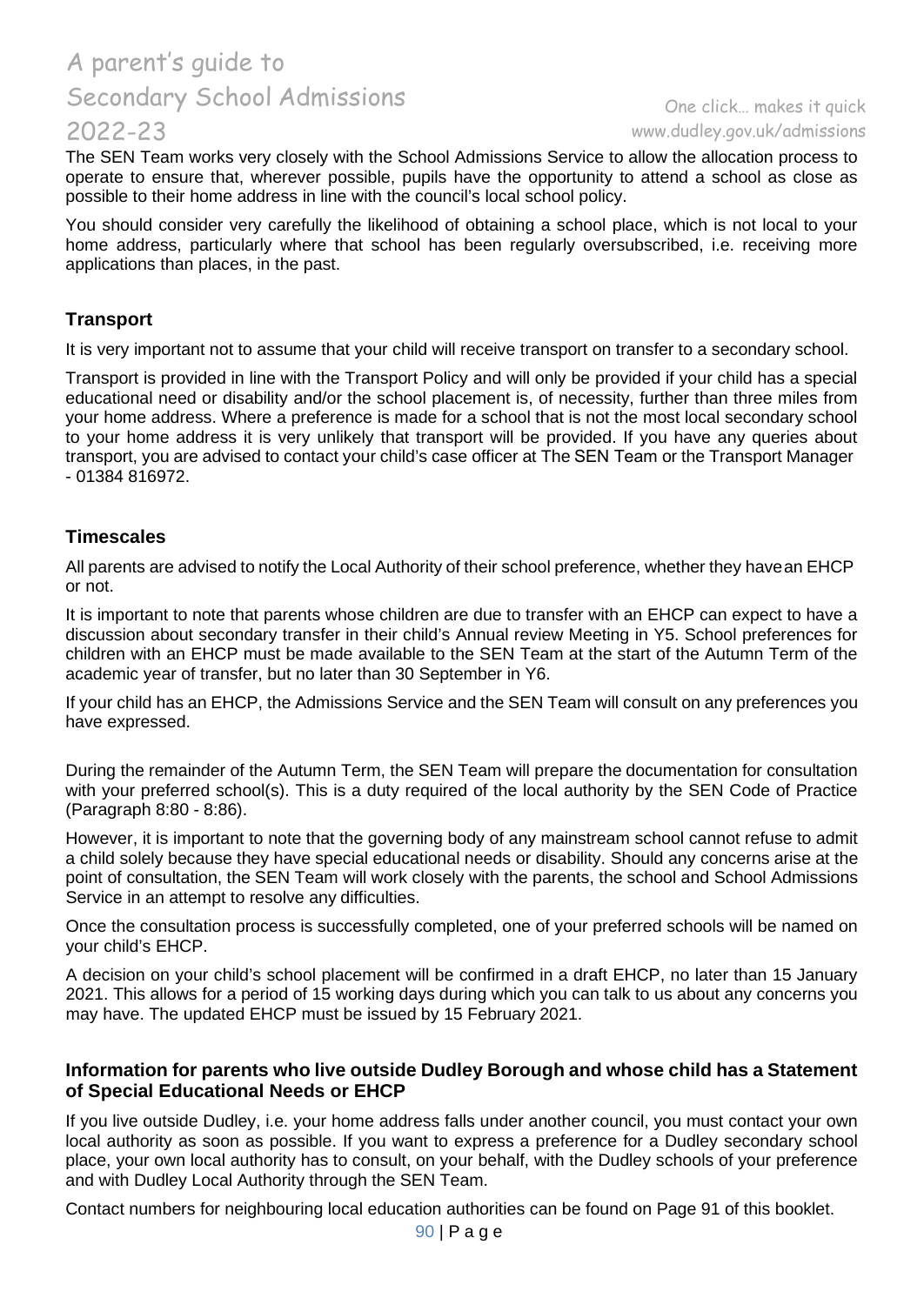### **Right of appeal**

All parents have the right of appeal on the final secondary school placement. For children who do not have an EHCP, this is through the admissions appeal process which is managed independently of the local authority.

For the parents of a child with an EHCP, the appeal process is through the Special Educational Needs and Disability Tribunal (SENDIST), which is an independently managed Government organisation. The SEN Team will be able to advise you on this process should the need arise.

Having read this additional information you may have some questions. For further information you should either approach your child's school, or contact your child's case officer, based at the SEN Team on 01384 814360.

## **Addresses of neighbouring local authorities**

Parents who wish to consider schools maintained by other authorities are strongly advised to contact the local authority concerned to obtain information about the likelihood of a place being available.

| Birmingham     | Schools Admissions and Fair<br><b>Access Service</b><br>Directorate for Education<br>and Skills<br>PO Box 16513<br>Birmingham<br><b>B2 2FF</b>                                                            | 0121 303 1888<br>www.birmingham.gov.uk/schooladmissions<br>email: admissions@birmingham.gov.uk             |
|----------------|-----------------------------------------------------------------------------------------------------------------------------------------------------------------------------------------------------------|------------------------------------------------------------------------------------------------------------|
| Worcestershire | <b>School Admissions</b><br><b>Worcestershire Children First</b><br><b>County Hall</b><br>Spetchley<br>Road<br>Worcester<br>WR5 2YA                                                                       | 01905 822700<br>www.worcestershire.gov.uk<br>email:<br>schooladmissions@worcschildrenfirst.org.uk          |
| Sandwell       | <b>School Admissions</b><br><b>Education Skills &amp; Employment</b><br>Directorate<br>Sandwell Metropolitan Council<br>PO Box 16230<br>Sandwell Council House Freeth<br><b>Street</b><br>Oldbury B69 9EX | 0121 569 6765<br>www.sandwell.gov.uk/schooladmissions<br>email:<br>annual_schooladmissions@sandwell.gov.uk |
| Staffordshire  | <b>School Admissions &amp;</b><br><b>Transport Service</b><br>1 Staffordshire Place<br><b>Education Department</b><br><b>Tipping Street</b><br>Stafford ST16 2DH                                          | 01785 278593 / 0300 111 8007<br>www.staffordshire.gov.uk<br>email: admissions@staffordshire.gov.uk         |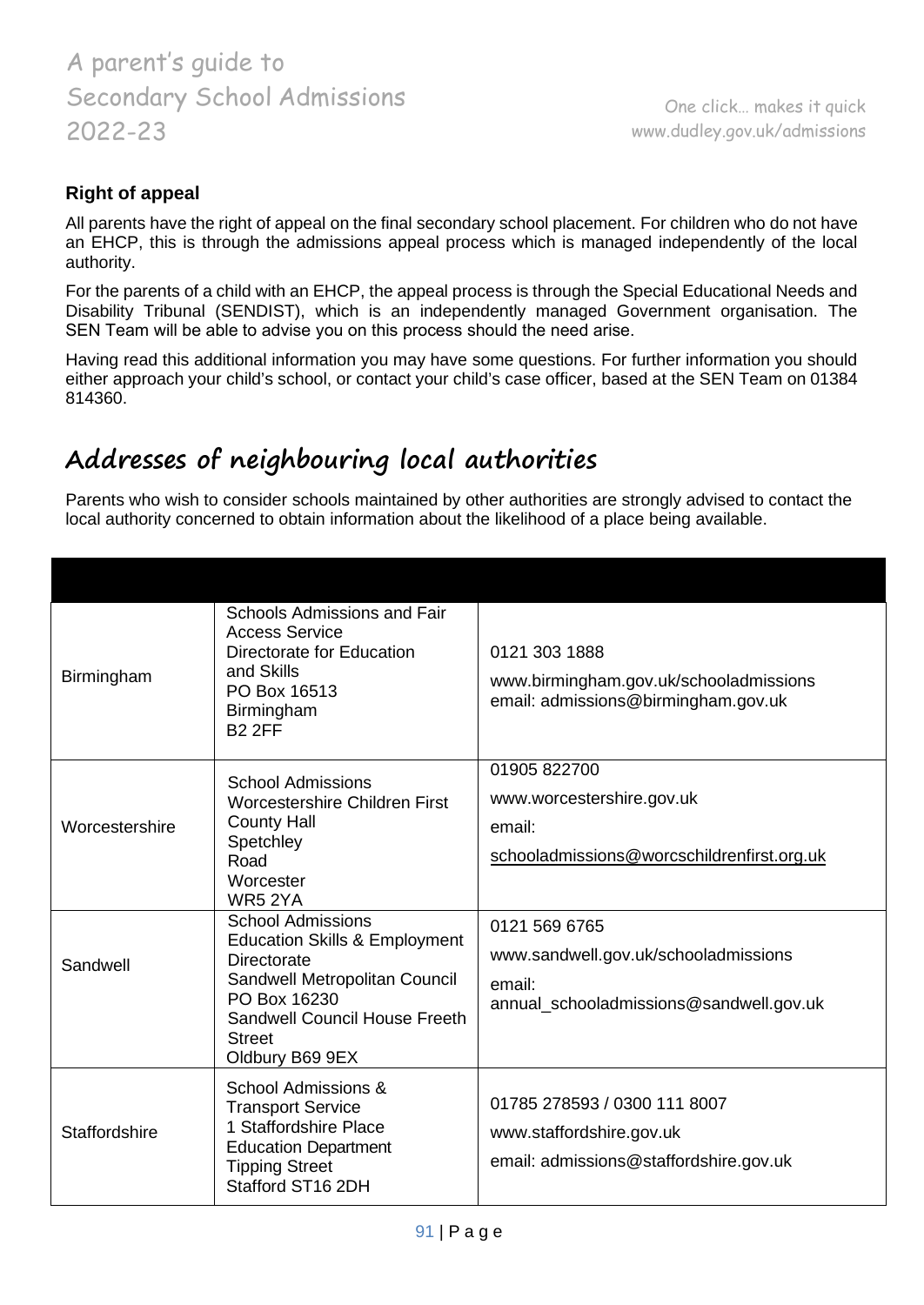| Wolverhampton | <b>School Admissions Transfer</b><br>Section<br><b>Wolverhampton City Council</b><br>Schools, Skills and Learning<br>Civic Centre<br>St. Peter's Square<br>Wolverhampton<br>WV1 1RR | 01902 551122<br>www.wolverhampton.gov.uk<br>email:<br>schooladmissions@wolverhampton.gov.uk |
|---------------|-------------------------------------------------------------------------------------------------------------------------------------------------------------------------------------|---------------------------------------------------------------------------------------------|
| Walsall       | <b>Admissions &amp; Pupil Place</b><br><b>Planning Team</b><br><b>Walsall Council Zone 2E</b><br><b>Civic Centre</b><br>Darwall Street Walsall WS1<br>1TP                           | 01922 652585<br>www.walsall.gov.uk<br>e-mail:secondary.admissions@walsall.gov.uk            |

**Note:** The details contained in the booklet, which relates to the admission of children to school in 2021/22, were correct in July 2021. It should not be assumed that there will be no changes after that date, or that the information contained will apply to the admission of children in subsequent years.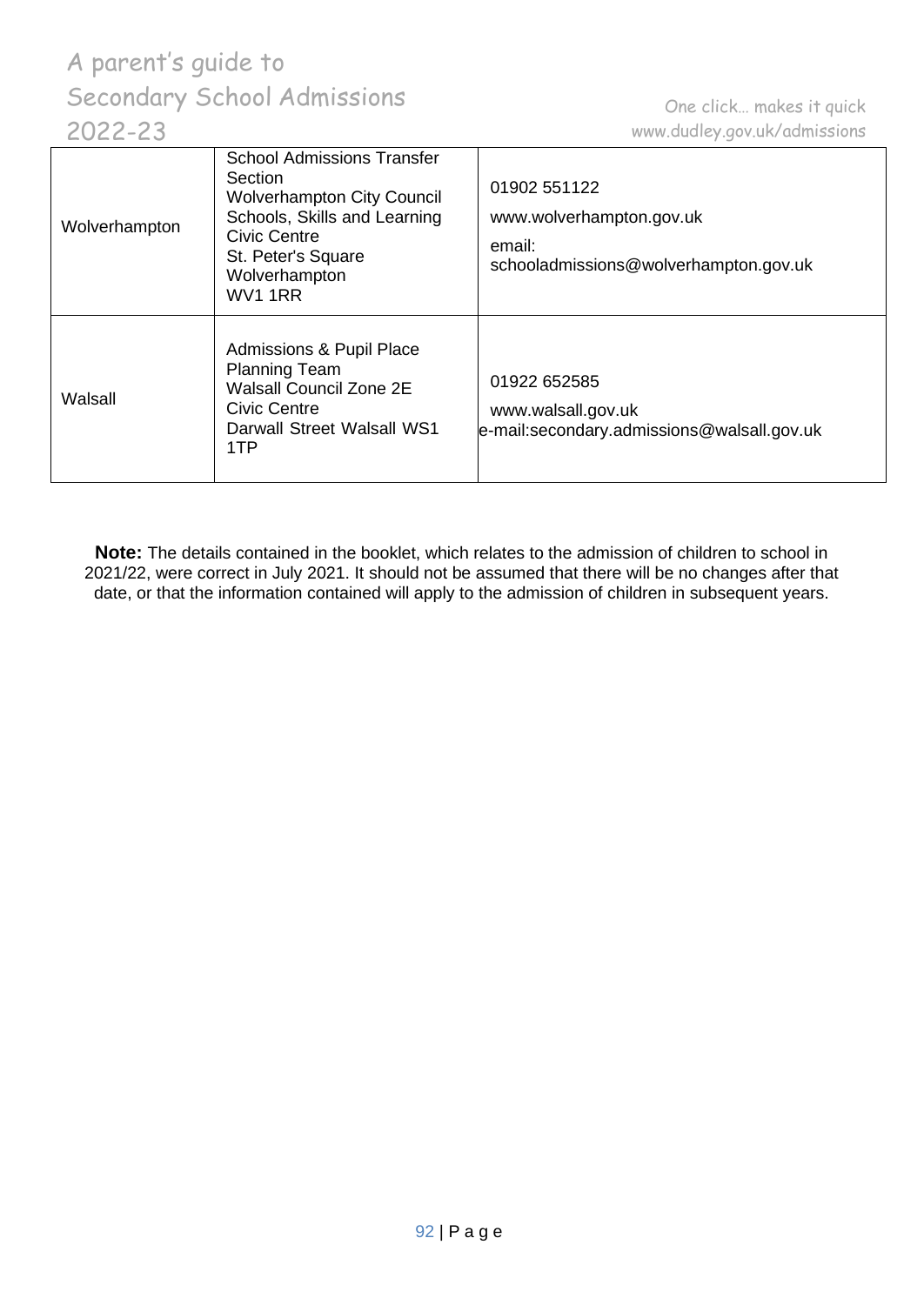# **Useful contacts**

| <b>Name of Service</b>                               | <b>Email / website</b>                                                                                               | <b>Telephone</b>                                  |
|------------------------------------------------------|----------------------------------------------------------------------------------------------------------------------|---------------------------------------------------|
| <b>Dudley Family</b><br><b>Information Service</b>   | Fis.cs@dudley.gov.uk                                                                                                 | 01384<br>814398                                   |
| <b>Travel Support Team</b>                           | www.dudley.gov.uk/residents/learning-<br>and- school/education-travel-support                                        | 01384<br>814301                                   |
| <b>Special Education</b><br>Needs Team               | senteam@dudley.gov.uk                                                                                                | 01384<br>814360                                   |
| <b>SENDIASS</b>                                      | www.dudley.gov.uk/dudleysendiass<br>dudley.sendiass@dudley.gov.uk                                                    | 01384<br>817373                                   |
| The Schools Adjudicator                              | www.gov.uk/government/organisations/off<br>ice-of- the-schools-adjudicator<br>Osa.team@schoolsadjudicator.gov.uk     | 01325<br>340402                                   |
| The Department for<br>Education                      | www.gov.uk/dfe                                                                                                       | 0370 000<br>2288                                  |
| <b>The Local Government</b><br>Ombudsman             | www.lgo.org.uk                                                                                                       | 0300 061<br>0614                                  |
| <b>Free School Meals</b>                             | Freeschoolmeals.benefits@dudley.gov.uk                                                                               | 01384<br>814543<br>(answer<br>machine<br>service) |
| <b>Elective Home</b><br>Education                    | www.dudley.gov.uk/residents/learning-<br>and-school/education-investigation-<br>service/educating-your-child-at-home | 01384<br>814317                                   |
| <b>Education Investigation</b><br>Service            | www.dudley.gov.uk/residents/learning-<br>and-school/education-investigation-<br>service<br>eis@dudley.gov.uk         | 01384<br>814317                                   |
| <b>Connexions Dudley</b>                             | www.connexionsdudley.org/<br>Connexions@dudley.gov.uk                                                                | 01384<br>811400                                   |
| <b>Education and Skills</b><br><b>Funding Agency</b> | www.gov.uk/government/organisations/ed<br>ucation-funding-agency                                                     | 0370 000<br>2288                                  |